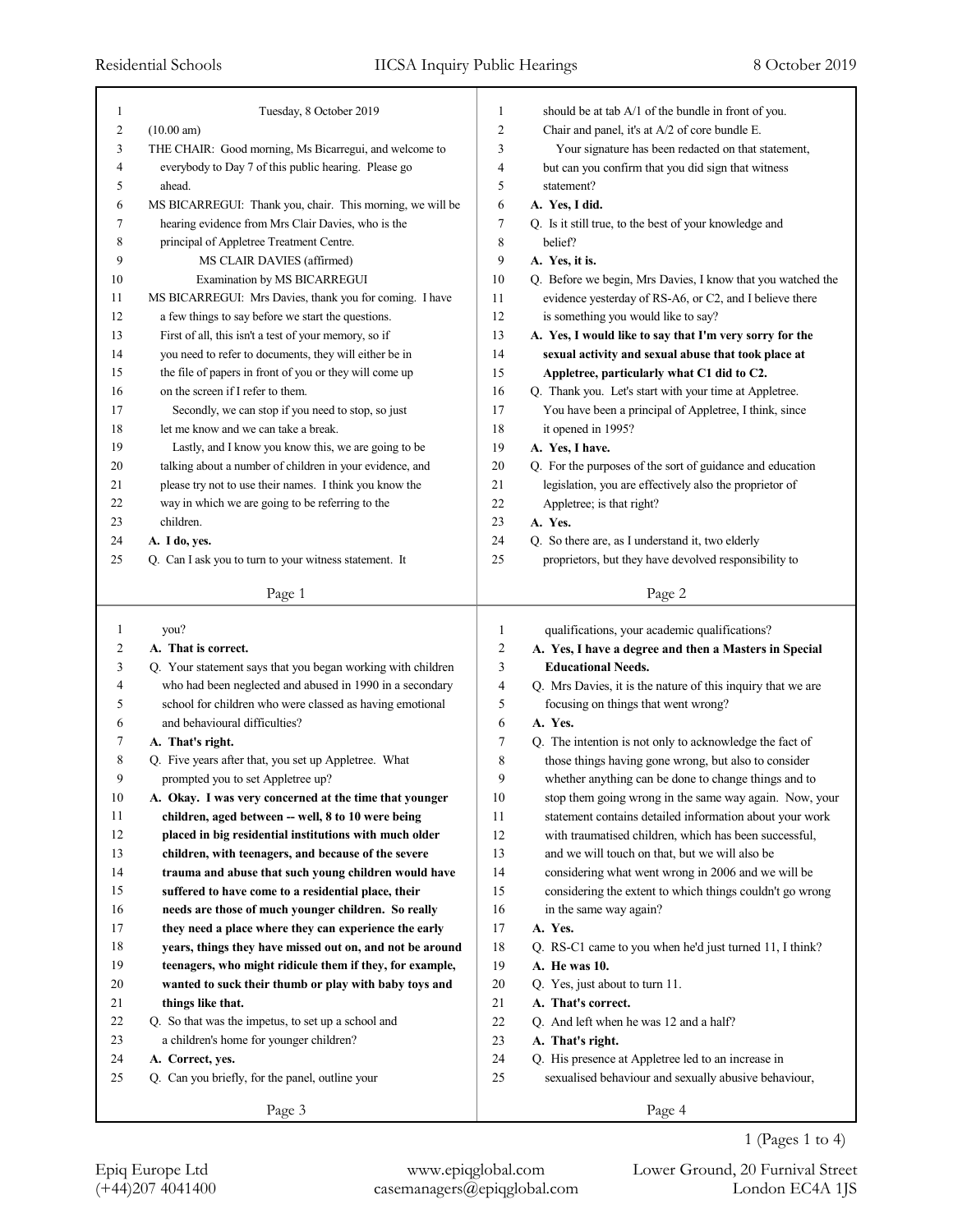| 1              | didn't it?                                                  | 1              | Q. Is the aim of what you do to help those children to      |
|----------------|-------------------------------------------------------------|----------------|-------------------------------------------------------------|
| $\overline{c}$ | A. Yes.                                                     | $\overline{c}$ | access mainstream education when they leave --              |
| 3              | Q. In your statement, you talk about RS-C1 as one of        | 3              | A. Yes, it is.                                              |
| 4              | a handful of cases which went wrong and where you've        | $\overline{4}$ | Q. -- Appletree. What proportion of the children who leave  |
| 5              | reflected long and hard about how to put things right?      | 5              | Appletree go on to a foster placement and a --              |
| 6              | A. Yes.                                                     | 6              | A. It is over 90 per cent of the children who leave us.     |
| 7              | Q. So I'd like to look at some of the lessons learned. Is   | 7              | Q. In your statement, you say that, typically, seven out of |
| 8              | there one thing that stands out for you as having           | 8              | the ten children at Appletree will have been suspected,     |
| 9              | changed or being different?                                 | 9              | at least, to have been subjected to sexual abuse; is        |
| 10             | A. We increased the number of people awake at night to two  | 10             | that right?                                                 |
| 11             | people rather than one.                                     | 11             | A. Yes.                                                     |
| 12             | Q. Again, let's look a little bit at Appletree and the      | 12             | Q. You think that hasn't changed much over the years?       |
| 13             | children that you have at Appletree. Is it fair to say      | 13             | A. No, it is about the same.                                |
| 14             | that the children you have are primary-aged children who    | 14             | Q. So we are looking at a population of children, young     |
| 15             | have been subjected to sexual abuse and other forms of      | 15             | children, who have been subject to neglect and to sexual    |
| 16             | neglect?                                                    | 16             | abuse at Appletree; is that right?                          |
| 17             | A. Yes.                                                     | 17             | A. That's right, yes.                                       |
| 18             | Q. The children are between 6 and 12; is that right?        | 18             | Q. Are there risks in having a cohort of children who have  |
| 19             | A. That's right.                                            | 19             | been subjected to that level of sexual abuse and neglect    |
| 20             | Q. The children are mostly looked-after children?           | $20\,$         | together in one place?                                      |
| 21             | A. Yes.                                                     | 21             | A. Yes, there are, but I think there's also advantages, in  |
| 22             | Q. Although a few of them aren't looked after; is that      | 22             | terms of, we're trying to get these children to be able     |
| 23             | right?                                                      | 23             | to socialise and to go to mainstream schools. I also        |
| 24             | A. It's varied over the years, but the vast majority are    | 24             | would not want these children to be in isolation, either    |
| 25             | looked after.                                               | 25             | in school or in a home. They need friends.                  |
|                |                                                             |                |                                                             |
|                | Page 5                                                      |                | Page 6                                                      |
|                |                                                             |                |                                                             |
|                |                                                             |                |                                                             |
| 1              | Q. So your view is that it is better that they are placed   | 1              | there.                                                      |
| 2              | with children who have similar problems to them?            | 2              | Q. Actually, just for the benefit of people listening, so   |
| 3              | A. Yes.                                                     | 3              | there are two schools, Appletree and Fell House?            |
| 4              | Q. Is there an alternative view that, actually, it would be | 4              | A. Yes.                                                     |
| 5              | better to educate children who may be displaying            | 5              | Q. Then there are three children's homes?                   |
| 6              | sexualised behaviours not with other children who are       | 6              | A. Yes.                                                     |
| 7              | displaying sexualised behaviours?                           | 7              | Q. Appletree, Fell House and Willow Bank?                   |
| 8              | A. I haven't heard of that. I think the children who we     | 8              | A. That's right, yes.                                       |
| 9              | help have been excluded from every other school-type        | 9              | Q. You also describe in your statement a policy where you   |
| $10\,$         | institution, so there isn't really an option.               | $10\,$         | don't exclude children. Can you tell us a little bit        |
| 11             | Q. So at the point where they're placed with you, foster    | 11             | about why that's an important policy for the children at    |
| 12             | care isn't an option for the children?                      | 12             | Appletree?                                                  |
| 13             | A. I don't -- no, it isn't. I would prefer a child to be    | 13             | A. Yes. I mean, we really are the end of the road, and      |
| 14             | fostered than come to us, so we'd only take children        | 14             | what we want to do is for children to feel finally they     |
| 15             | that is not possible for.                                   | 15             | have got somewhere that's safe with adults who can take     |
| 16             | Q. In terms of the number of children at Appletree,         | 16             | care of them and look after them, help them get             |
| 17             | I think, at the moment -- you describe this in              | 17             | educated, so we don't exclude children. We find a way       |
| 18             | paragraph 41 of your witness statement -- there are 25      | 18             | to work with them. On a very odd occasion, we have          |
| 19             | children currently?                                         | 19             | referred them on, and one of those children was C1.         |
| 20             | A. Well, we have three homes and we have two schools. So    | 20             | Q. I think you described four children since 1995 whom you  |
| 21             | Appletree has 12 children living there, and then five       | 21             | have had to exclude from Appletree; is that right?          |
| 22             | children who live in one of our other homes come to the     | 22             | A. Yes, out of over 160, I think.                           |
| 23             | school, so there are 17 children in the school.             | 23             | Q. Is the flip-side of a policy where you purposefully say  |
| 24             | Q. At Fell House?                                           | 24             | to children, "We are not going to exclude you", that        |
| 25             | A. At Fell House there is eight children and the school is  | 25             | some children feel that they have to commit acts which      |
|                | Page 7                                                      |                | Page 8                                                      |

2 (Pages 5 to 8)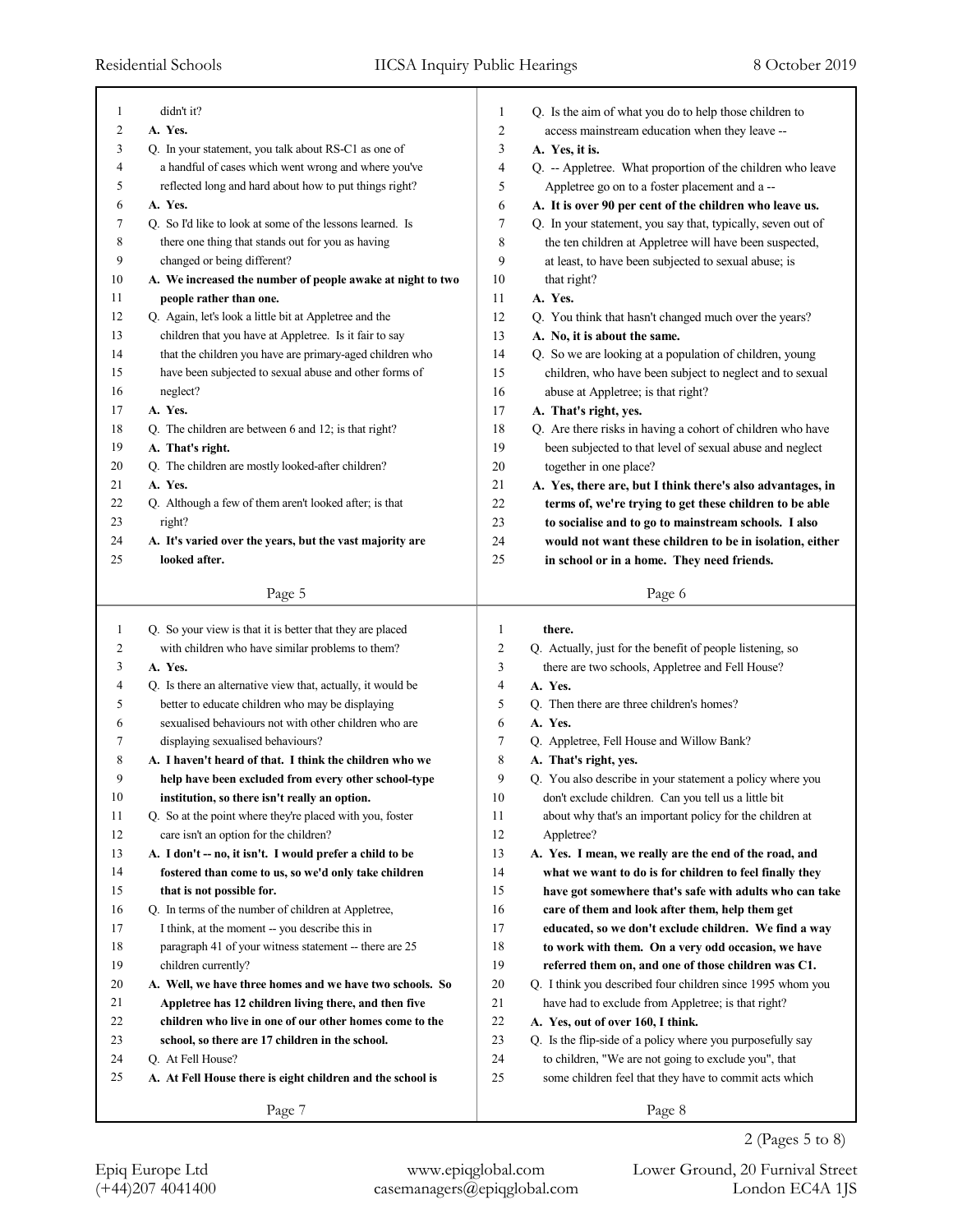| 1  | simply can't be tolerated? I'm obviously thinking of        | 1              | get away, they have to do acts which simply can't be                    |
|----|-------------------------------------------------------------|----------------|-------------------------------------------------------------------------|
| 2  | RS-C1 in this case. Because usual acts of rebellion or      | $\overline{2}$ | tolerated?                                                              |
| 3  | bad behaviour don't lead to exclusion at Appletree, do      | 3              | A. That's not my opinion.                                               |
| 4  | they?                                                       | $\overline{4}$ | Q. You described three aspects of what you do at the                    |
| 5  | A. No. My view is, actually, we have less challenging       | 5              | Appletree Treatment Centre. You describe the children's                 |
| 6  | behaviour because of the non-exclusion policy, because      | 6              | home aspect, you describe the schools and then the                      |
| 7  | I have worked and know of places where the children know    | 7              | clinical programme.                                                     |
| 8  | that if they do -- they punch enough people, scratch        | 8              | A. Yes.                                                                 |
| 9  | enough cars, break enough windows, they will be kicked      | 9              | Q. Again, to give the chair and panel an idea of what you               |
| 10 | out and I think that causes them to do those things,        | 10             | do, could you just tell us what the thinking is behind                  |
| 11 | whereas, at Appletree, there is little point in doing       | 11             | what you do in the children's homes, for example?                       |
| 12 | them, if your aim is to try and get out.                    | 12             | A. Yes, absolutely. The first thing we need to do is to                 |
| 13 | Q. But at the point where RS-C1 was absconding in the       | 13             | make the children feel loved and be very well looked                    |
| 14 | autumn of 2006, he wanted to leave Appletree at that        | 14             | after, have beautiful surroundings, lovely bedrooms, to                 |
| 15 | point, didn't he?                                           | 15             | start a process of them beginning to feel that they can                 |
| 16 | A. I'm not sure.                                            | 16             | be valued and that they are worth good things happening,                |
| 17 | Q. I think we will look at some of the paperwork --         | 17             | because, at the point they come to us, they feel that                   |
| 18 | A. He wanted to get away from school because he didn't want | 18             | everything has been their fault, when clearly it has not                |
| 19 | to be in school.                                            | 19             | been their fault, it's been what's happened to them.                    |
| 20 | Q. I think the conversations he was having with his social  | 20             | The home team are very skilled in building a healthy                    |
| 21 | worker were that he very much wanted to leave.              | 21             | attachment, in making the children feel worthwhile, in                  |
| 22 | A. Okay.                                                    | 22             | planning activities that will help build their                          |
| 23 | Q. I suppose the question is, does the non-exclusion        | 23             | self-esteem, but also their resilience, and in helping                  |
| 24 | policy -- I understand the rationale for it, but does       | 24             | them be able to function, make friends, and that's the                  |
| 25 | that lead certain children to believe that, in order to     | 25             | foundation, really. So they are acting as professional                  |
|    |                                                             |                |                                                                         |
|    | Page 9                                                      |                | Page 10                                                                 |
|    |                                                             |                |                                                                         |
|    |                                                             |                |                                                                         |
| 1  | parents.                                                    | 1              | art, music, drama therapists who all of the children see                |
| 2  | Then, like good parents do, we really, really value         | 2              | weekly for an hour. We use those therapists because                     |
| 3  | the children's education, so when they first come to us,    | 3              | a lot of the trauma the children have had has been                      |
| 4  | all of their needs are very much early years, in every      | 4              | pre-verbal, so they are not going to be able to talk                    |
| 5  | aspect. So we have two classrooms set up which are more     | 5              | about it, but we find, through very consistent and                      |
| 6  | like an early years reception area, because the children    | 6              | several years of creative therapy, they are able to                     |
| 7  | will have been kicked out of school at that young age,      | 7              | process their trauma, and then these therapists work                    |
| 8  | and so we help them to start the learning process,          | 8              | alongside us, as they would with parents, so we have                    |
| 9  | through play and through activities from early years.       | 9              | a lot of communication with them. They also offer us                    |
| 10 | But we find that, once the children really believe in       | 10             | clinical consultation, and they're involved in our                      |
| 11 | themselves and they feel safe and they feel that they do    | 11             | training programmes.                                                    |
| 12 | deserve good things, we manage to move them into            | 12             | Then, I should have said, really, earlier on, the                       |
| 13 | classrooms which are much more formal and we really push    | 13             | foundation of our success is in our relationships with                  |
| 14 | them academically because most of the children are          | 14             | the children, but if you are making relationships with                  |
| 15 | bright. We have a good relationship with our local          | 15             | traumatised children, you do need good clinical support                 |
| 16 | primary school, so we do joint activities together, the     | 16             | to make sure that you're acting always in the interests                 |
| 17 | children go to after-school clubs there, we do dance        | 17             | of the children, so we also have psychologists that                     |
| 18 | performances together and, when the children are            | 18             | provide training, support and consultation.                             |
| 19 | planning the transition to go back to primary school, if    | 19             | Q. Thank you, Mrs Davies. I think I just want to pause                  |
| 20 | they are able, we will give them an experience in the       | 20             | there briefly to say that everybody heard yesterday the                 |
| 21 | local mainstream, to try to really do everything we can     | 21             | testimony of C2. When these things go wrong -- because                  |
| 22 | to make sure they will be successful.                       | 22             | lots of children benefit from what you have been                        |
| 23 | Clearly, the children that we take in have all been         | 23             | describing. But I think, when it goes wrong, clearly                    |
| 24 | abused and neglected. I think it is really important        | 24             |                                                                         |
| 25 | that they get really high-quality therapy, so we have       | 25             | there are long-lasting issues, aren't there, for someone<br>like RS-C2? |
|    |                                                             |                |                                                                         |

3 (Pages 9 to 12)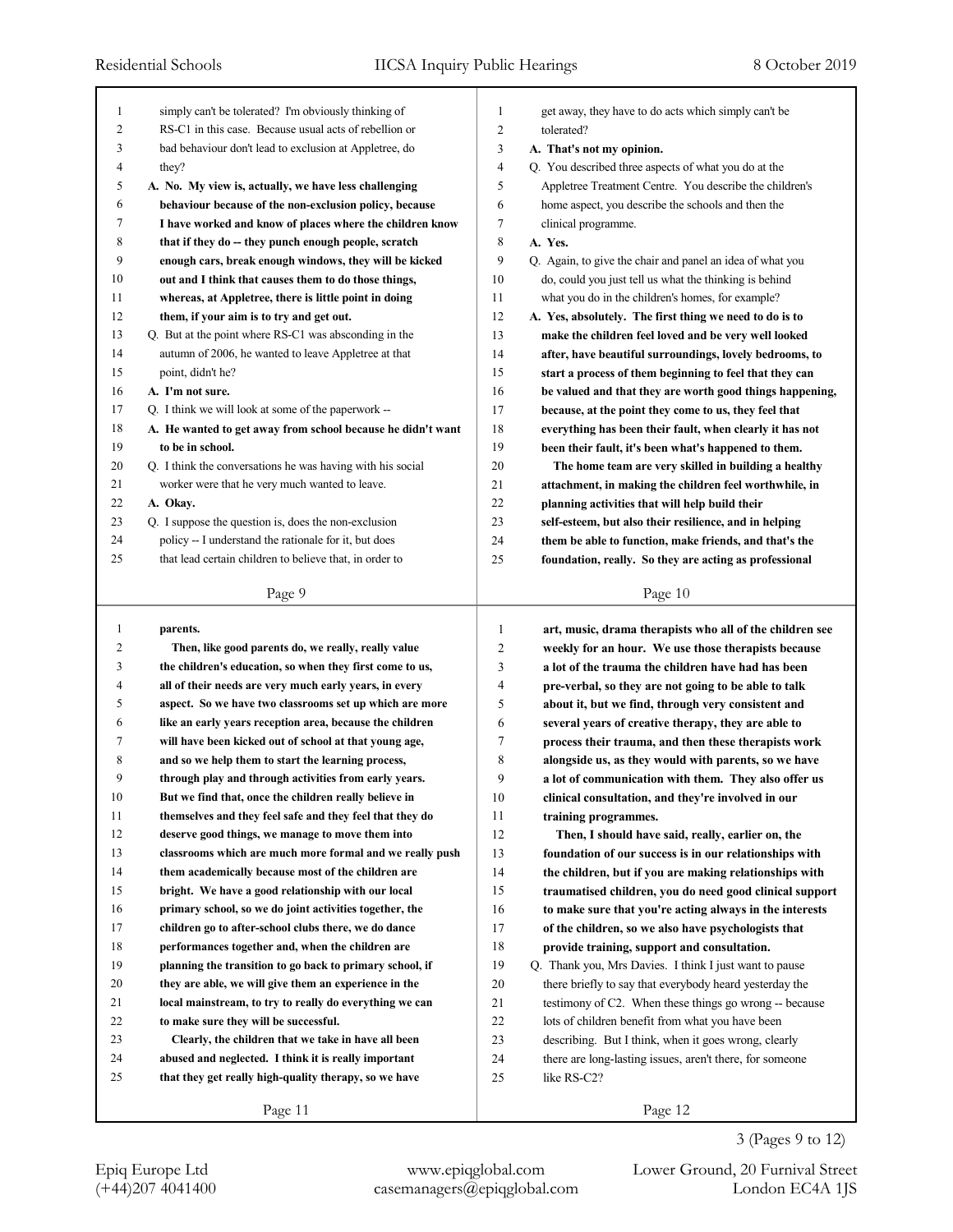| 1                 | A. Yes.                                                                                    | 1  | report to the council."                                     |
|-------------------|--------------------------------------------------------------------------------------------|----|-------------------------------------------------------------|
| 2                 | Q. I think perhaps we need to look at some of the issues to                                | 2  | You remember dismissing a member of staff?                  |
| 3                 | do with restraint, because that seemed to be an issue                                      | 3  | A. Yes.                                                     |
| 4                 |                                                                                            | 4  |                                                             |
|                   | which he, in particular, found very difficult and                                          | 5  | Q. Do you remember that others who remained there needed    |
| 5                 | problematic.                                                                               |    | training, in terms of restraint?                            |
| 6                 | Let's look at that now. In the period prior to                                             | 6  | A. Yes.                                                     |
| 7                 | 2005, Cumbria Social Services was concerned about the                                      | 7  | Q. Was that something which -- that training, was that      |
| 8                 | level of restraint that was being used at Appletree.                                       | 8  | something which was kept going after --                     |
| 9                 | Ralph, could we get up the statement of Cumbria:                                           | 9  | A. Oh, yes. Yes, we have always had training. It's very     |
| 10                | CCC000016_004. This describes a multi-strategy meeting                                     | 10 | rigorous. You have to do two days about the theory in       |
| 11                | that was held about that time. Do you recall there                                         | 11 | de-escalation training and then there's two days on the     |
| 12                | being a multi-strategy meeting about the use of                                            | 12 | actual physical intervention. It has to be assessed --      |
| 13                | restraint?                                                                                 | 13 | the instructor has to have somebody looking at the          |
| 14                | A. Yes.                                                                                    | 14 | assessment to ensure that it meets the standards, and       |
| 15                | Q. What they describe, if you could highlight paragraph 15,                                | 15 | the instructors have to do updates every year, as does      |
| 16                | please, Ralph -- it says:                                                                  | 16 | every single member of staff.                               |
| 17                | " the police were unable to bring any                                                      | 17 | Q. Was that something that was happening in 2005 --         |
| 18                | prosecution "                                                                              | 18 | A. Oh, yes.                                                 |
| 19                | At this point, the police were involved in this                                            | 19 | Q. -- 2006? We see from the witness statement of RS-C2      |
| 20                | investigation into restraint, I take it:                                                   | 20 | that he was restrained very frequently. So I think          |
| 21                | " and one member of staff was dismissed; however,                                          | 21 | there are 242 restraints in a period of about 15 months,    |
| 22                | others remains working for ATC."                                                           | 22 | I think?                                                    |
| 23                | An amount of work was done about other techniques:                                         | 23 | A. I'd say physical interventions, because we have to       |
| 24                | "There has continued to be concern about the number                                        | 24 | record every physical intervention. So every time -- so     |
| 25                | of restraints and the injuries caused by the restraints                                    | 25 | if a child is going to try and hit another child and we     |
|                   |                                                                                            |    |                                                             |
|                   | Page 13                                                                                    |    | Page 14                                                     |
|                   |                                                                                            |    |                                                             |
|                   |                                                                                            |    |                                                             |
| $\mathbf{1}$<br>2 | just put our arm around the shoulder and move them away,                                   | 1  | A. I think we'd had -- I'm not saying necessarily that was  |
|                   | which we are taught how to do in a safe way, that would                                    | 2  | justified, but we had had a lot of times when he was        |
| 3<br>4            | classify as a physical intervention.                                                       | 3  | released and then immediately became violent again.         |
|                   | Q. When giving evidence, RS-C22's recollection was of<br>restraints which were far more -- | 4  | Q. Apart from the sheer number, the 242, I think there are  |
| 5                 |                                                                                            | 5  | 19 incidents in his witness statement where there was an    |
| 6                 | A. And I can understand that. It's an unpleasant thing to                                  | 6  | injury recorded as a result of restraint.                   |
| 7                 | do, for an adult -- and even more so for the child.                                        | 7  | A. Yes.                                                     |
| 8                 | Q. You will recall, I think, having heard his evidence,                                    | 8  | Q. Again, that seems a troubling number of incidents where  |
| 9                 | that there was one incident in particular, that                                            | 9  | there was injury, doesn't it?                               |
| 10                | Hartlepool Social Services commented on, where three                                       | 10 | A. I would never want a child to be hurt who was at         |
| 11                | members of staff restrained him for a period of an hour                                    | 11 | Appletree.                                                  |
| 12                | and a half. In what circumstances is that level of                                         | 12 | Q. But you would accept that he was hurt during the         |
| 13                | restraint acceptable?                                                                      | 13 | restraints at that point?                                   |
| 14                | A. C2 could be extremely violent. All he'd known in his                                    | 14 | A. Yes, although, again, the threshold is very low. So      |
| 15                | life was violence. It's not a surprise. All he had had                                     | 15 | a small red mark would count as an injury.                  |
| 16                | since a baby was violence being done to him in various                                     | 16 | Q. I think we see a range, don't we, in those 19 incidents, |
| 17                | different ways, and he didn't have a way of coping with                                    | 17 | which aren't all just very minor --                         |
| 18                | anything without becoming violent.                                                         | 18 | A. No, there was a carpet burn and there was bruise.        |
| 19                | The three-person thing, we don't restrain children                                         | 19 | Q. What was done, at the time that C2 was there, to try and |
| 20                | on -- flat on the floor, on their back or on their                                         | 20 | stop the number of restraints that he was subject to?       |
| 21                | front, so every child, when they are held, is seated, so                                   | 21 | A. We would always, after a restraint, try and talk with    |
| 22                | there would be one person sat there, the child in the                                      | 22 | the child about how we could avoid it in future and         |
| 23                | middle and another person sat there, and the third                                         | 23 | other ways of coping; learning not to be violent, and       |
| 24                | person would have been to stop him kicking.                                                | 24 | over time he did become a lot less violent and the          |
| 25                | Q. An hour and a half? It seems like a very long --                                        | 25 | restraints did decrease.                                    |
|                   | Page 15                                                                                    |    | Page 16                                                     |

4 (Pages 13 to 16)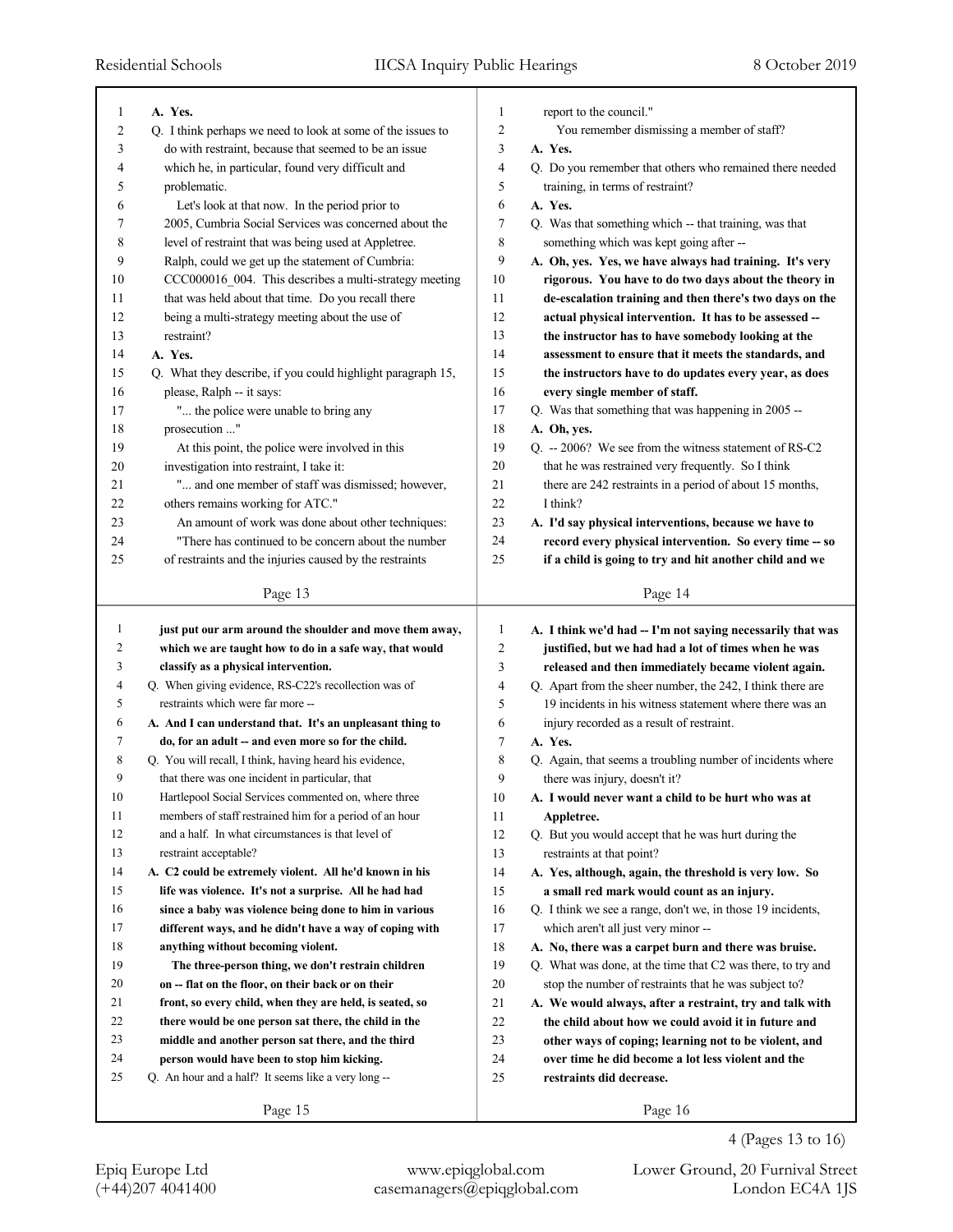| 1  | Q. In terms of recording -- sorry to go back -- you       | 1              | in terms of adults, we look for patterns in terms of                 |
|----|-----------------------------------------------------------|----------------|----------------------------------------------------------------------|
| 2  | mentioned the training that every member of staff was     | $\overline{c}$ | where it took place, the time it took place, whether the             |
| 3  | having?                                                   | 3              | child has had some family time around that -- everything             |
| 4  | A. Yes.                                                   | 4              | we can think of to try and reduce restraint.                         |
| 5  | Q. Was this training that was recorded in Appletree?      | 5              | Q. When you say "we", who is it that's doing that?                   |
| 6  | A. Absolutely, yes.                                       | 6              | A. Okay, that's fine. It's my registered managers in my              |
| 7  | Q. So you have a record --                                | 7              | children's home, my head teacher and myself.                         |
| 8  | A. Yes, it is also recorded by CALM which is the          | $\,$ 8 $\,$    | Q. Are you ever involved -- those four people, are you ever          |
| 9  | organisation which delivers our training and has done     | 9              | involved in restraining children?                                    |
| 10 | since the 1990s.                                          | 10             | A. Yes.                                                              |
| 11 | Q. Was that something which, when you have an inspection, | 11             | Q. So where one of you is involved in the restraint, is              |
| 12 | is looked at?                                             | 12             | there a mechanism for making sure -- for doing the same              |
| 13 | A. Absolutely. And every incident is sent to the child's  | 13             | level of oversight and checking in respect of                        |
| 14 | social worker and is looked at at their reviews as well.  | 14             | the restraint?                                                       |
| 15 | Q. Would you have a means of looking at whether           | 15             | A. Yes.                                                              |
| 16 | a particular member of staff --                           | 16             | Q. So who would do that? Who would look at the restraints            |
| 17 | A. Oh, yes.                                               | 17             | that you were involved in or the head teacher?                       |
| 18 | Q. -- was always involved in restraining a particular     | 18             | A. Probably that would be Ofsted and, as a children's home,          |
| 19 | child?                                                    | 19             | we get -- well, up until very, very recently, we had two             |
| 20 | A. Yes. I can't remember exactly when it started, but     | 20             | Ofsted inspections a year.                                           |
| 21 | certainly for many, many years we review -- well, the     | 21             | Q. But nobody other than the inspector that is looking               |
| 22 | manager of the home -- the school will review on          | 22             | $at -$                                                               |
| 23 | a weekly basis to look for any patterns, but we formally  | 23             | A. No.                                                               |
| 24 | review every half term and we look for patterns, we look  | 24             | Q. -- those restraints?                                              |
| 25 | for patterns in terms of children, we look for patterns   | 25             | A. Well, and the social workers.                                     |
|    |                                                           |                |                                                                      |
|    | Page 17                                                   |                | Page 18                                                              |
| -1 | Q. And the social workers of the children who are being   | 1              | Q. Again, that would be something that would be reported to          |
| 2  | restrained?                                               | 2              | you?                                                                 |
| 3  | A. That's right, yes.                                     | 3              | A. Yes, and would then be reported to the LADO.                      |
| 4  | Q. RS-C2 recalled being goaded into behaviour which then  | 4              | Q. We are going to touch on this briefly again when we look          |
| 5  | led him to being restrained. Is there any -- how able     | 5              | at the Ofsted emergency inspection in 2013, because it               |
| 6  | are you to ascertain that that type of behaviour is not   | 6              | seems that, at that point, again, there were still                   |
| 7  | going on?                                                 | 7              | concerns about restraint in some circumstances. But                  |
| 8  | A. Well, I can't see any reason why anyone would want to  | 8              | I want to look at that in terms of absconding as well --             |
| 9  | goad a child, because it is a very unpleasant thing to    | 9              | A. Yes, that's fine.                                                 |
| 10 | have to do, to hold a child. The example he gave,         | 10             | $Q_{\text{l}}$ -- so I think it is probably best if we look at it at |
| 11 | I think the person was trying to say, "Getting violent    | 11             | the same time. If we could get up paragraph 16 of                    |
| 12 | isn't going to get you what you want". I don't think      | 12             | the Cumbria statement, Ralph, it's at CCC000016 004. If              |
| 13 | she was trying to say, "Get violent so I hold you".       | 13             | you could go to paragraph 16. Again, this is a period                |
| 14 | Q. I can see that that's your -- you know, you don't want | 14             | in 2016, so ten years after the events that we are                   |
| 15 | to hold children and that's your perception, but is       | 15             | looking at primarily. And an action plan is put in                   |
| 16 | there any way that that can be monitored? In other        | 16             | place, you can see here, by Cumbria, and one staff was               |
| 17 | words, are other staff--                                  | 17             | to have refresher training in CALM. So was it the case,              |
| 18 | A. Oh, yes.                                               | 18             | at that point, that refresher training was needed? Is                |
| 19 | Q. -- willing to report concerns about staff who were --  | 19             | that because that member of staff hadn't had the                     |
| 20 | A. Yes, absolutely, and they have at times over the       | 20             | training initially?                                                  |
| 21 |                                                           | 21             | A. No, no.                                                           |
|    | 25 years.                                                 | 22             |                                                                      |
| 22 | Q. So that has been an issue occasionally?                |                | Q. Do you recall?                                                    |
| 23 | A. Occasionally, yes -- not the goading, but maybe from   | 23             | A. No, they'd had the training. It would have been that we           |
| 24 | the -- has reported to me that they felt somebody was     | 24<br>25       | wanted them to have it again to make sure they really                |
| 25 | overrough with a child.                                   |                | understood the proper way to do it.                                  |
|    | Page 19                                                   |                | Page 20                                                              |
|    |                                                           |                |                                                                      |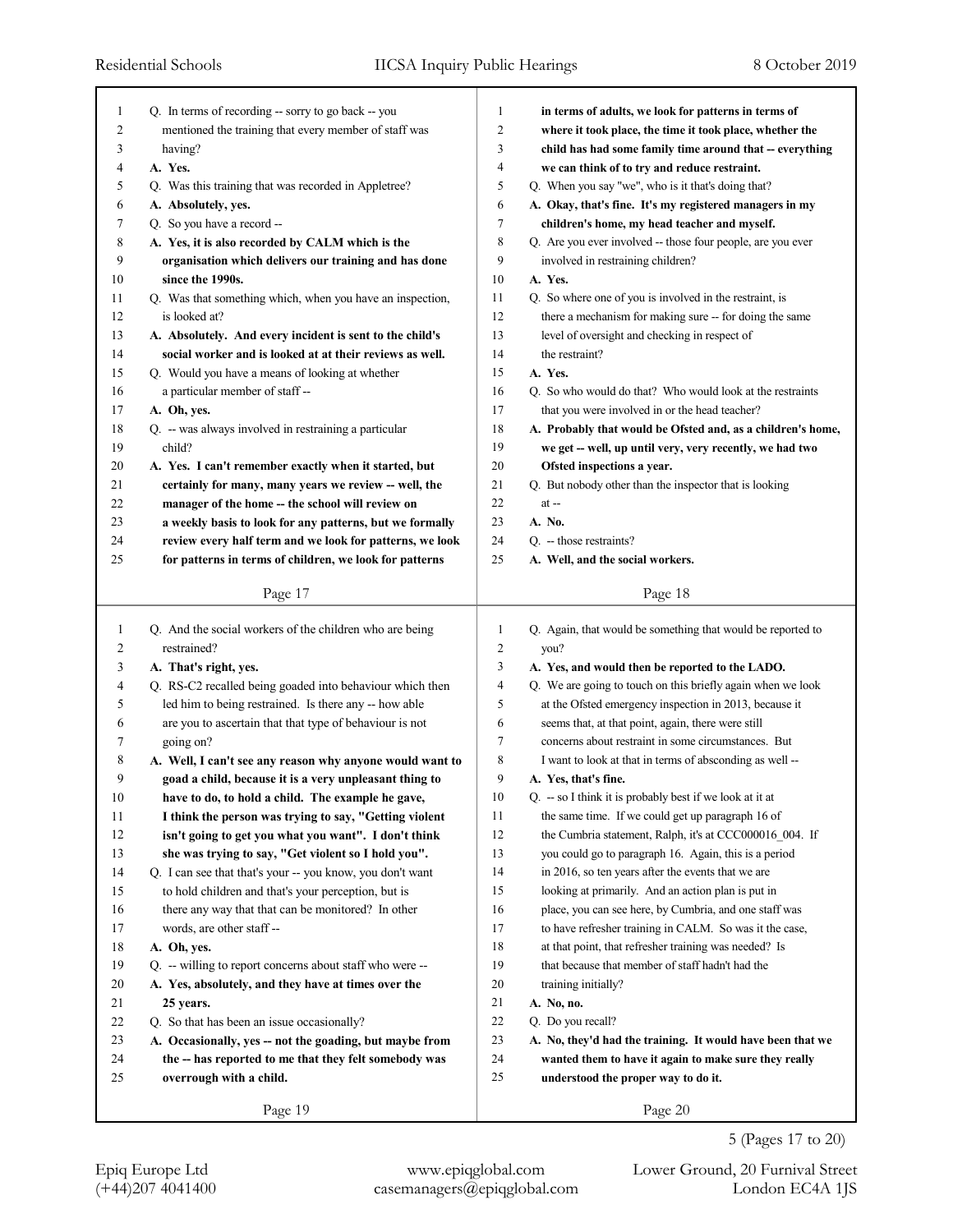| 1  | Q. Then, if we look at the picture sort of to date, since   | 1              | A. No.                                                     |
|----|-------------------------------------------------------------|----------------|------------------------------------------------------------|
| 2  | then, since 2016, there have been, I think they say,        | $\overline{2}$ | Q. I think from paragraph 50 of your statement -- perhaps, |
| 3  | seven restraint referrals in a year. That's a dramatic      | 3              | Ralph, we could get that up, APP000064_013. This is the    |
| 4  | decline, isn't it, from what we see --                      | $\overline{4}$ | point in your statement, in case you want to refer to      |
| 5  | A. Yes.                                                     | 5              | it, where you describe the fact that there is a panel of   |
| 6  | Q. -- in respect of RS-C2. Again, I think they say that     | 6              | advisors at Appletree?                                     |
| 7  | you're working proactively with the LADO?                   | 7              | A. Yes.                                                    |
| 8  | A. Yes.                                                     | $\,$ 8 $\,$    | Q. When people typically think of a school, they think of  |
| 9  | Q. So there are points in 2006 when this is extremely --    | 9              | a governing body as being the ones who scrutinise          |
| 10 | 242 in 15 months. Is it the case that there are far         | 10             | safeguarding and that type of thing. Is this the body      |
| 11 | fewer restraints in Appletree now than there were?          | 11             | that does that for Appletree and Fell House?               |
| 12 | A. There are, but when children join us, they do tend to be | 12             | A. Yes, in part. I also have and always have had           |
| 13 | more violent, because that is all they have known.          | 13             | a supervisor and the head teacher has a supervisor and     |
| 14 | Sometimes when they are processing their trauma in          | 14             | they also play a role in that.                             |
| 15 | therapy they can become more violent. But we do -- I do     | 15             | Q. Let's talk about supervisors in a moment. How is this   |
| 16 | work incredibly hard to try to make it as few times as      | 16             | panel selected?                                            |
| 17 | possible.                                                   | 17             | A. We work really hard to find what we believe are experts |
| 18 | Q. I have a series of questions on governance, and many of  | 18             | in our field, so children's home, special schools and      |
| 19 | these questions have been submitted by Slater & Gordon,     | 19             | therapy. And we invite them to come and visit and then     |
| 20 | who are the solicitors who represent RS-C2.                 | 20             | to give us advice.                                         |
| 21 | A. Yes.                                                     | 21             | Q. You send out invitations to people who are sort of      |
| 22 | Q. So there are two schools: Appletree School and           | 22             | eminent in the field; is that right?                       |
| 23 | Fell House.                                                 | 23             | A. Yes.                                                    |
| 24 |                                                             | 24             |                                                            |
|    | A. Mmm-hmm.                                                 |                | Q. Are these people who you know professionally or         |
| 25 | Q. There is no board of governors?                          | 25             | personally?                                                |
|    | Page 21                                                     |                | Page 22                                                    |
|    |                                                             |                |                                                            |
|    |                                                             |                |                                                            |
| 1  | A. Oh, no, only professionally.                             | $\mathbf{1}$   | Q. So would I be right in thinking that that's largely     |
| 2  | Q. But you have had some dealings with them before they     | 2              | about --                                                   |
| 3  | become part of the panel of advisors?                       | 3              | A. The therapy.                                            |
| 4  | A. Yes, I want to check that they're the best.              | 4              | $Q. -$ the therapy?                                        |
| 5  | Q. Do they have an oversight role or are they an advisory   | 5              | A. Yes -- well, no, it is more than that. It is also       |
| 6  | panel?                                                      | 6              | helping us to formulate therapeutic plans for the          |
| 7  | A. I think it would be fair to say mostly advisory. It      | 7              | children outside of the therapy room.                      |
| 8  | does vary. So, for example, the person that I have who      | 8              | Q. But, again, that doesn't sound to me, as a layman, that |
| 9  | is the expert in special educational needs supervises       | 9              | that's going to have a very large safeguarding aspect to   |
| 10 | the head teacher and does some scrutiny.                    | $10\,$         | it?                                                        |
| 11 | Q. When you say "supervises the head teacher", what do you  | 11             | A. No.                                                     |
| 12 | mean by that?                                               | 12             | Q. Then you have just -- secondly, you have described the  |
| 13 | A. Meets with him and talks with him about how the school   | 13             | SEN specialist?                                            |
| 14 | is going, things that can be improved, the latest           | 14             | A. Mmm-hmm.                                                |
| 15 | thinking, just trying to make the school as best as it      | 15             | Q. Again, from the outside, that looks like it is largely  |
| 16 | can be.                                                     | 16             | an educational oversight role, so talking about the        |
| 17 | Q. What part of that role is safeguarding?                  | 17             | latest educational thinking with the head teacher?         |
| 18 | A. I don't -- well, all of my advisors would be very        | 18             | A. Yes. My supervisor would talk to me about safeguarding. |
| 19 | knowledgeable about safeguarding and would always have      | 19             | Q. Is that the expert in the field of children's homes?    |
| 20 | that in their minds. So that would form a part of           | 20             | A. No, no, she is a senior social worker --                |
| 21 | the discussions.                                            | 21             | Q. So this is $-$                                          |
| 22 | Q. I think if we -- so there is a clinical psychologist --  | 22             | A. -- who used to work for the local authority.            |
| 23 | A. Yes.                                                     | 23             | Q. This is aside from the panel?                           |
| 24 | Q. - advising on the clinical programme?                    | 24             | A. Yes, that's why I say it is split.                      |
| 25 | A. Yes.                                                     | 25             | Q. Let's look at the panel first and then we will go on to |
|    | Page 23                                                     |                | Page 24                                                    |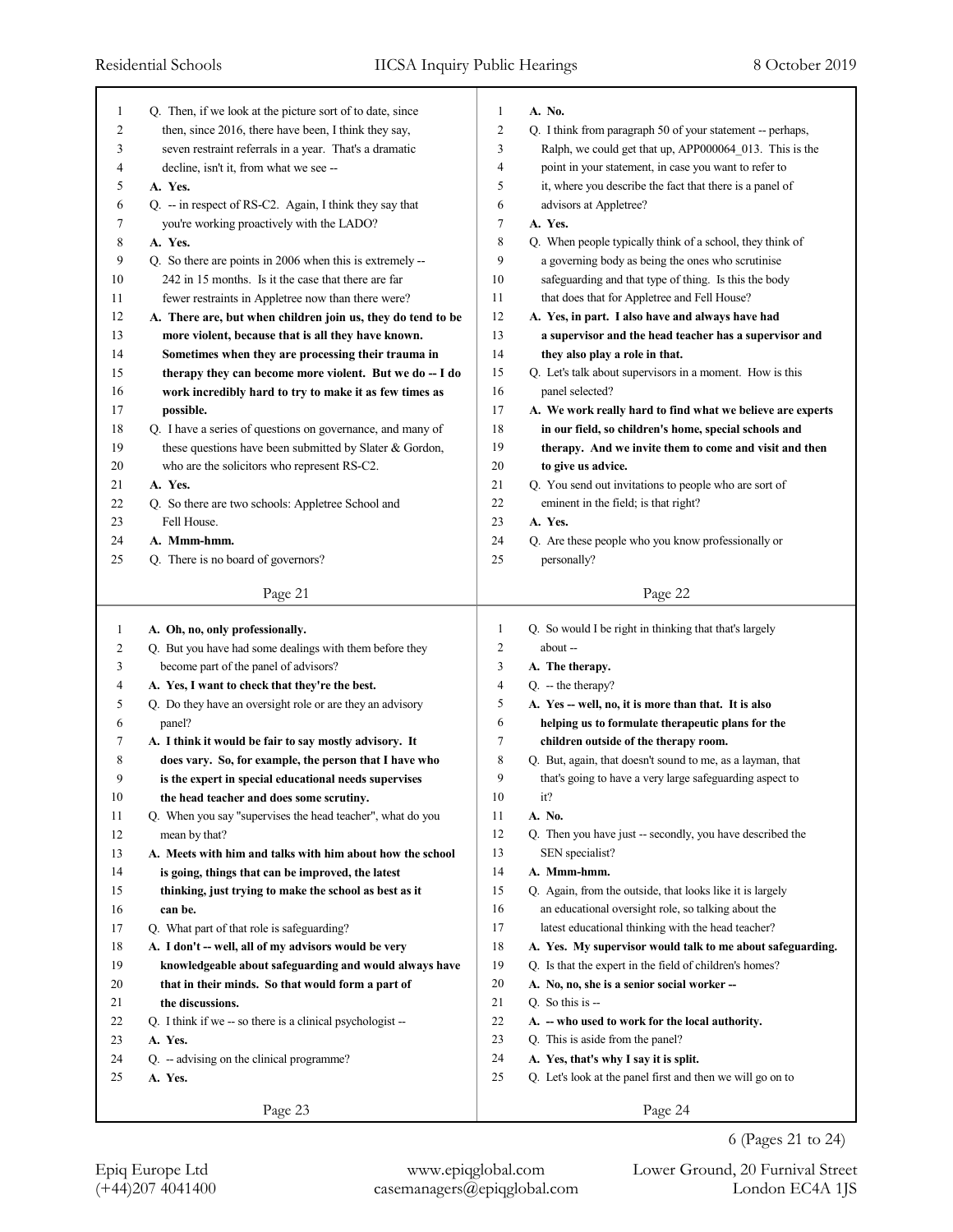٦

| 1      | the two -- so the SEN specialist is a supervisor or part             | 1            | A. Only about a year ago.                                        |
|--------|----------------------------------------------------------------------|--------------|------------------------------------------------------------------|
| 2      | of the panel?                                                        | 2            | Q. Prior to that?                                                |
| 3      | A. Both.                                                             | 3            | A. Prior to that, it was the proprietor.                         |
| 4      | Q. The expert in the field of children's homes?                      | 4            | Q. And so the proprietor --                                      |
| 5      | A. On the panel.                                                     | 5            | A. Sorry, the -- yes.                                            |
| 6      | Q. An educational psychologist?                                      | 6            | Q. So the proprietors, as we looked at at the beginning,         |
| 7      | A. On the panel.                                                     | 7            | those are the elderly couple --                                  |
| 8      | Q. And an occupational psychologist?                                 | 8            | A. Yes.                                                          |
| 9      | A. He also gives some clinical consultation.                         | 9            | Q. -- in their 80s, did you say?                                 |
| 10     | Q. You don't have an express or a designated safeguarding            | 10           | A. Yes.                                                          |
| 11     | advisor?                                                             | 11           | Q. They technically own Appletree; is that right?                |
| 12     | A. No.                                                               | 12           | A. Well, yes.                                                    |
| 13     | Q. Would any of these people on the panel be given express           | 13           | Q. Sorry, they don't technically own, they do own it?            |
| 14     | safeguarding responsibilities?                                       | 14           | A. Yes.                                                          |
| 15     | A. No.                                                               | 15           | Q. But they don't exercise any of the responsibilities of        |
| 16     | Q. So there isn't anybody there whose role you say, "Right,          | 16           | the proprietors?                                                 |
| 17     | your job is to make sure -- to come and oversee us and               | 17           | A. No.                                                           |
| 18     | check us and make sure that we're compliant" --                      | 18           | Q. Up until 2018 --                                              |
| 19     | A. No, that would be my supervisor.                                  | 19           | A. I can't remember exactly, but recently, yes.                  |
| 20     | Q. So that's the senior social worker as well?                       | 20           | Q. Again, if they're the proprietor, were they able to be        |
| 21     | A. Mmm.                                                              | 21           | sufficiently independent to advise you on safeguarding           |
| 22     | Q. Tell me a little bit, then, about the senior social               | 22           | duties?                                                          |
| 23     | worker?                                                              | 23           | A. I think that's -- in my opinion, yes.                         |
| 24     | A. She used to work at a high level in local authority.              | 24           | Q. The senior social worker, so she is the person who is         |
| 25     | Q. When did she become your supervisor?                              | 25           | designated, if you like, to ensure that you, as the              |
|        | Page 25                                                              |              | Page 26                                                          |
| 1      | principal, are meeting your safeguarding duties?                     | $\mathbf{1}$ | or the website of Appletree, or any --                           |
| 2      | A. Yes.                                                              | 2            | A. I'm not sure.                                                 |
| 3      | Q. But she's not -- she's not on the panel?                          | 3            | Q. Are their names in the public domain?                         |
| 4      | A. No.                                                               | 4            | A. I would think they could be found out, yes.                   |
| 5      | Q. What qualifications does she -- I know she is a senior            | 5            | Q. I don't want to say this definitively, but I couldn't         |
| 6      | social worker, but in terms of the educational side, the             | 6            | see them on the website as "This is our advisory board"?         |
| 7      | two schools, what qualifications does she have?                      | 7            | A. Then maybe not.                                               |
| 8      | A. She doesn't advise me on the education. We have an                | 8            | Q. Do you agree that it would be important that they should      |
| 9      | advisor who does that.                                               | 9            | be public, and sort of accountable, if you like, for             |
| 10     | Q. In terms of the safeguarding part of education, how               | 10           | their connection?                                                |
| 11     | qualified is she to advise you on those aspects?                     | 11           | A. I think that's quite a grey area.                             |
| 12     | A. I think she knows about -- yes, she is.                           | 12           | Q. How often do the panel meet?                                  |
| 13     | Q. How confident are you in her independence?                        | 13           | A. Formally, once a year, but I see them more often than         |
| 14     | A. Oh, yes.                                                          | 14           | that.                                                            |
| 15     | Q. But why are you confident? I think it is okay to say              | 15           | Q. So there is a meeting of the panel once a year, and is        |
| 16     | you're confident, but why are you confident?                         | 16           | that held at the school?                                         |
| 17     | A. Because I think she's got a lot of professional                   | 17           | A. No, it's held locally.                                        |
| 18     | integrity.                                                           | 18           | Q. Is there a minute taken of those meetings?                    |
| 19     | Q. And you hired her to the role?                                    | 19           | A. Yes.                                                          |
| $20\,$ | A. Yes, amongst -- yes.                                              | 20           | Q. Do they make recommendations to the school at that            |
| 21     | Q. You pay her to be in that role?                                   | 21<br>$22\,$ | point?                                                           |
| $22\,$ |                                                                      |              | A. Yes.                                                          |
|        | A. Yes.                                                              |              |                                                                  |
| 23     | Q. Are the panel paid to do their role as well?                      | 23           | Q. Who is the person who reports to the panel? Is it --          |
| 24     | A. They are just paid to cover their expenses.                       | 24           | A. Myself -- well, actually, it's varied over the years.         |
| 25     | Q. Is there any reference to the panel or the supervisors<br>Page 27 | 25           | Sometimes they get reports from other people as well.<br>Page 28 |

7 (Pages 25 to 28)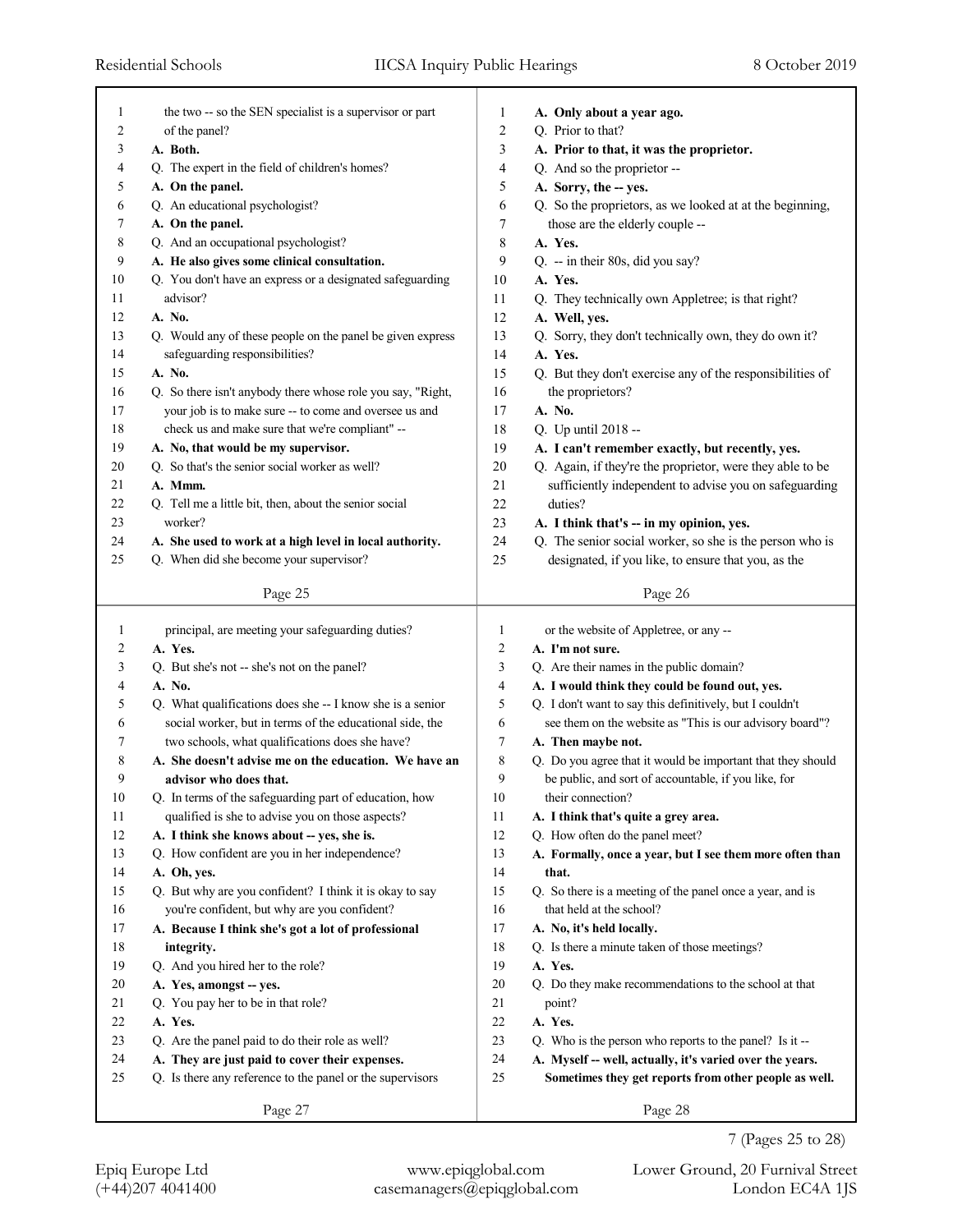| 1                       | Q. But at the meeting, would it be you or would it be --                                      | 1              | if you like, than that of the staff?                                  |
|-------------------------|-----------------------------------------------------------------------------------------------|----------------|-----------------------------------------------------------------------|
| $\overline{\mathbf{c}}$ | A. Oh, no, it would be other people who have made the                                         | 2              | A. Yes.                                                               |
| 3                       | reports to. So the head teacher, the resident managers.                                       | 3              | Q. So if an external body like the LADO or Ofsted wanted to           |
| 4                       | Q. So at that point, there wouldn't be as many staff at                                       | 4              | get information from the panel of advisors, would                     |
| 5                       | Appletree?                                                                                    | 5              | they -- how would they get the information? Does Ofsted               |
| 6<br>7                  | A. No, we have to be careful about that.                                                      | 6              | consult with them when they come for their --                         |
|                         | Q. So you are essentially -- do they come and scrutinise                                      | 7              | A. Oh, yes, particularly for the school, the -- our expert            |
| 8<br>9                  | records, do they look through restraint records? Do                                           | 8<br>9         | in SEN, yes.                                                          |
| 10                      | they --<br>A. Yes.                                                                            |                | Q. So when there is an Ofsted inspection, you make --                 |
|                         | Q. Because, I think, earlier, we were discussing the fact                                     | 10<br>11       | A. Yes, that person would talk to them.<br>Q. That person is on site? |
| 11<br>12                |                                                                                               | 12             | A. Yes.                                                               |
| 13                      | that, if you were restraining a child, there would be                                         | 13             |                                                                       |
| 14                      | less scrutiny of that.                                                                        | 14             | Q. Does Ofsted talk to them as if a sort of proxy for                 |
| 15                      | A. No, I think there is scrutiny, and can I say it is not                                     | 15             | a governor?                                                           |
|                         | just us. All the social workers get to see it at the                                          | 16             | A. Yes, yes.                                                          |
| 16<br>17                | children's six-monthly reviews, the independent<br>reviewing officer has the information, and | 17             | Q. Is that your understanding of how it works?                        |
| 18                      |                                                                                               | 18             | A. They also treat me as a governor too, because I think,             |
|                         | Q. I can see that the individual child's social worker                                        |                | in this, I do have a governance role.                                 |
| 19                      | would have an overview of that particular child's                                             | 19             | Q. So you're the proprietor though, as well, or the --                |
| 20                      | restraints, but they wouldn't have an overview, would                                         | 20             | you're standing in the shoes of the proprietor?                       |
| 21                      | they, of the whole picture, because you wouldn't be                                           | 21             | A. Mmm.                                                               |
| 22                      | giving information to that particular social worker --                                        | 22             | Q. It is, I suppose -- yes, in the guidance, the proprietor           |
| 23                      | A. No, that would be Ofsted.                                                                  | 23             | and governors sometimes are interchangeable, I suppose,               |
| 24<br>25                | Q. I think the level of scrutiny of the four senior                                           | 24<br>25       | but you don't have a -- your feeling is that the panel                |
|                         | managers then, in terms of restraints, seems to be less,                                      |                | acts a little as a governing body?                                    |
|                         | Page 29                                                                                       |                | Page 30                                                               |
| 1                       | A. Yes, they contribute to it.                                                                | 1              | read -- signed to say they have read and understood, but              |
| $\overline{\mathbf{c}}$ | Q. But their meeting is only once a year?                                                     | $\overline{c}$ | we also ask questions to evidence that too.                           |
| 3                       | A. Yes.                                                                                       | 3              | Q. So they do a sort of quiz or something --                          |
| 4                       | Q. Do they have any power to tell you to do things, this                                      | 4              | A. Yes, part of induction, yes.                                       |
|                         |                                                                                               |                |                                                                       |
|                         |                                                                                               |                |                                                                       |
| 5                       | panel of advisors?                                                                            | 5              | Q. How recently do you update that training?                          |
| 6                       | A. I would be very foolish not to take their advice.                                          | 6              | A. Every year.                                                        |
| 7                       | Q. But there is no -- they can't --                                                           | 7              | Q. I think in your statement you say there's external                 |
| 8                       | A. No, it doesn't kind of exist in                                                            | 8              | training every --                                                     |
| 9                       | Q. Okay. Safeguarding training. I think you refer to this                                     | 9              | A. Yes, we use an external trainer.                                   |
| $10\,$                  | at paragraph 61 of your statement. Ralph, if you could                                        | 10             | Q. Every three years?                                                 |
| 11                      | just go over to _015. It's at the bottom where we                                             | 11             | A. We would do online training every year, but then, every            |
| 12                      | start. You state that all candidates are sent a copy of                                       | 12             | three years, we have an external person come and deliver              |
| 13                      | Keeping Children Safe in Education before they come to                                        | 13             | it to us.                                                             |
| 14                      | interview?                                                                                    | $14$           | Q. When is the next planned training session?                         |
| 15                      | A. Yes.                                                                                       | $15\,$         | A. I'm not sure. It would be in this academic year.                   |
| 16                      | Q. So you're familiar with that guidance?                                                     | 16             | Q. Is that because, as you say, Keeping Children Safe in              |
| $17\,$                  | A. Yes, it's been updated since, as we know.                                                  | 17             | Education has just been updated?                                      |
| $18\,$                  | Q. You're confident that all members of staff are familiar                                    | $18\,$         | A. Yes.                                                               |
| 19                      | with it?                                                                                      | 19             | Q. Who is the designated safeguarding lead at Appletree?              |
| 20                      | A. Yes.                                                                                       | $20\,$         | A. Me.                                                                |
| 21                      | Q. Who makes sure, or what processes do you have in place                                     | 21             | Q. If we could get up DFE001862_089. This is a bit of                 |
| $22\,$                  | to make sure, that they are?                                                                  | $22\,$         | Keeping Children Safe in Education. In fact, it is                    |
| 23                      | A. Yes, as I say, they get the information prior to                                           | 23             | annex B. Ralph, if you could highlight bullet point                   |
| 24                      | interview, but then, once they have been appointed, we                                        | 24             | 109, right at the bottom -- sorry, the footnote,                      |
| 25                      | make sure that we sit down and they have not only                                             | 25             | I should say. It says here:                                           |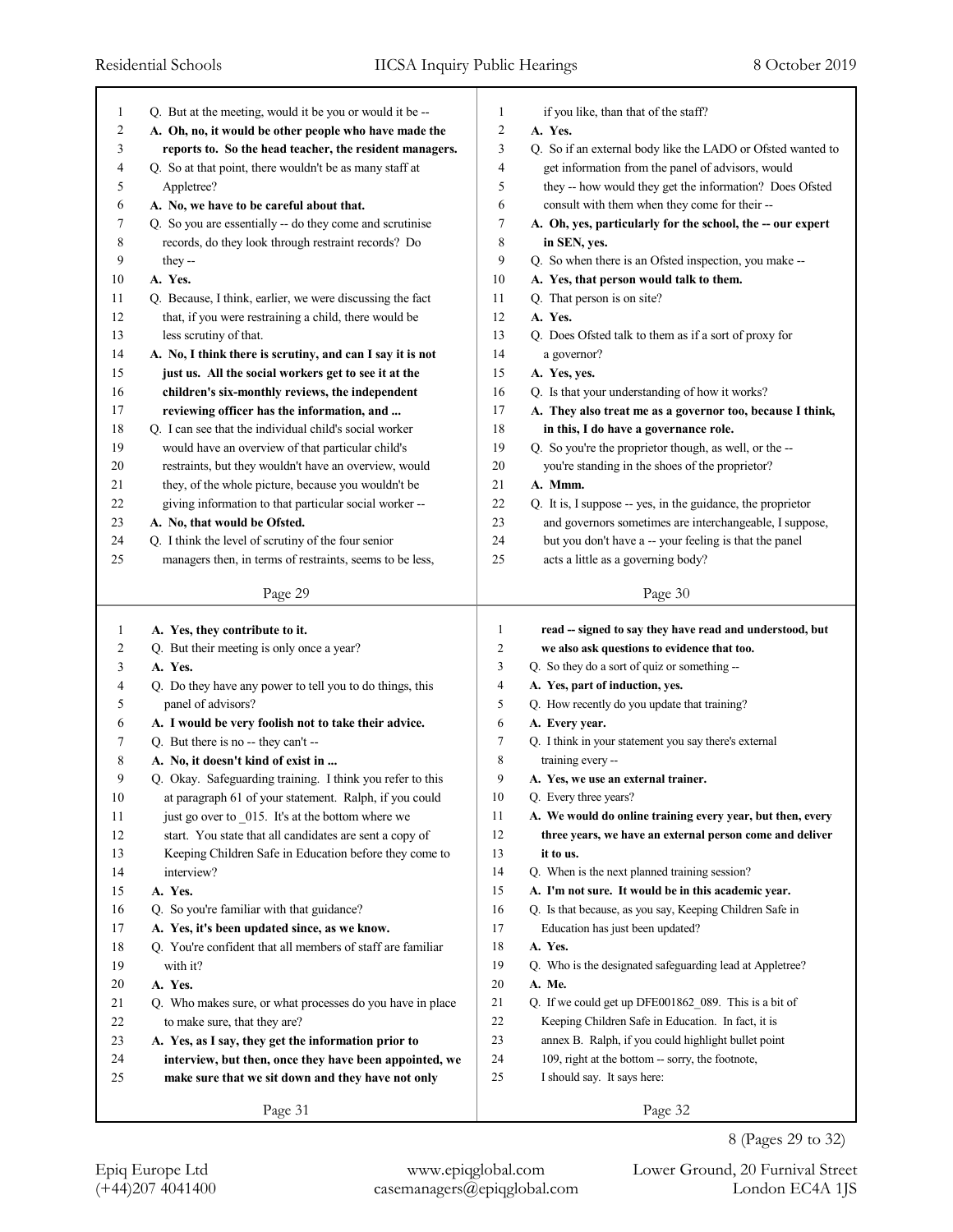| 1      | "When a school has a sole proprietor rather than           | 1              | Q. Yes. Because I think we agreed at the beginning that     |
|--------|------------------------------------------------------------|----------------|-------------------------------------------------------------|
| 2      | a governing body "                                         | $\overline{c}$ | they have devolved responsibility to you?                   |
| 3      | Which is my understanding of the position:                 | 3              | A. Yes.                                                     |
| 4      | " appropriate steps should be taken to ensure              | 4              | Q. So is this something that you are going to need to think |
| 5      | that the member of the senior leadership team who is       | 5              | about internally?                                           |
| 6      | appointed as the designated safeguarding lead is able to   | 6              | A. I would -- is this -- are you saying if I did something  |
| 7      | discharge that role with sufficient independence,          | 7              | wrong, who would report me?                                 |
| 8      | particularly in relation to any allegations involving      | 8              | Q. Exactly.                                                 |
| 9      | the proprietor or members of the proprietor's family."     | 9              | A. I think there are plenty of people that would report me  |
| 10     | That's a bit problematic in the setup you have just        | 10             | at Appletree.                                               |
| 11     | described, isn't it, because you are both the DSL and      | 11             | Q. Aren't they all junior to you, Mrs Davies?               |
| 12     | the proprietor. What it says here is:                      | 12             | A. I don't think they would be concerned about that.        |
| 13     | "This may involve, including in the appointment of         | 13             | Q. I appreciate your views, that you feel that, but it      |
| 14     | the DSL, written confirmation that part of the duties of   | 14             | is -- the system is set up so that that is enshrined, if    |
| 15     | the post involve contacting the local authority            | 15             | you like, in the structure of the school?                   |
| 16     | designated officer on any matter that the DSL considers    | 16             | A. I hear what you are saying, but even at -- so I see      |
| 17     | cannot be properly dealt with internally."                 | 17             | every single member who we employ as part of their          |
| 18     | They go on to say:                                         | 18             | induction, and at that point, I actually say to them as     |
| 19     | "Consideration could also be given to providing the        | 19             | part of setting the tone for safeguarding that, even if     |
| 20     | DSL with access to external advice from an appropriate     | 20             | they see me doing something wrong, I would want them to     |
| 21     | company "                                                  | 21             | say something, and I say that to all of them.               |
| 22     | A. Yes. It is problematic because I'm not the proprietor   | 22             | I appreciate that there is a power dynamic, but I do        |
| 23     | and I'm not really sure how we can describe me, because,   | 23             | very explicitly say that everybody needs to report          |
| 24     | as I say, the proprietors are very elderly and not         | 24             | anything wrong, no matter who it is.                        |
| 25     | active in the school.                                      | 25             | Q. If that is not enough? Don't you think, having seen      |
|        |                                                            |                |                                                             |
|        | Page 33                                                    |                | Page 34                                                     |
| 1      | this, that you need to consider appointing someone as      |                |                                                             |
|        |                                                            |                |                                                             |
|        |                                                            | 1              | Q. I think it is worth having another look at this annex of |
| 2      | a DSL who isn't --                                         | $\overline{c}$ | the guidance, don't you think?                              |
| 3      | A. Oh, sorry, I'm not -- there are other people with       | 3              | A. Yes.                                                     |
| 4      | designated safeguarding officer status at the school.      | $\overline{4}$ | Q. So we have looked at some of the issues around           |
| 5      | Q. So when I said, "Who is the DSL?", you said --          | 5              | restraint. I'd like to go back now and look at the          |
| 6      | A. I'm the lead.                                           | 6              | decision that was taken to accept RS-C1 at Appletree?       |
| 7      | Q. -- "I am". So who else is a designated safeguarding --  | 7              | A. Yes.                                                     |
| 8      | A. The registered managers and the head teacher.           | 8              | Q. So at the time you were asked to consider a placement    |
| 9      | Q. So the registered managers of the children's homes?     | 9              | for him, he was 10 years old; that's right?                 |
| 10     | A. Yes.                                                    | 10             | A. That's right.                                            |
| 11     | Q. And the head teacher?                                   | 11             | Q. He turned 11 when he was with you?                       |
| 12     | A. Yes.                                                    | 12             | A. Yes.                                                     |
| 13     | Q. The head teacher is Rob Davies?                         | 13             | Q. I don't want to go to too much of the paperwork, because |
| 14     | A. Yes.                                                    | 14             | it is very much his private life, but it is -- he had       |
| 15     | Q. And he is your husband?                                 | 15             | what was described as a chaotic and abusive early life,     |
| 16     | A. Yes.                                                    | 16             | didn't he?                                                  |
| 17     | Q. So the same problem lies there, doesn't it?             | 17             | A. Very much so.                                            |
| 18     | A. Mmm.                                                    | 18             | Q. His father was a schedule 1 offender?                    |
| 19     | Q. The two registered managers of the children's homes are | 19             | A. Yes.                                                     |
| 20     | also DSLs?                                                 | 20             | Q. He was taken into care when he was 5 years old?          |
| 21     | A. They are, and they're trained as DSL.                   | 21             | A. Mmm-hmm.                                                 |
| 22     | Q. But you employ them?                                    | 22             | Q. There was a whole series of incidents of neglect, poor   |
| 23     | A. Yes.                                                    | 23             | treatment and some very strong concerns that he,            |
| 24     | Q. You are, to all intents and purposes, their superior?   | 24             | himself, had been sexually abused?                          |
| $25\,$ | A. Yes.                                                    | 25             | A. Yes -- not only in his family, but also at a children's  |
|        | Page 35                                                    |                | Page 36                                                     |

<sup>9 (</sup>Pages 33 to 36)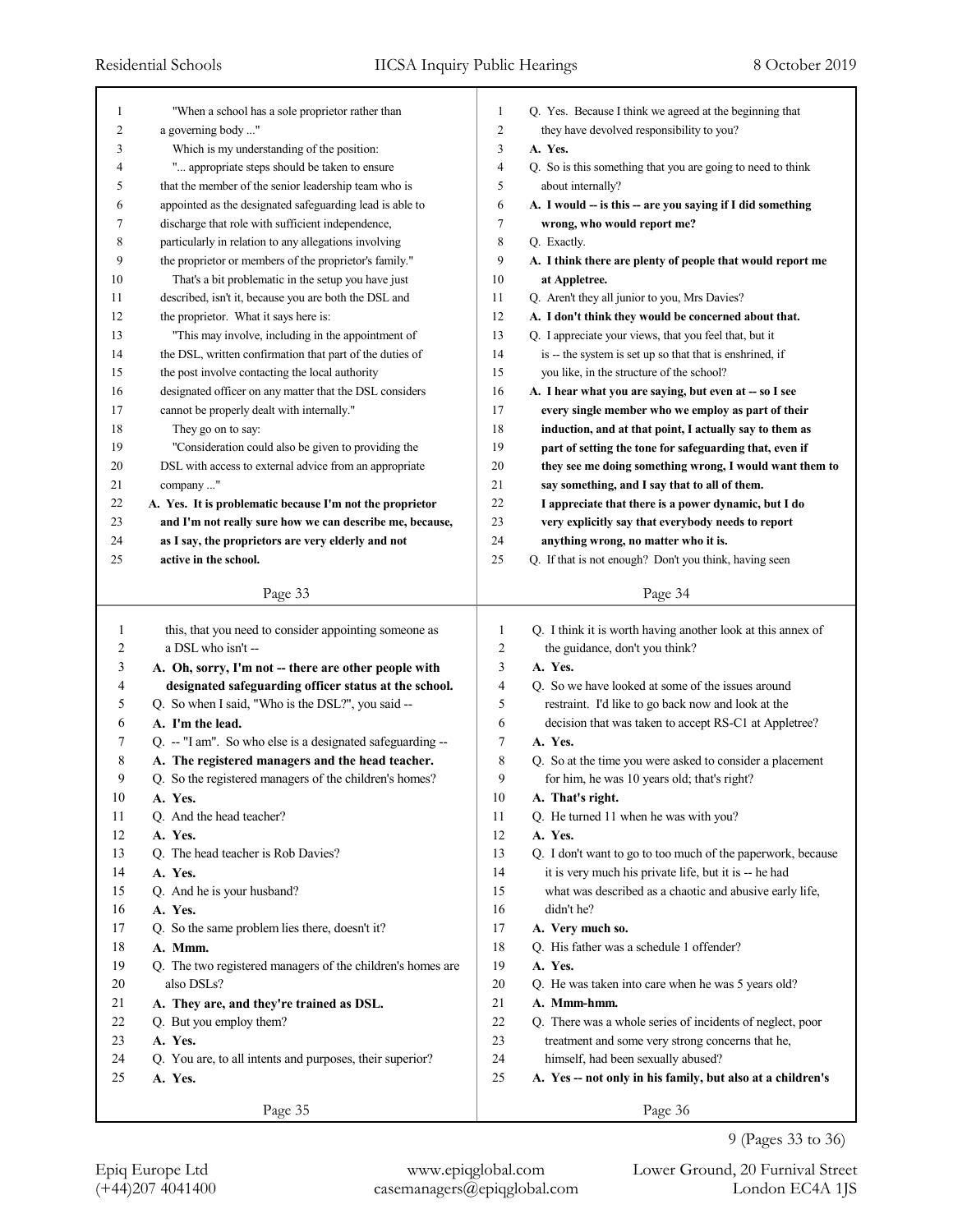| 1      | home he was at for four years prior to us.                | 1              | to see RS-C1 in his care home at that point, and they       |
|--------|-----------------------------------------------------------|----------------|-------------------------------------------------------------|
| 2      | Q. I do want to -- again, I don't want to take you to the | 2              | are -- I think it is right to say the reason they went      |
| 3      | paperwork, necessarily, but a report that was written     | 3              | is you were concerned about the level of his sexualised     |
| 4      | before he came to you, but that was shared with you,      | 4              | behaviours; is that right?                                  |
| 5      | described that he was "now developing a pattern of        | 5              | A. Yes, that's correct.                                     |
| 6      | sexually abusive behaviours towards others. The effect    | 6              | Q. Then it says:                                            |
| 7      | of these behaviours is that he puts both himself and      | 7              | "Staff at "                                                 |
| 8      | others at risk". That was something -- I think you had    | 8              | We are not mentioning the name of the care home?            |
| 9      | that report --                                            | 9              | A. No.                                                      |
| 10     | A. Yes.                                                   | 10             | Q. " have not experienced any incidents of sexualised       |
| 11     | $Q_{\cdot}$ -- at the time of                             | 11             | behaviour of a serious nature. RS-C1 has shown              |
| 12     | You knew, I think, that the reason he had been            | 12             | incidents of curiosity, but nothing to a level that         |
| 13     | excluded from his mainstream school was he had sexually   | 13             | would cause high levels of concern."                        |
| 14     | abused a five-year-old boy in the toilets?                | 14             | This is what two members of your staff were told            |
| 15     | A. Yes.                                                   | 15             | when they went up to the previous care home; is that        |
| 16     | Q. I think you accept that you knew that he had a high    | 16             | right?                                                      |
| 17     | level of sexualised behaviours at the time you admitted   | 17             | A. Yes, that's right.                                       |
| 18     | him?                                                      | 18             | Q. Just to put it in some sort of timeframe, this document  |
| 19     | A. We did.                                                | 19             | isn't dated, but it is a decision that was taken            |
| $20\,$ | Q. There is a meeting. Ralph, if we could call this up,   | 20             | between January and April. We know that from the end of     |
| 21     | it's APP000045 002. This describes some of                | 21             | this document, which talks about a placement decision       |
| 22     | the behaviours that RS-C1 displayed while he was in the   | 22             | in April 2005. So, Ralph, if we could go to                 |
| 23     | care home. But if we go down to the bottom -- sorry,      | 23             | BFC000084 002, this is a discussion in January 2005         |
| 24     | Ralph, yes, if you could highlight that, that would be    | 24             | about the fact of RS-C1's sexualised behaviours. If we      |
| 25     | great. This is a meeting where two of your staff go up    | 25             | could highlight the bullet points, it talks about his       |
|        |                                                           |                |                                                             |
|        | Page 37                                                   |                | Page 38                                                     |
|        |                                                           |                |                                                             |
|        |                                                           |                |                                                             |
| 1      | sexualised behaviour being longstanding, and it's always  | 1              | sexually assaulted a five-year-old boy?                     |
| 2      | been -- this is the fourth bulletpoint -- the case that   | $\overline{2}$ | A. I don't think we had the detail. We did know.            |
| 3      | he has demonstrated sexualised behaviour, but it is this  | 3              | Q. I think in the -- in Cumbria County Council's statement, |
| 4      | dimension which is increasing.                            | 4              | they have a record of a conversation with one of your       |
| 5      | Do you see that? Then, at bullet point 8:                 | 5              | members of staff from July 2005. This is the point          |
| 6      | "The workers from [the care home we are not               | 6              | where RS-C1 has started telling staff about the fact        |
| 7      | mentioning] feel that RS-C1 is a risk to himself, to      | 7              | that he had been sexually abused or that there had been     |
| 8      | other residents and to adults."                           | 8              | sexual behaviour at the previous care home. That record     |
| 9      | Do you see that? Do you see the discussion that           | 9              | of that conversation has your member of staff saying        |
| 10     | your two staff members had when they went to visit RS-C1  | 10             | that his sexualised behaviours have been downplayed. Do     |
| 11     | reflects the level of concern that was felt about RS-C1   | 11             | you recall that?                                            |
| 12     | at the time?                                              | 12             | A. I don't recall that, but I'm not surprised.              |
| 13     | A. No, I don't think it did.                              | 13             | Q. Not that conversation, but do you recall internally      |
| 14     | Q. Do you think that had an impact on the fact of his     | 14             | feeling that that was the situation?                        |
| 15     | admission to Appletree?                                   | 15             | A. Yes.                                                     |
| 16     | A. Yes.                                                   | 16             | Q. Do you think now -- putting aside what you know          |
| 17     | Q. Some of the paperwork that you did have does express   | 17             | happened, but the actual placement, do you think RS-C1      |
| 18     | a high level of concern, doesn't it, so what impact did   | 18             | was appropriately placed?                                   |
| 19     | what the staff at the previous care home said have on     | 19             | A. No. I think -- so we did work closely with the NSPCC to  |
| 20     | you internally, do you think?                             | 20             | try to keep him safe, and he was only a 10-year-old boy.    |
| 21     | A. I think it probably changed the two people who went to | 21             | We had safety plans, and for a long time he would say,      |
| 22     | see them, it changed their minds.                         | 22             | "I don't want to do this", and we would support him.        |
| 23     | Q. It changed their minds, okay. Do you remember if you   | 23             | His biggest fear was he was going to end up like his        |
| 24     | were given information at the time, more detailed         | 24             | dad.                                                        |
| 25     | information, about the exclusion of RS-C1 for having      | 25             | As I say, I believe that the trigger for what he did        |
|        | Page 39                                                   |                | Page 40                                                     |

10 (Pages 37 to 40)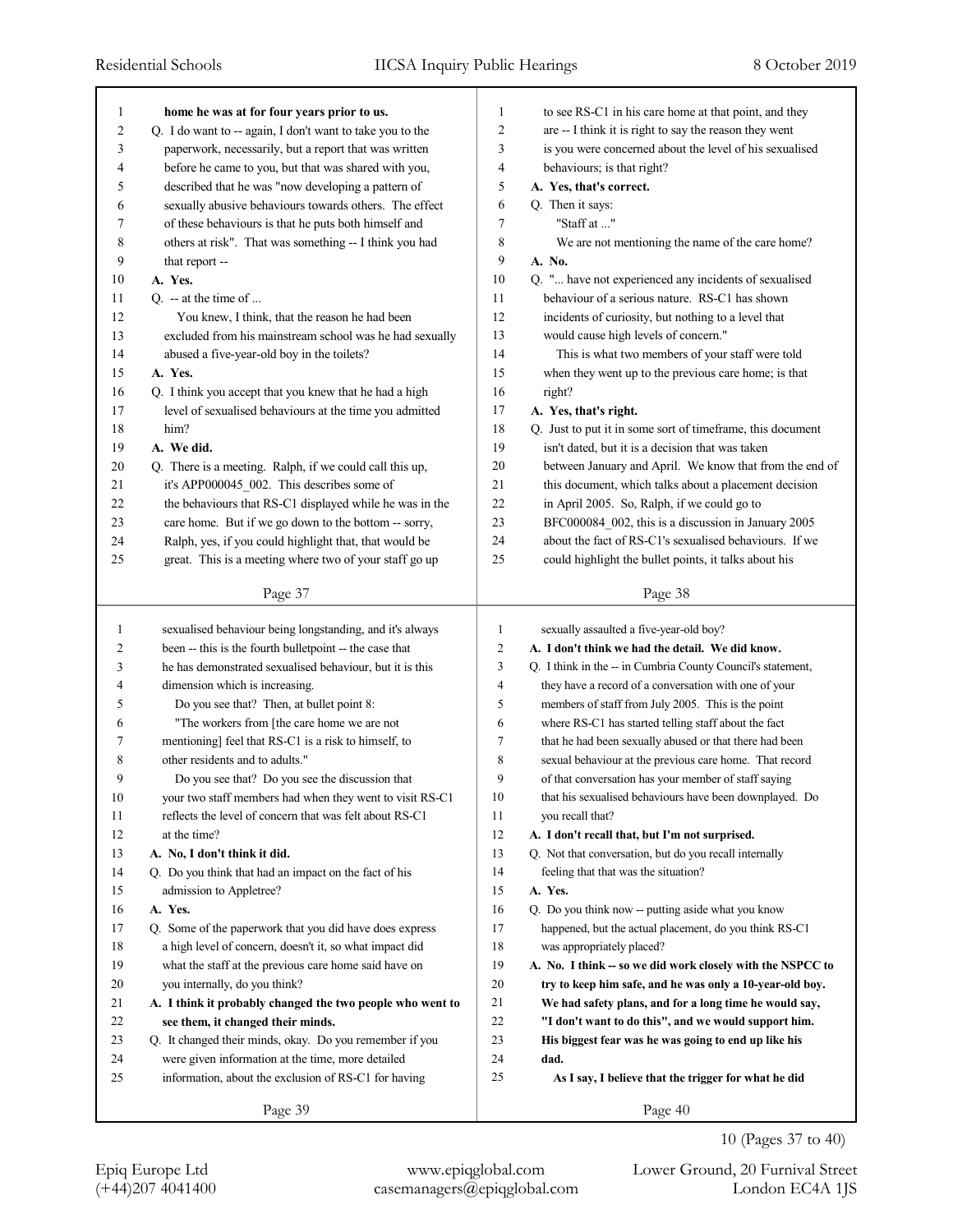| 1            | was actually the fact that he spoke about the abuse from    | 1              | him, and others safe.                                            |
|--------------|-------------------------------------------------------------|----------------|------------------------------------------------------------------|
| 2            | the previous children's home, he spoke about the abuse      | $\overline{c}$ | Q. What we see here is:                                          |
| 3            | from his dad, it was reported to the police, and in his     | 3              | "Constant access to a member of staff for him to                 |
| 4            | view, absolutely nothing happened, so what was the point    | $\overline{4}$ | talk to.                                                         |
| 5            | in trying so hard?                                          | 5              | "Privacy in his room as he requires it.                          |
| 6            | Q. We will come on to look at those two aspects.            | 6              | "Vigilance  when he is around other children."                   |
| 7            | A. Thank you.                                               | 7              | Then it talks about play therapy from September. It              |
| 8            | Q. Actually, Ralph, if we could get up the risk assessment, | 8              | is right to say RS-C1 didn't always engage with therapy?         |
| 9            | APP000028_001. Again, Mrs Davies, it is at 108 of your      | 9              | A. Yes.                                                          |
| 10           | witness statement, if you want to see it.                   | 10             | Q. He engaged with it sporadically. Would that be fair?          |
| 11           | This is, as I understand it, the action plan that           | 11             | A. Yes, that would be right.                                     |
| 12           | was put in place, and this is when RS-C1 arrived at --      | 12             | Q. Again, no other children allowed into RS-C1's room            |
| 13           | A. Yes, it was before he arrived, yes.                      | 13             | without staff supervision, and vice versa, and access to         |
| 14           | Q. Not all of the targets are filled in, but we do have     | 14             | drawing materials. So RS-C1, I think part of                     |
| 15           | this target for sexualised behaviour towards other          | 15             | the disclosure in July 2005 was through him drawing              |
| 16           | young, especially younger children. It is right to say      | 16             | things?                                                          |
| 17           | that you were aware that --                                 | 17             | A. Drawing.                                                      |
| 18           | A. We were aware and we were aware we were taking a risk,   | 18             | Q. So despite this risk assessment being in place, we now        |
| 19           | but we were trying to do our best.                          | 19             | know that there were instances of sexualised behaviour           |
| 20           | Q. In particular, younger children. Was that something      | 20             | between him and other children at Appletree, don't we?           |
| 21           | which concerned you?                                        | 21             | A. Yes.                                                          |
| 22           | A. It did concern me, but at the time we thought we         | 22             | Q. Those instances were not simply when he was absconding        |
| 23           | could -- as I say, not just us, the clinical                | 23             | with those other children. We are aware, aren't we, of           |
| 24           | psychologist and the NSPCC, we all thought we could put     | 24             | instances when he was actually inside the home?                  |
| 25           | a package together that would keep him safe and help        | 25             | A. I know that's what he says, yes.                              |
|              |                                                             |                |                                                                  |
|              | Page 41                                                     |                | Page 42                                                          |
| $\mathbf{1}$ | Q. I think, Ralph, if we go to OHY006987_012. Just to give  | 1              | $Q_{\text{r}}$ - not when they are absconding? Just to give this |
| 2            | you some context about this bit of paper, this is part      | 2              | a little bit of context, I know you've got a list with           |
| 3            | of the police interview of RS-C3, so the incident on        | 3              | you. RS-C5 was younger than RS-C1, wasn't he?                    |
| 4            | 9 November was RS-C1, RS-C2 and RS-C3. This is the          | 4              | A. Yes.                                                          |
|              |                                                             |                |                                                                  |
| 5            | interview of RS-C3. We see here an incident that he         | 5              | Q. I think I've got it about three and a half years' age         |
| 6            | describes about C5 being on the floor and C2 "in bed        | 6              | difference?                                                      |
| 7            | with me. I was faking it. I put my penis in his bum         | 7              | A. Yes.                                                          |
| 8            | cheeks. Then went into RS-C1's room and RS-C2 and           | 8              | Q. So the risk assessment that was put in place didn't           |
| 9            | I were masturbating each other. RS-C5 was bent over and     | 9              | work?                                                            |
| 10           | RS-C1 put his willy in RS-C5's bum. When everyone was       | 10             | A. No.                                                           |
| 11           | finished, I went into my mate's room and said it had        | 11             | Q. Why do you think that risk assessment didn't work?            |
| 12           | been a hot day", I think it says.                           | 12             | A. I think we didn't know the extent to how predatory the        |
| 13           | Again, this is clearly sexualised behaviour that is         | 13             | child was.                                                       |
| 14           | happening, not absconding, but in the children's rooms.     | 14             | Q. It is not -- I mean, it is RS-C1, and I think -- well,        |
| 15           | We have another example of this -- Ralph, if you could      | 15             | I will ask you, would it be fair to say that there was           |
| 16           | go to the same document, _014. This is actually very        | 16             | an increase in sexualised behaviour generally when he            |
| 17           | difficult to read. At the very bottom, we see:              | 17             | was --                                                           |
| $18\,$       | "RS-C1 touching me", I think it says, "in a gay way         | 18             | A. Yes, there was, definitely.                                   |
| 19           | in his old room". This is the statement of RS-C4. If        | 19             | Q. But it is other children, isn't it, involved in this          |
| 20           | we could go over to the next page, please, Ralph:           | 20             | behaviour?                                                       |
| 21           | "RS-C1 touching my penis in his old room."                  | 21             | A. Yes.                                                          |
| 22           | I can't read that at the moment. But this is the            | 22             | Q. As I understand it, they shouldn't have been able to be       |
| 23           | interview of RS-C4. So, again, these are incidents          | 23             | in each other's rooms, so they should have --                    |
| 24           | happening in the children's bedrooms, aren't they --        | 24             | A. He shouldn't have been able to be in a room with any of       |
| 25           | A. Yes.                                                     | 25             | the other children, yes.                                         |

11 (Pages 41 to 44)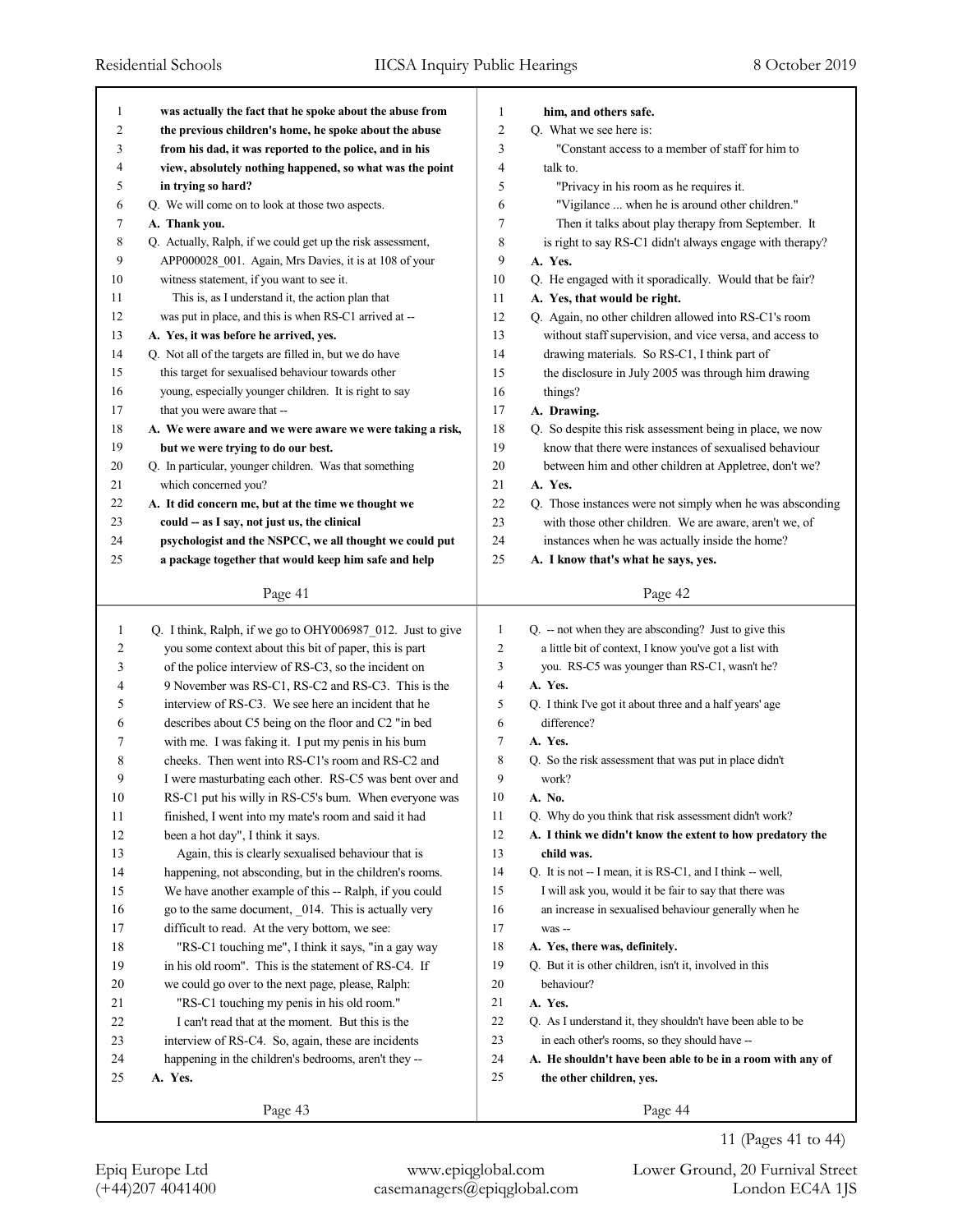| 1            | Q. So that was -- when you said how things had changed, was | 1              | awake, and we have subsequently had alarms that also        |
|--------------|-------------------------------------------------------------|----------------|-------------------------------------------------------------|
| 2            | that the two staff members at night?                        | 2              | sound, not to wake up the children, but in the area         |
| 3            | A. I think -- we can't be certain, but I think we have      | 3              | where the person who is awake is.                           |
| 4            | somebody awake at night for the children, in case they      | 4              | Q. I think we also know about some sexualised behaviour at  |
| 5            | wake up or have nightmares or need anything, and we have    | 5              | this time between two children sharing a room. As           |
| 6            | somebody asleep. I think, possibly, when the person who     | 6              | I understand it, children don't share rooms --              |
| 7            | was awake went to the toilet or was in a different part     | 7              | A. No, they haven't shared for many years.                  |
| 8            | of the building, that possibly is when the children got     | 8              | Q. I'd like to talk now a bit about absconding. So another  |
| 9            | into each other's rooms, which is why we have increased     | 9              | issue, if you like, in relation to RS-C1's risk to other    |
| 10           | to two people awake. We have done other things as well.     | 10             | children, younger children, was that from the time          |
| 11           | Q. You looked into this presumably in detail after this?    | 11             | I think he arrived at Appletree, he started absconding.     |
| 12           | A. Yes.                                                     | 12             | A. Mmm-hmm.                                                 |
| 13           | Q. Because there was -- this must have been happening over  | 13             | Q. Ralph, if we could get up APP000012. So you will         |
| 14           | a reasonable period of time, mustn't it, not just --        | 14             | recognise this, I think, Mrs Davies?                        |
| 15           | A. I think it was from the time when he disclosed about the | 15             | A. Yes.                                                     |
| 16           | abuse in other places to when he left.                      | 16             | Q. This is your record of absconding.                       |
| 17           | Q. We know yesterday from RS-C2 that he describes this      | 17             | A. Mmm-hmm.                                                 |
| 18           | happening on a -- I think he says 100 times when he         | 18             | Q. It is a little bit difficult to read, but down the left  |
| 19           | disclosed it to his foster carer, but certainly a large     | 19             | hand we see the different RS-C1 and C2, and a lot of        |
| 20           | number of times?                                            | 20             | those entries are RS -- we are not going to go through      |
| 21           | A. I clearly don't know.                                    | 21             | it forensically at the moment, but a lot of them are C1     |
| 22           | Q. You're confident that the measures in place now --       | 22             | and C2, aren't they?                                        |
| 23           | A. Yes, we have done other measures as well, and we put it  | 23             | A. Yes.                                                     |
| 24           |                                                             | 24             |                                                             |
|              | so that if a child walked out of their room, the light      |                | Q. Why do you think the children were absconding?           |
| 25           | would come on, so that would alert the person who was       | 25             | A. I think there was different motivations. I think RS-C2   |
|              | Page 45                                                     |                | Page 46                                                     |
|              |                                                             |                |                                                             |
|              |                                                             |                |                                                             |
| $\mathbf{1}$ | hated school and would do anything to not be in school.     | 1              | A. Yes.                                                     |
| 2            | It wasn't surprising, given his previous experiences of     | $\overline{c}$ | Q. We see that on the --                                    |
| 3            | school. I think RS-C1 wanted to do sexual activity and      | 3              | A. Yes.                                                     |
| 4            | that's why he went off.                                     | $\overline{4}$ | Q. -- plan when he comes there. When he was not on school   |
| 5            | Q. So there were, I think, four occasions between June 2005 | 5              | grounds, there was no way of managing that risk?            |
| 6            | and November 2005. I don't want to be too specific, but     | 6              | A. No.                                                      |
| 7            | RS-C1 had arrived not long before June 2005, hadn't he,     | 7              | Q. So didn't that cause alarm bells to ring, even in the    |
| 8            | when he absconded with RS-C2. We know from yesterday,       | 8              | absence of express knowledge, even without C2 saying,       |
| 9            | but just to state it again, there was an age gap, wasn't    | 9              | "This is happening"?                                        |
| 10           | there, between RS-C2 and RS-C1?                             | 10             | A. I wish that we had acted sooner.                         |
| 11           | A. Yes.                                                     | 11             | Q. The risk assessment, I think we have just looked at the  |
| 12           | Q. I think you say in your statement that not only -- so at | 12             | absconding incidents between the spring of 2005             |
|              | the sort of period we are looking at, I think RS-C1 was     | 13             | and November 2005. The risk assessment -- Ralph, if we      |
| 13           |                                                             |                |                                                             |
| 14           | 12 and RS-C2 was 9?                                         | 14<br>15       | could get up APP000012 007, I think. Again, do you          |
| 15           | A. Yes.                                                     |                | recognise this?                                             |
| 16           | Q. There would have been some change of that over the time. | 16             | A. Yes.                                                     |
| 17           | I think you say in your evidence that RS-C1 was             | 17             | Q. This is the risk assessment for RS-C1. It is dated at    |
| 18           | physically of a different stature to RS-C2 as well?         | 18             | the bottom "September 2006". This is the only version       |
| 19           | A. Yes.                                                     | 19             | we have. It seems this is a bit late in terms of all of     |
| 20           | Q. Now, you say in your statement that after this -- the    | 20             | the absconding that was happening?                          |
| 21           | series of absconding incidents between June                 | 21             | A. From recollection, it would have been done when he first |
| 22           | and November, there was no evidence that any sexual         | 22             | arrived and then that would be an update and, as you can    |
| 23           | behaviour had taken place. But even in the absence of       | 23             | see, it's got another review date on, and that's the        |
| 24           | any knowledge of that, there was knowledge that RS-C1       | 24             | kind of period we used to review them, about every three    |
| 25           | was a risk to younger children, wasn't there?               | 25             | months.                                                     |
|              | Page 47                                                     |                | Page 48                                                     |

Epiq Europe Ltd www.epiqglobal.com Lower Ground, 20 Furnival Street

12 (Pages 45 to 48)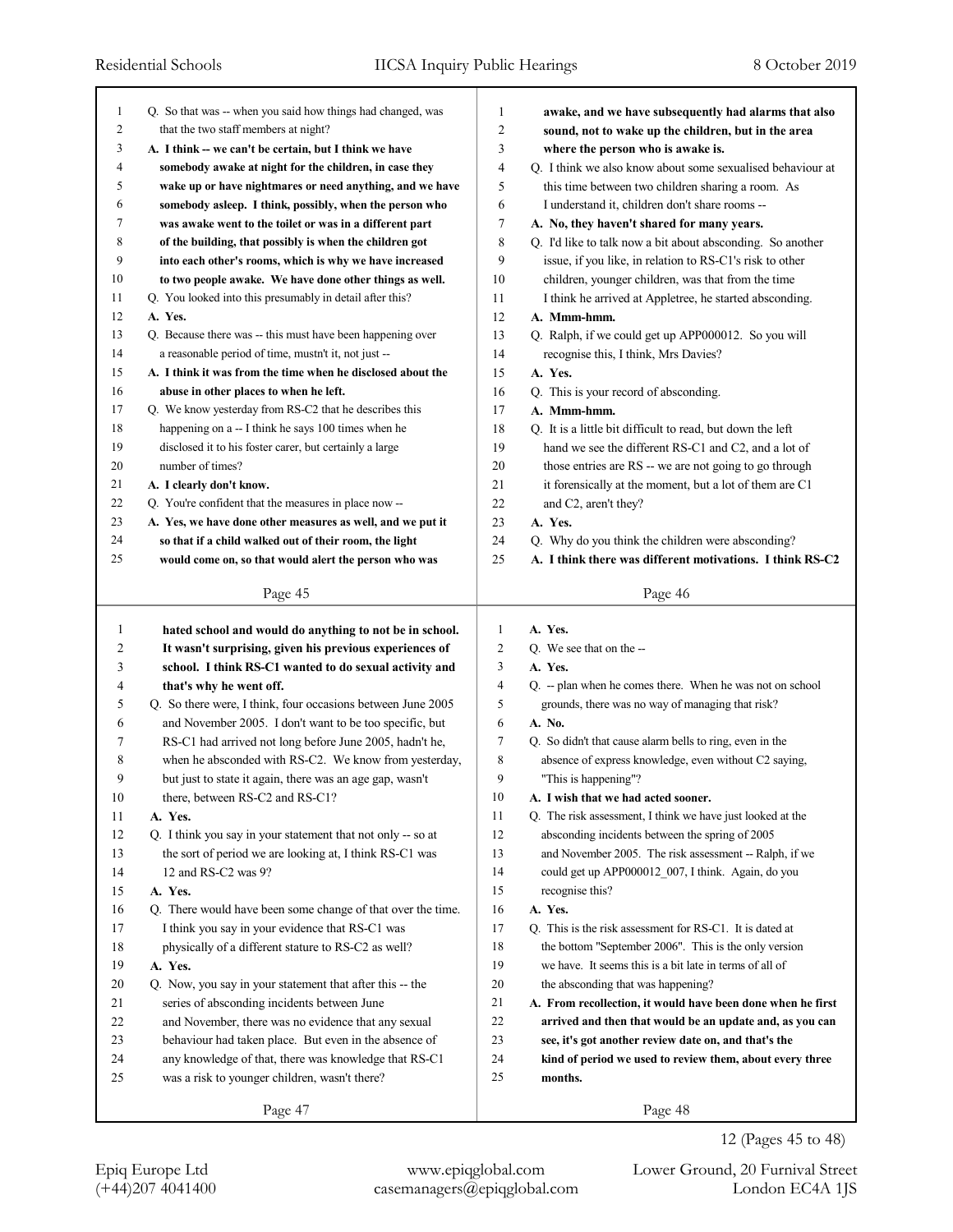| 1              | Q. The extent of this, though, is just what's here, so                                                         | $\mathbf{1}$        | a one-off incident in January this year.                                                                             |
|----------------|----------------------------------------------------------------------------------------------------------------|---------------------|----------------------------------------------------------------------------------------------------------------------|
| $\overline{c}$ | there's nothing really in the top half, other than to                                                          | $\overline{c}$      | Q. Just to be clear, then, there was a clear risk about                                                              |
| 3              | say who might be harmed, RS-C1 or other children if they                                                       | 3                   | RS-C1 and younger children?                                                                                          |
| 4              | abscond with him, and the procedures at the bottom are,                                                        | 4                   | A. Yes.                                                                                                              |
| 5              | "Make sure that staff are monitoring him" and "all                                                             | 5                   | Q. And he was absconding often and frequently with RS-C2.                                                            |
| 6              | gates/fence openings are kept closed"?                                                                         | 6                   | What do you think you could have done differently now --                                                             |
| 7              | A. Yes. It is very basic compared with what we use now.                                                        | $\tau$              | A. I think we should have made the recommendations which we                                                          |
| 8              | Q. Now there would be something much more comprehensive in                                                     | 8                   | made when he moved on much earlier.                                                                                  |
| 9              | place?                                                                                                         | 9                   | Q. So he should have left Appletree a lot sooner?                                                                    |
| 10             | A. Yes, there is an example of that in my number 42.                                                           | 10                  | A. One of the reasons I didn't do that was because I was                                                             |
| 11             | Q. Is that APP000049?                                                                                          | 11                  | very unsure that he would get the treatment that we felt                                                             |
| 12             | A. In my bundle that I had when I was making notes, it was                                                     | 12                  | he really needed.                                                                                                    |
| 13             | 42.                                                                                                            | 13                  | Q. Now, there's a period between November 2005                                                                       |
| 14             | Q. Was it tab 42?                                                                                              | 14                  | and September 2006, so almost a year, ten months, when                                                               |
| 15             | A. Yes.                                                                                                        | 15                  | RS-C1 wasn't running away from school, he wasn't                                                                     |
| 16             | Q. I've seen that, and essentially there are a lot more                                                        | 16                  | absconding. Why do you think that was the case?                                                                      |
| 17             | pages, aren't there, and there are -- each absconding                                                          | 17                  | A. I think he was responding well to what we were offering                                                           |
| 18             | incident is recorded?                                                                                          | 18                  | him and he was feeling better about himself and wanted                                                               |
| 19             | A. Yes, we do a much more thorough risk assessment now.                                                        | 19                  | to try really hard in school and out of it.                                                                          |
| 20             | Q. When each incident is recorded, are there strategies                                                        | 20                  | Q. So at that point, he wasn't, you don't think, seeking                                                             |
| 21             | discussed about how that particular incident could have                                                        | 21                  | out-                                                                                                                 |
| 22             |                                                                                                                | 22                  | A. No, he was verbalising to us that he really didn't want                                                           |
| 23             | been --                                                                                                        | 23                  | to do that.                                                                                                          |
|                | A. Yes, I have to put this in context. We haven't had any                                                      | 24                  | Q. Then in the chronology, just after the summer holidays,                                                           |
| 24<br>25       | children run off -- we didn't have any children run off                                                        | 25                  | he started absconding again, didn't he? So we have                                                                   |
|                | in the six years from 2013 to 2019 and then there was                                                          |                     |                                                                                                                      |
|                | Page 49                                                                                                        |                     | Page 50                                                                                                              |
|                |                                                                                                                |                     |                                                                                                                      |
|                |                                                                                                                |                     |                                                                                                                      |
| 1              | 10 September, 11 September, 25 September, 16 October.                                                          | $\mathbf{1}$        | What did you mean by "home educate"?                                                                                 |
| 2              | That was, all of a sudden, a high rate of absconding,                                                          | $\overline{c}$<br>3 | A. His teacher would set him the work he would have been                                                             |
| 3<br>4         | wasn't it?<br>A. Mmm.                                                                                          | 4                   | doing in class, but a teaching assistant would sit with<br>him and he would do it in the home.                       |
|                |                                                                                                                | 5                   |                                                                                                                      |
| 5              | Q. Again, he was with younger boys, including RS-C2, on                                                        | 6                   | Q. So he would be in the children's home?                                                                            |
| 6              | those occasions, wasn't he?                                                                                    | 7                   | A. Yes.                                                                                                              |
| 7              | A. Mmm.                                                                                                        | 8                   | Q. Were any additional measures taken in the children's<br>home at that point to make sure he wasn't in other        |
| 8<br>9         | Q. There was an entry on the social worker's log,                                                              | 9                   |                                                                                                                      |
|                | I think -- we can check that's the right document.                                                             |                     | children's rooms, for example?                                                                                       |
| $10\,$         | Ralph, BFC000043 033. If you could highlight, Ralph,                                                           | $10\,$<br>11        | A. Yes, I'm sure we were trying everything we could to make<br>sure he wasn't going into other children's rooms.     |
| 11             | the text in the middle, just above the middle on the                                                           |                     |                                                                                                                      |
| 12             | right. No, that's the first page. I want the 33rd                                                              | 12<br>13            | Q. Ralph, if we could go to _038. This is quite a lengthy<br>conversation, but there is one bit in particular in the |
| 13             | page. That's it.                                                                                               | 14                  | fourth paragraph down, please, Ralph. This is also                                                                   |
| 14             | It says there RS-C1 not allowed in school for fear                                                             | 15                  | recorded on the social work file on 31 October:                                                                      |
| 15             | that he may abscond and take other children with him.                                                          | 16                  |                                                                                                                      |
| 16             | Do you see that?<br>A. Mmm-hmm.                                                                                | 17                  | "RS-C1 handed the phone over to Val Campbell.<br>I spoke with Val who said there has been some concerns.             |
| 17             |                                                                                                                | $18\,$              | She said that RS-C1 has been vocalising that there are                                                               |
| $18\,$<br>19   | Q. Ralph, if you could highlight the date at the top, it is<br>31 October. That would make sense, wouldn't it? | 19                  | only two boys in the unit he feels that he can trust                                                                 |
| $20\,$         | A. Yes.                                                                                                        | $20\,$              | himself with. Val said that the unit feels that this is                                                              |
| 21             | Q. Because we have seen all of the absconding                                                                  | 21                  | a positive thing for him to identify, but it is also                                                                 |
| 22             | in September --                                                                                                | 22                  | worrying for the younger children. Another concern Val                                                               |
| 23             | A. Yes.                                                                                                        | 23                  | said they have is that he has said he has certain words                                                              |
| 24             | Q. -- and the beginning of October. At that point, you say                                                     | 24                  | he can say to the other children to get them out of                                                                  |
| 25             | in your statement that you decided to home educate him.                                                        | 25                  | school. She said that she is not sure if this is true                                                                |
|                | Page 51                                                                                                        |                     | Page 52                                                                                                              |

13 (Pages 49 to 52)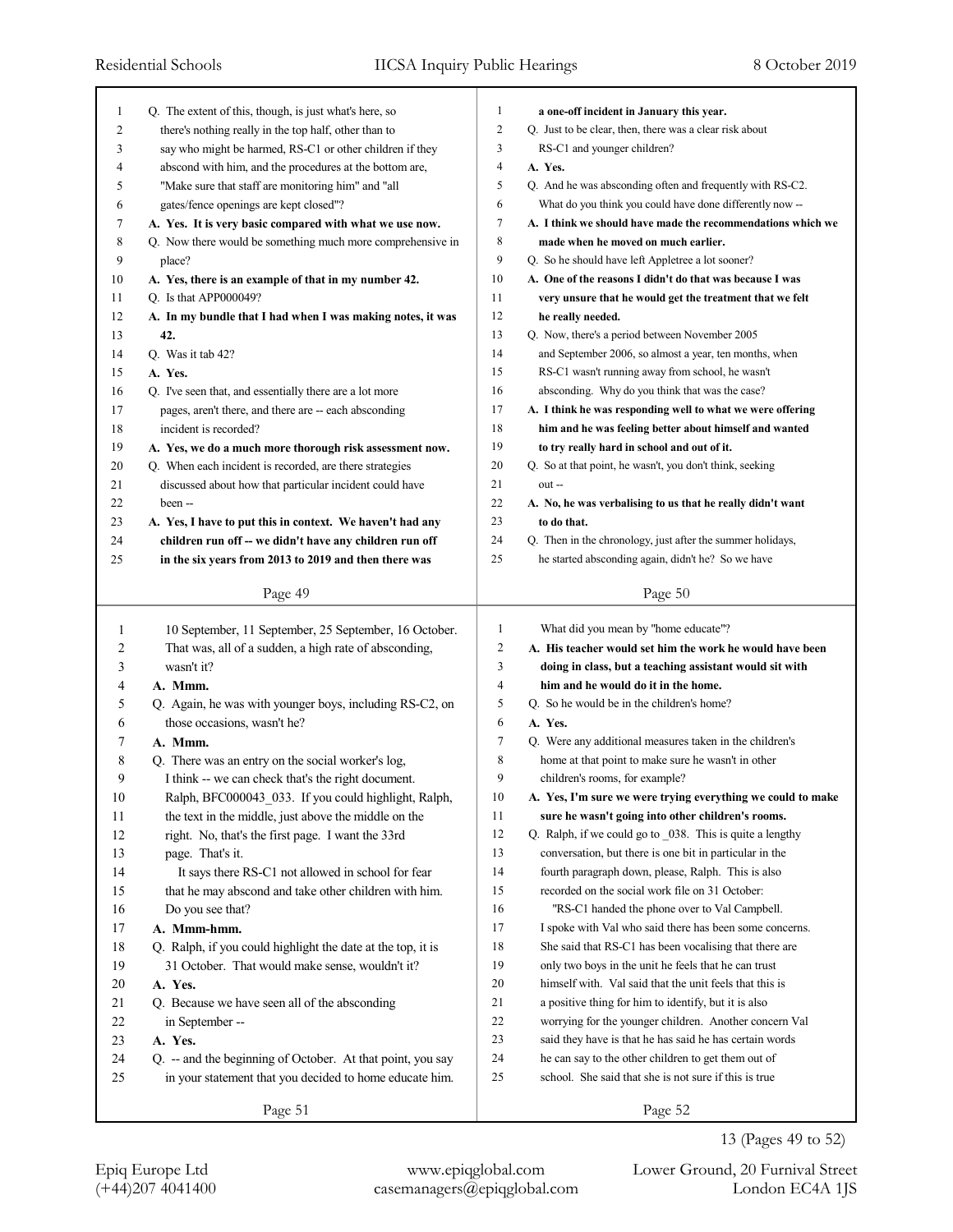|        |                                                                |                  | deliberately because of these absconsions, he's gone              |
|--------|----------------------------------------------------------------|------------------|-------------------------------------------------------------------|
| 1      | but that it is a concern."                                     | 1                |                                                                   |
| 2      | To be clear, Ralph, could we go back to the page               | $\boldsymbol{2}$ | back to school?                                                   |
| 3      | before, so _037, just to check the date of this, which         | 3                | A. Yes.                                                           |
| 4      | I understand to be 31 October, if you could just go up         | 4                | Q. Again, we see, on 9 November, he's absconded again,            |
| 5      | to the contact date. So this was a conversation then           | 5                | again with RS-C2 and RS-C3, and that's when we know that          |
| 6      | that a member of your staff was having with --                 | 6                | the events which later formed the police investigation            |
| 7      | A. The social worker.                                          | 7                | took place.                                                       |
| 8      | Q. -- the social worker, where RS-C1 was saying he only        | 8                | A. Yes.                                                           |
| 9      | trusted himself with two members. You've had a big             | 9                | Q. Can you think of any reason why, having decided to             |
| 10     | period of absconding and he's being educated at home.          | 10               | educate him separately, he was --                                 |
| 11     | Was any thought given to ending the placement at this          | 11               | A. I think we just -- we probably -- we would want a child        |
| 12     | point, when things had got --                                  | 12               | to be in school if at all possible. I clearly see it              |
| 13     | A. I think it was something we were considering, yes.          | 13               | was a mistake now, but that would be the thinking behind          |
| 14     | Q. At this point, he was being, as you say, educated in the    | 14               | it at the time.                                                   |
| 15     | children's home?                                               | 15               | Q. Again, we know that he -- there was sexually abusive           |
| 16     | A. Mmm-hmm.                                                    | 16               | behaviour, so C4 talks about -- the way he puts it when           |
| 17     | Q. Why did he go back into school?                             | 17               | this disclosure was later made is that C1 did to him              |
| 18     | A. I have to be honest, I can't recall.                        | 18               | what he did to C2. So we know that that was essentially           |
| 19     | Q. If we could get up APP000012, Ralph. We can see here,       | 19               | he was anally raped, he said "That happened to me", and           |
| 20     | if we go down -- sorry, go to the next page, 002. We           | 20               | that was on 1 November, I think?                                  |
| 21     | see that on 1 November, so this was the day after the          | 21               | A. Mmm-hmm.                                                       |
| 22     | record of those conversations, RS-C1 has absconded --          | 22               | MS BICARREGUI: Again, we know what happened on 9 November.        |
| 23     | I don't really like that word -- has left with RS-C4 and       | 23               | Chair, I just notice the time. I'm moving on to                   |
| 24     | RS-C2. Do you see that? It is odd, isn't it, that              | 24               | another topic. I wonder whether it might be sensible to           |
| 25     | after this concern and after him being been educated           | 25               | have a break now?                                                 |
|        |                                                                |                  |                                                                   |
|        | Page 53                                                        |                  | Page 54                                                           |
|        |                                                                |                  |                                                                   |
| 1      |                                                                | 1                |                                                                   |
| 2      | THE CHAIR: Yes, we can do that. We will return at<br>11.25 am. | 2                | of staff outside but the others don't, so this                    |
| 3      | MS BICARREGUI: Thank you very much.                            | 3                | conversation comes to light.                                      |
| 4      | (11.08 am)                                                     | 4                | At that point, the member of staff reports this,                  |
| 5      |                                                                | 5                | doesn't she, internally to two other members of staff?<br>A. Yes. |
| 6      | (A short break)                                                | 6                |                                                                   |
| 7      | $(11.25 \text{ am})$                                           |                  | Q. But nothing is done on that evening?                           |
|        | MS BICARREGUI: Mrs Davies, we are going to look now at the     | 7                | A. Mmm-hmm.                                                       |
| 8<br>9 | incident on 9 November 2006. This is paragraph 113 of          | 8<br>9           | Q. Is that right?                                                 |
|        | your witness statement, if you want to see it. Ralph,          |                  | A. No.                                                            |
| 10     | perhaps we could have that up on the screen. It is             | 10               | Q. Then, on the next day, two members of staff interview          |
| 11     | APP000064 030.                                                 | 11               | the children. Is that right?                                      |
| 12     | We know the detail, I think, that on 9 November,               | 12               | A. Yes.                                                           |
| 13     | RS-C1, who at that point was about 12 and a half, left         | 13               | Q. I believe they interview them together and then they           |
| 14     | the school site with RS-C2, who was 9, nearly 10, and          | 14               | take them separately when they realise that there is              |
| 15     | RS-C3, who had just turned 11, and they were gone all          | 15               | more than one incident potentially being discussed?               |
| 16     | day, I think. Nothing came to light immediately after          | 16               | A. Yes.                                                           |
| 17     | that absconding, did it?                                       | 17               | Q. The disclosure, I think we know -- yesterday, we saw how       |
| 18     | A. No.                                                         | 18               | it was described by RS-C2 to the police at the time,              |
| 19     | Q. But we see here from your witness statement that this       | 19               | that it involved a series of sexualised behaviour,                |
| 20     | came to light on 22 November, when a member of your            | 20               | including anal rape?                                              |
| 21     | school team overheard RS-C4 accusing RS-C1 of fucking          | 21               | A. Yes.                                                           |
| 22     | RS-C3, and RS-C2 agreeing with this. So there is an            | 22               | Q. We know from the police transcripts that RS-C2 certainly       |
| 23     | overheard conversation, if you like. I think what is           | 23               | described it as being nonconsensual?                              |
| 24     | described in some of the paperwork is the children are         | 24               | A. Yes.                                                           |
| 25     | in one of the toilets and RS-C1 knows there's a member         | 25               | Q. I think in your witness statement you accept that RS-C1        |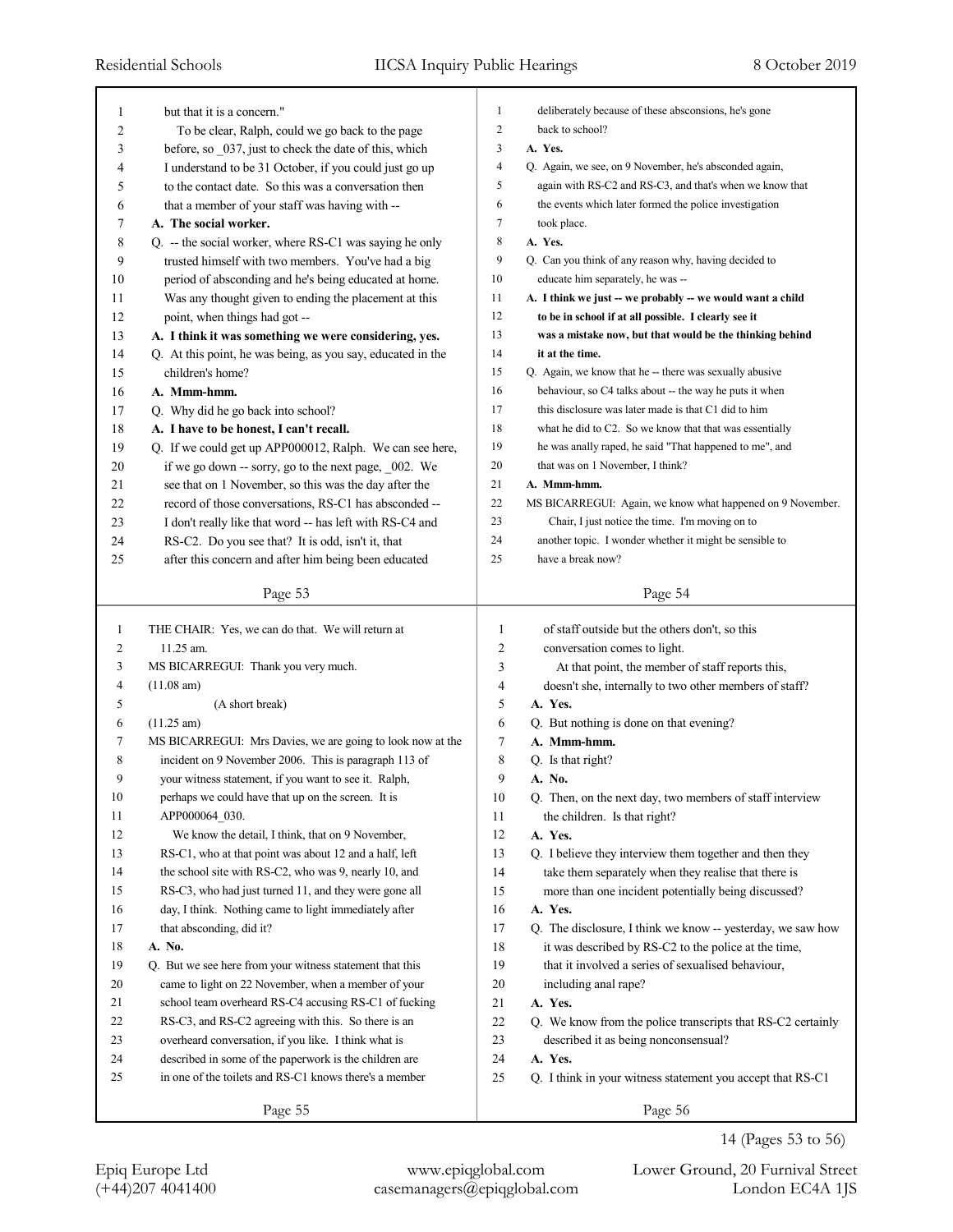| 1              | was the perpetrator?                                        | 1              | action on this occasion. This is because C1 has             |
|----------------|-------------------------------------------------------------|----------------|-------------------------------------------------------------|
| $\overline{2}$ | A. Yes.                                                     | $\overline{c}$ | admitted to the offences, there are discrepancies in the    |
| 3              | Q. In the sense that there is a perpetrator in this, and    | 3              | accounts given, the young ages of the children involved,    |
| 4              | that he was older and physically stronger?                  | 4              | the damaged background of the pupils involved, the          |
| 5              | A. Yes.                                                     | 5              | school 'interviewing' the pupils and contaminating the      |
| 6              | Q. 22 November, it is overheard. 23 November, the           | 6              | evidence. The CPS indicated that because of the way the     |
| 7              | interviews take place. Then I understand there was some     | 7              | school gathered the evidence from the pupils, the court     |
| 8              | delay while some notes were typed up. Is that right?        | 8              | would have thrown it out anyway if it had gone that         |
| 9              | A. That's right, yes.                                       | 9              | far."                                                       |
| 10             | Q. So the referral is made to children's social services on | 10             | So the repercussions were that this was problematic         |
| 11             | 24 November?                                                | 11             | in terms of the evidence?                                   |
| 12             | A. Yes.                                                     | 12             | A. Mmm.                                                     |
| 13             | Q. I think you accept that the two members of staff         | 13             | Q. And the staff at that point -- these were senior members |
| 14             | shouldn't have interviewed the children now?                | 14             | of staff, as I understand it?                               |
| 15             | A. I do. They shouldn't have.                               | 15             | A. Yes.                                                     |
| 16             | Q. You accept that that wasn't in line with good practice   | 16             | Q. So they had had training?                                |
| 17             | or even --                                                  | 17             | A. They had.                                                |
| 18             | A. Or our policy or                                         | 18             | Q. And they knew that this wasn't appropriate. What was     |
| 19             | Q. Or your policy at the time. Ralph, if we could go to     | 19             | done after this to ensure that this didn't happen again?    |
| 20             | CCC000007_089. If you go to the very bottom paragraph       | 20             | A. I put out -- I can't remember whether it was a memo, but |
| 21             | and highlight that for me. Thank you. This is part --       | 21             | I basically got all of the staff members informed that      |
| 22             | I may get this wrong, but certainly this is a record of     | 22             | they should absolutely not have interviewed children        |
| 23             | a discussion at time, and it says:                          | 23             | once they have disclosed. They need to tell them that       |
| 24             | "Mick has spoken to the Crown Prosecution Service           | 24             | they need to tell somebody and they need to stop them.      |
| 25             | who have advised that they will be taking no further        | 25             | Q. Looking back, where was the point of referral, do you    |
|                |                                                             |                |                                                             |
|                | Page 57                                                     |                | Page 58                                                     |
|                |                                                             |                |                                                             |
|                |                                                             |                |                                                             |
| 1              | think, in this scenario?                                    | 1              | do questions to check the understanding of the training.    |
| 2              | A. I think it should have been as soon as the person        | 2              | Q. Are there scenarios that are discussed?                  |
| 3              | overheard them in the toilets.                              | 3              | A. Yes.                                                     |
| 4              | Q. Would that be what --                                    | $\overline{4}$ | Q. Does this, in fact, form the basis of a scenario that    |
| 5              | A. That would be now, and it was the policy at the time.    | 5              | can be discussed internally as something which went         |
| 6              | Q. There was a meeting held, I think, after this, wasn't    | 6              | wrong?                                                      |
| 7              | there, with the --                                          | 7              | A. Yes, we do, sometimes, yes.                              |
| 8              | A. Yes.                                                     | 8              | Q. Can we go to the next page, _002. At the bottom,         |
| 9              | Q. -- local social services department --                   | 9              | point 3, we see here that this is about the history of      |
| 10             | A. Yes.                                                     | 10             | sexualised behaviours of RS-C1 and the risk assessment      |
| 11             | $Q_{\cdot}$ -- and the police?                              | 11             | being in place. It says in the middle:                      |
| 12             | A. Yes.                                                     | 12             | "In Appletree's view, his sexual activity took place        |
| 13             | Q. Ralph, if you could get up APP000020. It is right to     | 13             | when he has absconded."                                     |
| 14             | say, I think, there was an amount of disquiet at the way    | 14             | Do you see that?                                            |
| 15             | that things had been handled?                               | 15             | A. Yes.                                                     |
| 16             | A. Yes, from myself as well.                                | 16             | Q. The police then go on to explain to you that the video   |
| 17             | Q. So the first point of the meeting is:                    | 17             | evidence indicates that there have been sexual acts         |
| 18             | "Concerns that the children had been questioned by          | 18             | within the school.                                          |
| 19             | Appletree staff"                                            | 19             | A. Mmm-hmm.                                                 |
| 20             | Do you see that? And the staff identified how               | 20             | Q. The police agreed to let you have the relevant           |
| 21             | difficult they had found it to remember the issues from     | 21             | information. Was the detail of that information passed      |
| 22             | training. Was this something that you thought about?        | 22             | on to you?                                                  |
| 23             | Is there a way that training can be sort of better          | 23             | A. No. No, it wasn't.                                       |
| 24             | embedded, if you like?                                      | 24             | Q. Did you ask the police, after this, to let you have the  |
| 25             | A. Yes, we now not only deliver the training, but we also   | 25             | information so that you could take action about the         |
|                | Page 59                                                     |                | Page 60                                                     |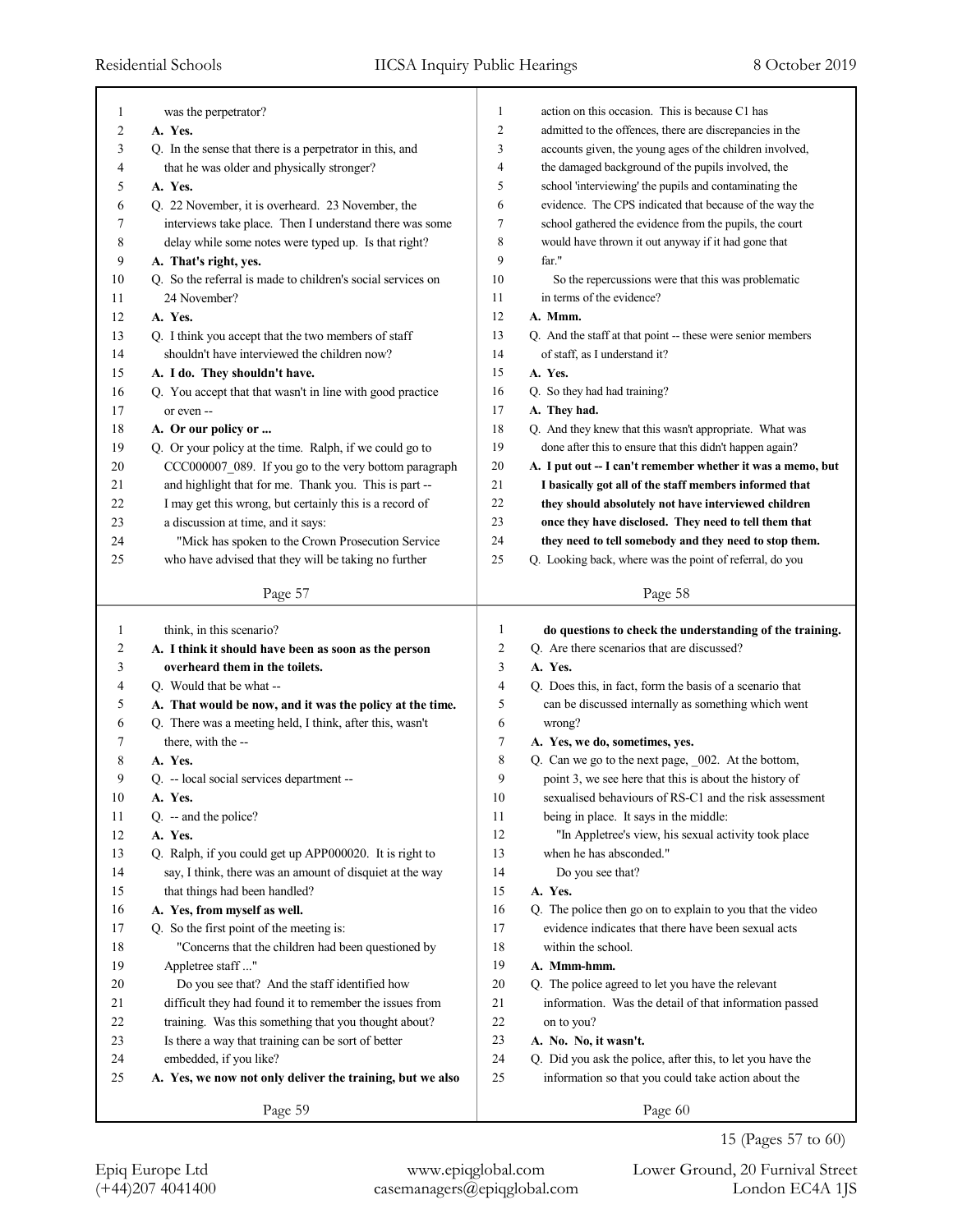| 1      | children?                                                                  | 1              | are a young child, I imagine if you are already having                                                       |
|--------|----------------------------------------------------------------------------|----------------|--------------------------------------------------------------------------------------------------------------|
| 2      | A. I don't recall -- I think I had a conversation with the                 | $\overline{c}$ | therapy, it is difficult to see that as something which                                                      |
| 3      | safeguarding team about it.                                                | 3              | is a support after the event?                                                                                |
| 4      | Q. Because it was clear, I think, from this meeting, wasn't                | 4              | A. Apart from the people who were looking after them, we                                                     |
| 5      | it, that the police certainly had some information                         | 5              | would have talked to them about it and tried to be                                                           |
| 6      | about --                                                                   | 6              | supportive, and very much be along the lines that, you                                                       |
| 7      | A. Yes.                                                                    | 7              |                                                                                                              |
| 8      | Q. Was it your view that you didn't follow up on it because                |                | know, it wasn't their fault and they're not to feel bad                                                      |
| 9      |                                                                            | 8<br>9         | about it and to help them to move on.                                                                        |
|        | RS-C1 had left or was there another reason why this<br>wasn't followed up? |                | Q. You have heard RS-C2's evidence, and he felt that he                                                      |
| 10     |                                                                            | 10             | didn't know what happened, he didn't feel that any                                                           |
| 11     | A. I don't recall the reasoning at the time.                               | 11             | support was given. That's not your recollection or --                                                        |
| 12     | Q. So at this point --                                                     | 12             | A. We tried.                                                                                                 |
| 13     | A. But we had put in place every action that we could                      | 13             | Q. Was anything specifically told to the children about the                                                  |
| 14     | possibly think of to prevent -- as I say, increasing                       | 14             | fact that RS-C1 was being moved?                                                                             |
| 15     | staff, having lights coming on and alarms, yeah.                           | 15             | A. I think we did tell them that he was being moved because                                                  |
| 16     | Q. What support was put in place for RS-C2, RS-C3, RS-C4                   | 16             | he hadn't been safe around them.                                                                             |
| 17     | and RS-C5 after this incident?                                             | 17             | Q. You were, I think, privy to some of the details of what                                                   |
| 18     | A. They were either in therapy or they were referred --                    | 18             | had happened to RS-C2. You certainly knew that he                                                            |
| 19     | they were offered therapy from the NSPCC, who, as people                   | 19             | was -- you felt that he was the victim, if you like, in                                                      |
| 20     | know, would be seen as the experts in child abuse.                         | 20             | the scenario?                                                                                                |
| 21     | Q. Most of those children were having therapy anyway, would                | 21             | A. Yes.                                                                                                      |
| 22     | that be right, because it is part of the three things                      | 22             | Q. Is there anything now, you think, that should have been                                                   |
| 23     | which you described at the beginning?                                      | 23             | done differently or better in respect of supporting him                                                      |
| 24     | A. Yes.                                                                    | 24             | and the other children after?                                                                                |
| 25     | Q. So was anything additional thought of? Because if you                   | 25             | A. I think it is quite difficult, because, in some                                                           |
|        | Page 61                                                                    |                | Page 62                                                                                                      |
|        |                                                                            |                |                                                                                                              |
|        |                                                                            |                |                                                                                                              |
| 1      | respects, we are the specialists in this area anyway.                      | 1              | Q. That was into both the use of restraint, as I understand                                                  |
| 2      | Yes, possibly -- and I think -- I mean, this is more our                   | 2              | it, which is why I wanted to come back to touch on that                                                      |
| 3      | practice now, we use advocates a lot more now for the                      | 3              | issue --                                                                                                     |
| 4      | children, so possibly that could have helped.                              | 4              | A. Yes, that's right.                                                                                        |
| 5      | Q. When you say you use advocates, what does that involve?                 | 5              | Q. -- and the issue of pupils running off and going                                                          |
| 6      | A. We ask the NYAS, National Youth Advocacy Service, when                  | 6              | missing?                                                                                                     |
| 7      | we think there's a difficult situation, to come and                        | 7              | A. Yes.                                                                                                      |
| 8      | support the children with their voice.                                     | 8              | Q. My understanding is that was prompted by a high level of                                                  |
| 9      | Q. So someone would have been invited down to talk to                      | 9              | concern about one pupil in particular going to the                                                           |
| $10\,$ | $RS-C2 -$                                                                  | 10             | railway line; is that right?                                                                                 |
| 11     | A. Yes.                                                                    | 11             | A. Yes.                                                                                                      |
| 12     | Q. -- and then to explain his concerns and worries --                      | 12             | Q. If we could have up APP000057. So this, as I understand                                                   |
| 13     | A. Yes, I think that might have helped.                                    | 13             | it, is the result of that inspection. At the top, it                                                         |
| 14     | Q. After this event, which we knew happened when the                       | 14             | says:                                                                                                        |
| 15     | children absconded, there were still issues around                         | 15             | " followed concerns expressed in a complaint                                                                 |
| 16     | absconding at Appletree, weren't there?                                    | 16             | about restraint of pupils; and [this particular]                                                             |
| 17     | A. Mmm-hmm.                                                                | 17             | incident  where a child absconded  and was put at                                                            |
| 18     | Q. I think in -- it is about paragraph 131 of your                         | 18             | risk of serious harm."                                                                                       |
| 19     | statement, you say that there were 11 absconding                           | 19             | This, again, is 2013. At this point, there are, as                                                           |
| 20     | incidents in the year following the disclosure?                            | 20             | we understand it, still issues around restraint. Ralph,                                                      |
| 21     | A. There were.                                                             | 21             | if we could go down that page, I'm not going to read                                                         |
| 22     | Q. In 2013, the issue of children running away prompted the                | 22             | this out in detail, but there are good and bad points in                                                     |
| 23     | Department for Education to order an emergency                             | 23             |                                                                                                              |
| 24     | inspection, didn't it?                                                     | 24             | this summary. For example, it shows that staff showed<br>a very sound understanding of the training and good |
| 25     | A. That's right, yes.                                                      | 25             | awareness of the school's policies -- do you see                                                             |
|        | Page 63                                                                    |                | Page 64                                                                                                      |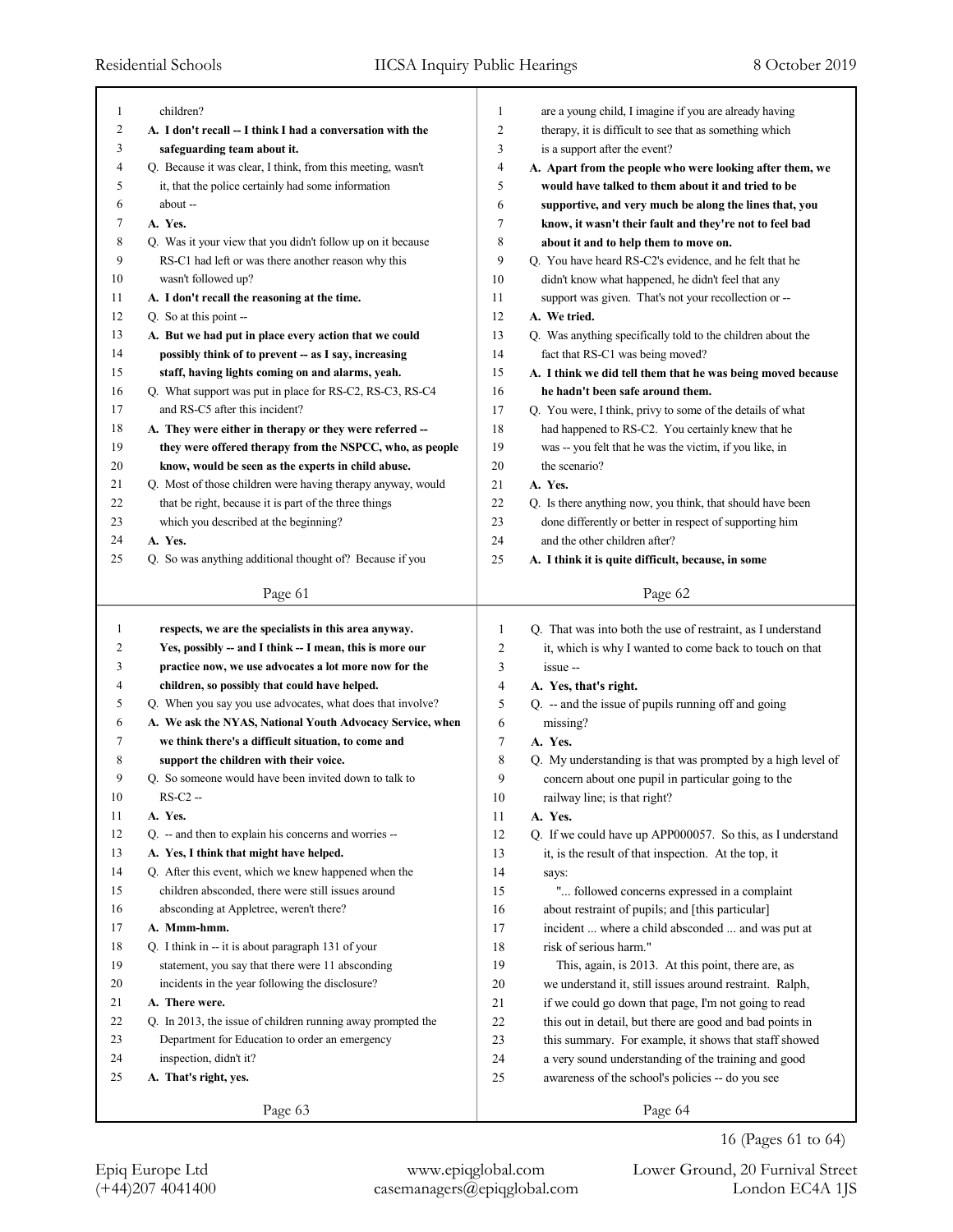| 1                | that? -- and become increasingly more skilled. But if                                          | 1              | to say here that this is far more strongly worded, if       |
|------------------|------------------------------------------------------------------------------------------------|----------------|-------------------------------------------------------------|
| 2                | we go over the page, please, Ralph, to the next page,                                          | 2              | you like, in terms of the problems that they saw around     |
| 3                | I don't want to be unfair, but I'm not going to read all                                       | 3              | children leaving the site, and they say that a pupil was    |
| 4                | of this out. There are a number of points there which                                          | 4              | put at risk of serious harm or death and the pupils'        |
| 5                | are -- including that they say sufficient justification                                        | 5              | behaviour didn't protect them adequately:                   |
| 6                | for the use of restraint. But then they say, right at                                          | 6              | "Inspectors do not agree with the school that this          |
| 7                | the bottom, that there are grey areas:                                                         | 7              | is an isolated example of where implementation of           |
| 8                | "There is no clear direction given to all staff on                                             | 8              | the behaviour policy is ineffective."                       |
| 9                | what to do if a pupil exits the building or grounds and                                        | 9              | They talk about your feature of watching from               |
| 10               | whether to intervene more decisively to safeguard pupils                                       | 10             | a distance. Essentially, there were concerns, weren't       |
| 11               | from imminent harm. The principal said that the school                                         | 11             | there, about the ability of pupils to leave the school      |
| 12               | would look at this urgently."                                                                  | 12             | site?                                                       |
| 13               | Again, in a sense, this is the issue, if you like,                                             | 13             | A. Yes.                                                     |
| 14               | of children leaving the site and how you deal with that                                        | 14             | Q. Again, as a point of reference, this is 2013?            |
| 15               | as a school?                                                                                   | 15             | A. Yes.                                                     |
| 16               | A. Yes, as I recollect, there was some debate. One of                                          | 16             | Q. As a result of this, you had to draw up an action plan;  |
| 17               | the things about being a children's home and a school is                                       | 17             | is that right?                                              |
| 18               | you have two sets of Ofsted inspections. There was                                             | 18             | A. Yes.                                                     |
| 19               | a debate going on about whether it was enough                                                  | 19             | Q. If we could get up APP000059 002. Oh, it's frozen.       |
| 20               | justification, if a child left the grounds, to                                                 | 20             | A. Is that the action plan?                                 |
| 21               | physically hold them and escort them back or not.                                              | 21             | Q. This is the action plan. I think you commissioned an     |
| 22               | I think that was the issue we needed to resolve.                                               | 22             | independent review at this point.                           |
| 23               | Q. Ralph, if we could go down further on that page, then                                       | 23             | A. We did.                                                  |
| 24               | this is the incident about the absconding, isn't it, and                                       | 24             | Q. Part of that independent review was also around the      |
| 25               | how this was handled and recorded. I think it is fair                                          | 25             | physical --                                                 |
|                  | Page 65                                                                                        |                | Page 66                                                     |
|                  |                                                                                                |                |                                                             |
| 1                | A. That's correct, yes.                                                                        | $\mathbf{1}$   | Q. Even when there were these serious incidents of          |
| $\boldsymbol{2}$ | Q. -- features of the site. I think, as a result of this                                       | $\overline{2}$ | absconding, it was only really this inspection, I think,    |
| 3                | intervention, you raised the height of the fences?                                             | 3              | and the independent review which prompted this; is that     |
| 4                | A. Yes, we did. We wanted it to look like a home, but we                                       | $\overline{4}$ | right?                                                      |
| 5                | did raise the fences and we put up ivy and bushes and                                          | 5              | A. Yes, that's right.                                       |
| 6                |                                                                                                | 6              | Q. We have just looked at the emergency Ofsted. Can you     |
| 7                | things, and I think that was very helpful, so it didn't<br>look like a prison.                 | $\tau$         | just update the panel, tell -- you have two schools and     |
| 8                | Q. At this point -- so there's been the emergency                                              | 8              | three children's homes. What are the current Ofsted         |
| 9                | inspection, the independent review, physical changes to                                        | 9              | judgments on those?                                         |
| 10               |                                                                                                | 10             | A. Appletree School is "good" overall and "outstanding" for |
| 11               | the site. At that point, the number of absconding<br>incidents fell dramatically, didn't they? | 11             | pupil welfare and behaviour. Fell House School is           |
| 12               | A. Yes, it did. We also did a lot of work on our                                               | 12             | "good" overall and "outstanding" for pupil welfare and      |
| 13               | relationships with the children and them understanding                                         | 13             | behaviour. Willow Bank, which is one of the children's      |
| 14               | how very horrible it is when we don't know where they                                          | 14             | homes, has "good" in all areas. Fell House has              |
| 15               | are. I think the other issue in amongst all this, is                                           | 15             | "outstanding" in all areas. Appletree has "good"            |
| 16               | it's -- when you -- I always feel sick to my stomach                                           | 16             | overall. The reason it requires improvement is because      |
| 17               | when there's a child missing. When we are watching                                             | 17             | we needed to appoint a registered manager in each           |
| 18               | them, the difficulty is, if you run after them, they may                                       | 18             | management, but that has now been done.                     |
| 19               | run to the danger, so it's always -- it's going to be                                          | 19             | Q. So that's been actioned?                                 |
| 20               | a difficult judgment call. But we have improved and we                                         | 20             | A. Yes.                                                     |
| 21               | haven't had children running off, so that's good.                                              | 21             | Q. Just to be clear, because you are a 52-week placement    |
| 22               | Q. I suppose the question is whether or not these physical                                     | 22             | which we had described yesterday by Dame Christine          |
| 23               | changes couldn't have happened a lot sooner?                                                   | 23             | Lenehan, you are subject to the Children's Home             |
| 24               | A. I think the reason they didn't was because we didn't                                        | 24             | Standards and the Quality Standards?                        |
| 25               | want it to look like a prison.                                                                 | 25             | A. Yes, the Quality Standards.                              |

17 (Pages 65 to 68)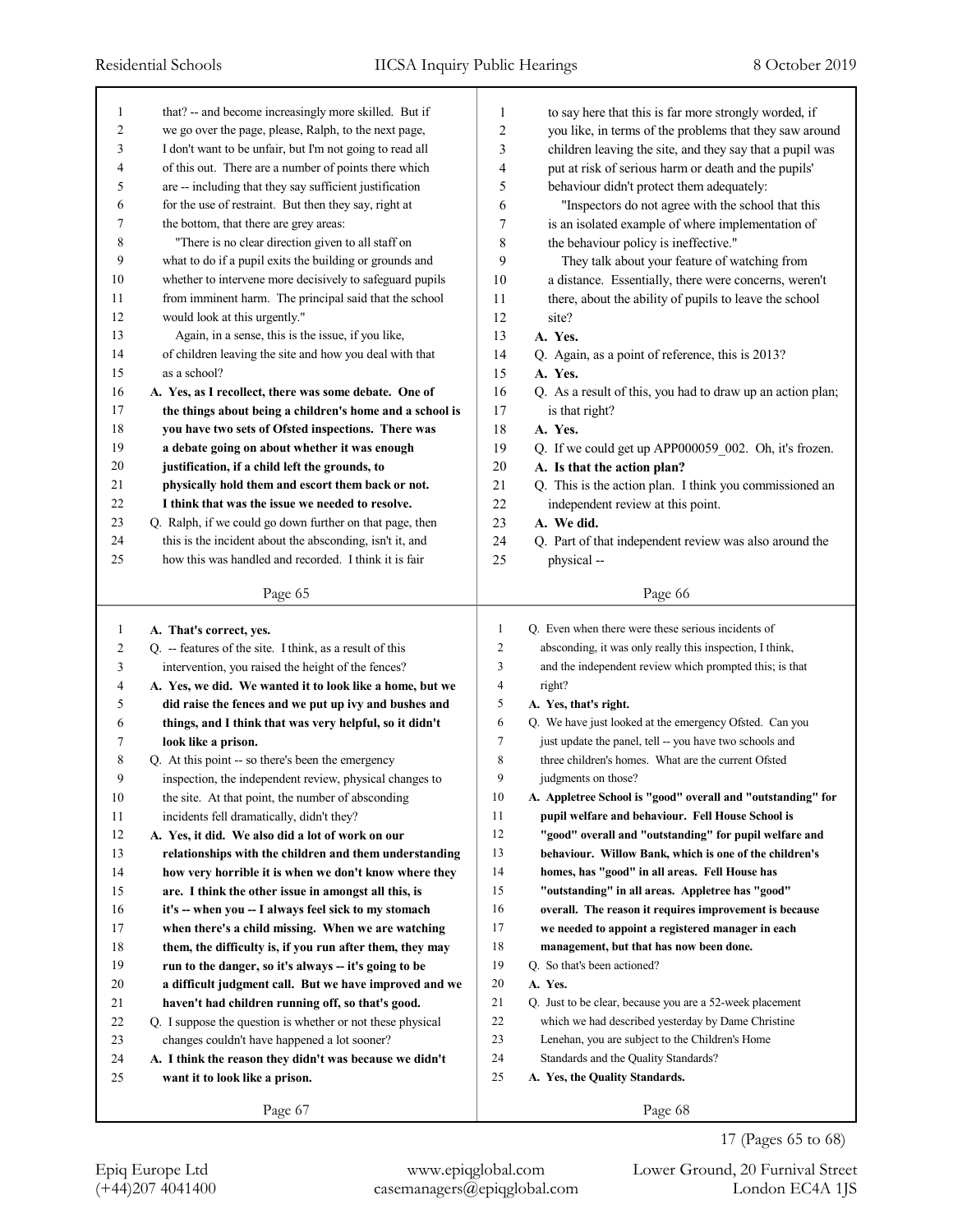| 1            | Q. You're inspected once a year?                                                                             | 1              | him on the 29th?                                            |
|--------------|--------------------------------------------------------------------------------------------------------------|----------------|-------------------------------------------------------------|
| 2            | A. Yes, up until -- it was twice a year up until a year and                                                  | 2              | A. Mmm-hmm.                                                 |
| 3            | a half ago.                                                                                                  | 3              | Q. Was it right, do you think, that he should have to leave |
| 4            | Q. That's for the children's homes and then it is --                                                         | 4              | immediately, if you like, from the police station? What     |
| 5            | A. And it is three years for the schools.                                                                    | 5              | was your thinking around that?                              |
| 6            | Q. I'd like to look briefly at the suspending of RS-C1's                                                     | 6              | A. I think at the time -- it's difficult to recall.         |
| 7            | placement. I think I can probably deal with this                                                             | 7              | I think at the time -- I'm not sure, but we were worried    |
| 8            | without bringing up the document. There was a report                                                         | 8              | that the local authority in Bradford were not going to      |
| 9            | written in January 2007 by the NSPCC. Do you remember                                                        | 9              | take [redacted] and put him somewhere else. They were       |
| 10           | that? It was as a result of RS-C1 leaving and advice                                                         | 10             | going to leave him with us.                                 |
| 11           | given to his local authority about, amongst other                                                            | 11             | MS BICARREGUI: Can we cut the feed? There's been a breach   |
| 12           | things, his placement. It makes the point that he had                                                        | 12             | of confidentiality rule. There is a restriction order       |
| 13           | been immediately removed from Appletree Treatment Centre                                                     | 13             | in place that covers this, thank you.                       |
| 14           | following his police interview --                                                                            | 14             | RS-C1.                                                      |
| 15           | A. Mmm-hmm.                                                                                                  | 15             | A. I'm so sorry. I'm so sorry.                              |
| 16           | Q. -- on 29 November?                                                                                        | 16             | Q. It's fine. They will cut the feed.                       |
| 17           | A. Mmm-hmm.                                                                                                  | 17             | The reason I ask, it's a bit of a shocking thing to         |
| 18           | Q. My understanding of that police interview was that he                                                     | 18             | be taken to a police station and then to be moved from      |
| 19           | was interviewed under caution?                                                                               | 19             | there to another placement. I imagine you did give it       |
| 20           | A. Mmm-hmm.                                                                                                  | 20             | some thought at the time, but now, with hindsight, would    |
| 21           | Q. He was interviewed as a suspect, essentially.                                                             | 21             | you have changed that or what would you have done about     |
| 22           | A. Yes.                                                                                                      | 22             | that?                                                       |
| 23           | Q. Is that your --                                                                                           | 23             | A. I think, with hindsight, he should probably have come    |
| 24           | A. Yes, I think so.                                                                                          | 24             | back to us and then moved from us.                          |
| 25           | Q. So it must have been quite a frightening experience for                                                   | 25             | Q. I would like to talk to you about some concerns you have |
|              | Page 69                                                                                                      |                | Page 70                                                     |
|              |                                                                                                              |                |                                                             |
|              |                                                                                                              |                |                                                             |
| $\mathbf{1}$ |                                                                                                              | 1              |                                                             |
| 2            | about RS-C1's placement after he left Appletree?<br>A. Yes.                                                  | $\overline{c}$ | A. I only have one page in my 33.                           |
| 3            |                                                                                                              | 3              | Q. The URN is 000003_005. I have done the wrong one,        |
| 4            | Q. Then, secondly, I would like to talk to you about some                                                    | 4              | I have given you 33. Apologies. The URN is 000003.          |
| 5            | of your concerns about the children who have been at                                                         | 5              | I'm going to describe it and then you can update it when    |
| 6            | Appletree who have made allegations of sexual abuse<br>which haven't been dealt with or have been dealt with | 6              | we get some more information on it.<br>A. Yes.              |
|              |                                                                                                              | 7              |                                                             |
| 7            | but where there have been problems.                                                                          |                | Q. But you essentially said, I think, that you felt that    |
| 8            | You gave very detailed advice, I think it is fair to                                                         | 8<br>9         | the time had come where RS-C1 needed a secure placement.    |
| 9            | say, to RS-C1's social worker about the type of                                                              |                | A. Yes.                                                     |
| 10           | placement that he would need?                                                                                | $10\,$         | Q. Why did you say that?                                    |
| 11           | A. Yes.                                                                                                      | 11             | A. Because I don't think -- I think he was going to run off |
| 12           | Q. Ralph, are we able to get that up? No, still not.                                                         | 12             | from wherever he -- oh, great, thank you. I think he        |
| 13           | I think if I describe it, it is at least probably a page                                                     | 13             | was going to run off from wherever he was placed --         |
| 14           | or a two-page document where you go through precisely                                                        | 14             | well, I think it was highly likely he would do sexual       |
| 15           | what type of placement. If you recall that, could you                                                        | 15             | acts with other children and I wanted that to stop.         |
| 16           | explain to us what you --                                                                                    | 16             | Q. You also set out in some detail the therapeutic needs?   |
| 17           | A. Could I refer to the bundle, since we haven't got it on                                                   | 17             | A. Yes, because I was -- I was very fond of him and we      |
| 18           | the screen?                                                                                                  | 18             | wanted him to get the help that we believed he needed.      |
| 19           | Q. Yes, you could. It is the one that I haven't mentioned                                                    | 19             | So we wanted him to go to a secure place that was expert    |
| 20           | the tab for, but let me find it for you. It is tab 33,                                                       | 20             | on helping children with sexually harmful behaviour. So     |
| 21           | and it is page 5 of that. Chair and panel, I'm afraid                                                        | 21             | we thought                                                  |
| 22           | you won't be able to see this, but we can make it                                                            | 22             | Q. Also, you were very --                                   |
| 23           | available afterwards.                                                                                        | 23             | A. Yes, I was very worried because he was very vulnerable   |
| 24           | A. My tab 33 isn't that one.                                                                                 | 24             | as well, he was very vulnerable to being sexually           |
| 25           | Q. It is page 5 of it.                                                                                       | 25             | exploited by others as well as perpetrating acts.           |
|              | Page 71                                                                                                      |                | Page 72                                                     |

18 (Pages 69 to 72)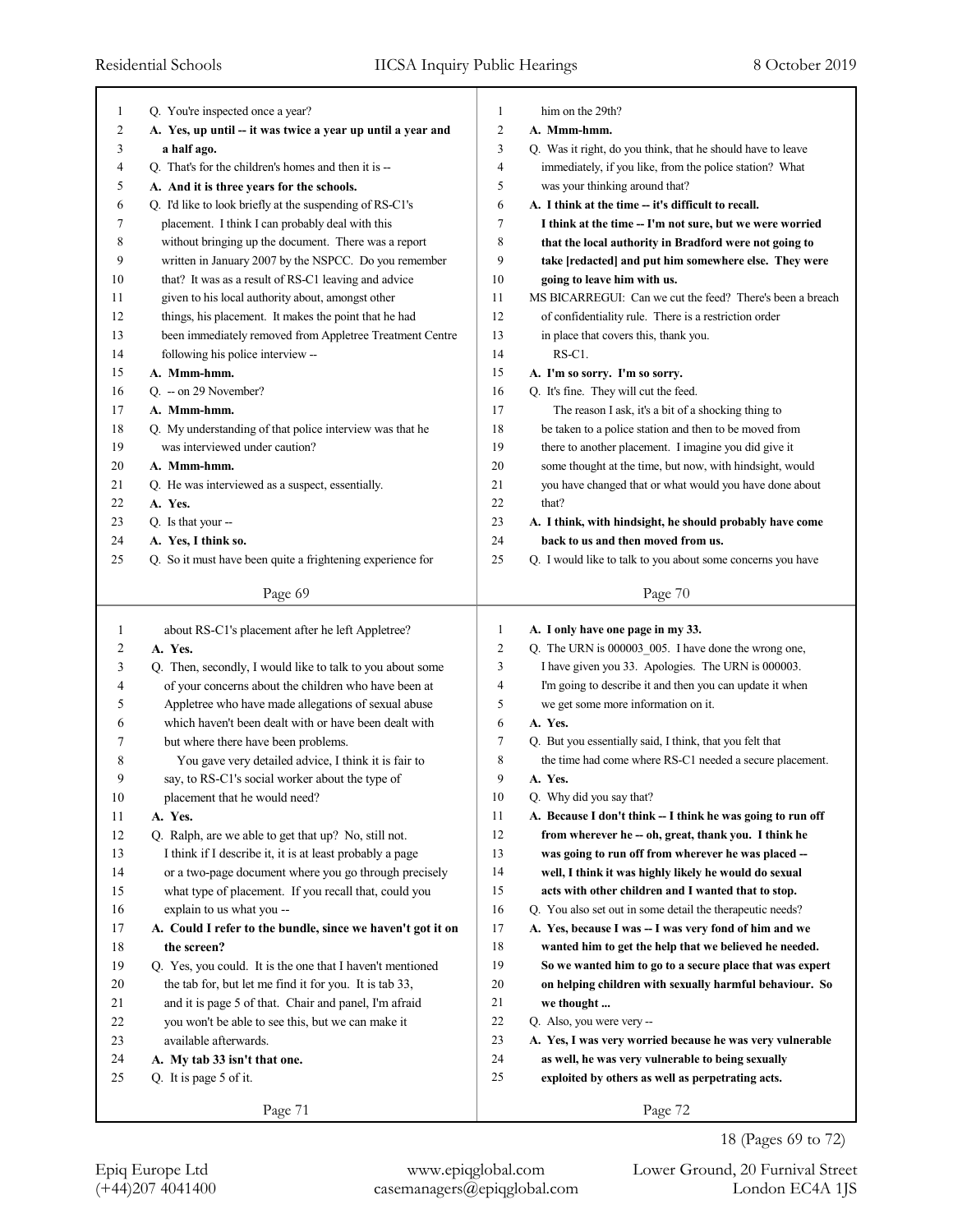| 1            | Q. You were very emphatic, I think, that the disclosures      | 1                   | this report?                                                                                                 |
|--------------|---------------------------------------------------------------|---------------------|--------------------------------------------------------------------------------------------------------------|
| 2            | he'd made about the abuse that he had -- the allegations      | $\overline{c}$      | A. It's not come on the screen.                                                                              |
| 3            | he'd made about abuse by his father needed to be              | 3                   | Q. No.                                                                                                       |
| 4            | investigated?                                                 | $\overline{4}$      | A. I do recall the report though. We were very concerned                                                     |
| 5            | A. Yes.                                                       | 5                   | that he get what he needed.                                                                                  |
| 6            | Q. From what you know, Mrs Davies, about what happened        | 6                   | Q. I know that you have now seen some documentation about                                                    |
| 7            | next, I think you visited RS-C1 at his next placement?        | 7                   | what happened when RS-C1 went to the new placements.                                                         |
| 8            | A. Mmm.                                                       | $\,$ 8 $\,$         | A. Yes.                                                                                                      |
| 9            | Q. How much of what you were recommending was followed        | 9                   | Q. You were aware that he went missing, so he was                                                            |
| 10           | through?                                                      | 10                  | absconding again, I think we know, on 2 December and on                                                      |
| 11           | A. None of it, I don't think.                                 | 11                  | 3 December. He was securely accommodated eventually, as                                                      |
| 12           | Q. What did you find when you went to visit RS-C1?            | 12                  | we know, but only for a month, in September 2007. What                                                       |
| 13           | A. It was very sad. He was in a room with a bed without       | 13                  | are your views on that, both the length of it and --                                                         |
| 14           | a sheet on it. He was crying. It didn't feel like it          | 14                  | A. Well, the work that [redacted] needed would not have                                                      |
| 15           | was a very supportive place.                                  | 15                  | been done in a month, I'm absolutely certain of it.                                                          |
| 16           | Q. Were you aware of any therapeutic involvement?             | 16                  | Q. Again, we now have the NSPCC report up. What's very                                                       |
| 17           | A. I don't think he had any therapy.                          | 17                  | clear, if we look at point 4, which is 007, the                                                              |
| 18           | Q. As well as this recommendation from you, there was also    | 18                  | placement also needs to be with a therapeutic package.                                                       |
| 19           | the document from his therapist at the NSPCC, wasn't          | 19                  | We see that. So it is very clear, both from your                                                             |
| 20           | there?                                                        | 20                  | recommendation and from the recommendation of the NSPCC,                                                     |
| 21           | A. Yes.                                                       | 21                  | that he needs some sort of therapeutic package. I know                                                       |
| 22           | Q. Ralph, if we could go to BFC000073_006. At the bottom      | 22                  | that you don't have personal knowledge of this, but it                                                       |
| 23           | there, we see "Recommendations". I don't know if we can       | 23                  | is clear from documents that we have later that there                                                        |
| 24           | get _006 and _007 up together. Again, these were very         | 24                  | was no therapeutic function at his first placement and,                                                      |
| 25           | detailed recommendations. I don't know if you recall          | 25                  | even in July 2007, there's confusion -- I'm quoting from                                                     |
|              | Page 73                                                       |                     | Page 74                                                                                                      |
|              |                                                               |                     |                                                                                                              |
|              |                                                               |                     |                                                                                                              |
| $\mathbf{1}$ | one of the documents -- about who is working with RS-C1.      | 1                   | A. Mmm-hmm.                                                                                                  |
| 2            | With your experience of children who have been                | $\overline{2}$      | Q. We don't need to go it, I don't think, but that was                                                       |
| 3            | abused, what do you think the effect of this would have       | 3                   | a disclosure which was described by the NSPCC as both                                                        |
| 4            | been on RS-C1?                                                | 4                   | detailed and explicit?                                                                                       |
| 5            | A. I think he would only have got worse.                      | 5                   | A. Yes.                                                                                                      |
| 6            | Q. Again, you're concerned, I think, from your experience     | 6<br>$\overline{7}$ | Q. In other words, it wasn't in generalities?                                                                |
| 7            | that -- so you say that there are at least 100 children       |                     | A. No.                                                                                                       |
| 8            | who you have helped who have been sexually abused or          | 8                   | Q. He described certain things happening and certain people                                                  |
| 9            | there have been concerns about sexual abuse and details       | 9                   | being present. When you told his social worker about                                                         |
| 10           | have been passed on of that activity. We are talking          | 10                  | this -- was it you, I think, who made the phone call?                                                        |
| 11           | here, I think, aren't we, about adults abusing children?      | 11                  | A. Yes, I made the referral to safeguarding and to the                                                       |
| 12           | A. Yes, and not at Appletree.                                 | 12                  | social worker.                                                                                               |
| 13           | Q. Sorry, to be clear, we don't have any -- there's been      | 13                  | Q. What happened?                                                                                            |
| 14           | no-one disciplined and no convictions of any adult at         | 14                  | A. As far as I'm aware, nothing happened.                                                                    |
| 15           | Appletree?                                                    | 15                  | Q. So there was no strategy meeting, as far as you're                                                        |
| 16           | A. No.                                                        | 16                  | aware?                                                                                                       |
| 17           | Q. We are talking about, usually, the children's home lives   | 17                  | A. No.                                                                                                       |
| 18           | giving rise to allegations against --                         | 18                  | Q. What would you expect --                                                                                  |
| 19           | A. Yes, that would usually be the case.                       | 19                  | A. I made the referral to Cumbria Safeguarding, but they                                                     |
| 20<br>21     | Q. I just want to look, then, at the allegation that RS-C1    | 20<br>21            | would have then made the referral to Bradford.<br>Q. The papers show, I think, that both -- and then I think |
|              | made while he was with you. So he made a disclosure           |                     |                                                                                                              |
| 22<br>23     | that he had been sexually abused by his father, didn't<br>he? | 22<br>23            | Cumbria write to Bradford and say, "We think that you                                                        |
| 24           | A. Yes.                                                       | 24                  | should be dealing with this"?<br>A. Yes.                                                                     |
| 25           | Q. That was in October 2006?                                  | 25                  | Q. How quickly, in your experience, should this type of                                                      |
|              | Page 75                                                       |                     | Page 76                                                                                                      |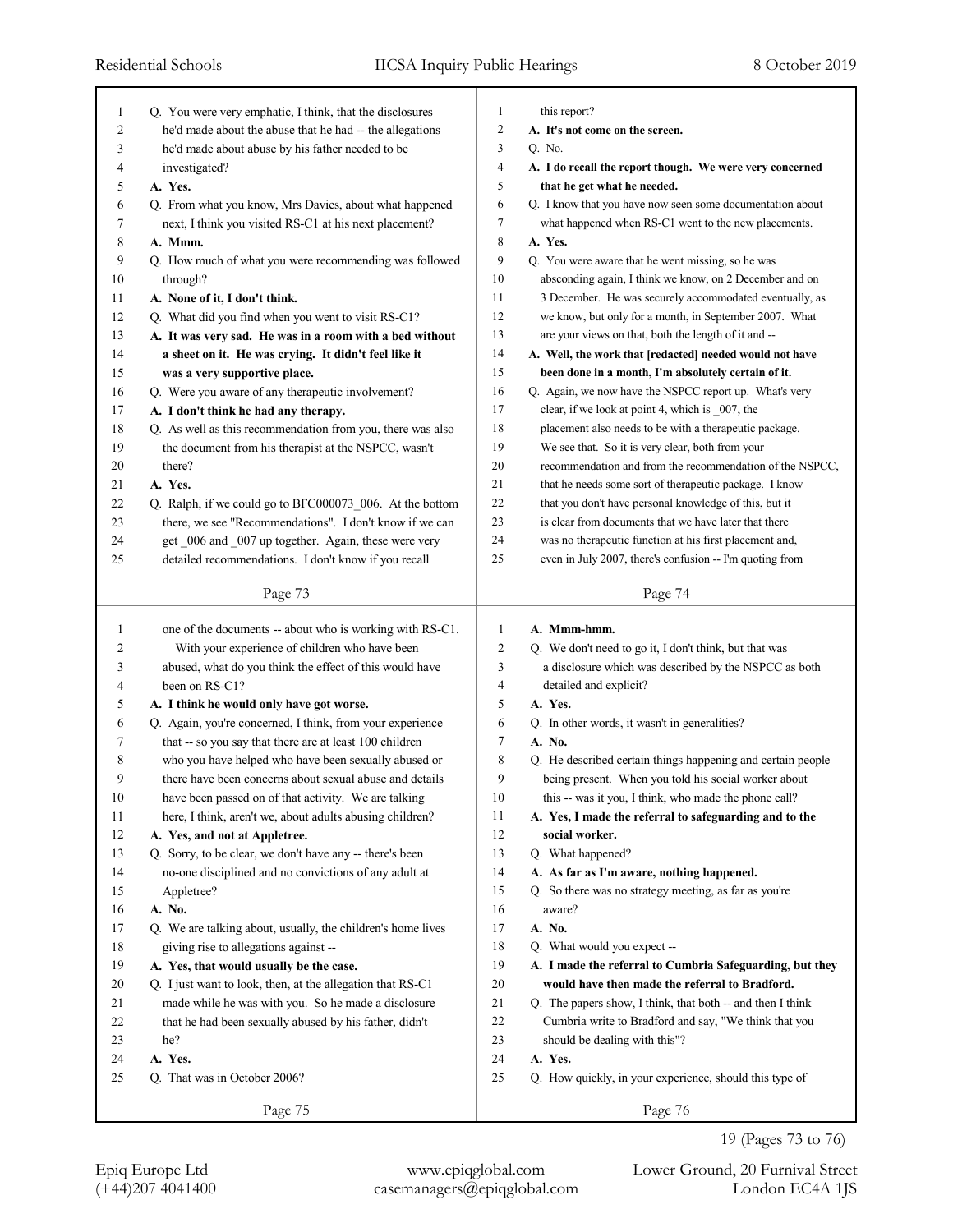|    | thing be dealt with?                                        |        | proceed with this. So you are, as I understand this         |
|----|-------------------------------------------------------------|--------|-------------------------------------------------------------|
| 1  |                                                             | 1      |                                                             |
| 2  | A. Within a week we would have a strategy meeting,          | 2      | record, prompting action to be taken at this point?         |
| 3  | commonly.                                                   | 3      | A. Yes.                                                     |
| 4  | Q. Again, to be clear, it was still the case, wasn't it, in | 4      | Q. So nothing had been done by 16 November.                 |
| 5  | 2006/2007 that strategy meetings were being held about      | 5      | A. Mmm-hmm.                                                 |
| 6  | this type of issue?                                         | 6      | Q. I think, as you are then aware, RS-C1 didn't actually    |
| 7  | A. Yes.                                                     | 7      | get interviewed by the police in relation to this, but      |
| 8  | Q. But there was no referral, immediate referral, and no    | 8      | a decision was taken in January 2007 about that.            |
| 9  | strategy meeting that you're aware of?                      | 9      | I think in your witness statement, you are concerned        |
| 10 | A. No.                                                      | 10     | that RS-C1 had complained about abuse at the previous       |
| 11 | Q. I think you had a telephone conversation on              | 11     | care home and nothing appeared to have been done, and he    |
| 12 | 16 November -- Ralph, if we could get up BFC000043_007.     | 12     | had complained about abuse by his father, and nothing       |
| 13 | This, again, is the record that we have seen previously?    | 13     | had been done. What effect do you think that had on         |
| 14 | A. Yes.                                                     | 14     | him?                                                        |
| 15 | Q. This is, I believe, on 16 November, and it is            | 15     | A. I think it was at that point he felt that, well,         |
| 16 | a discussion where it is said that he's been fine most      | 16     | nothing -- you can get away with it, so I'll run off and    |
| 17 | of this week, but the disclosures about the alleged         | 17     | do it or do it in bedrooms.                                 |
| 18 | sexual abuse by his father, you feel that you're not        | 18     | Q. So you think that had a sort of trigger effect?          |
| 19 | taking it seriously, and it's said that it had been         | 19     | A. I think so.                                              |
| 20 | discussed and that it looks like it had been dealt with     | 20     | Q. Why do you think that?                                   |
| 21 | at the time by the police, but they could not find          | 21     | A. Because it's just -- it is not just with the case of C1. |
| 22 | enough information from the file to support this. It's      | 22     | In all the cases when the children disclose, they           |
| 23 | also mentioned that RS-C1's father had a conviction of      | 23     | think -- or they hope that something is going to be         |
| 24 | indecent assault. So, at that point, it's said that         | 24     | done, which means that the people who have done these       |
| 25 | child protection would be contacted to discuss how to       | 25     | things to them are going to get stopped, and it's           |
|    |                                                             |        |                                                             |
|    | Page 77                                                     |        | Page 78                                                     |
|    |                                                             |        |                                                             |
|    |                                                             |        |                                                             |
| 1  | devastating when nothing, from a child's point of view,     | 1      | A. Well, we do a lot of work on relationships anyway        |
| 2  | happens.                                                    | 2      | throughout -- in the homes and in the schools and on        |
| 3  | Q. From your witness statement, I think it is clear that    | 3      | what is and isn't okay in a relationship: building          |
| 4  | you think that there are a number of occasions when         | 4      | friends, trust, that kind of thing. But then we do an       |
| 5  | things aren't done and cases don't proceed; is that         | 5      | individual programme for each child that helps look at      |
| 6  | right?                                                      | 6      | the sex side of things, and that's delivered on -- so       |
| 7  | A. Yes, I think what happens is they're deemed to be        | 7      | the child is on their own, so the other children            |
| 8  | unreliable because of their traumatised background, but     | 8      | don't -- can't hear what's going to be said, and there's    |
| 9  | that's a -- I think we need to try and find a way that      | 9      | a person that we feel the child has got the best            |
| 10 | we can get evidence from children who have been             | 10     | relationship with them and then the health coordinator      |
| 11 | traumatised.                                                | 11     | goes through, it's an NSPCC programme about sex.            |
| 12 | Q. Lastly, I would just like to touch on a few general      | 12     | Q. So you're using an NSPCC programme but you're tailoring  |
| 13 | issues which the inquiry is considering this week.          | 13     | it to some of the children?                                 |
| 14 | A. Yes.                                                     | 14     | A. Yes.                                                     |
| 15 | Q. The first one is the issue of sex and relationships      | 15     | Q. So it is clear then, in your mind, that the children do  |
| 16 | education.                                                  | 16     | need to have a curriculum which focuses on some of these    |
| 17 | A. Mmm-hmm.                                                 | 17     | issues?                                                     |
| 18 | Q. Now, it seems that this is likely to be a particularly   | 18     | A. Yes.                                                     |
| 19 | difficult issue to deal with in your environment?           | 19     | Q. Also, just briefly, there is a system which is called    |
| 20 | A. Yes.                                                     | $20\,$ | "neutral notification" which I know we have asked you       |
| 21 | Q. But, nevertheless, all the more important for that?      | 21     | about?                                                      |
| 22 | A. Absolutely.                                              | $22\,$ | A. Yes.                                                     |
| 23 | Q. If you could explain to us what happens in relation --   | 23     | Q. That's a system where all types of concern which are     |
| 24 | so you're in a primary setting. What happens in             | 24     | below the threshold of reporting to the local authority     |
| 25 | relation to sex and relationship education?                 | 25     | designated officer are reported. So a staff member will     |
|    | Page 79                                                     |        | Page 80                                                     |

20 (Pages 77 to 80)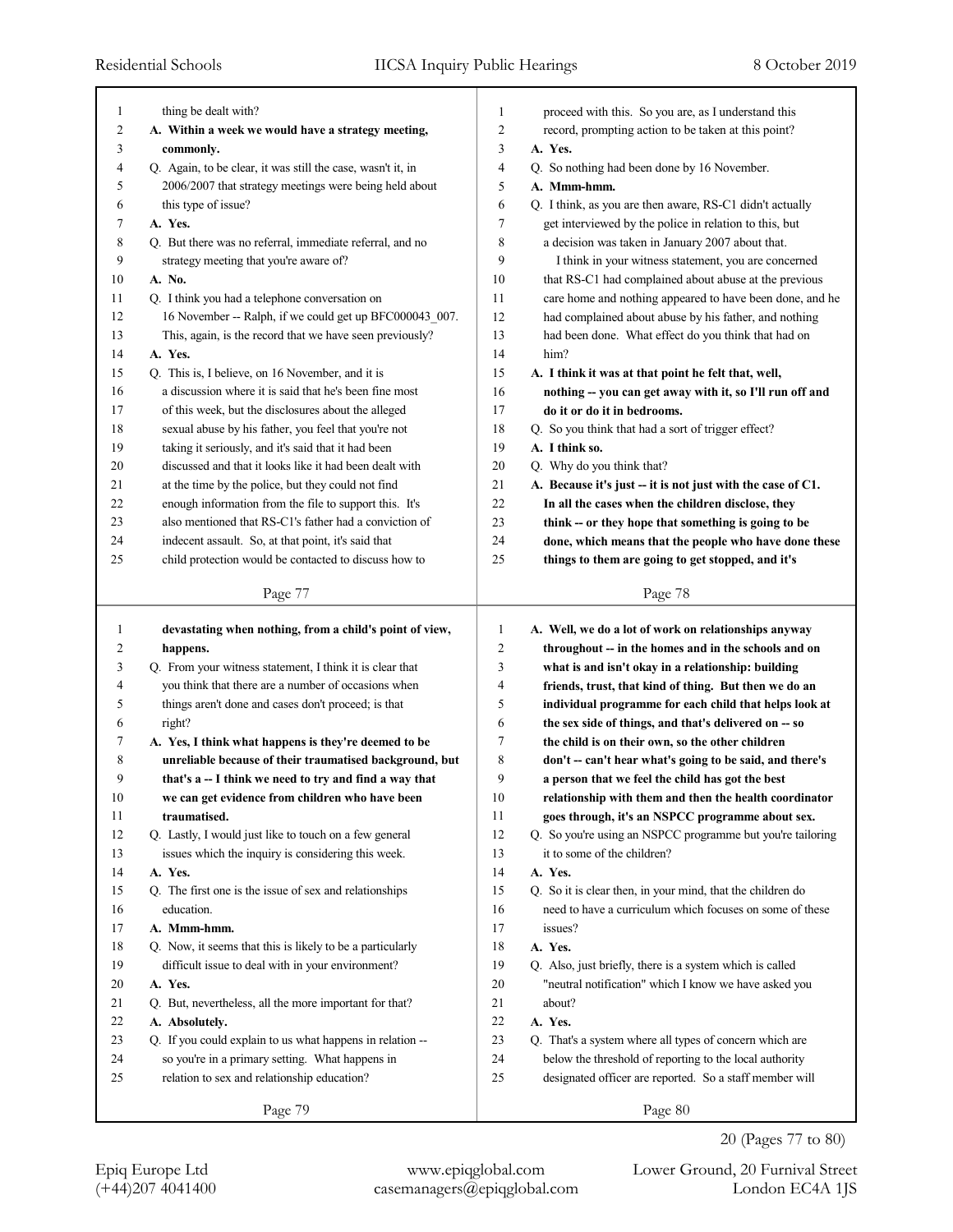٦

| 1  | say, "This happened to me. I don't want it to be            | 1<br>2 | that?<br>A. Yes.                                            |
|----|-------------------------------------------------------------|--------|-------------------------------------------------------------|
| 2  | misinterpreted". What are your views on that kind of        |        |                                                             |
| 3  | system?                                                     | 3      | Q. Is that something you're going to be thinking about?     |
| 4  | A. Yeah, I think neutral reporting is really good.          | 4      | A. Yes.                                                     |
| 5  | Q. Is that something which you have in place at Appletree   | 5      | Q. How there could be a level of oversight of the people -- |
| 6  | at the moment?                                              | 6      | A. Actually, when I have reflected in the break, I realised |
| 7  | A. Yes. Yes. Then we can look -- because that's the other   | 7      | we do have a plan that would address that.                  |
| 8  | thing I say to people when they join us, you know,          | 8      | Q. Are you able to share with us what that plan is?         |
| 9  | "You've got to say, because it might be that you hold       | 9      | A. It would introduce another level of scrutiny from --     |
| 10 | one part of the picture but somebody else has another       | 10     | Q. I think it is important, from everything that the        |
| 11 | part and, if we put them together, we can see something     | 11     | inquiry work has been seeing -- Dame Christine Lenehan      |
| 12 | that's concerning".                                         | 12     | described it as shining a light into places.                |
| 13 | Q. In your witness statement, it appears to be that that's  | 13     | A. Yes.                                                     |
| 14 | in relation to the children primarily, the children's       | 14     | Q. Getting properly independent views on what's happening.  |
| 15 | sexualised behaviour?                                       | 15     | I think it is fair to say that that isn't happening         |
| 16 | A. Oh, no, we also do it for adults. Anything we are        | 16     | $or -$                                                      |
| 17 | worried about at all will be recorded.                      | 17     | A. I think we could do it more rigorously, definitely.      |
| 18 | Q. Again, just to be clear about your evidence earlier, is  | 18     | Q. So that's something that you will be considering         |
| 19 | that what is looked at monthly, or that was just            | 19     | afterwards?                                                 |
| 20 | restraints, or is that everything?                          | 20     | A. Yes.                                                     |
| 21 | A. No, no, we do safeguarding reviews as well for that,     | 21     | MS BICARREGUI: Thank you. I don't have any further          |
| 22 | yes.                                                        | 22     | questions for you, Mrs Davies. I don't know if the          |
| 23 | Q. There would be the same concerns then about the          | 23     | chair and panel have any questions.                         |
| 24 | oversight of the more senior management, because            | 24     | THE CHAIR: No, we have no questions. Thank you very much,   |
| 25 | I understand it is the senior management who scrutinise     | 25     | Mrs Davies.                                                 |
|    |                                                             |        |                                                             |
|    | Page 81                                                     |        | Page 82                                                     |
|    |                                                             |        |                                                             |
|    |                                                             |        |                                                             |
| 1  | (The witness withdrew)                                      | 1      | Q. I would like to start by asking you about your role, so  |
| 2  | MS BICARREGUI: Chair and panel, we will now be hearing from | 2      | you are, as I understand it, the service manager in the     |
| 3  | Ms Curtis, who is from -- yes, I think she is in the        | 3      | through care team in Bradford Council?                      |
| 4  | room.                                                       | 4      | A. I am, one of the service managers.                       |
| 5  | MS RACHEL CURTIS (sworn)                                    | 5      | Q. One of the service managers. Just for the benefit of     |
| 6  | Examination by MS BICARREGUI                                | 6      | everybody, that means that you are the council who is       |
| 7  | MS BICARREGUI: I've just got a few things to say. You may   | 7      | responsible for placing RS-C1 in Appletree School?          |
| 8  | have heard me say them already this morning, but just       | 8      | A. Yes.                                                     |
| 9  | bear with me. This isn't a memory test, Ms Curtis. If       | 9      | Q. I think that post, the service manager in the through    |
| 10 | you need to refer to anything, there is a bundle of         | 10     | care team, you have held that since 2017; is that right?    |
| 11 | papers in front of you, and hopefully we will be able to    | 11     | A. I have, yes.                                             |
| 12 | bring it up on screen, if necessary.                        | 12     | Q. But, actually, you have been in Bradford Council for     |
| 13 | Secondly, we can stop if you need to stop, so just          | 13     | a while. Can you tell us how long?                          |
| 14 | let me know. Again, importantly, we are going to be         | 14     | A. I started working in Bradford in 1988 as a social        |
| 15 | talking about, in particular, one child during your         | 15     | worker.                                                     |
| 16 | evidence, and it is important that we don't mention that    | 16     | Q. I have seen your name in some of the chronology          |
| 17 | child's name. So both you and I will have to keep to        | 17     | documents --                                                |
| 18 | "RS-C1", and I know that you are aware of that.             | 18     | A. Yes.                                                     |
| 19 | Can I ask you to turn to your statement, which is in        | 19     | Q. -- but only sporadically in relation to the placement of |
| 20 | tab 1 of the file of paper. Chair and panel, this is at     | 20     | RS-C1.                                                      |
| 21 | A/3 of core bundle E. Your signature is redacted, but       | 21     | A. Yes, I was what was called a principal care manager.     |
| 22 | can you confirm that you did indeed sign that statement?    | 22     | I was -- started in October/November 2005 as a principal    |
| 23 | A. I did.                                                   | 23     | care manager for the looked-after children team. I was      |
| 24 | Q. Is it true, to the best of your knowledge and belief?    | 24     | an acting post, then made permanent in, I think, 2007       |
| 25 | A. It is true, to the best of my knowledge.                 | 25     | and RS-C1 transferred into that team in that period.        |
|    | Page 83                                                     |        | Page 84                                                     |

21 (Pages 81 to 84)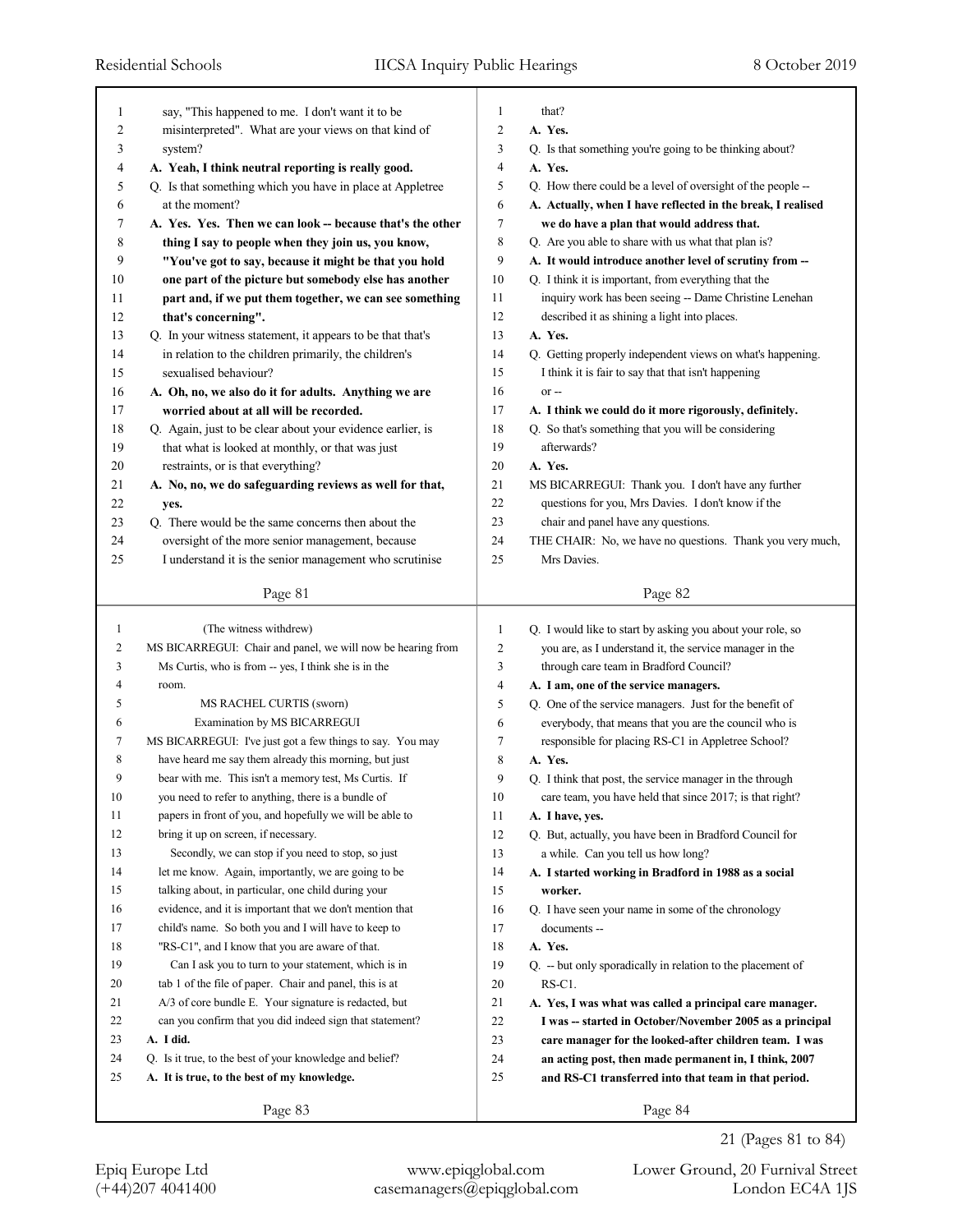| 1      | I can't remember exactly when.                              | 1              | I became involved, it was sort of later in his life.       |
|--------|-------------------------------------------------------------|----------------|------------------------------------------------------------|
| 2      | Q. Your name suddenly appears, I think, just possibly after | $\overline{2}$ | Q. Have you been able to read the documents that have been |
| 3      | he leaves?                                                  | 3              | sent?                                                      |
| 4      | A. I think it was after he moved from Appletree.            | 4              | A. Yes, I have read everything.                            |
| 5      | Q. Can you describe for a layman what it would mean that    | 5              | Q. So you will be able to help us?                         |
| 6      | you were -- probably at that period, not so much your       | 6              | A. Yes.                                                    |
| 7      | job now, but what a service manager of the looked-after     | 7              | Q. First of all, to give this some context, RS-C1 was      |
| 8      | children team --                                            | 8              | placed some distance away from Bradford; that would be     |
| 9      | A. The looked-after children team was a team of five social | 9              | right?                                                     |
| 10     | work teams working with children in care whose -- in        | 10             | A. Yes.                                                    |
| 11     | Bradford, who -- aged around 11-plus. We worked with        | 11             | Q. It is about a 60-mile distance --                       |
| 12     | older children in care, up until around -- well, at that    | 12             | A. It's a two-hour drive. I would say it's a two-hour      |
| 13     | time, until they were 18, when they moved to leaving        | 13             | drive.                                                     |
| 14     | care services.                                              | 14             | Q. I'm going to start, if you like, at the end of your     |
| 15     | Q. So you have got a lot of experience of working with      | 15             | witness statement where you talk about some of             |
| 16     | children in care --                                         | 16             | the problems that occur when a child is placed outside     |
| 17     | A. Yes.                                                     | 17             | of the local area. I could get that up, if you like.       |
| 18     | Q. -- and issues to do with their placements?               | 18             | It is BFC000087?                                           |
| 19     | A. Yes.                                                     | 19             | A. I have got it. I think -- when we place children out of |
| 20     | Q. And some personal knowledge, although not much, of this  | 20             | our local area, we don't know the local area, we don't     |
| 21     | case?                                                       | 21             | know the geography of the area, we don't -- there is no    |
| 22     | A. Very little -- when I looked at the -- started looking   | 22             | relationships with local agencies such as education,       |
| 23     | at this, I realised I had very little personal knowledge    | 23             | health, CAMHS is often a significant issue, police         |
| 24     | of this particular child. I have a lot of knowledge of      | 24             | relationships in more recent years. One of the biggest     |
| 25     | a lot of children, but I think because of the time that     | 25             | issues is accessing local resources for children when      |
|        | Page 85                                                     |                | Page 86                                                    |
|        |                                                             |                |                                                            |
| 1      | they're placed externally.                                  | 1              | evidence yesterday from Dame Christine Lenehan, and this   |
| 2      | Q. You talk about difficulties in actually supporting the   | 2              | was one thing that she thought was incredibly important.   |
| 3      | child?                                                      | 3              | Her point was that children who are placed out of their    |
| 4      | A. Yes, any visit has to be planned. It is hard to be       | 4              | local authority who also have special educational needs    |
| 5      | spontaneous when visiting children when it is               | 5              | or disabilities are supremely vulnerable, if you like.     |
| 6      | a two-plus-hour journey away.                               | 6              | Her feeling was that local authorities weren't always      |
| 7      | Q. When you say spontaneous, I imagine, if a child was on   | 7              | able or making the visits or sufficient visits to          |
| 8      | a telephone call with you in some distress, or something    | 8              | children. How are you making sure that they are?           |
| 9      | of that nature, that wouldn't be something that you         | 9              | A. We get reports run from our computer systems now that   |
| $10\,$ | could be very reactive to?                                  | $10\,$         | tell us that children have been visited and, if they       |
| 11     | A. It's hard to drop everything and go and visit a child,   | 11             | haven't been visited, people in my role, as service        |
| 12     | whereas, if they live within the local authority area or    | 12             | managers, have to find out why and the reasons for that.   |
| 13     | just on the edges, it's quick to go and see the child.      | 13             | So we are much more rigorous than we used to be about      |
| 14     | Q. Would you say, then, that inevitably -- or often, maybe  | 14             | that. We are now working to try and keep our children      |
| 15     | not inevitably, visits are less frequent?                   | 15             | locally and putting resources in to build the sort of      |
| 16     | A. I -- now, we are very thorough in -- and have very sort  | 16             | capacity of local provision to care for those children,    |
| 17     | of strict systems of checking that children have been       | 17             | because of recognition that moving them out of             |
| 18     | visited and seen regularly, but historically, that          | 18             | the authority is often not conducive to their well-being   |
| 19     | wasn't the case, so visits could be less frequent and we    | 19             | and their care.                                            |
| 20     | didn't have the same scrutiny, I don't think, about         | 20             | Q. If I can try and summarise, within Bradford, you feel   |
| 21     | confirming that children had been seen.                     | 21             | that the visiting element has got much more rigorous and   |
| 22     | Within Bradford, we have an understanding that every        | 22             | is more carefully monitored?                               |
| 23     | child is visited every 28 days now, but that wasn't in      | 23             | A. Yes.                                                    |
| 24     | place in 2005/2006.                                         | 24             | Q. But some of the things which you describe, some of      |
|        |                                                             |                |                                                            |
| 25     | Q. Is that something that you're able to meet? We heard     | 25             | the difficulties about placing a child out of placement,   |
|        | Page 87                                                     |                | Page 88                                                    |

22 (Pages 85 to 88)

(+44)207 4041400 casemanagers@epiqglobal.com London EC4A 1JS Epiq Europe Ltd www.epiqglobal.com Lower Ground, 20 Furnival Street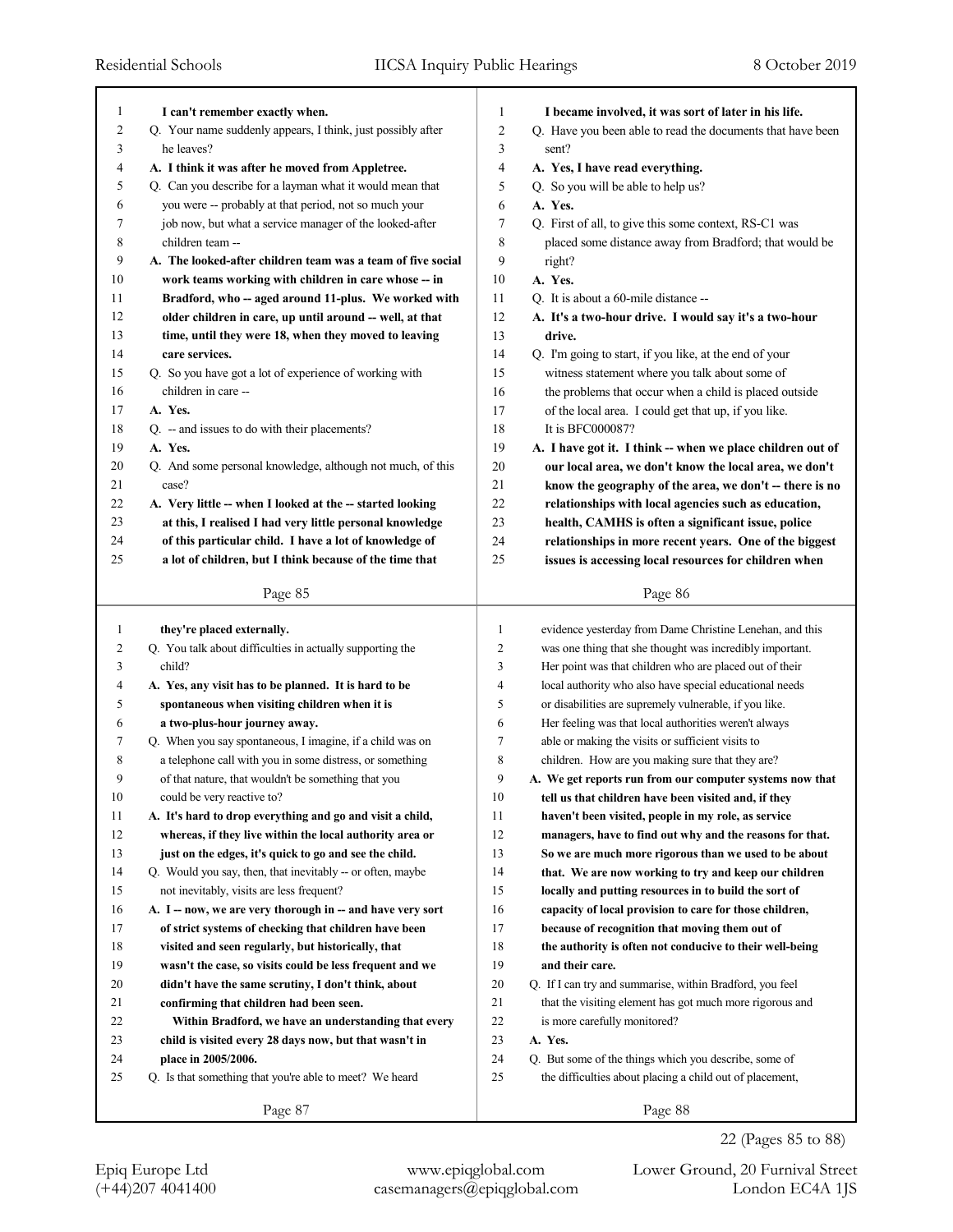| 1  | they still persist?                                         | 1              | at Appletree. You've seen that in the paperwork?            |
|----|-------------------------------------------------------------|----------------|-------------------------------------------------------------|
| 2  | A. Absolutely.                                              | $\overline{c}$ | A. Yes, there were a number of instances at the children's  |
| 3  | Q. The spontaneity, the distance --                         | 3              | home he was placed in. I found it quite hard to             |
| 4  | A. The spontaneity, and the relationships with local        | $\overline{4}$ | identify -- there were incidents of sexualised behaviour    |
| 5  | providers and ensuring services can be put in place to      | 5              | from him towards other children, and possibly from other    |
| 6  | support the child.                                          | 6              | children towards him, within the children's home, and       |
| 7  | Q. I have described that we are going to be looking at      | 7              | incidents at school as well, which led to exclusion.        |
| 8  | RS-C1. I don't want to go into too much detail again --     | 8              | Q. There seem to be two slightly separate things, don't     |
| 9  | I said that earlier today with Mrs Davies -- but we are     | 9              | there: when he was in the mainstream school, he was         |
| 10 | talking about a young child who had a very disruptive       | 10             | excluded for having sexually abused a 5-year-old, so        |
| 11 | early life, didn't he?                                      | 11             | sexually assaulted a 5-year-old in the toilet. I think,     |
| 12 | A. Yes.                                                     | 12             | Ralph, if we could get up BFC000050 005. This is            |
| 13 | Q. That was an early life which included domestic violence  | 13             | a report from the Child and Adolescent Mental Health        |
| 14 | and sexual abuse. I think the paperwork is clear he was     | 14             | Services Unit before he was placed at Appletree. It is      |
| 15 | taken into care, so he was in the care of your council      | 15             | quite strongly worded, I think it is fair to say,           |
| 16 | from five years old?                                        | 16             | Ms Curtis.                                                  |
| 17 | A. Yes, my understanding is he became looked after around   | 17             | A. It is.                                                   |
| 18 | the age of 5, but there had been some periods of being      | 18             | Q. In the second paragraph -- again, it is before he's at   |
| 19 | looked after prior to then and going home.                  | 19             | Appletree:                                                  |
| 20 | Q. Some attempts at foster placements and --                | 20             | "Given the current range of behaviours  it is               |
| 21 | A. Once he became looked after, I believe he had at least   | 21             | clear that he is a risk to other children  unless he        |
| 22 | three foster placements before he was placed in the         | 22             | is supervised intensively, he is apt to look for an         |
| 23 | children's home.                                            | 23             | opportunity for sexual contact. The nature of this          |
| 24 | Q. We heard there were a number of quite serious concerns   | 24             | contact is nonconsensual, threatening and abusing. He       |
| 25 | about RS-C1's sexualised behaviour before he was placed     | 25             | seems en route to becoming a serious sex offender."         |
|    |                                                             |                |                                                             |
|    | Page 89                                                     |                | Page 90                                                     |
|    |                                                             |                |                                                             |
|    |                                                             |                |                                                             |
| 1  | We are talking about a 10-year-old child at this            | 1              | I also have to be honest and say it can prove extremely     |
| 2  | point, aren't we?                                           | $\overline{2}$ | difficult now, as then, to identify a placement at the      |
| 3  | A. Yes.                                                     | 3              | time for that child.                                        |
| 4  | Q. What was the thinking within the council about           | $\overline{4}$ | Q. So certainly, then, the idea of foster placement was     |
| 5  | a placement for RS-C1 at this point?                        | 5              | completely ruled out for him?                               |
| 6  | A. At that point, my understanding, he was within           | 6              | A. It appears to have been ruled out. I can't see -- there  |
| 7  | a children's home in Bradford where it only cared for       | 7              | was a referral -- a foster placement for him at that        |
| 8  | children up to the age of 11, so planning was needed        | 8              | time, and the social worker would -- I've seen evidence     |
| 9  | about where he would move on to from that children's        | 9              | of her having contacted the fostering team to find out      |
| 10 | home. There was the incident from school and he was, as     | 10             | what the prospects are of him being offered a foster        |
| 11 | a result, excluded from school. There was a review in       | 11             | placement. And there was nothing available.                 |
| 12 | the December that had this information from CAMHS and       | 12             | Q. I think there's a meeting -- I think, Ralph, if we could |
| 13 | the information from school and recommended that they       | 13             | get up BFC000084. This looks to be a planning meeting,      |
| 14 | should be looking for some more specialist provision to     | 14             | as it says.                                                 |
| 15 | care for him and that went through the process of           | 15             | A. Yes.                                                     |
| 16 | a meeting with the principal -- the care manager of         | 16             | Q. It is clear there that no family has been identified for |
| 17 | the team that was working with him at the time.             | 17             | him. We see that in the care planning. If you go over       |
| 18 | Q. What are the options, even today, if you like, for       | 18             | the page, please, Ralph, certainly my recollection of       |
| 19 | a young child, a 10-year-old child, who is in this          | 19             | this is that it was that foster care was completely         |
| 20 | position, is in care and is displaying these types of       | 20             | ruled out. Sorry, could you go over to the next page?       |
| 21 | behaviour? If you like, what would happen now?              | 21             | There is nothing within Bradford, seems to be the upshot    |
| 22 | A. The ideal option, in such a young child, would be to try | 22             | of this planning meeting.                                   |
| 23 | and find a foster placement that could care for him.        | 23             | A. Yes.                                                     |
| 24 | There are foster carers with extra skills, no other         | 24             | Q. So at this point, then, is this why a specialist setting |
| 25 | children around, you know, significant experience. But      | 25             | outside of Bradford was considered?                         |
|    | Page 91                                                     |                | Page 92                                                     |

23 (Pages 89 to 92)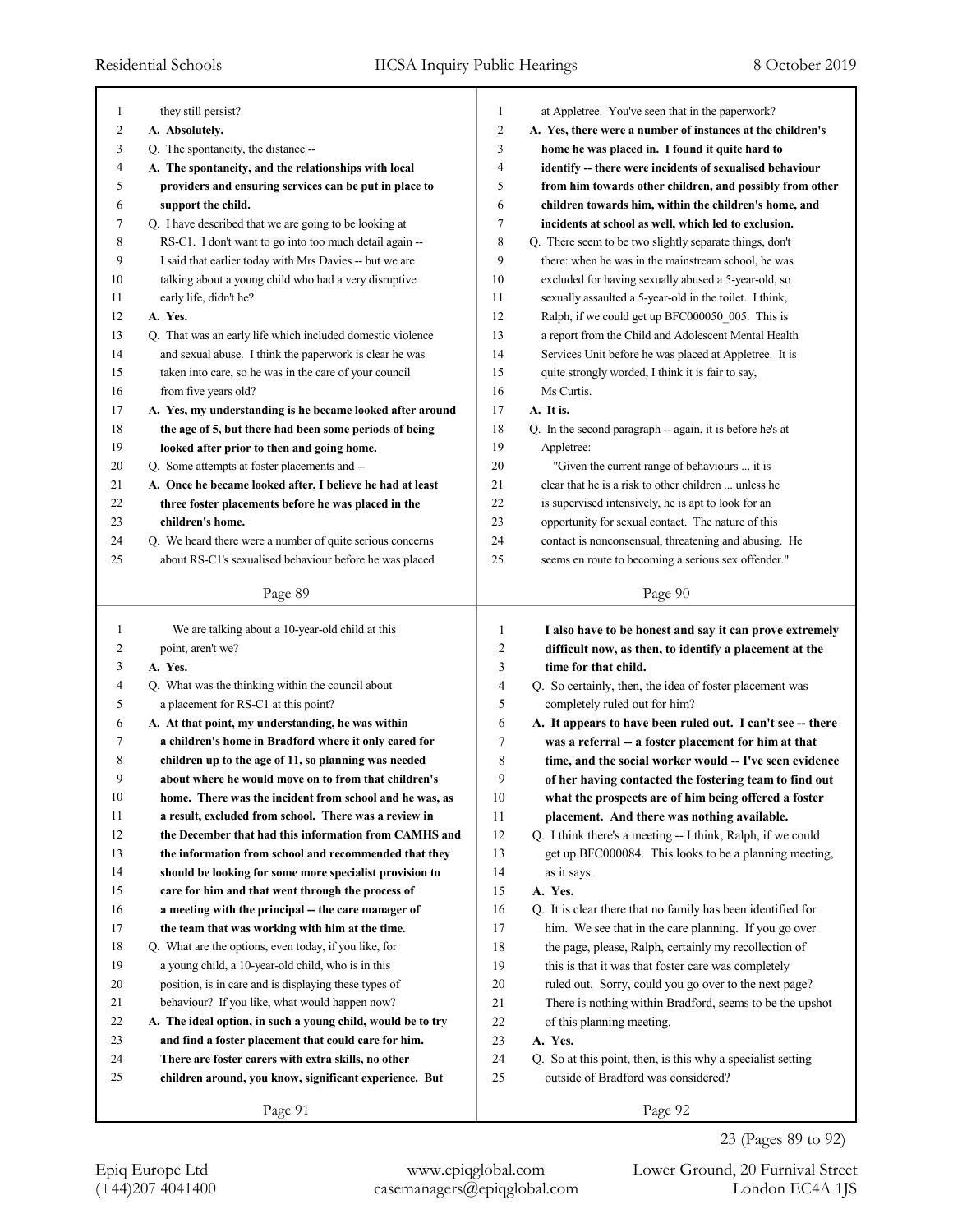| 1              | A. My view is the assessment at the time was that he wasn't | $\mathbf{1}$   | initially said no  but then  turning it into                |
|----------------|-------------------------------------------------------------|----------------|-------------------------------------------------------------|
| $\overline{c}$ | ready for a family, that there wasn't a children's home     | $\overline{c}$ | a game."                                                    |
| 3              | provision within Bradford that could care for him as        | 3              | He goes on to describe what happened. Now, that is          |
| 4              | well as an education plan. I think it needs -- the fact     | $\overline{4}$ | behaviour, sexual behaviour, isn't it, and arguably         |
| 5              | that he was excluded from school and so didn't have         | 5              | abusive sexual behaviour, happening in the care home?       |
| 6              | education provision was a key part of the planning.         | 6              | A. Yes.                                                     |
| 7              | Q. Because that would rule out a foster placement with      | 7              | Q. This is before he gets to Appletree, so before he is 10. |
| 8              | associated education?                                       | 8              | A. Yes.                                                     |
| 9              | A. Exactly.                                                 | 9              | Q. I can't find, and I've not seen any evidence at the      |
| 10             | Q. I'd like to look at the abuse or the sexualised          | 10             | time, that any sort of strategy meeting was held about      |
| 11             | behaviour that he reported before he went to Appletree.     | 11             | this?                                                       |
| 12             | If we could, Ralph, go to BFC000033. This is a note of      | 12             | A. No, and I haven't found any evidence a strategy meeting  |
| 13             | a conversation. Do you recall seeing this?                  | 13             | was held. I've seen case notes that say, "I think there     |
| 14             | A. Yes.                                                     | 14             | needs to be a strategy meeting". There's a telephone        |
| 15             | Q. Then if we could go over the page, please, Ralph, so     | 15             | call to the child protection unit. The unit manager of      |
| 16             | this is where he makes a disclosure, doesn't he? It is      | 16             | the children's home flagged up the need for a strategy      |
| 17             | heavily redacted for obvious reasons, but he said that      | 17             | meeting. But I can't see that one took place.               |
| 18             | he had done it with lots of people:                         | 18             | I've seen that there was the social worker informing        |
| 19             | "I asked him if these people were at school and he          | 19             | other social workers, and I have gone back and spoken       |
| 20             | said 'no' "                                                 | 20             | to -- the person who wrote this is still working in         |
| 21             | And he names the care home:                                 | 21             | Bradford and he couldn't recall there being a strategy      |
| 22             | " "but most are not there anymore'. [He] began              | 22             | meeting. He wasn't in the position he's in now, but he      |
| 23             | to count to himself the number of people he had done it     | 23             | recalled the other social workers being asked to speak      |
| 24             | with getting to a number or six or seven.                   | 24             | to children. But that's as far as I've been able to --      |
| 25             | "I asked if he could tell me the names of people, he        | 25             | Q. That's what the paperwork shows, that the other children |
|                |                                                             |                |                                                             |
|                | Page 93                                                     |                | Page 94                                                     |
|                |                                                             |                |                                                             |
|                |                                                             |                |                                                             |
| 1              | and social workers may have spoken to them. But even        | $\mathbf{1}$   | on this one --                                              |
| 2              | then, this is definitely a case, isn't it, where there      | 2              | A. There is nothing.                                        |
| 3              | should have been a strategy meeting?                        | 3              | Q. -- there is nothing and there should have been?          |
| 4              | A. I have since found records that suggest that previous    | 4              | A. There should have been.                                  |
| 5              | incidents were followed up and reported to the police       | 5              | Q. Why do you think there wasn't?                           |
| 6              | involving this child, but never got beyond -- never got     | 6              | A. I don't know. I think because strategy meetings,         |
| 7              | to the point of anybody interviewing the child.             | 7              | section 47, were procedures that were in place at that      |
| 8              | Q. I think the evidence that I have seen from the paperwork | 8              | time, but I think, with children in care, at that time,     |
| 9              | is, that's in relation to the allegation he makes about     | 9              | there was less of a focus on them -- on the safeguarding    |
| 10             | his father?                                                 | 10             | level through the child protection unit. Whereas, some      |
| 11             | A. No, I have subsequently seen some information -- not     | 11             | years later, a lot of effort saying, "We need to be         |
| 12             | this incident, but incidents in 2003, where the -- it's     | 12             | having section 47s, we need to be having strategy           |
| 13             | since -- we have found some information that says           | 13             | meetings when children in care raise concerns". So          |
| 14             | "telephone call to" and it is a name and I happen to        | 14             | I believe it was a practice issue. The focus seemed to      |
| 15             | know that's the local police safeguarding team at that      | 15             | be more on strategy meetings, section 47, for children      |
| 16             | time.                                                       | 16             | who were living within the community. That doesn't make     |
| 17             | Q. So there was yet another incident that isn't detailed    | 17             | it right.                                                   |
| 18             | here --                                                     | 18             | Q. So looked-after children were not getting as --          |
| 19             | A. Yes.                                                     | 19             | A. I don't think they were getting --                       |
| 20             | $Q. -$ which wasn't $-$                                     | 20             | Q. -- much scrutiny as --                                   |
| 21             | A. Well, what I'm not clear, and that's a problem with the  | 21             | A. - the scrutiny.                                          |
| 22             | recording, is I'm not clear if this was incidents of        | 22             | Q. RS-C1 also, not just here when he tells the previous     |
| 23             | sexualised behaviours towards this child or by this         | 23             | care home, but when he gets to Appletree he also talks      |
| 24             | child.                                                      | 24             | about the fact that there was sexual activity going on      |
| 25             | Q. But certainly in relation to this incident, if we focus  | 25             | in his care home?                                           |
|                | Page 95                                                     |                | Page 96                                                     |

24 (Pages 93 to 96)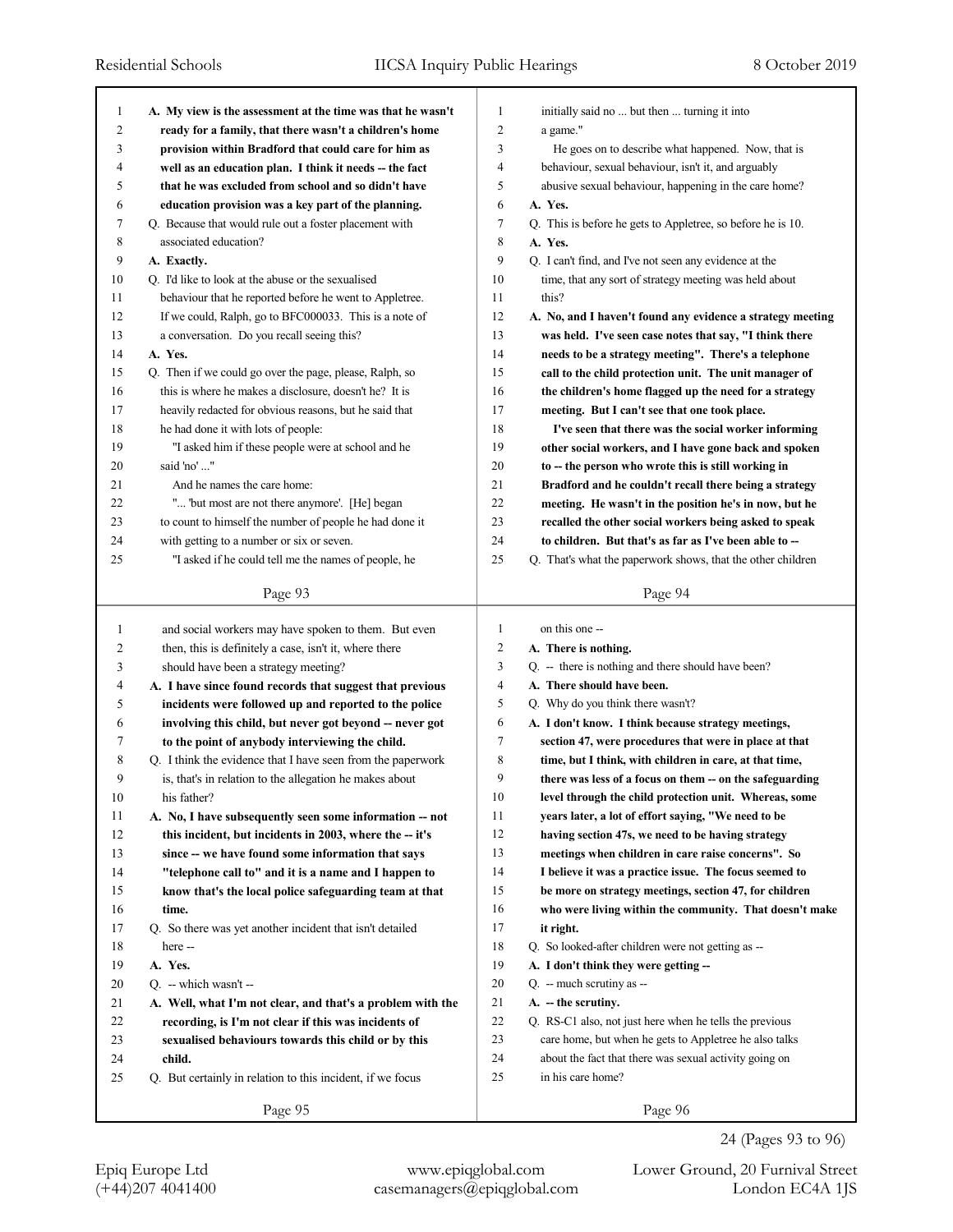٦

| 1  | A. Yes.                                                     | 1              | RS-C1's behaviour that this wasn't actioned, nothing was  |
|----|-------------------------------------------------------------|----------------|-----------------------------------------------------------|
| 2  | Q. Ralph, if we could get up CCC000007_059. This has been   | $\overline{c}$ | done about this, essentially. What would happen now?      |
| 3  | sent to Cumbria. If we could go down to the text, this      | 3              | Are you confident that looked-after children are being    |
| 4  | is the school saying:                                       | 4              | treated in the same way as other children now?            |
| 5  | "Through drawings plus explicit sexualised language         | 5              | A. I'm very confident that a lot of the issues that I've  |
| 6  | around other children (predominantly younger), we have      | 6              | read in this case would be addressed differently now.     |
| 7  | concerns about possible previous involvement in             | 7              | There would be a strategy discussion, there would -       |
| 8  | sexualised activity with other children at previous         | 8              | a meeting and there would be a section 47 take place.     |
| 9  | placement."                                                 | 9              | I still think that, occasionally, there's confusions      |
| 10 | So, again, he is talking about this once he gets to         | 10             | around whose responsibility it is to do things when       |
| 11 | his new placement. If we could go to the next page,         | 11             | children are placed externally, because I've heard those  |
| 12 | please, Ralph, _060. These are notes written by             | 12             | discussions take place in the office: "Is it our          |
| 13 | Cumbria.                                                    | 13             | responsibility?", depending on the allegations. But       |
| 14 | A. Yes.                                                     | 14             | there would be a strategy discussion, a meeting and       |
| 15 | Q. It says:                                                 | 15             | there would be a section 47, and an agreement about who   |
| 16 | "Strategy meeting with police and school to be              | 16             | was going to do what in terms of interviewing the child   |
| 17 | [something]" -- "actioned", possibly -- "or needed."        | 17             | and talking about what had happened.                      |
| 18 | Then it goes:                                               | 18             | Q. Certainly there's clearer guidance now, isn't there,   |
| 19 | "Refer to placing authority for them to do                  | 19             | that it is the place where the child is that should       |
| 20 | a strategy meeting and investigate."                        | 20             | probably undertake that?                                  |
| 21 | But, in fact, that doesn't happen, does it?                 | 21             | A. Yes.                                                   |
| 22 | A. They were referred to the local authority but a strategy | 22             | Q. But at this point, it looks that they were clearly     |
| 23 | meeting didn't take place.                                  | 23             | signalling to you that you should be doing it?            |
| 24 | Q. We have heard this morning from Mrs Davies that she      | 24             | A. Yes, and I think -- reading the case notes, they seem, |
| 25 | feels that some of what -- it certainly didn't help         | 25             | mistakenly, in my view, but there was a view almost from  |
|    |                                                             |                |                                                           |
|    | Page 97                                                     |                | Page 98                                                   |
| 1  | the social worker, "He was placed here because these        | 1              | is a discussion, and it says:                             |
|    |                                                             |                |                                                           |
| 2  | were the worries and the behaviours", without thinking      | 2              | "Staff have not experienced any incidents of              |
| 3  | through the impact on the child.                            | 3              | sexualised behaviour of a serious nature. RS-C1 has       |
| 4  | Q. Are you confident -- this was something that was         | 4              | shown incidents of curiosity, but nothing to a level      |
| 5  | explored with Ms Davies a little earlier -- that the        | 5              | that would cause high levels of concern."                 |
| 6  | information given to Appletree about RS-C1's sexualised     | 6              | It is of some concern, isn't it, that this was the        |
| 7  | behaviours was sufficiently explicit about the danger?      | 7              | message that was being given by the children's home at    |
| 8  | A. I believe that various reports were shared with them,    | 8              | the time?                                                 |
| 9  | including that report from CAMHS, which is fairly           | 9              | A. Yes, and obviously I can't say what happened, because  |
| 10 | explicit in what the concerns were. It was education        | 10             | I wasn't there at that meeting, but I certainly know      |
| 11 | provision, the child was excluded for some fairly           | 11             | that the manager of the children's home at the time, and  |
| 12 | explicit concerns. So I believe those concerns were         | 12             | the deputy manager, were fully aware of the concerns,     |
| 13 | shared.                                                     | 13             | but I'm not aware that they were involved in this         |
| 14 | Obviously -- and I have gone back and spoken to the         | 14             | meeting.                                                  |
| 15 | social worker because she still works in the department     | 15             | Q. That might be an explanation. I'd like to look now at  |
| 16 | and said to her, "Do you feel you underplayed the           | 16             | RS-C1's time at Appletree. He began absconding from       |
| 17 | concerns?", and she -- her feeling was that, no, she        | 17             | Appletree really from arriving, if you like. Now, as an   |
| 18 | was -- she and the team from the children's home were       | 18             | experienced social worker, what do you think about when   |
| 19 | clear about the concerns. But it's based on memory and      | 19             | a child is absconding from a placement? What comes to     |
| 20 | hindsight.                                                  | 20             | mind?                                                     |
| 21 | Q. Certainly the only document we have seen from the time   | 21             | A. Well, I don't -- children shouldn't be absconding, and |
| 22 | which records the visit -- Ralph, if we could go to         | $22\,$         | it suggests -- it's not necessarily unhappiness, but      |
| 23 | APP000045. You may have seen this discussed this            | 23             | it's certainly lack of control in a secure control        |
| 24 | morning. This is a record of the meeting, if you could      | 24             | level. Children do go missing. Now, the fact that he      |
| 25 | go to the next page, please. Again, the last paragraph      | 25             | was only 11 raises concerns for me. Children -- there's   |

25 (Pages 97 to 100)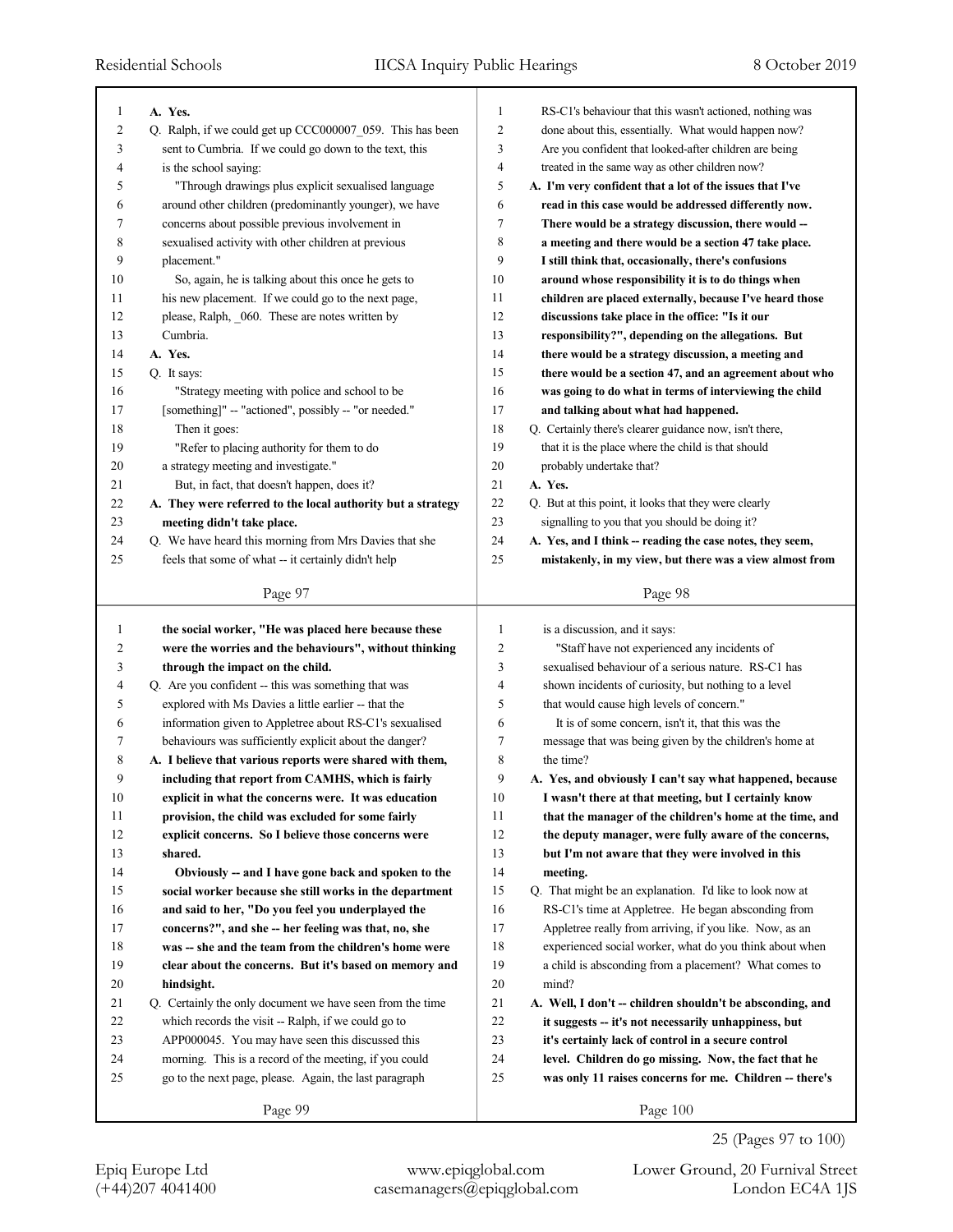| 1      | much more focus on children going missing now, and much     | 1      | so all our children who go missing have a missing return   |
|--------|-------------------------------------------------------------|--------|------------------------------------------------------------|
| 2      | greater action taken when children go missing from          | 2      | interview from an independent person after they have       |
| 3      | children's homes and from care generally. But an            | 3      | been missing and found.                                    |
| 4      | 11-year-old going missing is worrying.                      | 4      | Q. That wasn't something that was in place --              |
| 5      | Q. Ralph, if we could get up APP000012. This is the record  | 5      | A. That wasn't in place, no.                               |
| 6      | of the absconsions. The reason I want you to see it is      | 6      | Q. Now, we know --                                         |
| 7      | that the "People notified" section, people notified of      | 7      | A. Sorry, and now a child with that many missings would    |
| 8      | absconsion, it says: "Police, social worker, parents and    | 8      | trigger some sort of strategy discussion.                  |
| 9      | ed", I think. So every time RS-C1 absconded, his social     | 9      | Q. That was my next question.                              |
| 10     | worker was informed; that's right, isn't it?                | 10     | A. Sorry.                                                  |
| 11     | A. Yes.                                                     | 11     | Q. No, that's fine. They are sort of clustered, aren't     |
| 12     | Q. What would have been the best practice, if you like,     | 12     | they?                                                      |
| 13     | from the social work point of view if you were finding      | 13     | A. Yes.                                                    |
| 14     | out that a child was absconding to this degree?             | 14     | Q. So this would now trigger, then, some co-ordinated      |
| 15     | A. For me, and it is hard to say with hindsight because     | 15     | action?                                                    |
| 16     | I know what I'm telling people they must do now, but        | 16     | A. It would trigger a strategy discussion, a strategy      |
| 17     | then it's recorded that he went missing, it would need      | 17     | meeting, a missing -- an agreement with the police and     |
| 18     | discussing with the child and the placement on visits       | 18     | the placement about a missing protocol, and if it was --   |
| 19     | and sort of reviewing what was going on. Now, the           | 19     | if there were particular concerns, that meeting would      |
| 20     | expectation is it's followed up on the day.                 | 20     | have to be chaired by someone at my level.                 |
| 21     | Q. Is this something that distance would have an impact on? | 21     | Q. What, typically, can be the outcomes of that type of    |
| 22     | A. Yes, and it is something that distance has an impact on  | 22     | discussion?                                                |
| 23     | today, in fact. But for now, children who are going         | 23     | A. It's often looking at what's going on for the child     |
| 24     | missing should be spoken to by their social worker and      | 24     | within the placement and how to make them -- sort of       |
| 25     | an independent missing -- we commission an organisation,    | 25     | putting extra supports in so they don't have free time     |
|        | Page 101                                                    |        | Page 102                                                   |
|        |                                                             |        |                                                            |
|        |                                                             |        |                                                            |
| 1      | or ability to go. It's looking at what doors are shut,      | 1      | computerised. We run reports every month that show us      |
| 2      | access, things like that. It can lead -- it can, at         | 2      | how many children have been visited within timescales      |
| 3      | times, lead to placements ending.                           | 3      | and, if they haven't been visited, we have to know why.    |
| 4      | Q. So it could have led to a transfer for RS-C1?            | 4      | Q. So that process actually does help on the ground?       |
| 5      | A. Yes.                                                     | 5      | A. It does.                                                |
| 6      | Q. And he would have been spoken to, or he would be spoken  | 6      | Q. It is not just a sort of paper exercise?                |
| 7      | to?                                                         | 7      | A. It does, no.                                            |
| 8      | A. He would be spoken to, definitely.                       | 8      | Q. It means that visits are undertaken which wouldn't      |
| 9      | Q. We know from the records that RS-C1 was visited by his   | 9      | otherwise be undertaken?                                   |
| $10\,$ | social worker reasonably frequently. It is almost           | 10     | A. I can say from my level as a service manager, I've      |
| 11     | monthly, I think.                                           | 11     | been -- I've seen a vast improvement in visiting levels    |
| 12     | A. Yes.                                                     | 12     | since we have run such reports.                            |
| 13     | Q. There is a two-month gap between October                 | 13     | Q. There are a number of review meetings, aren't there,    |
| 14     | and December 2005, and there is a three-and-a-half-month    | 14     | that we have seen in the paperwork?                        |
| 15     | gap between January 2006 and April 2006. You don't have     | 15     | A. There are, yes.                                         |
| 16     | any explanation for that?                                   | 16     | Q. So the first one happens in November 2005. Ralph, if    |
| 17     | A. I can't find any reason -- and he had the same social    | 17     | you could get up BFC000085. So these are meetings which    |
| 18     | worker throughout, and she doesn't recall whether she       | 18     | take place at the placement, and they're done by the       |
| 19     | was on holiday or anything at that time.                    | 19     | independent reviewing officer.                             |
| 20     | Q. That is quite a long period for a child?                 | $20\,$ | A. Yes.                                                    |
| 21     | A. It is a long period. It is too long.                     | 21     | Q. I don't want to go through this line by line, but it is |
| 22     | Q. Again, you have described systems in place which would   | 22     | clear from this, isn't it, that that officer was           |
| 23     | mean that this now has to be 28 days; is that right?        | 23     | concerned that there'd been no sort of long-term           |
| 24     | A. Now -- in these days, the case notes -- some of them are | 24     | planning in respect of RS-C1's placement; is that right?   |
| 25     | handwritten, they then become typed. Now it's all           | 25     | A. He was regularly flagging up within the reviews, what   |

26 (Pages 101 to 104)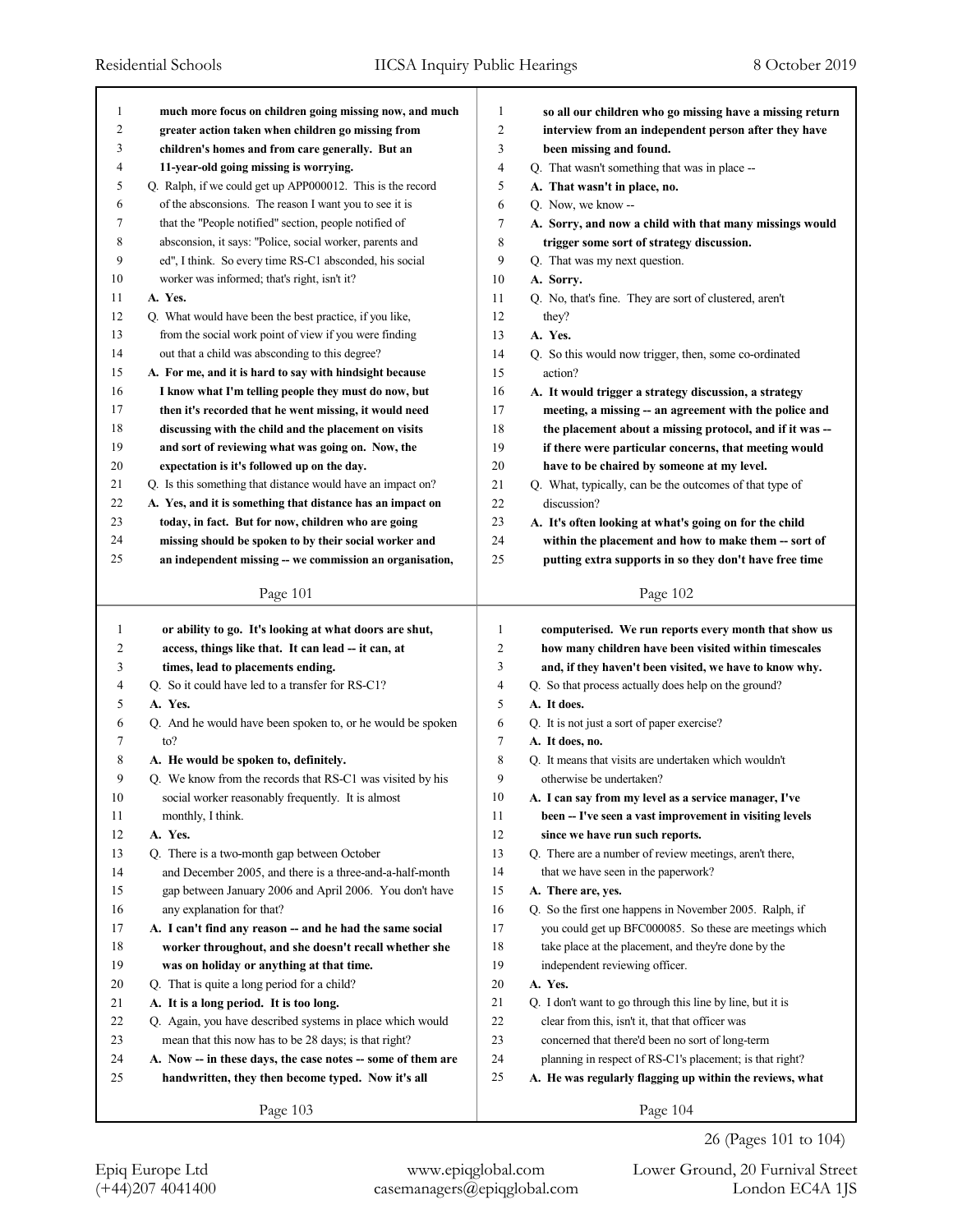| 1              | was the next step for this child; that this was only        | 1              | should have been some better thinking, shouldn't there,     |
|----------------|-------------------------------------------------------------|----------------|-------------------------------------------------------------|
| $\overline{c}$ | a placement for a short -- a relatively short period.       | $\overline{c}$ | about --                                                    |
| 3              | Q. That was because Appletree only takes children until     | 3              | A. Yes, because it is, "Where is he going to go next?",     |
| 4              | they turn 13, doesn't it?                                   | 4              | and, for a child, that will have been in his mind.          |
| 5              | A. Yes. Yes.                                                | 5              | Q. We see that, don't we, towards the later reviews, "I'm   |
| 6              | Q. As we know, I think, RS-C1 had just turned 11?           | 6              | not going to be here for much longer"?                      |
| 7              | A. Yes, and, actually, my understanding is the people that  | 7              | A. Absolutely.                                              |
| 8              | agreed the placement agreed it for a year. I've seen        | 8              | Q. I'd like to talk a bit about the disclosure that RS-C1   |
| 9              | it -- a case note, a minute, say.                           | 9              | made about abuse by his father. So we have already          |
| 10             | Q. Certainly this report suggests that there wasn't         | 10             | established, I think, that there was no action taken        |
| 11             | a document that this reviewer could find which spelt out    | 11             | when he made allegations about -- "no action taken";        |
| 12             | the rationale for this placement?                           | 12             | there wasn't a strategy meeting or --                       |
| 13             | A. No.                                                      | 13             | A. There wasn't a strategy meeting. The social worker       |
| 14             | Q. You'd expect, wouldn't you, with this type of specialist | 14             | sought advice from her team manager, who said to check      |
| 15             | placement for there to be some -- a rationale for           | 15             | out the history and had this been investigated              |
| 16             | placing a child --                                          | 16             | previously, but then nothing else was done.                 |
| 17             | A. Yes, and in 2005, the whole process for commissioning    | 17             | Q. So let's look a little bit in more detail at the         |
| 18             | placements and being clear about what -- the                | 18             | chronology. So RS-C1's social worker was told he made       |
| 19             | expectations of the placement was fairly new, new           | 19             | a disclosure, I think, on the 11th -- well, October,        |
| 20             | processes, at that time. But we have things called --       | 20             | let's say, 2006.                                            |
| 21             | I think it is "individual placement agreements" that the    | 21             | A. Yes.                                                     |
| 22             | commissioning team send out which say, "This is why this    | 22             | Q. Again, I covered it this morning, but it was an          |
| 23             | placement has been commissioned and this is what the        | 23             | allegation that was very detailed --                        |
| 24             | plans are".                                                 | 24             | A. Yes.                                                     |
| 25             | Q. Even in the absence of that particular template, there   | 25             | Q. -- and explicit, wasn't it?                              |
|                |                                                             |                |                                                             |
|                | Page 105                                                    |                | Page 106                                                    |
|                |                                                             |                |                                                             |
|                |                                                             |                |                                                             |
| $\mathbf{1}$   | A. Yes.                                                     | 1              | A. Yes.                                                     |
| 2              | Q. It wasn't a passing comment or --                        | 2              | Q. Your comments about there not being strategy meetings    |
| 3              | A. No.                                                      | 3              | for looked-after children in the same way, do they apply    |
| 4              | Q. There was an allegation which was very explicit?         | 4              | in respect of this allegation then, as well as the          |
| 5              | A. Mmm.                                                     | 5              | other?                                                      |
| 6              | Q. Maybe, just to be clear, we should go to that, at        | 6              | A. I feel quite strongly there should have been a strategy  |
| 7              | BFC000073_001. If we could go to the allegations made       | 7              | discussion. There was a referral to the police later,       |
| 8              | by RS-C1 at the bottom. This is a report by the NSPCC.      | 8              | I think about six weeks later, but that was made without    |
| 9              | So his father had hurt him when he was little:              | 9              | any strategy discussion. It was a straight referral to      |
| $10\,$         | "He described in his own words that his father used         | 10             | the police and without being followed up. There should      |
| 11             | to perform oral and anal sex with him. He described         | 11             | have been a strategy discussion and referral earlier.       |
| 12             | dad's girlfriend removing the sticky stuff that covered     | 12             | Q. Again, we looked at this briefly earlier, but you've not |
| 13             | him because the social worker was coming to the house."     | 13             | seen this, I don't think: the fact that there was           |
| 14             | And then commentary about it being said that it was         | 14             | a referral seems to have been prompted by a telephone       |
| 15             | important that he had got these things out of his head.     | 15             | conversation with the principal at Appletree?               |
| 16             | So, again, as I said, it is not a general thing, but it     | 16             | A. Yes, and that's clear to me from looking at our case     |
| 17             | is quite an explicit allegation made.                       | 17             | records.                                                    |
| 18             | A. Yes.                                                     | 18             | Q. So you've seen that --                                   |
| 19             | Q. So this was an allegation by a young boy about abuse by  | 19             | A. Yes.                                                     |
| $20\,$         | his father. The usual process, again, would have been       | 20             | Q. -- she rings and says, "Actually, RS-C1 is very worried  |
| 21             | a strategy meeting?                                         | 21             | that no-one is doing anything about" --                     |
| 22             | A. A strategy meeting. A strategy meeting/section 47        | $22\,$         | A. Yes, and the child was visited in between that time,     |
| 23             | investigation.                                              | 23             | I believe.                                                  |
| 24             | Q. Again, just to be absolutely clear, that should have     | 24             | Q. I think the note says, "I didn't like to raise it with   |
| 25             | been what happened in 2006?                                 | 25             | him because it wasn't conducive"?                           |

(+44)207 4041400 casemanagers@epiqglobal.com London EC4A 1JS Epiq Europe Ltd www.epiqglobal.com Lower Ground, 20 Furnival Street

27 (Pages 105 to 108)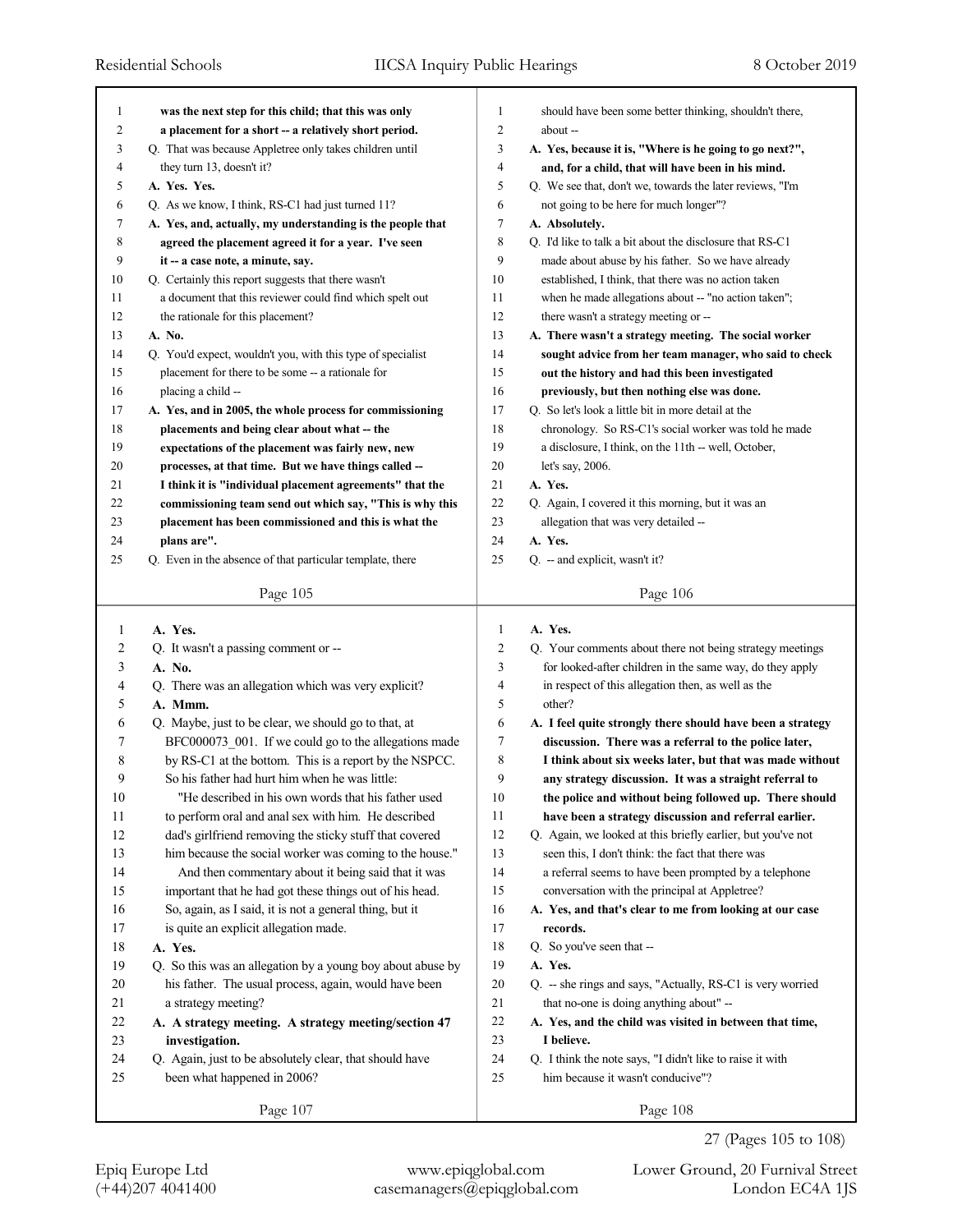| 1      | A. Yes.                                                     | 1              | happened.                                                                            |
|--------|-------------------------------------------------------------|----------------|--------------------------------------------------------------------------------------|
| 2      | Q. And then it says something like there had been building  | $\overline{2}$ | Q. Are you confident, again, that there is a different                               |
| 3      | works?                                                      | 3              | approach taken to this type of allegation made by                                    |
| 4      | A. I think it says something like that and also that he was | 4              | a looked-after child?                                                                |
| 5      | not in the right frame of mind or something.                | 5              | A. I feel confident now that there would be a -- the                                 |
| 6      | Q. Yes. So, again, just to be absolutely clear about it,    | 6              | information would come in, there would be a discussion                               |
| 7      | because, these days, you might expect the                   | 7              | with a manager, there would be a record of that                                      |
| 8      | social services in the area to hold this, but at this       | 8              | discussion and that there would be a strategy discussion                             |
| 9      | point -- Ralph, if we could get up BFC000032 002.           | 9              | about how to proceed.                                                                |
| 10     | Again, this is a Cumbria County Council letter, and it      | 10             | Q. So I think RS-C1 makes allegations about the previous                             |
| 11     | is confirming a conversation regarding the information:     | 11             | care home?                                                                           |
| 12     | "You told me the school had also faxed the same             | 12             | A. Mmm.                                                                              |
| 13     | information to you "                                        | 13             | Q. He makes allegations about his father?                                            |
| 14     | Sorry, this is to RS-C1's social worker, isn't it?          | 14             | A. Mmm.                                                                              |
| 15     | A. Yes.                                                     | 15             | Q. The principal at Appletree thought that would have had                            |
| 16     | Q. It says:                                                 | 16             | an effect on his behaviour. What's your view on that?                                |
| 17     | "I have spoken to our child and adult protection            | 17             | A. I think there are probably a number of factors                                    |
| 18     | unit  and they ask that you inform the department in        | 18             | influencing his behaviour. One, that he'd made                                       |
| 19     | your area of  allegations."                                 | 19             | disclosures and they hadn't been acted upon. Another,                                |
| 20     | So it was clear early on, then, so well                     | 20             | that he knew he was getting of an age that he needed to                              |
| 21     | before November, that Cumbria's view was that this          | 21             | be moving on and he didn't know where he was going.                                  |
| 22     | should be being dealt with by Bradford?                     | 22             | Q. So that uncertainty as well?                                                      |
| 23     | A. Yes.                                                     | 23             | A. I'm sure that uncertainty was probably as significant                             |
| 24     | Q. So the delay, it shouldn't have happened, should it?     | 24             | for him.                                                                             |
| 25     | A. No, no. I'm clear that the delay shouldn't have          | 25             | Q. Now, there was a deterioration in RS-C1's behaviour and                           |
|        |                                                             |                |                                                                                      |
|        | Page 109                                                    |                | Page 110                                                                             |
|        |                                                             |                |                                                                                      |
| 1      | an increase in absconding, we know, in the autumn of        | 1              |                                                                                      |
| 2      | 2006. You are familiar with that?                           | $\overline{c}$ | at the planning for him".<br>Q. There was certainly no placement ready, was there -- |
| 3      | A. Yes.                                                     | 3              | A. No.                                                                               |
| 4      | Q. Again, we looked at this morning -- tell me if you need  | 4              | Q. -- when things did go very badly wrong?                                           |
| 5      | to see it -- concerns at the end of October that he         | 5              | A. No.                                                                               |
| 6      | didn't trust himself with children in the unit, and you     | 6              | Q. So, again, we know, again from this morning, that just                            |
| 7      | were informed -- Bradford Council -- his social worker      | 7              | after that, he absconded again?                                                      |
| 8      | was informed that he was telling staff there were only      | 8              | A. Mmm.                                                                              |
| 9      | two children he could trust himself with.                   | 9              | Q. Now, I think the council was informed, so the social                              |
| $10\,$ | A. Mmm.                                                     | $10\,$         | worker was informed, on 24 November --                                               |
| 11     | Q. I think you also knew he was not actually accessing      | 11             | A. Yes.                                                                              |
| 12     | education at that point?                                    | 12             | Q. -- about the incident that had happened on 9 November.                            |
| 13     | A. Yes.                                                     | 13             | A. Yes.                                                                              |
| 14     | Q. Because he was just being given work in the children's   | 14             | Q. Again, from the chronology, it looks like the first time                          |
| 15     | home. So at this point, should steps have been taken,       | 15             | that there was information that you needed to remove                                 |
| 16     | do you think, to take RS-C1 out of that placement?          | 16             | RS-C1 was on 29 November?                                                            |
| 17     | A. My understanding is, and the social worker said, "We are | 17             | A. Yes.                                                                              |
| 18     | looking for another placement anyway for him", but          | 18             | Q. Is that your recollection?                                                        |
| 19     | I certainly think -- and I can't remember when the          | 19             | A. My recollection is that the concerns were passed to the                           |
| 20     | previous review had been, but it is said, "We need          | 20             | social worker on 24 November, and was told that this was                             |
| 21     | a review in, I think, December". There was definitely       | 21             | going to be investigated and that it had been referred                               |
| 22     | a need, I think, probably to bring the review forward.      | 22             | to the police, and then there was a call saying that he                              |
| 23     | I'm not clear whether the social worker had a discussion    | 23             | had to go that day, and we had to find somewhere else                                |
| 24     | with the independent reviewing officer at this point to     | 24             | for him.                                                                             |
| 25     | say, "Things are deteriorating and we need to be looking    | 25             | Q. My understanding is that he left straight from the                                |

28 (Pages 109 to 112)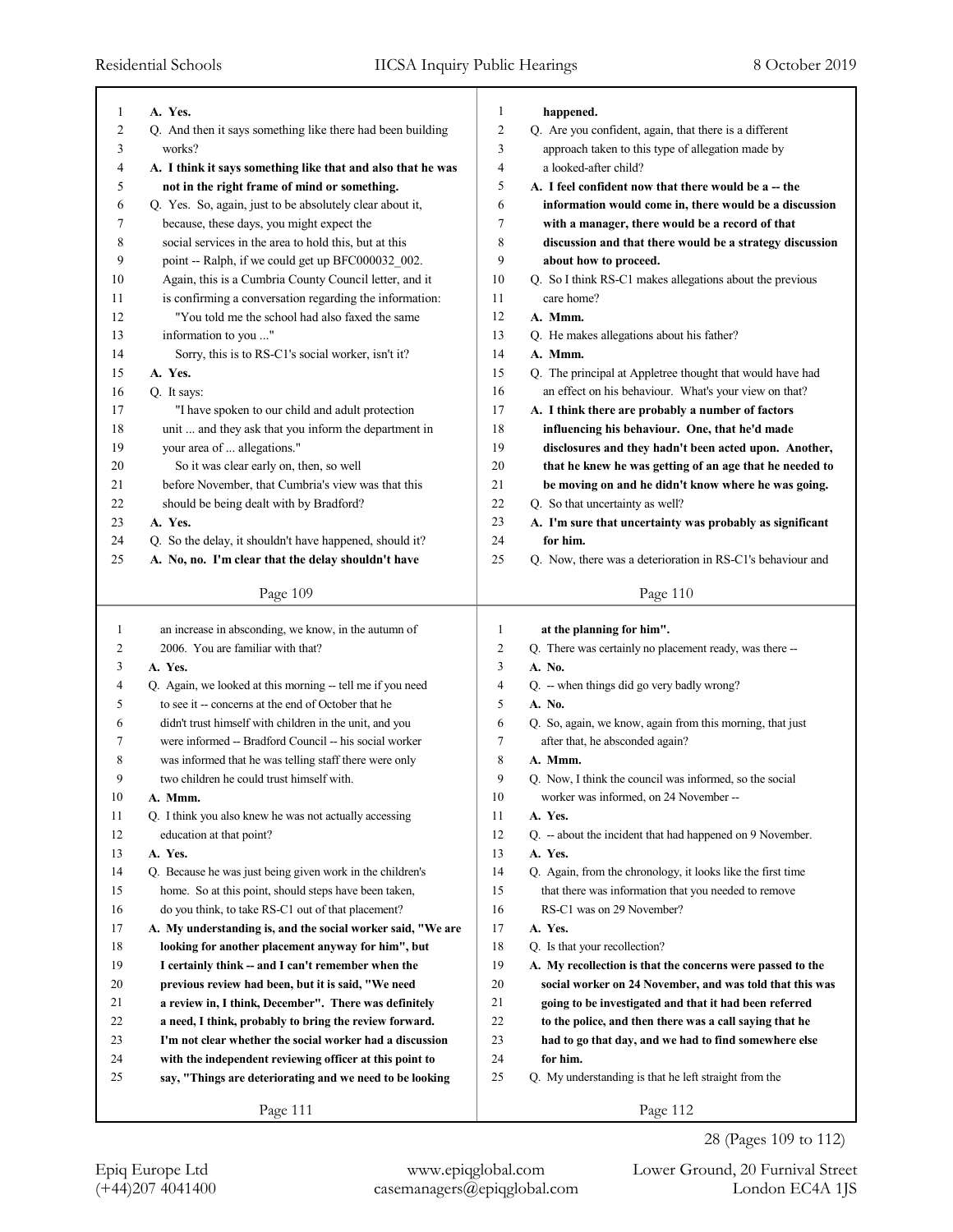| $\mathbf{1}$   | police station.                                             | 1      | give us time to find somewhere appropriate", and I think    |
|----------------|-------------------------------------------------------------|--------|-------------------------------------------------------------|
| $\overline{c}$ | A. Yes, from reading the case files and, to some extent,    | 2      | the difference now is, we'd struggle to find somewhere      |
| 3              | the social worker's memory, she said she immediately        | 3      | immediately for him.                                        |
| 4              | informed our placements team who worked to find an          | 4      | Q. So what would happen?                                    |
| 5              | emergency placement and she and another member of staff     | 5      | A. Well, we have had - I can think of examples in the last  |
| 6              | went over that afternoon and picked him up from the         | 6      | year or two where we have been forced to place children     |
| 7              | police station. She wasn't allowed to go into the           | 7      | within our own provision because we've got nowhere else     |
| 8              | interview with him.                                         | 8      | for them to go.                                             |
| 9              | Q. But she was at the police station?                       | 9      | Q. Again, I'd like to look at the placement for RS-C1 when  |
| 10             | A. Yes.                                                     | 10     | he left. You deal with this in your witness statement       |
| 11             | Q. My understanding is that he was interviewed as           | 11     | at paragraphs 24 to 26. You received detailed advice        |
| 12             | a suspect?                                                  | 12     | from Appletree, didn't you?                                 |
| 13             | A. Yes.                                                     | 13     | A. Yes.                                                     |
| 14             | Q. He was interviewed under caution?                        | 14     | Q. Essentially, to summarise that, it was about a secure    |
| 15             | A. Yes.                                                     | 15     | provision for RS-C1 and about as high a level of            |
| 16             | Q. So, again, we are -- it is difficult sometimes to        | 16     | therapeutic input as was possible to try and help him?      |
| 17             | remember, but we are talking about a 12-year-old at this    | 17     | A. Mmm.                                                     |
| 18             | point?                                                      | 18     | Q. We know that that wasn't achieved, don't we?             |
| 19             | A. A 12-year-old.                                           | 19     | A. Yes.                                                     |
| 20             | Q. So this immediate removal, how do you -- what's your     | 20     | Q. I think you've just described it as an emergency         |
| 21             | feeling about that at the time?                             | 21     | placement?                                                  |
| 22             | A. I think it must have been incredibly distressing for     | 22     | A. He was placed in an emergency overnight, but I think it  |
| 23             | him. Sadly, it's not completely out of the ordinary.        | 23     | was very quickly clear that that wasn't an appropriate      |
| 24             | It does happen, for children in complex situations.         | 24     | longer-term provision, and plans were being made to find    |
| 25             | More and more, we try to say to providers, "You need to     | 25     | somewhere else that was more appropriate for him.           |
|                | Page 113                                                    |        | Page 114                                                    |
|                |                                                             |        |                                                             |
|                |                                                             |        |                                                             |
| $\mathbf{1}$   | Secure provision wasn't considered, and, to be honest,      | 1      | to the placement herself and there was an NSPCC project     |
| $\overline{c}$ | I -- to get secure provision for a 12-year-old, now you     | 2      | within the local area, but there was debate around          |
| 3              | have to seek agreement from the Secretary of State.         | 3      | funding for that placement.                                 |
| 4              | I don't think that was the case then, but, still, to        | 4      | Q. I think if we could get up BFC000038. I think this is    |
| 5              | seek secure provision for a 12-year-old I think would be    | 5      | a record of some of that confusion, if you like. So         |
| 6              | extremely out of the ordinary.                              | 6      | this is RS-C1's social worker trying to access a level      |
| 7              | Q. We are not going to go into the sort of details of that, | 7      | of therapy for him.                                         |
| 8              | but that wasn't something that you even now would think     | 8      | A. Yes.                                                     |
| 9              | would be appropriate?                                       | 9      | Q. But what's clear from this is that there is confusion,   |
| 10             | A. You'd have to seek agreement at a very senior level for  | $10\,$ | isn't there, about whether and how he is going to be        |
| 11             | something like that, and secure provision is never          | 11     | provided with therapy?                                      |
| 12             | long-term provision.                                        | 12     | A. There was confusion, and at that time, and I'm talking   |
| 13             | Q. I wonder if there's a definition issue which we haven't  | 13     | a bit from memory, there were different CAMHS services      |
| 14             | touched on, but we know that RS-C1 is still                 | 14     | had different arrangements about provision for children     |
| 15             | absconding -- I suppose that's the issue, isn't it? --      | 15     | from other local authorities.                               |
| 16             | even when he gets to the new place in December.             | 16     | Q. I think, if we -- sorry, Ralph, BFC000075. Again, this   |
| 17             | A. Yes.                                                     | 17     | is a meeting, so in May 2007, so some time after RS-C1      |
| 18             | Q. The main issue, I suppose, in the absence of that        | 18     | has left.                                                   |
| 19             | question is about the level of therapy, or access to        | 19     | A. Yes.                                                     |
| 20             | therapy for RS-C1?                                          | 20     | Q. Again, I know I'm just reading out small bits of it, but |
| 21             | A. I think it is very clear from case notes and the         | 21     | it says at the end of the top paragraph:                    |
| 22             | paperwork that the social worker, in identifying -- in      | 22     | "Subsequently he was placed at  on an interim               |
| 23             | being told about this placement in Halifax, in              | 23     | basis, this is a unit without a dedicated therapeutic       |
| 24             | discussion with the provider, was clear about the           | 24     | function."                                                  |
| 25             | recommendations for therapy and the NSPCC worker spoke      | 25     | A. Yes.                                                     |

29 (Pages 113 to 116)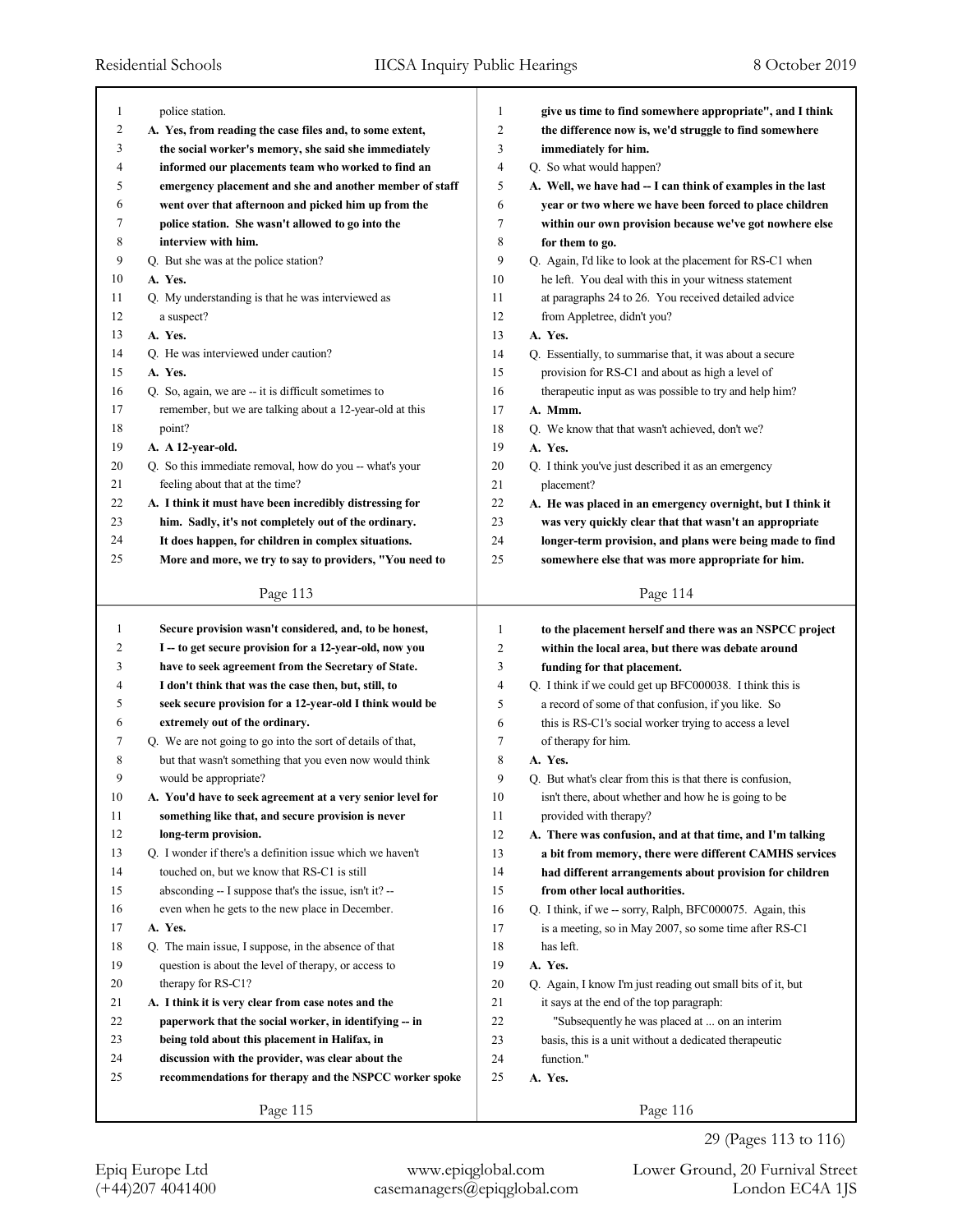| 1  | Q. So he was in places where he wasn't able to access       | $\mathbf{1}$   | then moved to somewhere else. He moved on -- after he'd    |
|----|-------------------------------------------------------------|----------------|------------------------------------------------------------|
| 2  | therapy as part of that environment; is that right?         | $\overline{2}$ | been in secure provision, he was within that placement,    |
| 3  | A. Yes, and he was -- he went to one placement which didn't | 3              | placed in secure provision, where I think, again, they     |
| 4  | have dedicated therapeutic function. He then moved to       | $\overline{4}$ | identified he needed the holistic provision of             |
| 5  | another placement with a view that they would be able to    | 5              | education, care and therapy, and another provider was      |
| 6  | source therapeutic function, but there were issues and      | 6              | identified for him where he remained for two years, but    |
| 7  | difficulties there.                                         | 7              | he then moved to a foster placement, which lasted          |
| 8  | Q. Yes.                                                     | 8              | months, I believe, and then he was in yet another          |
| 9  | A. And he became more unsettled, so he wasn't -- I would    | 9              | residential provision, so it wasn't good.                  |
| 10 | say he wasn't in a position to be able to access any        | 10             | Q. Is this a story of RS-C1 or are there things which need |
| 11 | therapeutic work at that time.                              | 11             | to happen differently?                                     |
| 12 | Q. Again, the context being that the NSPCC report had said  | 12             | A. I think the biggest issue for these children is         |
| 13 | that he was a risk to himself and he was a risk to          | 13             | placement stability and being able to maintain them in     |
| 14 | others?                                                     | 14             | a placement where they can receive all the services is     |
| 15 | A. Yes.                                                     | 15             | the issue. But it's not an unusual story, and it's --      |
| 16 | Q. You have a lot of experience, as you have said --        | 16             | and I wouldn't say it's better now than it was, in terms   |
| 17 | A. Yes.                                                     | 17             | of the most complex children being moved to different      |
| 18 | Q. - of placing looked-after children.                      | 18             | provision, and I think things like children going          |
| 19 | A. Yes.                                                     | 19             | missing puts greater scrutiny on placements and it's       |
| 20 | Q. It is not great, is it, the planning for RS-C1 and what  | 20             | almost harder to find a placement now.                     |
| 21 | happened after he left? What would be your views on it?     | 21             | MS BICARREGUI: Thank you very much. Chair and panel,       |
| 22 | A. I mean, no, I think he's -- we talk about placement      | 22             | I don't have any further questions. If you can stay        |
| 23 | stability being key to children's progress and              | 23             | there, the chair and panel may have some questions.        |
| 24 | development, and he did not have placement stability.       | 24             |                                                            |
| 25 | As a young child, he was then moved to Appletree, he        | 25             |                                                            |
|    |                                                             |                |                                                            |
|    | Page 117                                                    |                | Page 118                                                   |
|    |                                                             |                |                                                            |
| 1  | Questions from THE PANEL                                    | 1              | haven't heard about that before, the weekly rate or the    |
| 2  | THE CHAIR: Just following up that last point, amongst the   | 2              | annual rate for such a placement?                          |
| 3  | issues around at the moment, is it the availability of      | 3              | A. So I'm slightly out of touch, but I think a fairly      |
| 4  | suitable specialised placements, or is it the cost of       | 4              | straightforward placement is -- children's home            |
| 5  | them that is the bigger issue?                              | 5              | placement is around £3,500/£4,000 a week.                  |
| 6  | A. I think it's the availability. We have been in           | 6              | THE CHAIR: For someone with C1's kind of very --           |
| 7  | a position of almost "money is no object", which is not     | 7              | A. At least £4,000 per week, maybe more if extra staffing  |
| 8  | the case, but still not been able to identify               | 8              | is needed or extra supports are needed.                    |
| 9  | placements. But we are putting far more energy into         | 9              | THE CHAIR: Thank you. Thank you very much. Thank you very  |
| 10 | ensuring children remain local and building the skills      | 10             | much indeed.                                               |
| 11 | of our children's home staff and putting in the supports    | 11             | MS BICARREGUI: Chair and panel, we are a little early, but |
| 12 | there now, so having psychologists working within the       | 12             | it seems sensible to break now for lunch.                  |
| 13 | children's homes, speech and language therapists,           | 13             | THE CHAIR: Yes, we will return at 1.50 pm.                 |
| 14 | police, to try and maintain children in their local         | 14             | $(12.50 \text{ pm})$                                       |
| 15 | area, and underpinning that with real evidence-based        | 15             | (The short adjournment)                                    |
| 16 | knowledge.                                                  | 16             | $(1.50 \text{ pm})$                                        |
| 17 | THE CHAIR: So you don't necessarily take account of         | 17             | MS NIELD: Chair and panel, I would like to call, please,   |
| 18 | resources when you're seeking an appropriate placement      | 18             | Detective Superintendent Jonathan Morgan of                |
| 19 | for children with very complex needs?                       | 19             | the West Yorkshire Police.                                 |
| 20 | A. People do take account of resources, but at times we     | 20             | MR JONATHAN MORGAN (sworn)                                 |
|    |                                                             |                |                                                            |
| 21 | have said, "Let's just see what's there". I mean,           | 21             | Examination by MS NIELD                                    |
| 22 | there's a lot of money spent on these children.             | 22             | MS NIELD: Good afternoon, Mr Morgan. Thank you for coming. |
| 23 | THE CHAIR: Indeed. I'm very much aware of that.             | 23             | I have a few things to say to you before I start asking    |
| 24 | A. And not always effectively.                              | 24             | you any questions. Firstly, please feel free to refer      |
| 25 | THE CHAIR: Perhaps you could give us an indication, we      | 25             | to your witness statement or to any documents or notes     |

Page 119

30 (Pages 117 to 120)

Page 120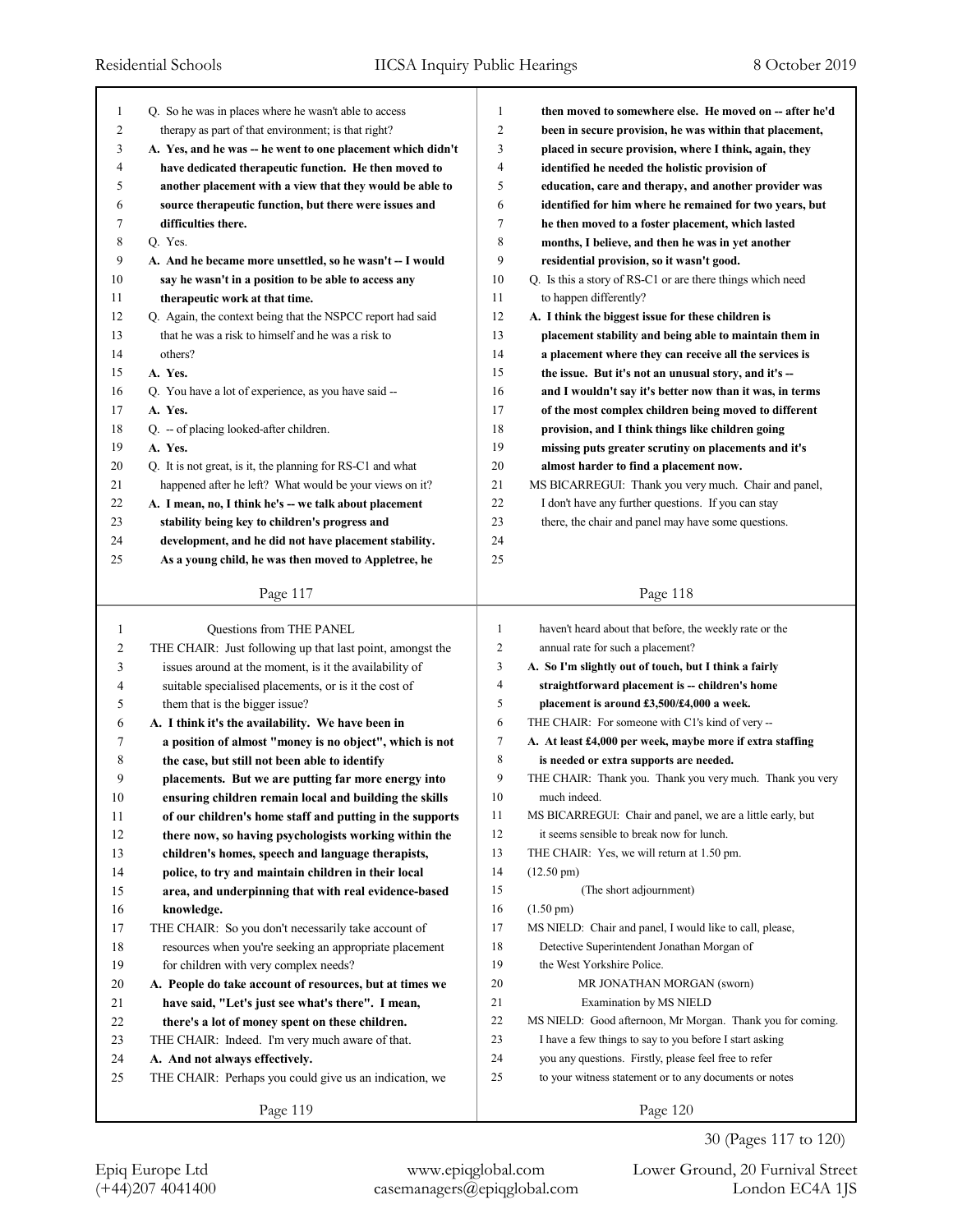| 1              | you have at any time. It is not a test of memory. We        | 1              | If I or anyone else notices that a name has been used,      |
|----------------|-------------------------------------------------------------|----------------|-------------------------------------------------------------|
| $\overline{c}$ | can stop at any time and for any reason, so if you need     | $\overline{2}$ | then we will cut the feed.                                  |
| 3              | to have a break, please just let me know and we will do     | 3              | You are a detective superintendent and you are head         |
| 4              | so. Thirdly, you have a paper bundle in front of you        | $\overline{4}$ | of the West Yorkshire Police Safeguarding Central           |
| 5              | with your witness statement, other witness statements       | 5              | Governance Unit; is that right?                             |
| 6              | and some documents. There is also a screen in front of      | 6              | A. That's correct, yes.                                     |
| 7              | you. Any document I am going to ask you to comment upon     | $\tau$         | Q. How long have you held that post?                        |
| 8              | in any detail will come up on the screen. Your two          | 8              | A. This particular post, for 12 months. I've been           |
| 9              | witness statements are behind tabs $A/1$ and $A/2$ in that  | 9              | a detective superintendent for five years now.              |
| 10             | bundle. Chair and panel, this is in your core bundle E      | 10             | Q. What's the purpose of the safeguarding central           |
| 11             | behind tab A/4 and A/5.                                     | 11             | governance unit?                                            |
| 12             | You have signed each of those witness statements,           | 12             | A. The central governance unit ensures that compliance with |
| 13             | the first is dated 5 August 2019, and the second is         | 13             | policy and procedures is adhered to across the              |
| 14             | dated 12 September 2019. Have you read those recently?      | 14             | organisation. We also identify lessons learned and good     |
| 15             | A. I have, yes.                                             | 15             | practice, which we implement into our safeguarding          |
| 16             | Q. Are they true, to the best of your knowledge and belief? | 16             | policies and procedures.                                    |
| 17             | A. They are, yes.                                           | 17             | Q. You have, as a police officer, led a number of           |
| 18             | Q. Finally, we are going to be talking about an individual  | 18             | investigations into offences reported by children.          |
| 19             | who was a child at the time in question, and I know that    | 19             | I think that's right?                                       |
| 20             | you are aware that it is important that we don't use his    | 20             | A. That's correct, ves.                                     |
| 21             | name. As discussed earlier today, the child we are          | 21             | Q. You have also investigated several complex, non-recent   |
| 22             | talking about is known for the purposes of this inquiry     | 22             | child abuse inquiries at residential care homes,            |
| 23             | as RS-C1. We will also need to be careful to not give       | 23             | resulting in successful prosecutions?                       |
| 24             | too much detail in terms of family relationships,           | 24             | A. I have, yes.                                             |
| 25             | placement names and specific dates such as birthdays.       | 25             | Q. This afternoon, we are going to be looking at            |
|                |                                                             |                |                                                             |
|                | Page 121                                                    |                | Page 122                                                    |
|                |                                                             |                |                                                             |
|                |                                                             |                |                                                             |
| 1              | a complaint that was made in 2006 of non-recent sexual      | $\mathbf{1}$   | A. So any policy that West Yorkshire has in place, and had  |
| 2              | assault. That complaint was made by a looked-after          | $\overline{c}$ | at the time in 2006/2007, is based around the Achieving     |
| 3              | child, C1. We are also going to be looking at the           | 3              | Best Evidence in Criminal Proceedings Doctrine, which is    |
| 4              | police decision not to obtain evidence from C1 by video     | $\overline{4}$ | really the fulcrum for any policies that we adhere to       |
| 5              | interview, on the basis that the attending officer had      | 5              | now, and our policies -- a number of our policies will      |
| 6              | assessed C1 as lacking competence as a witness. So          | 6              | include reference to that; in particular, competence of     |
| 7              | those are the issues we are going to be looking at this     | 7              | witness, in particular, as well, the use of special         |
| 8              | afternoon.                                                  | 8              | measures, and also in terms of specialist investigators     |
| 9              | I think we should clarify that you weren't                  | 9              | carrying out the more complex investigations and being      |
| 10             | personally involved in the case of C1, were you?            | 10             | skilled and trained to do that.                             |
| 11             | A. No, I wasn't.                                            | 11             | Q. In broad terms, would it be right to say that the police |
| 12             | Q. But you have read the documents that we have available   | 12             | have a number of measures that are available to them in     |
| 13             | from the time and you have spoken to the officers who       | 13             | order to try to enable vulnerable witnesses, which          |
| 14             | were involved; is that right?                               | 14             | includes children, to give evidence in criminal             |
| 15             | A. Yes.                                                     | 15             | proceedings?                                                |
| 16             | Q. In particular, statements have been taken from the       | 16             | A. Yes, that's correct.                                     |
| 17             | officer who attended and who spoke to C1 and his carer?     | 17             | Q. Can I take you, please, to the witness statement of      |
| $18\,$         | A. That's correct, yes.                                     | 18             | Mr Gregor McGill from the Crown Prosecution Service? It     |
| 19             | Q. If we can begin, please, by looking a little at the law  | 19             | is behind your tab $A/7$ . Perhaps we could get up,         |
| 20             | and guidance on enabling child complainants to              | 20             | please, Ralph, CPS004851_002. Can we look at                |
| 21             | participate as witnesses in criminal proceedings, first     | 21             | paragraph 6, please. Can we highlight paragraph 6?          |
| 22             | of all, can you tell us in broad terms, what's the          | 22             | Mr McGill sets out the rules around the competence of       |
| 23             | policy of West Yorkshire Police in terms of enabling or     | 23             | witnesses to give evidence from sections 53 and 54 of       |
| 24             | supporting vulnerable witnesses and victims to              | 24             | the Youth Justice and Criminal Evidence Act 1999:           |
| 25             | participate in the criminal justice system?                 | 25             | "Provided the witness can understand the questions"         |
|                | Page 123                                                    |                | Page 124                                                    |

Epiq Europe Ltd www.epiqglobal.com Lower Ground, 20 Furnival Street

31 (Pages 121 to 124)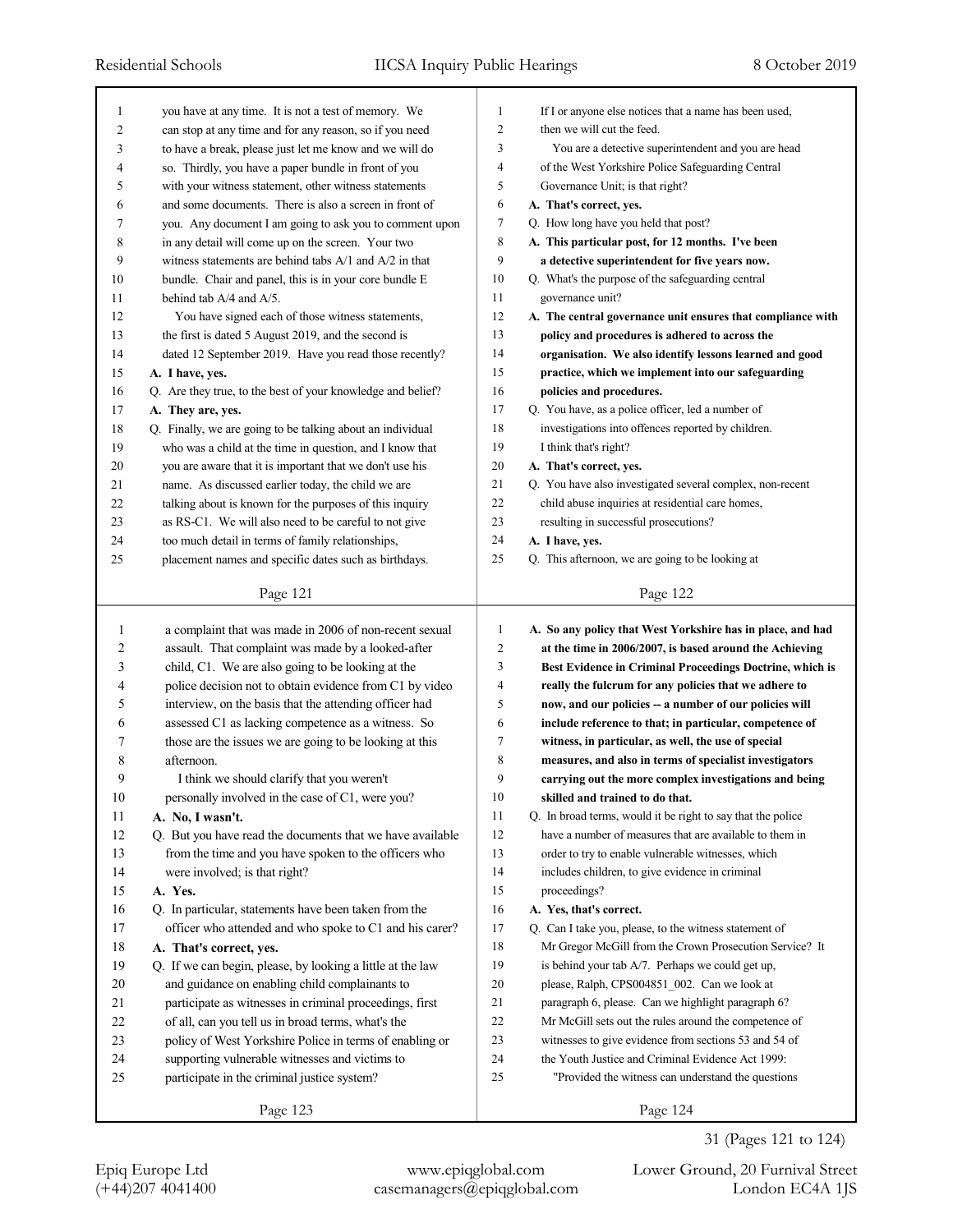| 1  | put to him or her and can also provide coherent answers,    | 1              | A. Yes.                                                     |
|----|-------------------------------------------------------------|----------------|-------------------------------------------------------------|
| 2  | then he or she is competent to give evidence. The           | $\overline{c}$ | Q. -- who can assist the child in giving their evidence; is |
| 3  | assessment of competency should, where applicable, take     | 3              | that right?                                                 |
| 4  | into account techniques or measures that can be used to     | 4              | A. Yes.                                                     |
| 5  | assist the witness to give his or her evidence."            | 5              | Q. I think it is the presumption that where there is        |
| 6  | Would you agree with that as a statement of the law?        | 6              | a child witness, whether that child is a victim or          |
| 7  | A. I would, yes.                                            | $\tau$         | simply a witness, that their evidence will be received      |
| 8  | Q. In terms of special measures that you have mentioned,    | 8              | by way of video recorded interview; is that right?          |
| 9  | what sort of special measures are available to enable       | 9              | A. That's correct, yes.                                     |
| 10 | best evidence from witnesses?                               | 10             | Q. They have the option to opt out, but the presumption is  |
| 11 | A. The key ones are being able to give evidence -- video    | 11             | that that is how it will be undertaken?                     |
| 12 | evidence-in-chief, being able to give evidence via          | 12             | A. The presumption is they will have it done, yes.          |
| 13 | a screen. Also, there are opportunities where gowns and     | 13             | Q. Can we have a look, please, at paragraph 5 of            |
| 14 | wigs can be removed. More recently, we have section 28      | 14             | Mr McGill's statement. He assists us with the policy        |
| 15 | provision which allows cross-examination to be carried      | 15             | guidance in relation to competence and vulnerable           |
| 16 | out on video, and also evidence to be given by way of       | 16             | witnesses. He says:                                         |
| 17 | videolink. So a number of special measures have been in     | 17             | "In 2001, the Home Office published 'Vulnerable             |
| 18 | place since 1999, when the Youth Justice Crime and          | 18             | Witnesses -- A Police Service Guide' which set out how      |
| 19 | Evidence Act was brought into place. They have been in      | 19             | to identify and support vulnerable witnesses. At            |
| 20 | place since 1999. Since then, the section 28 provision      | 20             | paragraph 5.7, it says:                                     |
| 21 | has been introduced. So there is a host of special          | 21             | "Competence: officers should not make early                 |
| 22 | measures provisions for children and vulnerable             | 22             | judgments on whether the witness is likely to be            |
| 23 | witnesses, and also there's the inclusion now of use of     | 23             | accepted as a competent witness by the courts and should    |
| 24 | intermediaries.                                             | 24             | act on the general presumption that they will be            |
| 25 | Q. Registered intermediaries --                             | 25             | regarded as competent. If the officer has concerns on       |
|    |                                                             |                |                                                             |
|    | Page 125                                                    |                | Page 126                                                    |
|    |                                                             |                |                                                             |
|    |                                                             |                |                                                             |
| 1  | this issue, this can be discussed with the CPS [Crown       | 1              | social services or other public services."                  |
| 2  | Prosecution Service] at the early special measures          | 2              | It sets out then a list, if we can go over the page,        |
| 3  | meeting'."                                                  | 3              | of what that assessment should include, what general        |
| 4  | That's the guidance for police that was current in          | 4              | factors should be explored. It is all to do with            |
| 5  | 2006/2007; is that right?                                   | 5              | whether the child is able and willing to talk within        |
| 6  | A. Yes.                                                     | 6              | a formal interview setting, an explanation of the reason    |
| 7  | Q. In terms of video-recorded interviews with child         | 7              | for the interview, the ground rules, an opportunity to      |
| 8  | witnesses, police officers conducting those interviews      | 8              | practise answering open questions, the child's              |
| 9  | have to be specially trained to do so, don't they?          | 9              | cognitive, social and emotional development. There is       |
| 10 | A. Yes.                                                     | 10             | the final point in that list:                               |
| 11 | Q. I think those are known as ABE, or achieving best        | 11             | "An assessment of the child's competency to give            |
| 12 | evidence, interviews?                                       | 12             | consent to interview and medical examination."              |
| 13 | A. That's correct, yes.                                     | 13             | That's the only mention of assessing the witness's          |
| 14 | Q. That nomenclature comes from the Achieving Best Evidence | 14             | competence, and it is in terms of giving consent to be      |
| 15 | Home Office guidance; is that right?                        | 15             | interviewed and to be medically examined, if that were      |
| 16 | A. Yes.                                                     | 16             | relevant.                                                   |
| 17 | Q. Can we have a look, please, at part of that Home Office  | 17             | The achieving best evidence guidance doesn't appear         |
| 18 | guidance, Achieving Best Evidence. This is                  | 18             | to envisage police officers determining the competence      |
| 19 | CPS004849_037. Can we have up, please, paragraph 2.50,      | 19             | of a witness prior to the interview; would you agree?       |
| 20 | "Assessment prior to the interview":                        | 20             | A. Yes.                                                     |
| 21 | "Interviewers may often decide that the needs of            | 21             | Q. Before we look at the assessment of competence that took |
| 22 | the child and the needs of criminal justice are best        | 22             | place in C1's case, can we briefly summarise, please,       |
| 23 | served by an assessment of the child prior to the           | 23             | what information West Yorkshire Police had prior to that    |
| 24 | interview taking place, particularly if the child has       | 24             | assessment taking place. I think you have explained in      |
| 25 | nod had previous or current involvement with                | 25             | your witness statement that once West Yorkshire Police      |

32 (Pages 125 to 128)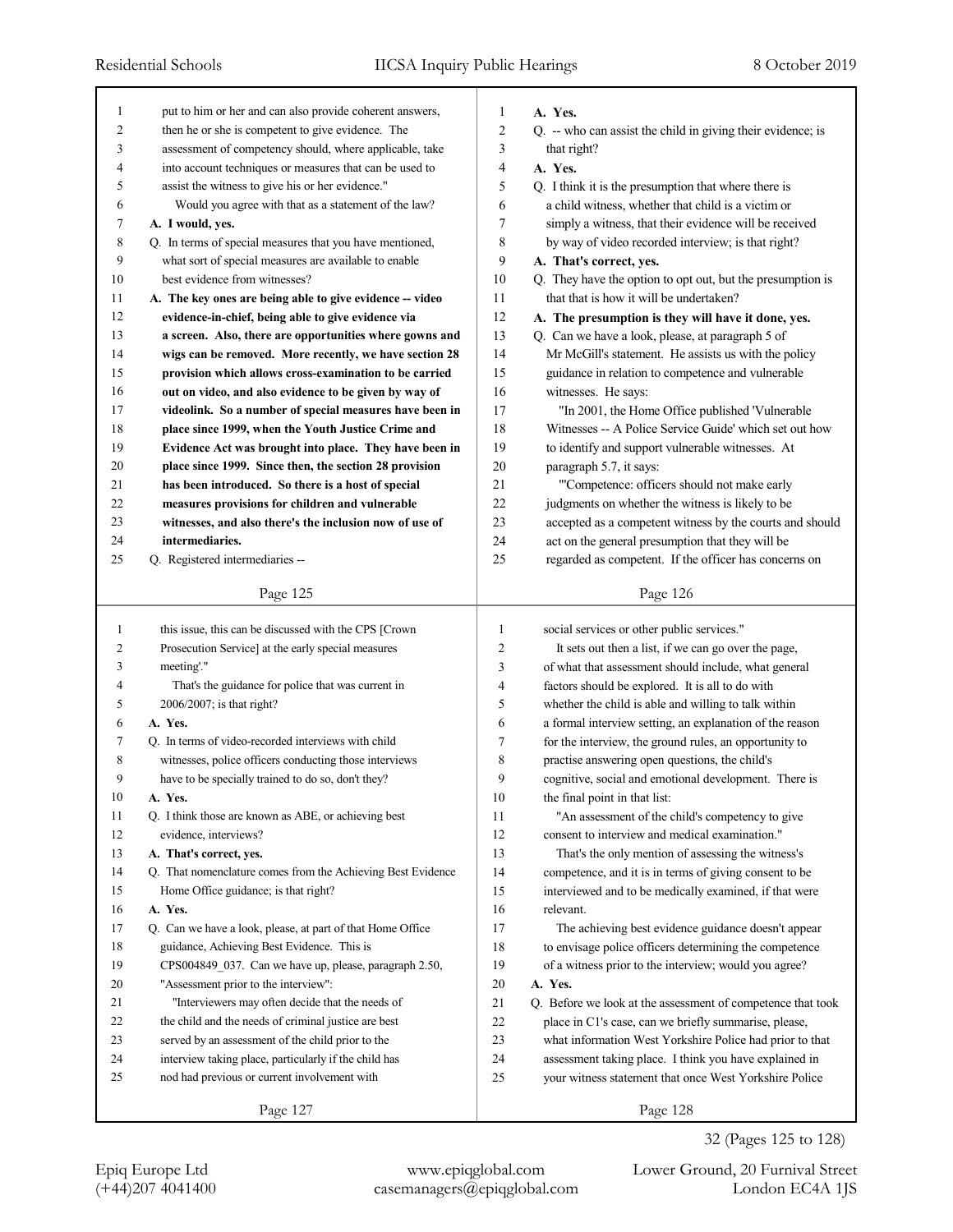| 1  | received the referral or the report of a complaint of       | West Yorkshire Police; is that right?<br>1                                   |
|----|-------------------------------------------------------------|------------------------------------------------------------------------------|
| 2  | crime on 16 November, a log was created on the              | 2<br>A. Yes.                                                                 |
| 3  | Vulnerable and Intimidated Victims Database, or the         | 3<br>Q. "DC Harris has noted that there has been previous child              |
| 4  | VIVID log; is that right?                                   | 4<br>protection unit involvement with C1, that there had been                |
| 5  | A. Yes.                                                     | 5<br>a complaint that he had been sexually assaulted by                      |
| 6  | Q. That is a record of all the investigative actions that   | another child, and that that complaint had not been<br>6                     |
| 7  | are taken and also all the information that                 | 7<br>proceeded with, as it was decided that C1 was not                       |
| 8  | West Yorkshire Police have had reported to them or have     | 8<br>suitable for interview due to his very short attention                  |
| 9  | obtained in the relation to that investigation?             | 9<br>span and his inability to remain in the same place for                  |
| 10 | A. Yes.                                                     | 10<br>any length of time."                                                   |
| 11 | Q. Could we get up, please, OHY007914. So that's the log    | 11<br>A. Yes.                                                                |
| 12 | with matters recorded on it. I am not going to go           | 12<br>Q. There isn't a note about when that allegation or that               |
| 13 | through it line by line because there is a great deal of    | 13<br>assessment of C1 was made, but then, subsequently,                     |
| 14 | detail, but I think it is right that that log includes      | DC Harris spoke to C1's social worker:<br>14                                 |
| 15 | the details and the dates of the matter first being         | 15<br>"I have spoken to Rose at Springfield who has stated                   |
| 16 | reported to West Yorkshire Police, with a verbatim          | 16<br>that she thinks C1 may be suitable to video interview                  |
| 17 | record of the first disclosure by C1 to his carer at        | now."<br>17                                                                  |
| 18 | Appletree on 11 October.                                    | 18<br>She also explains that there has been information                      |
| 19 | A. Yes.                                                     | 19<br>from the home that allegations have been made against                  |
| 20 | Q. So that was, word for word, what the carer had recorded  | C1. It is also noted on the log on page 3 -- we may not<br>20                |
| 21 | C1's disclosure as containing?                              | need to go to it -- that C1, in fact, was interviewed<br>21                  |
| 22 | A. Yes.                                                     | 22<br>under caution by police at Cumbria in relation to that                 |
| 23 | Q. If we can go to page 2, please, Ralph, of that log, can  | allegation against him.<br>23                                                |
| 24 | we see there, the bottom section, that on 28 November,      | 24<br>A. Yes.                                                                |
| 25 | "DC Harris" -- he was the investigating officer at          | 25<br>Q. It is noted on the log that DC Summers of Cumbria knows             |
|    |                                                             |                                                                              |
|    | Page 129                                                    | Page 130                                                                     |
|    |                                                             | that C1 couldn't understand the questions that<br>1                          |
|    |                                                             |                                                                              |
| 1  | C1 well, and was able to inform me that C1, in fact, had    |                                                                              |
| 2  | been moved out of the Cumbria area and had been placed      | 2<br>DC Summers was asking him, is there?                                    |
| 3  | in a placement in another county"?                          | 3<br>A. There is nothing in that report to indicate that.                    |
| 4  | A. Yes.                                                     | $\overline{4}$<br>Q. Or that C1 couldn't give a coherent interview, couldn't |
| 5  | Q. In fact, in Lancashire, and that's why, in the end,      | 5<br>give a coherent response?                                               |
| 6  | Lancashire Police went to speak to C1; is that right?       | 6<br>A. No.                                                                  |
| 7  | A. That's correct, yes.                                     | 7<br>Q. Whilst we mention the CPS charging advice, I think there             |
| 8  | Q. Now, you've seen the documentation, and I don't think we | 8<br>is a point you would like to clarify that was mentioned                 |
| 9  | need to get it up, in relation to C1 having been            | 9<br>briefly yesterday. There was a remark noted on the                      |
| 10 | interviewed by Cumbria Police?                              | 10<br>charging decision about the boys involved having                       |
| 11 | A. Yes.                                                     | 11<br>"damaged backgrounds". I think you just wanted to                      |
| 12 | Q. In due course, all the information -- the interviews of  | 12<br>clarify that that was a note made by the Crown                         |
| 13 | the other boys, the video-recorded interviews of            | 13<br>Prosecution Service lawyer, not the police officer in                  |
| 14 | the other boys, who were witnesses and the                  | 14<br>the case?                                                              |
| 15 | audio-recorded interview under caution of C1 as             | 15<br>A. Yes, that's correct.                                                |
| 16 | a suspect in that case, all of that documentation was       | 16<br>Q. Can I ask you this: if a 12-year-old boy has been                   |
| 17 | sent through to the Crown Prosecution Service in Cumbria    | 17<br>interviewed under caution and responds appropriately to                |
| 18 | for a charging decision.                                    | 18<br>questions asked of him with coherent answers, it might                 |
| 19 | A. Yes.                                                     | 19<br>be difficult to understand how, subsequently, that same                |
| 20 | Q. That's the standard procedure in a case like that, isn't | 20<br>boy could be considered as not competent to give an                    |
| 21 | it?                                                         | 21<br>interview as a victim of crime?                                        |
| 22 | A. It is.                                                   | $22\,$<br>A. Yes, it would be odd that he was able to understand             |
| 23 | Q. You have seen a summary of C1's account in that          | 23<br>everything that was asked in terms of a criminal                       |
| 24 | interview on 29 November. There is no suggestion,           | 24<br>investigation as a suspect. However, it's not clear                    |
| 25 | either in the charging advice or within that summary,       | 25<br>whether, when the assessment was done by the officer in                |
|    | Page 131                                                    | Page 132                                                                     |

(+44)207 4041400 casemanagers@epiqglobal.com London EC4A 1JS Epiq Europe Ltd www.epiqglobal.com Lower Ground, 20 Furnival Street

33 (Pages 129 to 132)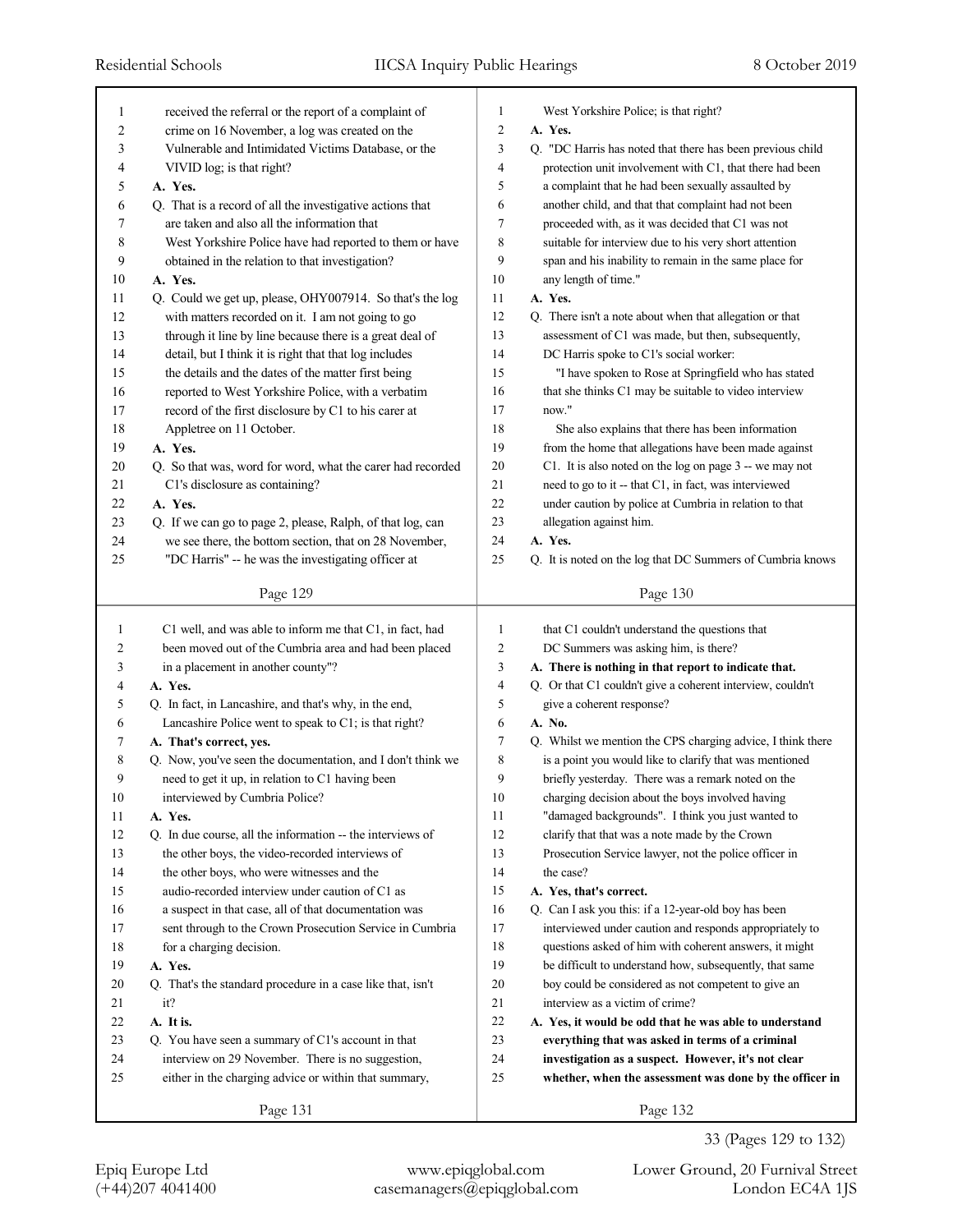| $\mathbf{1}$   | Lancashire, they had that information available to them.    | 1              | reliant on the form that she filled out at the time, the    |
|----------------|-------------------------------------------------------------|----------------|-------------------------------------------------------------|
| $\overline{c}$ | Q. The officer who went to speak to C1 spoke to him at his  | $\overline{c}$ | ABE1 form.                                                  |
| 3              | placement. She was from the Lancashire Constabulary?        | 3              | A. Yes.                                                     |
| 4              | A. Yes.                                                     | $\overline{4}$ | Q. We will come to that in a moment -- perhaps we will get  |
| 5              | Q. In terms of the VIVID log, that's a West Yorkshire       | 5              | it up now. OHY007911. It is behind tab B/11 in your         |
| 6              | Police database?                                            | 6              | bundle if you prefer to use that. There is a Post-it        |
| 7              | A. It is.                                                   | 7              | note, but I think we can see it is a Lancashire             |
| 8              | Q. Would an officer from a different force have access to   | 8              | Constabulary document, the ABE1. Was this a form that       |
| 9              | that log?                                                   | 9              | was used nationally by all forces? Was it a form that       |
| 10             | A. They wouldn't necessarily have access to it because our  | 10             | you used in West Yorkshire Police?                          |
| 11             | systems are not compatible, and they wouldn't have been     | 11             | A. No. This was -- there was no national form, as such, at  |
| 12             | then. However, there would be no reason -- and what         | 12             | that time. Each force developed their own, based on the     |
| 13             | should have been done was that discussions took place       | 13             | guidance and the requirements of the achieving best         |
| 14             | between Bradford Child Protection Unit and the              | 14             | evidence pro forma. In West Yorkshire at the time, we       |
| 15             | Lancashire Child Protection Unit to ensure that all the     | 15             | recorded all our information on the VIVID document that     |
| 16             | information that Bradford had was handed to that            | 16             | you referred to earlier.                                    |
| 17             | interviewing officer.                                       | 17             | Q. From what you have told us about not having access       |
| 18             | Q. Is there any record on the VIVID log of that taking      | 18             | automatically to the VIVID log, PC Carbery may or may       |
| 19             | place, on what information was given to PC Carbery?         | 19             | not have been aware that C1 had been interviewed as         |
| 20             | A. No.                                                      | 20             | a suspect two months previously?                            |
| 21             | Q. There is no record of that?                              | 21             | A. That's right, yes.                                       |
| 22             | A. Not that I can see, no.                                  | 22             | Q. And may or may not have been aware that C1's social      |
| 23             | Q. PC Carbery has provided a witness statement which I know | 23             | worker thought that he was suitable for a video             |
| 24             | that you have seen. She has set out that she can't          | 24             | interview.                                                  |
| 25             | recall anything about this case. She is entirely            | 25             | A. Yes. The issue here is that the officer, PC Carbery,     |
|                |                                                             |                |                                                             |
|                | Page 133                                                    |                | Page 134                                                    |
|                |                                                             |                |                                                             |
|                |                                                             |                |                                                             |
| $\mathbf{1}$   | conducting the -- wanting to conduct the video-recorded     | $\mathbf{1}$   | indication on one of those descriptive indicators that      |
| $\overline{c}$ | interview was in Lancashire. The allegations that took      | 2              | consultation has been made with the carer and -- social     |
| 3              | place with C1 were -- occurred in Cumbria, and Bradford     | 3              | carer or "SW", I think.                                     |
| 4              | had the lion's share of information in relation to this     | $\overline{4}$ | Q. Would you like to go to -- I think it is page 7. Is      |
| 5              | child's background. So there were three forces. The         | 5              | that the page you're talking about?                         |
| 6              | information about three forces would have been              | 6              | A. Yes, that's the one, yes.                                |
| 7              | a challenge at that time.                                   | 7              | Q. The carer had attended from the home in Lancashire?      |
| 8              | Q. We don't know what degree of co-operation and            | 8              | A. Yes.                                                     |
| 9              | information sharing took place, because the VIVID log is    | 9              | Q. The carer isn't Rose Agbada, is it? It's not the         |
| 10             | silent on that point?                                       | 10             | allocated social worker?                                    |
| 11             | A. It might be very - it might be the case that             | 11             | A. No. That's right, it does mention on there               |
| 12             | discussions did take place, and the information was         | 12             | social services reports. Now, again, it's not clear         |
| 13             | provided. However, the VIVID log doesn't indicate that.     | 13             | from that document whether a face-to-face discussion        |
| 14             | Q. Can we look, please, at page 3 of this form,             | 14             | was -- occurred with the social worker or the officer       |
| 15             | OHY007911 003, please, Ralph. The officer takes the         | 15             | just relied on the report itself.                           |
| 16             | details of C1, that social services have parental           | 16             | Q. While we are talking about the documentation for C1, you |
| 17             | responsibility, and makes a note that the social worker     | 17             | have seen, I think -- again, we don't need to get it up     |
| 18             | is Rose Agbada?                                             | 18             | on the screen -- there was a psychological report that      |
| 19             | A. Yes.                                                     | 19             | had been prepared on C1 in 2004 which stated that he was    |
| 20             | Q. Does it appear that Rose Agbada was consulted at any     | 20             | of low/average intelligence; is that right?                 |
| 21             | time about C1's competence to give interview, or any of     | 21             | A. Yes.                                                     |
| 22             | these matters in this investigation?                        | 22             | Q. But there's no evidence or information that that was     |
| 23             | A. Just further on in the document, there is a checklist of | 23             | drawn to the attention of PC Carbery?                       |
| 24             | descriptive issues, descriptive indicators -- sorry,        | 24             | A. No.                                                      |
| 25             | without seeing the document as a whole, but there is an     | 25             | Q. Similarly, C1 had a statement of special educational     |
|                | Page 135                                                    |                | Page 136                                                    |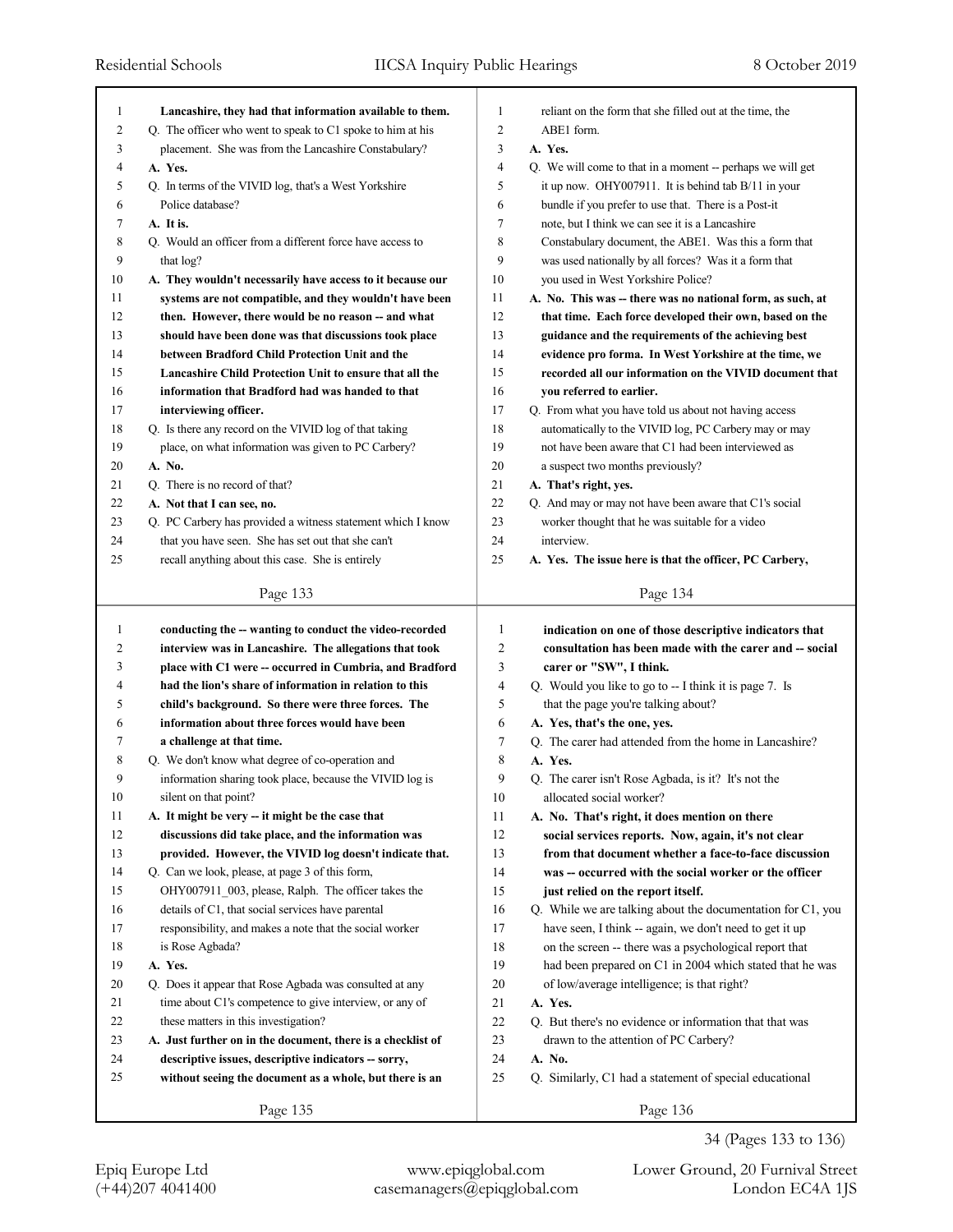| 1      | needs prepared in 2004, when he was 10, that noted that     | 1  | audited, recorded properly, and officers now would be       |
|--------|-------------------------------------------------------------|----|-------------------------------------------------------------|
| 2      | his language and communication skills were                  | 2  | able to get that information and speak to the               |
| 3      | age-appropriate and that he had no significant needs        | 3  | professionals themselves to assess whether somebody is      |
| 4      | regarding communication; is that right?                     | 4  | suitable for interview.                                     |
| 5      | A. That's right, yes.                                       | 5  | Q. But normal practice, back in 2006, was that there would  |
| 6      | Q. That's significant, I think, when we come to look at the | 6  | have been a strategy discussion prior to an officer         |
| 7      | notes that are made by PC Carbery at the time. But,         | 7  | going out to see an alleged victim like C1?                 |
| 8      | again, there is nothing to show that C1's statement of      | 8  | A. Yes, there should be. There should have been a strategy  |
| 9      | special educational needs was made available?               | 9  | discussion, but they didn't always take place.              |
| 10     | A. No.                                                      | 10 | Q. Can we have a look, please, at OHY007911_005, please,    |
| 11     | Q. In fact, there wasn't a strategy discussion or strategy  | 11 | Ralph. It has been set out here on this pre-interview       |
| 12     | meeting prior to this pre-interview meeting taking          | 12 | assessment form, about halfway down, this is for the        |
| 13     | place, was there?                                           | 13 | officer attending:                                          |
| 14     | A. No. I mean, strategy discussions did take place at the   | 14 | "You may have to speak to the witness/complainant to        |
| 15     | time. It doesn't appear that one was -- took place for      | 15 | establish some basic facts. If questions are asked,         |
| 16     | this particular child. Nowadays, we would -- or police      | 16 | avoid discussing substantive matters; record what           |
| 17     | officers who are making an assessment to determine the      | 17 | questions you ask and the replies "                         |
| 18     | competency of a victim or a witness would refer to          | 18 | And it says:                                                |
| 19     | strategy discussion notes, and strategy discussions now     | 19 | "My dad sexually touched me when I was about                |
| 20     | are far more formal affairs that take place within          | 20 | 3/4 years old. My mum told me that I was checked at         |
| 21     | multi-agency safeguarding hubs. So the group of             | 21 | hospital."                                                  |
| 22     | individuals that -- core participants relevant to this      | 22 | So C1 appears to understand what it is that the             |
| 23     | particular child would either be working together or        | 23 | officer wants to talk to him about. Over the page,          |
| 24     | they would be called together at very short notice to       | 24 | please, Ralph, page 6, in that box at the top:              |
| 25     | have that formal discussion and these things would be       | 25 | "Ability/willingness to talk informal interview             |
|        |                                                             |    |                                                             |
|        | Page 137                                                    |    |                                                             |
|        |                                                             |    | Page 138                                                    |
|        |                                                             |    |                                                             |
| 1      | happy to talk to officer but appeared confused of what      | 1  | the witness?                                                |
| 2      | going to ask about.                                         | 2  | "No."                                                       |
| 3      | "Explanation given of reason for interview:                 | 3  | How would a police officer be able to assess the            |
| 4      | allegation he made to his social worker concerning his      | 4  | child's ability to understand and answer questions          |
| 5      | father."                                                    | 5  | without completing that part of the form that sets out      |
| 6      | Of course, we don't know whether PC Carbery was             | 6  | questions and replies?                                      |
| 7      | aware that he had been spoken to two months previously.     | 7  | A. For this particular incident, I can't really comment on  |
| 8      | The last time he had spoken to police, it was when he       | 8  | why those boxes weren't completed. It may be the fact       |
| 9      | was suspected of a criminal offence?                        | 9  | that the questions weren't asked in sufficient detail to    |
| 10     | A. Yes.                                                     | 10 | record in that box. I can't really comment on why that      |
| 11     | Q. Can we look, please, there is a box which begins         | 11 | is. But in order for an officer to make an assessment       |
| 12     | "Questioning practices" just at the bottom of that box      | 12 | of an individual, they would have to have a face-to-face    |
| 13     | we have had up -- no, forgive me, the box above.            | 13 | discussion with that child and form an opinion based on     |
| 14     | "Questioning practices" and it sets out questions and       | 14 | a series of questions that are put to them.                 |
| 15     | replies. That box is empty, that part of the assessment     | 15 | Q. Over the page, please -- that's page 7, Ralph -- this is |
| 16     | doesn't appear to have been completed at all. Does it?      | 16 | the next part of the ABE1 form, and it is headed            |
| $17\,$ | A. No.                                                      | 17 | "Part 4 -- witness' development". It gives a list of        |
| 18     | Q. Following that box:                                      | 18 | topics to be covered, information gathered, from whom       |
| 19     | "Following assessment, is witness considered to be          | 19 | and when and, as you say, all the information seems to      |
| 20     | competent to give evidence?                                 | 20 | have been given by the carer to C1, who was from his        |
| 21     | "No.                                                        | 21 | recent placement, who had known him -- well, he had only    |
| $22\,$ | "Following assessment, does witness display                 | 22 | been at that placement for a few weeks at that time,        |
| 23     | competent understanding of the situation?                   | 23 | hadn't he?                                                  |
| 24     | "No.                                                        | 24 | A. Yes.                                                     |
| 25     | "Is a formal interview in the best interests of             | 25 | Q. Below "Information gathered" it says in brackets:        |

35 (Pages 137 to 140)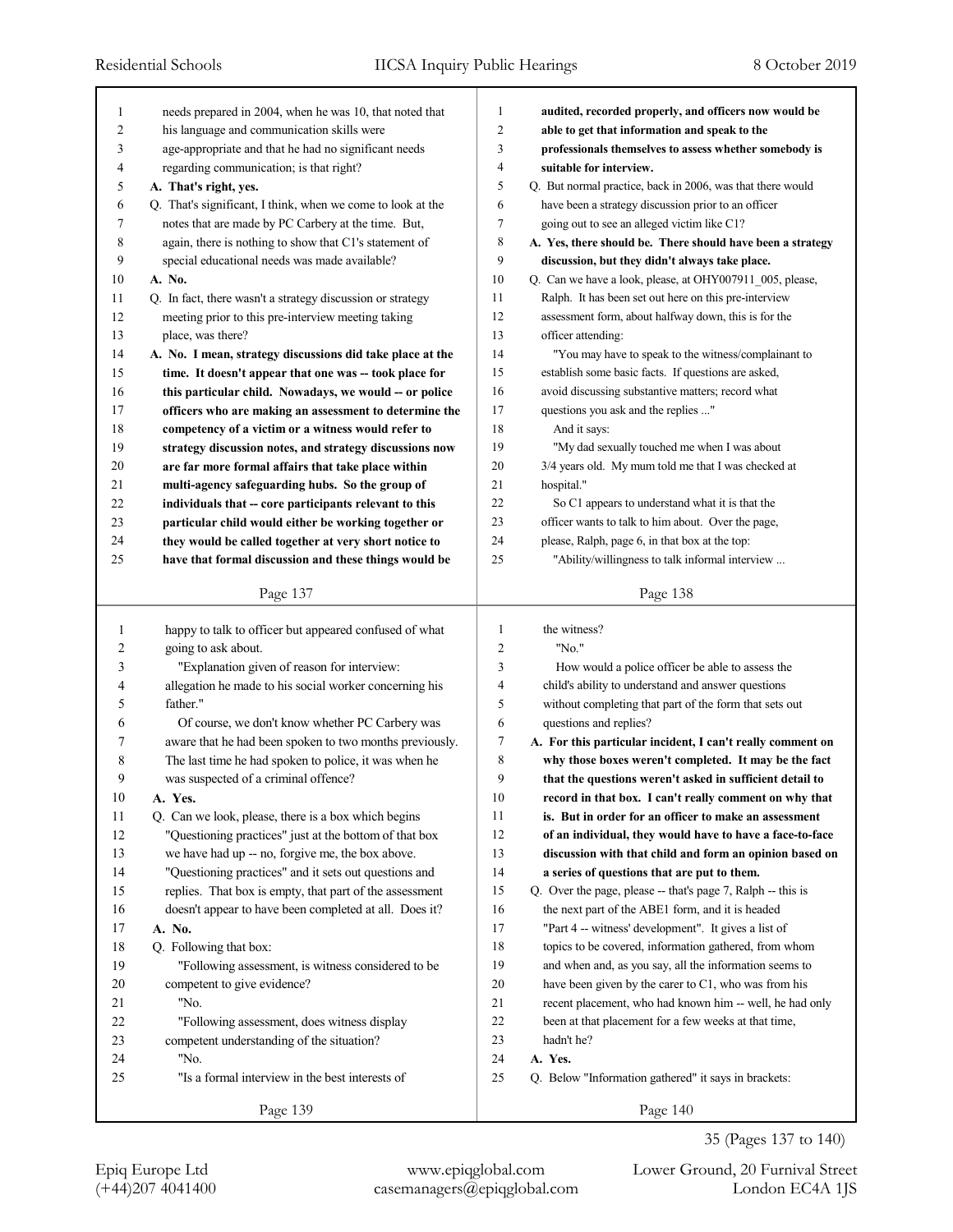| $\mathbf{1}$   | "Will support evidence of vulnerability or               | $\mathbf{1}$   | maximised, in terms of special measures. That's right,     |
|----------------|----------------------------------------------------------|----------------|------------------------------------------------------------|
| 2              | intimidation."                                           | $\overline{2}$ | isn't it?                                                  |
| 3              | This doesn't appear to be a list of matters that go      | 3              | A. Yes, and I think that you made a really valid point, in |
| 4              | to competence but rather to establishing whether the     | $\overline{4}$ | that there are two separate issues here. There's the       |
| 5              | witness is vulnerable or intimidated. Can we please go   | 5              | pre-assessment interview, and whether that individual is   |
| 6              | over the page to page 9, please. Can we highlight the    | 6              | competent to understand questions that are put to them     |
| 7              | third part of that text, please. This is the notes of    | 7              | and can make -- answer the questions that are being        |
| 8              | the officer:                                             | 8              | provided, so there's that initial assessment that's        |
| 9              | "Spoke to carer of RS-C1 who agrees that C1 would        | 9              | carried out, and still is today carried out by a police    |
| 10             | not make a competent witness. Due to his language        | 10             | officer, but there is also the option to conduct the       |
| 11             | difficulties, poor attention span."                      | 11             | interview, now with support of intermediaries, which       |
| 12             | Language difficulties and poor attention span            | 12             | weren't in place then, to -- and then, subsequent to       |
| 13             | aren't, in fact, part of the test of competence, are     | 13             | that interview, to then --                                 |
| 14             | they?                                                    | 14             | Q. If I can stop you there. I think registered             |
| 15             | A. They may form part of a decision whether somebody is  | 15             | intermediaries were in place in 2006, but in their         |
| 16             | competent or not, but not specifically.                  | 16             | infancy, I think you've said?                              |
| 17             | Q. Can we go, please, to the witness statement of        | 17             | A. They were, yes. But, like many things, they take time   |
| 18             | Gregor McGill. That is behind your divider 7/A. Can we   | 18             | to embed, and certainly in West Yorkshire, we didn't       |
| 19             | look, please, Ralph, at page 3, paragraph 11. What       | 19             | introduce intermediaries to interviews such as this        |
| 20             | Mr McGill says is:                                       | 20             | until 2008/2009. Now, I can't speak for Lancashire         |
| 21             | "Issues such as attention span, communication level      | 21             | Constabulary, but we are a big metropolitan force,         |
| 22             | and memory span should be considered in terms of special | 22             | Lancashire is a smaller force, so I can imagine that       |
| 23             | measures or adjustments in court procedure."             | 23             | they probably didn't have that facility at that time,      |
| 24             | So it is not a matter of whether they're competent       | 24             | and I would have assumed, if they did, that the officer    |
| 25             | to give evidence, but how that evidence can be           | 25             | would have made reference to it or taken the option to     |
|                |                                                          |                |                                                            |
|                |                                                          |                |                                                            |
|                | Page 141                                                 |                | Page 142                                                   |
|                |                                                          |                |                                                            |
| $\mathbf{1}$   | use an intermediary.                                     | 1              | need to complete with a workplace assessment. That         |
| $\overline{c}$ | Q. Isn't the point here that, really, at a pre-video     | $\overline{2}$ | training is different now to what it was in 2006/2007,     |
| 3              | interview assessment, what's being assessed are what     | 3              | which is quite extensive and covers pre-assessment         |
| 4              | kind of special measures are going to help the witness,  | 4              | interviews and covers elements of competency. However,     |
| 5              | and it's not really the role of the police officer to    | 5              | there is nothing specific in our policy. I can't           |
| 6              | make a determination on competence?                      | 6              | comment on other forces, whether they have a specific      |
| 7              | A. It was the role of the police officer, and it remains | 7              | policy that covers competency in the detail that you're    |
| 8              | the role of the police officer, because police officers  | 8              | referring to, but it's something that, you know,           |
| 9              | are trained to make that assessment. It is ultimately    | 9              | certainly for me, is something I would want to take away   |
| $10\,$         | their decision, but based on the information,            | $10\,$         | and assess whether it's the case nationally that this      |
| 11             | professional evidence of other professionals, to make    | 11             | level of support is given to officers to make sure that    |
| 12             | that determination.                                      | 12             | children are given the right assessment prior to being     |
| 13             | Q. Police officers who are determining competence of     | 13             | interviewed.                                               |
| 14             | a witness -- which means their access to the criminal    | 14             | Q. Mr McGill, in his witness statement, says that in his   |
| 15             | justice system when we are talking about victims,        | 15             | experience the assessment of competency of a witness       |
| 16             | doesn't it?                                              | 16             | would ordinarily be undertaken once the video interview    |
| 17             | A. Yes.                                                  | 17             | had taken place so that the child's understanding of       |
| 18             | Q. Are officers given any written guidance, or are there | 18             | questions and ability to respond can be assessed by        |
| 19             | any written policies on how they're supposed to approach | 19             | reference to the interview itself. How can police          |
| 20             | the assessment of competence?                            | 20             | officers assess the competence of a witness until they     |
| 21             | A. In West Yorkshire, there is no specific policy with   | 21             | have been asked those questions and given answers,         |
| 22             | regard to competence. Competency is covered nationally   | $22\,$         | because within the guidance, it's very clear within the    |
| 23             | in this guided training course which is provided for all | 23             | ABE form, it's very clear that officers are told, "Don't   |
| 24             | officers who are wanting to be child protection          | 24             | ask questions about the substantive matters. Don't ask     |
| 25             | officers, and that is an accredited course that they     | 25             | questions about the offence". So how is it possible to     |

36 (Pages 141 to 144)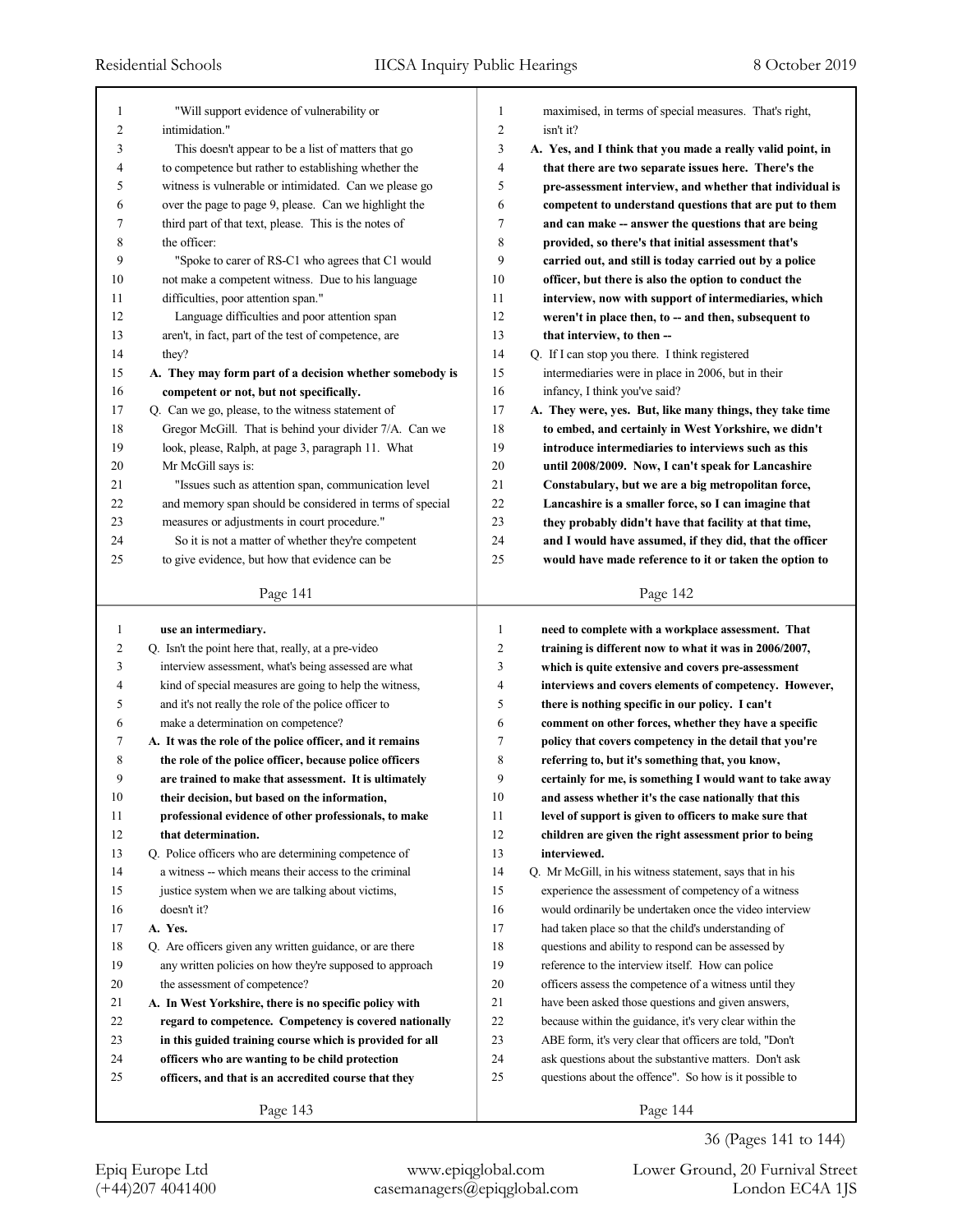| 1      | assess competence of a witness until you have got an                                                     | 1      | with no further action taken; is that right?                |
|--------|----------------------------------------------------------------------------------------------------------|--------|-------------------------------------------------------------|
| 2      | interview to assess?                                                                                     | 2      | A. That's correct.                                          |
| 3      | A. Well, officers would ask questions to determine                                                       | 3      | Q. I think the NSPCC wrote to West Yorkshire Police --      |
| 4      | competence without veering into the evidential process,                                                  | 4      | that's behind your tab B/18, BFC000071. Pat Palmer, the     |
| 5      | so there are methods to do that. A number of questions                                                   | 5      | Children's Services manager from South Cumbria NSPCC        |
| 6      | could be asked without requiring the need to start                                                       | 6      | took issue with the decision not to proceed any further     |
| 7      | interviewing them as such. As I mentioned, today we                                                      | 7      | and not to interview C1 and she set out a number of         |
| 8      | have intermediaries that can provide that support and                                                    | 8      | concerns in that letter. That, I think, led DS Watkins      |
| 9      | extract best evidence from children, which obviously --                                                  | 9      | of West Yorkshire Police to re-open the incident on         |
| 10     | well, I believe it wasn't available to the officer at                                                    | 10     | 19 March 2007; is that right?                               |
| 11     | the time.                                                                                                | 11     | A. Yes.                                                     |
| 12     | Q. This is a child who has been assessed as not having                                                   | 12     | Q. A number of enquiries that were effectively raised       |
| 13     | particular communication difficulties, in terms of                                                       | 13     | within that letter were undertaken. I think it is right     |
| 14     | the statement of special educational needs, and this is                                                  | 14     | that, although DS Watkins said the case was re-opened,      |
| 15     | a child who has already been interviewed as a suspect                                                    | 15     | the decision not to interview C1, the assessment that he    |
| 16     | two months previously?                                                                                   | 16     | was not competent, was never revisited?                     |
| 17     | A. Yes, and --                                                                                           | 17     | A. That's correct.                                          |
| 18     | Q. There don't appear to have been, on the face of it, with                                              | 18     | Q. Without a complainant, there was no case, was there?     |
| 19     | all the information that you have and that we now have                                                   | 19     | A. There are times when we can take victimless prosecutions |
| 20     | in relation to C1, that C1 wasn't competent?                                                             | 20     | to CPS, but they are few and far between, and,              |
| 21     | A. It would appear that, had that information been at hand                                               | 21     | realistically, in a case like this, a complainant would     |
| 22     | to the officer, then the officer might have made                                                         | 22     | have required to provide a statement.                       |
| 23     | a different decision.                                                                                    | 23     | Q. If we can very briefly deal with some of the enquiries   |
| 24     | Q. After this decision was taken that C1 was not competent,                                              | 24     | that were then undertaken. Can I take you to the VIVID      |
| 25     | that led to the investigation effectively being closed                                                   | 25     | log, 007914_004, please. Can we go to the fifth box         |
|        |                                                                                                          |        |                                                             |
|        | Page 145                                                                                                 |        | Page 146                                                    |
| 1      | there, beginning 19 March, it begins "Watkins". Yes,                                                     | 1      | the father. This suggests that C1 has had contact with      |
| 2      | thank you, there. DS Watkins says he's decided to                                                        | 2      | the father, he would have been 4 years old at the time.     |
| 3      | re-open this matter in order to clarify a number of                                                      | 3      | There were also enquiries carried out to see whether        |
| 4      | issues that had been raised by the NSPCC. Can we have                                                    | 4      |                                                             |
| 5      | a look at point 6 -- there are a number of matters,                                                      | 5      | father had any relevant previous convictions. Again,        |
| 6      | where is the father, and so on:                                                                          | 6      | that was a matter referred to in the psychological          |
| 7      | "Can we confirm from any records that the father had                                                     | 7      | report that wasn't seen by the officer.<br>A. Yes.          |
| 8      |                                                                                                          |        |                                                             |
| 9      | no access to RS-C1 after the age of 10 months old. If<br>this can be reliably confirmed, then this would | 8<br>9 | Q. He was, in fact, a schedule 1 offender.                  |
|        |                                                                                                          |        | A. Yes.                                                     |
| $10\,$ | definitely cast doubt on the reliability of                                                              | $10\,$ | Q. In fact, when he was 18, he was convicted of a sexual    |
| 11     | the allegation."                                                                                         | 11     | offence against his 5-year-old half-sister. Is that the     |
| $12\,$ | Why is it, when the case is being re-opened because                                                      | 12     | sort of information that might have made a difference,      |
| 13     | issues have been raised by the NSPCC, that the police                                                    | 13     | had it been known to the officer at the time when an        |
| 14     | officer is looking to cast doubt on the reliability of                                                   | 14     | assessment was being undertaken of C1?                      |
| 15     | the allegation made by this boy?                                                                         | 15     | A. Yes.                                                     |
| 16     | A. I'm sorry, I'm not able to comment on that, but I do                                                  | 16     | Q. It's supporting evidence, isn't it?                      |
| 17     | recognise the issues that you raise in terms of that                                                     | 17     | A. Yes, it is.                                              |
| 18     | point.                                                                                                   | 18     | Q. Because it could be used in a prosecution against C1's   |
| 19     | Q. In fact, what is found is that, from looking at case                                                  | 19     | father?                                                     |
| 20     | conference reports, C1's mother had to move to a women's                                                 | 20     | A. Absolutely, yes.                                         |
| 21     | refuge in 1999 -- this would be when C1 was 4?                                                           | 21     | Q. But the police did not, in fact, confirm that position   |
| 22     | A. Yes.                                                                                                  | 22     | until May 2007; is that right?                              |
| 23     | Q. He said the abuse happened when he was 3 or 4 and that                                                | 23     | A. Yes.                                                     |
| 24     | his father had taken him away. That C1's mother had                                                      | 24     | Q. I wonder if we can go, please, to the CPS policy, the    |
| 25     | gone to a women's refuge in 1999 fearing violence from                                                   | 25     | Code for Crown Prosecutors, please. That's                  |
|        |                                                                                                          |        |                                                             |
|        | Page 147                                                                                                 |        | Page 148                                                    |

37 (Pages 145 to 148)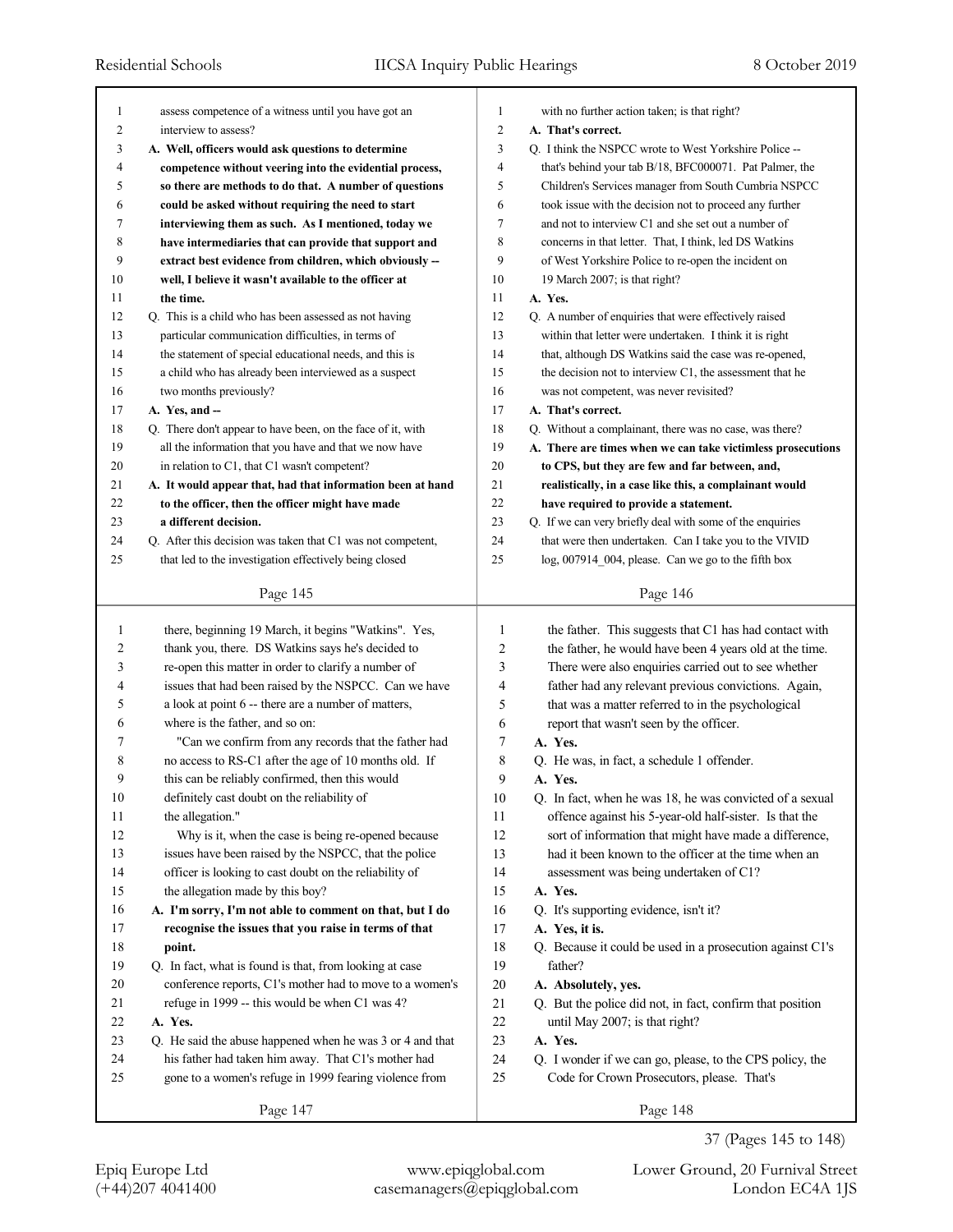| 1      | OHY0004646_002. Is it INQ? Thank you.                      | 1              | witness specific and there should be no presumptions or   |
|--------|------------------------------------------------------------|----------------|-----------------------------------------------------------|
| 2      | Can we go to the second page, please. This is the          | 2              | preconceptions. Provided the witness can understand the   |
| 3      | Code for Crown Prosecutors. It is published on the         | 3              | questions put to him or her (by both parties) and can     |
| 4      | website for the public to read. There seems to be          | 4              | also provide coherent answers, then he or she is          |
| 5      | a disconnect between what's happening in practice with     | 5              | competent. This assessment of competency should, where    |
| 6      | officers assessing competence and what's written in this   | 6              | applicable, take into account techniques or measures      |
| 7      | policy. It begins on page 2 that any person is             | 7              | that can be used to assist the witness "                  |
| 8      | a competent witness and capable of giving evidence         | 8              | It gives the example of a registered intermediary.        |
| 9      | subject to two exceptions set out in the guidance below:   | 9              | If we go down to the bottom, it elaborates on that:       |
| 10     | "A witness is competent if he or she can lawfully be       | 10             | "The Court of Appeal in the case of R v Sed held          |
| 11     | called to give evidence. The principle is set out in       | 11             | that the test of competence set out in section 53 did     |
| 12     | section 53 "                                               | 12             | not require a witness to understand all the questions     |
| 13     | There are two exceptions. The first is they are not        | 13             | put to her and for all her answers to be understood. It   |
| 14     | competent to give evidence in criminal proceedings if it   | 14             | was a matter for the judge to determine competence,       |
| 15     | appears to the court that they are unable to understand    | 15             | taking into account the effect of the witness's           |
| 16     | questions put to them as a witness and give answers to     | 16             | performance as a whole and whether there was a common     |
| 17     | them which can be understood; and the second exception     | 17             | and comprehensible thread in her responses to the         |
| 18     | is if they are, in fact, charged in the proceedings. We    | 18             | questions."                                               |
| 19     | don't need to consider that.                               | 19             | If we can go to the next page, please, that's _005:       |
| 20     | In determining competence, this is saying:                 | 20             | "Credibility and reliability.                             |
| 21     | "At a trial, the judge or the magistrates will             | 21             | "Competency should not be confused with credibility       |
| 22     | decide if a witness is competent."                         | 22             | or reliability. At the stage when the question of         |
| 23     | The next page, please:                                     | 23             | competency is being decided upon, judges or magistrates   |
| 24     | "The exception under section 53(3) of the Youth            | 24             | are not deciding whether a witness is, or will be,        |
| 25     | Justice and Criminal Evidence Act 1999 is entirely         | 25             | telling the truth or giving accurate evidence.            |
|        | Page 149                                                   |                | Page 150                                                  |
|        |                                                            |                |                                                           |
|        |                                                            |                |                                                           |
| 1      | Questions about credibility and reliability go to the      | 1              | competence before a decision is made whether to           |
| 2      | weight of the evidence, not to the competence of           | $\overline{2}$ | video-record an interview with a child witness, and       |
| 3      | the witness."                                              | 3              | Police Constable Carbery has said that she undertook      |
| 4      | It also -- can we go to page 7, please:                    | 4              | hundreds of those pre-interview assessments. Decisions    |
| 5      | "Children of any age can be called to give evidence;       | 5              | about the competence of child witnesses seem to be taken  |
| 6      | their competence depends on their understanding, not       | 6              | by police officers with no written guidance or policy on  |
| 7      | their age. As far as competency is concerned, the same     | 7              | how they are to do that and those decisions are not       |
| 8      | test is applied to child witnesses as for adult            | 8              | being taken at CPS level, or at least in some cases       |
| 9      | witnesses."                                                | 9              | those are being taken -- those decisions are being taken  |
| 10     | If we look at page 6, it says this in relation to          | 10             | out of the hands of the CPS and they are in the hands of  |
| 11     | file review -- I appreciate this is CPS guidance, and      | 11             | police officers who haven't got any clear guidance, and   |
| 12     | not police guidance:                                       | 12             | in this case, certainly, appear to have applied criteria  |
| 13     | "A prosecutor concluding at the review stage that          | 13             | that are the incorrect criteria. Would you like to        |
| 14     | a witness is not competent by virtue of section $53(3)$ of | 14             | comment on that?                                          |
| 15     | the Youth Justice and Criminal Evidence Act should         | 15             | A. I agree with everything you've said there, in terms of |
| 16     | ensure that they have considered the matter thoroughly.    | 16             | the information that's been provided in the Crown         |
| 17     | Such a significant and rare decision should be discussed   | 17             | Prosecution Service guidance document, and I will make    |
| 18     | with, and authorised by, a District Crown Prosecutor or    | 18             | reference to the fact that some of the case law you've    |
| 19     | above. The potential ramifications for the witness in      | 19             | referred to is 2009/2010, which was after the officer     |
| 20     | both the present and future proceedings should not be      | 20             | did that video interview. So there's more case law that   |
| 21     | underestimated."                                           | 21             | provides officers support and guidance in terms of        |
| $22\,$ | There seems to be a disconnect between that                | 22             | competency of a witness prior to an interview taking      |
| 23     | published policy for the Crown Prosecution Service and     | 23             | place.                                                    |
| 24     | what happened in this case, and perhaps in many cases,     | 24             | I would say that that is one case, this is one case       |
| 25     | because you say that police officers continue to assess    | 25             | that we are referring to. I wouldn't like to say in an    |
|        | Page 151                                                   |                | Page 152                                                  |

Epiq Europe Ltd www.epiqglobal.com Lower Ground, 20 Furnival Street

38 (Pages 149 to 152)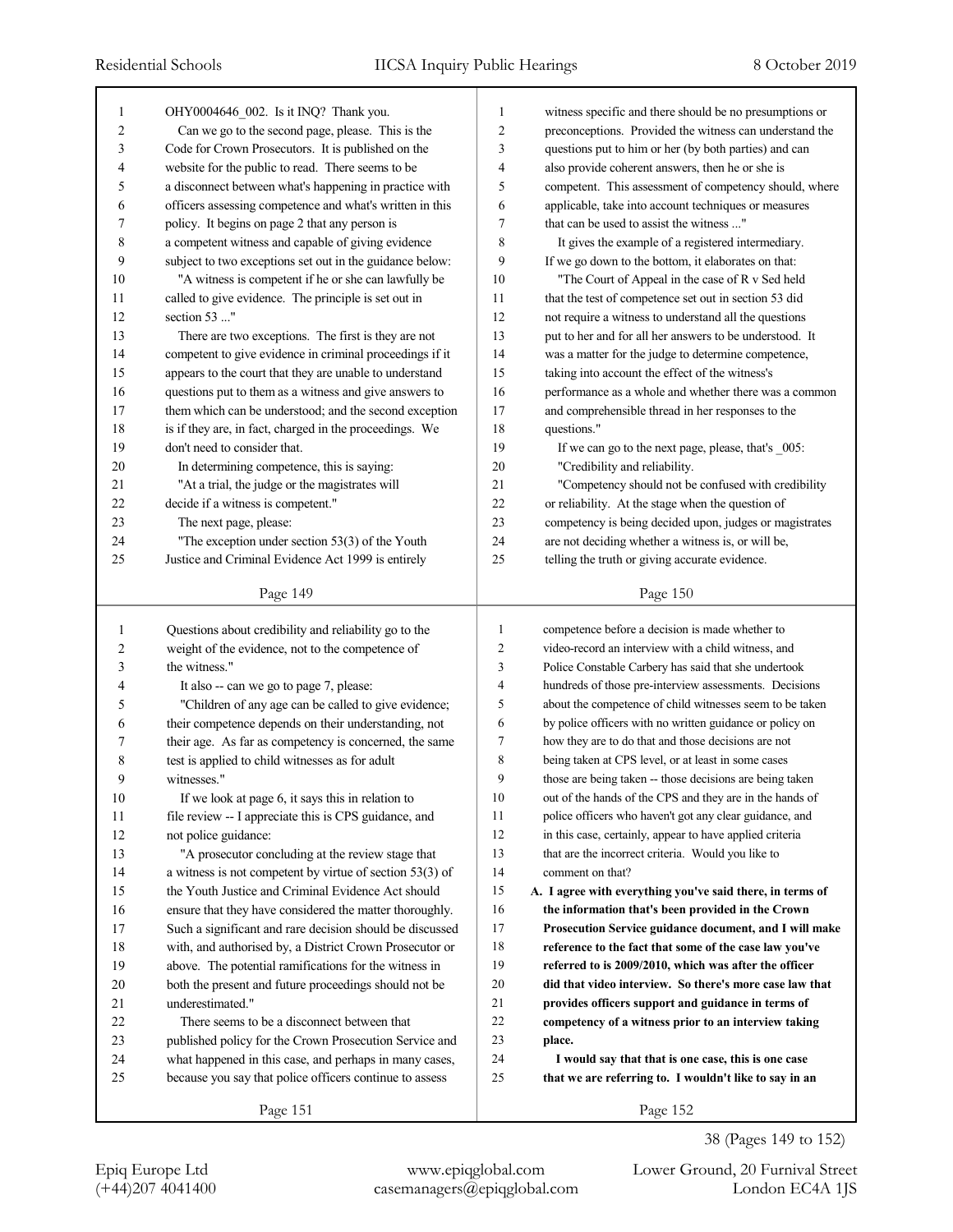| 1              | inquiry that this is the case for every single historic   | 1              | give evidence through video interview.                     |
|----------------|-----------------------------------------------------------|----------------|------------------------------------------------------------|
| $\overline{c}$ | incident of officers conducting video interviews.         | $\sqrt{2}$     | Q. Would it be possible to obtain the data on how many     |
| 3              | Certainly --                                              | 3              | cases annually end in that way?                            |
| 4              | Q. Can I just ask you on that point, do you keep any data | $\overline{4}$ | A. It could be done, but I think it would be -- you        |
| 5              | about cases that don't proceed because there's been       | 5              | wouldn't be able to press a button to extract all that     |
| 6              | a decision that a witness is not competent?               | 6              | information straight away. It's a valid point. It's        |
| 7              | A. I would have to check. I believe that the police don't | $\overline{7}$ | information that could be extracted, but not very          |
| 8              | hold that data, the CPS might. It is something I will     | 8              | easily. Can I just add, though, in terms of -- in          |
| 9              | probably have to go away -- it is a really good point     | 9              | answering your previous question, this was an incident     |
| 10             | and one that probably we'd have to go away and have       | 10             | where there is a question in terms of whether this child   |
| 11             | a look to determine whether that's the case. It is an     | 11             | was competent or not, and you infer that, realistically,   |
| 12             | extremely good point.                                     | 12             | the competency determination should be made at CPS         |
| 13             | Q. It is a point that you address in your witness         | 13             | level. I would say today that, in the majority of          |
| 14             | statement, actually.                                      | 14             | cases, that does take place, and I think officers'         |
| 15             | A. Yes.                                                   | 15             | understanding of competency and the options surrounding    |
| 16             | Q. I wonder if I can take you there, please. I think this | 16             | officers to interview children, which is what we want to   |
| 17             | is your second witness statement. Forgive me, because     | 17             | do, we want to achieve the best evidence from the child    |
| 18             | I'm struggling to find it, but I think you do address     | 18             | without unduly distressing them, I think the training is   |
| 19             | the point and say that you don't keep records of when     | 19             | better now. I think officers understand the legislation    |
| 20             | a case ends because there's been a decision that          | 20             | better and I think we're in a far better position now      |
| 21             | a witness isn't competent?                                | 21             | than we perhaps were in 2007.                              |
| $22\,$         | A. We would -- we now use, certainly in West Yorkshire,   | 22             | Q. Yesterday we heard from James Robinson of Mencap and he |
| 23             | Niche as the recording system for any crime, or           | 23             | said this:                                                 |
| 24             | occurrence, as we call it now. That would detail          | 24             | "What we have encountered is more of a cultural"           |
| 25             | instances when a child was possibly not competent to      | 25             | issue which calls into question the reliability of         |
|                |                                                           |                |                                                            |
|                | Page 153                                                  |                | Page 154                                                   |
|                |                                                           |                |                                                            |
|                |                                                           |                |                                                            |
| $\mathbf{1}$   | children, in particular with a learning disability, and   | $\mathbf{1}$   | the child, they understand adverse childhood               |
| 2              | the testimony that they can give, particularly from the   | $\overline{2}$ | experiences, and they can treat children in a better       |
| 3              | perspective of their ability to speak and give            | 3              | way. So I think we have moved on a long way from where     |
| 4              | particular details which might be what the case might     | $\overline{4}$ | we were in 2007.                                           |
| 5              | hinge on."                                                | 5              | MS NIELD: I have no more questions for you, Detective      |
| 6              | Would you like to make any comment on that, in terms      | 6              | Superintendent. Chair and panel, do you have any           |
| 7              | of how the police are currently approaching the           | 7              | questions?                                                 |
| 8              | testimony of child victims?                               | 8              | THE CHAIR: Ms Sharpling?                                   |
| 9              | A. Yeah, I think this -- the wider issue around this is,  | 9              | <b>Ouestions from THE PANEL</b>                            |
| $10\,$         | officers wanting to hear the voice of the child and       | $10\,$         | MS SHARPLING: Thank you, Mr Morgan. Do you think a simple  |
| 11             | appreciating that children should be heard. I think       | 11             | explanation for the difficulty in establishing             |
| 12             | today, in any police force, officers are trained better,  | 12             | competence was the officer in question merely conflated    |
| 13             | they're geared better to speak to children with care and  | 13             | competence, which has a rather precise legal definition,   |
| 14             | compassion. The best example I can give is children       | 14             | and reliability, which I think speaks for itself?          |
| 15             | that go missing. On many occasions, a child will be       | 15             | A. I think you might be right. I think so, yes. I think    |
| 16             | found in the middle of the night and officers in full     | 16             | there's -- the officer's decision has been heavily         |
| 17             | uniform take the child back and try and extract           | 17             | weighted on the information provided by the carer, but,    |
| 18             | information from this individual, and on occasions may    | 18             | yes, I would agree with that.                              |
| 19             | have considered them as criminals, depending on each      | 19             | MS SHARPLING: Secondly, we have heard evidence to the      |
| 20             | circumstance. Now it's not, necessarily, that officers    | 20             | effect that there was some sort of investigation in        |
| 21             | will carry out an interview with the child, because it's  | 21             | Lancashire and an investigation in West Yorkshire.         |
| 22             | not the best approach, there are commissioned services    | 22             | I want to ask you a question about intelligence sharing,   |
| 23             | that provide that service; but even if officers do, they  | 23             | because that must be, presumably, the lifeblood of any     |
| 24             | have the training, front-line staff understand            | 24             | investigation.                                             |
| 25             | vulnerability better, they understand the voice of        | 25             | A. Yes.                                                    |
|                | Page 155                                                  |                | Page 156                                                   |

39 (Pages 153 to 156)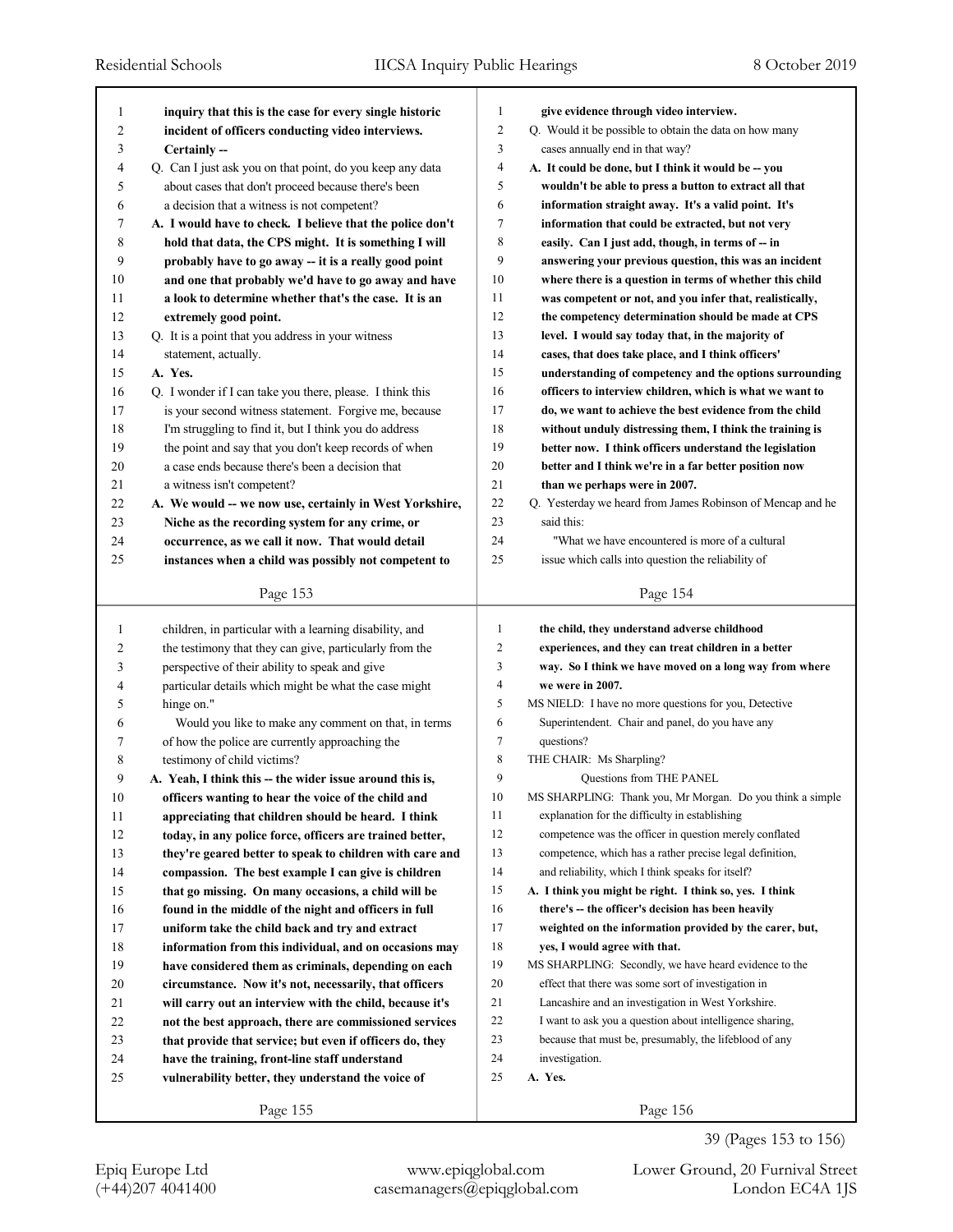| 1              | MS SHARPLING: Given that there was something happening in | 1              | various systems, that perhaps weren't in place then.        |
|----------------|-----------------------------------------------------------|----------------|-------------------------------------------------------------|
| $\overline{c}$ | Lancashire and there was something happening in           | $\mathfrak{2}$ | MS SHARPLING: Can I just press you on it for a moment. The  |
| 3              | West Yorkshire, what's the process involved in            | 3              | issue in Lancashire where C1 had been interviewed as        |
| $\overline{4}$ | discovering what had happened in the past in another      | $\overline{4}$ | a suspect and there's an officer in West Yorkshire          |
| 5              | force?                                                    | 5              | investigating a case, where would that officer look to      |
| 6              | A. Well, now we have -- well, we had at the time -- PNC,  | 6              | find that information from Lancashire? What button must     |
| 7              | police national computer, which provides information on   | $\tau$         | he press or what phone call must he make?                   |
| 8              | specific previous convictions of individuals. We also     | 8              | A. Unless the information was uploaded onto the system      |
| 9              | have PND, which is a national system to update on         | 9              | called PND -- if the person was arrested, then that         |
| 10             | various information that not necessarily just focuses on  | 10             | would go on the PNC, the police national computer, so an    |
| 11             | the offence itself but intelligence as well. But also,    | 11             | officer from West Yorkshire should be able to look on       |
| 12             | I think forces now -- there's still an issue, because     | 12             | the police national computer and see that somebody has      |
| 13             | not all the IT systems are aligned. So our IT system      | 13             | been arrested.                                              |
| 14             | will be different to another force. But, realistically,   | 14             | MS SHARPLING: And somebody from West Yorkshire could have   |
| 15             | now officers in each force will be expected to, and do,   | 15             | done that in respect of the investigation we have been      |
| 16             | make contact with their counterparts, and I would like    | 16             | discussing?                                                 |
| 17             | to think now, and I'm fairly confident, that,             | 17             | A. Yes.                                                     |
| 18             | irrespective of an incident taking place in Cumbria,      | 18             | MS SHARPLING: You're an experienced investigator yourself,  |
| 19             | another one in Lancashire and one in West Yorkshire, we   | 19             | though, I understand it, Mr Morgan.                         |
| 20             | would all pull together to share information.             | 20             | A. Yes.                                                     |
| 21             | In addition to that, I mentioned before that we have      | 21             | MS SHARPLING: If the case had proceeded to a trial, ie, the |
| 22             | multi-agency safeguarding hubs where we have agencies     | 22             | West Yorkshire investigation, would C1's material, third    |
| 23             | working together, and there is close co-operation in      | 23             | party material, in relation to all the information about    |
| 24             | information sharing between each MASH, as we call them.   | 24             | his stay in various children's homes, would that have       |
| 25             | So there are various methods now to share information,    | 25             | been obtained by the officer in the case and examined       |
|                |                                                           |                |                                                             |
|                | Page 157                                                  |                | Page 158                                                    |
|                |                                                           |                |                                                             |
|                |                                                           |                |                                                             |
| $\mathbf{1}$   | for the potential of disclosure, if required, on unused   | $\mathbf{1}$   | PROFESSOR SIMON HACKETT (affirmed)                          |
| 2              | material basis.                                           | $\overline{2}$ | Examination by MS SCOLDING                                  |
| 3              | A. Absolutely, and today decisions -- CPS rarely make     | 3              | MS SCOLDING: Good afternoon, Professor Hackett. Thank you   |
| 4              | decisions without all that disclosable third party        | $\overline{4}$ | very much for coming to give evidence. We have a report     |
| 5              | material beforehand.                                      | 5              | from you which is behind a bundle which you should have     |
| 6              | MS SHARPLING: That would have given you a fuller picture, | 6              | in front of you, tab 1 of that bundle, in fact. Can you     |
| 7              | the officer in the case a fuller picture, of what the     | $\tau$         | confirm that the facts set out within your expert report    |
| 8              | case was all about?                                       | 8              | are true and that your opinions represent your true and     |
| 9              | A. Yes. In those days, it was a case of investigating,    | 9              | complete professional opinion on the matters to which       |
| $10\,$         | going to a charging decision and then gathering all that  | 10             | they refer?                                                 |
| 11             | information afterwards. Now we are far more               | 11             | A. I can.                                                   |
| 12             | sophisticated, in terms of capturing all that beforehand  | 12             | Q. You understand that it is your duty to provide           |
| 13             | so we have a full picture of what's happened from all     | 13             | independent evidence to this investigation, not tainted     |
| 14             | the multi-agency involvement with this child before       | 14             | by any view of one person or another?                       |
| 15             | a charging decision will be made.                         | 15             | A. I do.                                                    |
| 16             | MS SHARPLING: I see, thank you.                           | 16             | Q. Just a few preliminary points. This is most definitely   |
| 17             | THE CHAIR: Thank you very much. We have no further        | 17             | not a test of memory. I don't expect you to have            |
| 18             | questions.                                                | 18             | memorised a 110-page report, so please feel free to         |
| 19             | A. Thank you.                                             | 19             | refer to your notes at any time. We will also be having     |
| 20             | (The witness withdrew)                                    | 20             | a break at around 3.05 pm or 3.10 pm, for around            |
| 21             | MS SCOLDING: Chair and panel, we now pass over to the     | 21             | 15 minutes, but if you need to break before that, please    |
| 22             | evidence of Professor Simon Hackett.                      | 22             | do let me know.                                             |
| 23             | It is core bundle C, tab A 1.                             | 23             | Next, if we need to get any documents up -- I think         |
| 24             |                                                           | 24             | we will only get very few -- there is a screen next to      |
| 25             |                                                           | 25             | you and we may well get up some parts of your report on     |

Epiq Europe Ltd www.epiqglobal.com Lower Ground, 20 Furnival Street

40 (Pages 157 to 160)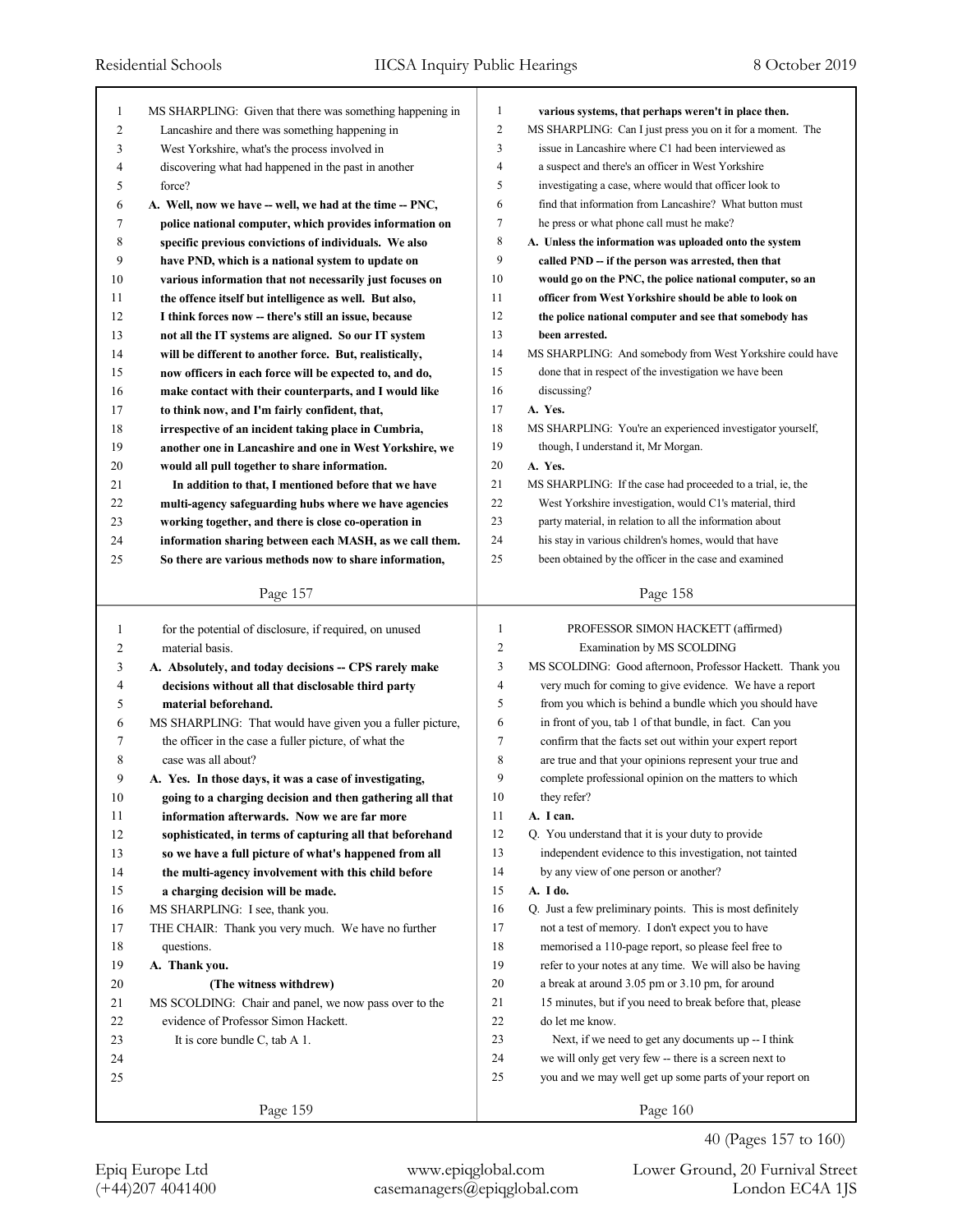|                     |                                                                                |          | developed the NICE guidelines, which are the                                                               |
|---------------------|--------------------------------------------------------------------------------|----------|------------------------------------------------------------------------------------------------------------|
| 1<br>$\overline{c}$ | the screen.                                                                    | 1<br>2   |                                                                                                            |
|                     | Professor Hackett, just a few introductory issues.                             | 3        | standardised guidelines issued to clinicians about<br>managing sexually harmful behaviours; is that right? |
| 3                   | You are currently Deputy Provost and Professor of                              |          |                                                                                                            |
| 4                   | Child Abuse and Neglect at Durham University; is that                          | 4        | A. That's right, yes, and the NICE guidance is linked to                                                   |
| 5                   | right?                                                                         | 5        | the NSPCC operational framework on harmful sexual                                                          |
| 6                   | A. That's correct.                                                             | 6        | behaviour, of which I am also the first author.                                                            |
| 7                   | Q. Your particular areas of research are on the topic of                       | 7        | Q. Thank you very much. We have asked you to produce                                                       |
| 8                   | harmful sexual behaviour between children and between                          | 8        | a report in particular about sexually harmful behaviour                                                    |
| 9                   | adults, including long-term studies into adulthood of                          | 9        | which takes place in the context of children within                                                        |
| 10                  | those who have been referred to specialist services                            | 10       | a residential school setting, and also asking about                                                        |
| 11                  | whilst children; is that right?                                                | 11       | sexually harmful behaviour between children who may have                                                   |
| 12                  | A. That's right.                                                               | 12       | disabilities or special educational needs.                                                                 |
| 13                  | Q. You also have 25 years' experience working as                               | 13       | In order to explore these issues, I would like to                                                          |
| 14                  | a clinician with children who have demonstrated sexual                         | 14       | touch on some introductory information that you tell us                                                    |
| 15                  | behavioural problems; is that right?                                           | 15       | in your report. So, first, can I ask you to go to                                                          |
| 16                  | A. I have worked in this field for 25 years. My clinical                       | 16       | paragraph 1.4 of your report. Chair and panel, that is                                                     |
| 17                  | experience is less than 25 years. I am primarily now an                        | 17       | EWM000469_004. So this is some analysis and research                                                       |
| 18                  | academic researcher rather than a clinician. Before                            | 18       | you have undertaken, so that's over a one-year period of                                                   |
| 19                  | I became an academic, I worked in clinical practice.                           | 19       | all sexual crimes reported to one police constabulary                                                      |
| 20                  | Q. You are chairperson of the National Organisation for the                    | 20       | where children under the age of 18 were recorded as the                                                    |
| 21                  | Treatment of Abuse?                                                            | 21       | alleged perpetrator. Ralph, could you go to the top of                                                     |
| 22                  | A. I was until last month. I was at the time of writing,                       | 22       | the next page, please. What were your findings about                                                       |
| 23                  | but my term has now expired. I'm the immediate past                            | 23       | how many young people were coming into the criminal                                                        |
| 24                  | chair now.                                                                     | 24       | justice system who were alleged to have committed sexual                                                   |
| 25                  | Q. In particular, you were part of the group which                             | 25       | crime against another young person?                                                                        |
|                     | Page 161                                                                       |          | Page 162                                                                                                   |
|                     |                                                                                |          |                                                                                                            |
|                     |                                                                                |          |                                                                                                            |
| 1                   | A. So this was part of a broader study of responses to                         | 1        | you tell us a little bit about what you found in terms                                                     |
| 2                   | child sexual abuse in this area. I was given the                               | 2        | of how often that sort of harmful sexual behaviour was                                                     |
| 3                   | opportunity to look at all cases that had been referred                        | 3        | taking place within schools?                                                                               |
| 4                   | through to the police or had been recorded by the police                       | 4        | A. Yes. So I analysed each of these cases to look at the                                                   |
| 5                   | of sexual crime over that 12-month period, and, as                             | 5        | location and the nature of the behaviours that were                                                        |
| 6                   | I have written in the report, about half of all of those                       | 6        | being demonstrated. The most common location for the                                                       |
| 7                   | records related to children and young people under the                         | 7        | harmful sexual behaviour was the family home, but                                                          |
| 8                   |                                                                                | 8        | schools were also quite significantly represented and,                                                     |
| 9                   | age of 18 at the time of the alleged commission of<br>the act of sexual crime. | 9        | in total, 58 incidents or cases had occurred in a school                                                   |
| $10\,$              | Q. Do you think that that analysis -- it is difficult,                         | $10\,$   | context accounting for that 11 per cent of the total.                                                      |
| 11                  | because obviously it is just one constabulary, but is it                       | 11       | Q. Before we get much further, we have both been talking                                                   |
| 12                  | likely that that one constabulary you could extrapolate                        | 12       | about harmful sexual behaviour. It would be useful for                                                     |
| 13                  | that out to be a nationwide situation?                                         | 13       | us to explain what that means. You identify at                                                             |
|                     |                                                                                | 14       |                                                                                                            |
| 14                  | A. I think it is difficult. However, discussing this with                      | 15       | paragraph 2.18 of your report -- EWM000469_010 -- there                                                    |
| 15                  | different colleagues across the UK, there certainly                            |          | is not an official definition of it, as I understand it.                                                   |
| 16                  | seems to have been a significant increase in the reports                       | 16       | Perhaps you would like to tell us what your                                                                |
| 17                  | to the police of this type of activity. So, in the                             | 17       | understanding is, and what your definition is, of                                                          |
| 18                  | past, we thought that about 25 to 33 per cent of all                           | 18<br>19 | harmful sexual behaviour?<br>A. So a variety of terms have been used across different                      |
| 19                  | sexual abuse coming to the attention of professionals                          |          |                                                                                                            |
| 20                  | related to children and young people as the alleged                            | 20       | jurisdictions, across different time periods and                                                           |
| 21                  | perpetrators. This kind of research may indicate that                          | 21       | relating to different types of sexual behaviour between                                                    |
| 22                  | that proportion is growing. But I have to be tentative                         | 22       | children. There is real variability in terminology.                                                        |
| 23                  | about that because my research only looked at data from                        | 23       | But most recently we proposed the term "harmful sexual                                                     |
| 24                  | this one local area.                                                           | 24       | behaviour" as, if you like, an umbrella term for a range                                                   |
| 25                  | Q. If we then go to paragraph 1.5, of those 511 cases, can                     | 25       | of behaviours that span from lower-level inappropriate                                                     |

41 (Pages 161 to 164)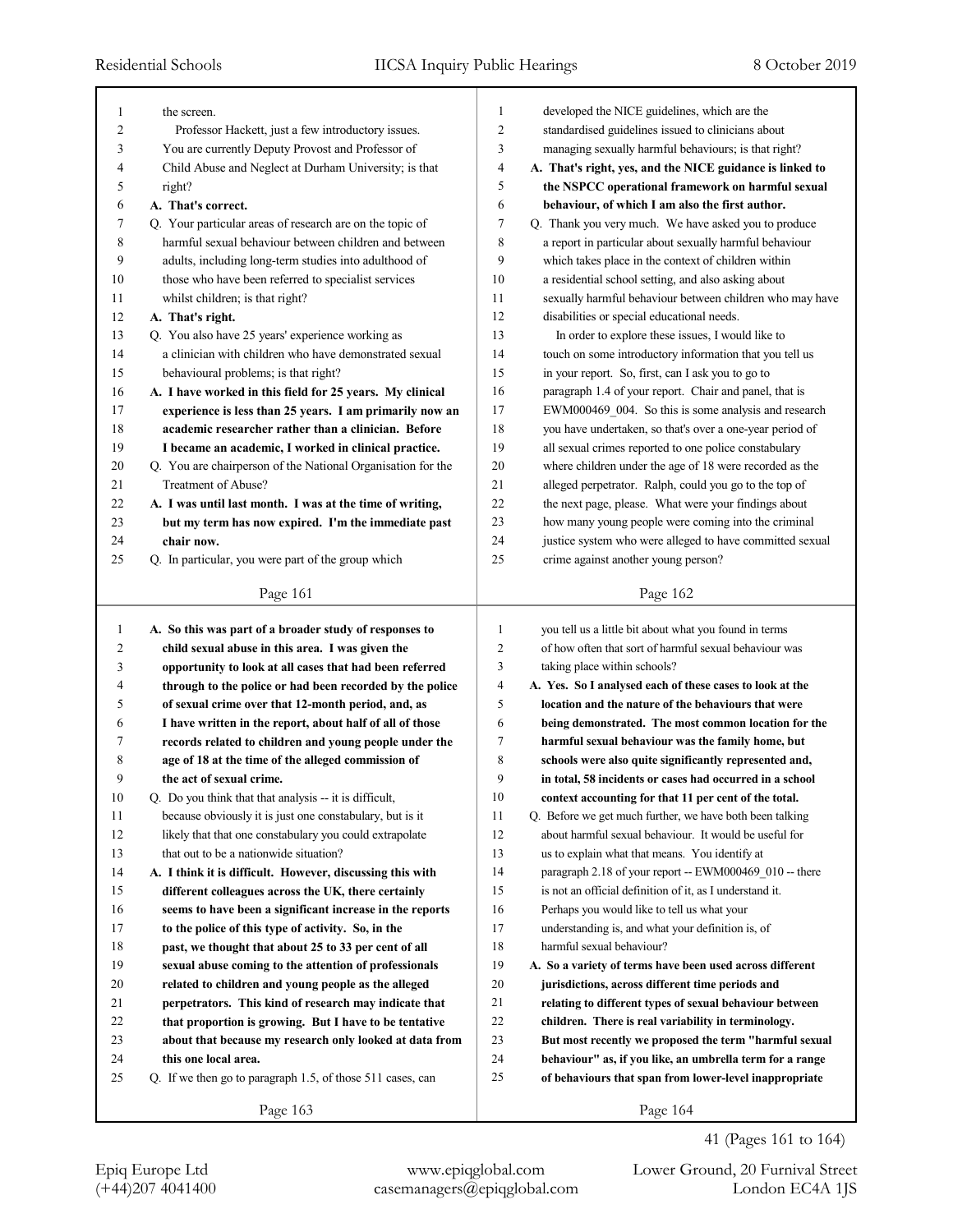| 1              | behaviours by children through to very abusive and          | 1              | fact, they exist in a huge range. So this idea of           |
|----------------|-------------------------------------------------------------|----------------|-------------------------------------------------------------|
| $\overline{2}$ | violent sexual behaviours. So "harmful sexual               | $\overline{c}$ | a continuum is an attempt to describe that range.           |
| 3              | behaviour" seems to be a term that has been adopted by      | 3              | Q. So we have got normal, which is developmentally expected |
| 4              | many of the agencies providing services to this group of    | $\overline{4}$ | and socially acceptable. Now, we will come on to            |
| 5              | children and young people, and the notion of it is that     | 5              | discuss the fact that adults can have some difficulties     |
| 6              | those behaviours are in some way developmentally            | 6              | identifying what's meant to be developmentally expected     |
| 7              | inappropriate and harmful to other people or, indeed,       | 7              | and what's socially acceptable and what's consensual.       |
| 8              | harmful to the child expressing the behaviour.              | 8              | Then inappropriate. So that would be socially               |
| 9              | Q. But, in particular, I think you have helpfully -- Ralph, | 9              | acceptable behaviour within a peer group. Can you give      |
| 10             | the next page -- at page 11, identified, and we have        | 10             | some examples of what might be considered to be             |
| 11             | a figure of the continuum model of sexual behaviour in      | 11             | inappropriate behaviour but not problematic?                |
| 12             | childhood. Now, this is something which you have            | 12             | A. Well, for instance, peer group behaviours within public  |
| 13             | produced to show that problematic sexual behaviour is on    | 13             | places may be troubling and inappropriate. So it's not      |
| 14             | a continuum and harmful sexual behaviour, I'm assuming,     | 14             | necessarily the nature of the acts that may be              |
| 15             | is towards the right-hand side, shall we say, of that       | 15             | developmentally out of sync, but the location or the        |
| 16             | continuum? Perhaps you would like to explain a little       | 16             | context for those behaviours may be problematic,            |
| 17             | about this continuum and what it means?                     | 17             | particularly for people who may be around and observing     |
| 18             | A. So I originally developed the notion of a continuum of   | 18             | that behaviour. So that might be one example.               |
| 19             | sexual behaviour in childhood really to try to encourage    | 19             | Q. And problematic behaviours would be those which, as      |
| 20             | practitioners, people working in the field, to have         | 20             | I understand from your continuum, to be developmentally     |
| 21             | a model to distinguish between different types of           | 21             | unusual and socially unexpected. However, I think it's      |
| 22             | behaviour that were being presented. I'd seen in            | 22             | clear from this continuum and from the use of the words     |
| 23             | practice and through my research there was a tendency to    | 23             | "harmful sexual behaviour" that at no time are we           |
| 24             | lump all children together for expressions of sexual        | 24             | suggesting that there is some form of intent. It seems      |
| 25             | behaviour that adults were concerned with, when, in         | 25             | to me that your terminology seems to identify that the      |
|                |                                                             |                |                                                             |
|                | Page 165                                                    |                | Page 166                                                    |
|                |                                                             |                |                                                             |
|                |                                                             |                |                                                             |
| $\mathbf{1}$   | harm is if the individual to whom the sexual activity is    | 1              | through a particular lens. I think it's very important      |
| $\overline{2}$ | directed finds it harmful, that that's the ultimate         | 2              | for practitioners to be able to use this kind of            |
| 3              | badge that one puts on it. Is that right?                   | 3              | a model -- it is just one model -- to be able to have       |
| $\overline{4}$ | A. Yes, I think definitions of sexual abuse or sexual harm  | $\overline{4}$ | a much more balanced approach to children's sexual          |
| 5              | that infer intent are innately problematic, and in this     | 5              | behaviour that helps them and responds to them in a way     |
| 6              | context, and certainly across all of this continuum, my     | 6              | that's commensurate with the range of behaviours that       |
| 7              | understanding of these behaviours is that we are talking    | 7              | they're expressing.                                         |
| 8              | about victimising impact rather than, necessarily,          | 8              | The other implication here is, of course, that if we        |
| 9              | intent to cause harm in some cases.                         | 9              | are talking about behaviours that are pro-social and        |
| 10             | Q. However, I think you identify, even within this          | $10\,$         | healthy, the professional task may be about supporting      |
| 11             | continuum and within your report at paragraph 2.12 --       | 11             | those behaviours, not about -- in an appropriate            |
| 12             | Ralph, would you mind getting that up, 008 -- that even     | 12             | context, rather than squashing or stopping them.            |
| 13             | normative and healthy forms of sexual expression can        | 13             | Conversely, significant effort might need to be put         |
| 14             | then be viewed as evidence of further harmful sexual        | 14             | into preventing, managing and educating children about      |
| 15             | behaviour, and you identify the idea that progressing       | 15             | the inappropriateness of certain behaviours towards the     |
| 16             | through the continuum is neither inevitable nor one-way     | 16             | upper end of that continuum.                                |
| 17             | traffic and that, therefore, we need to be very careful     | 17             | Q. So we have talked a little bit about the continuum which |
| 18             | and see children's behaviour as much more nuanced and       | 18             | exists, but you also provide us with some information       |
| 19             | fluid than perhaps has been the case during research and    | 19             | about the developmental pathways that might lead to         |
| 20             | during clinical work in the past. Is that right?            | 20             | individuals demonstrating problematic, abusive and          |
| 21             | A. That's entirely right. I think there have been some      | 21             | violent, which is the right-hand side of your continuum.    |
| 22             | cases and examples where children have, in essence, been    | 22             | You start that at -- you identify that throughout your      |
| 23             | defined forever by the worst thing they have ever done      | 23             | report, but at paragraphs 6.15 through to 6.21, you         |
| 24             | and that any future, then, expressions of maybe more        | 24             | identify this in some detail. Ralph, 049, please. You       |
| 25             | pro-social sexuality or sexual behaviour are seen           | 25             | identify a model where there are specific offence           |
|                | Page 167                                                    |                | Page 168                                                    |

(+44)207 4041400 casemanagers@epiqglobal.com London EC4A 1JS Epiq Europe Ltd www.epiqglobal.com Lower Ground, 20 Furnival Street

42 (Pages 165 to 168)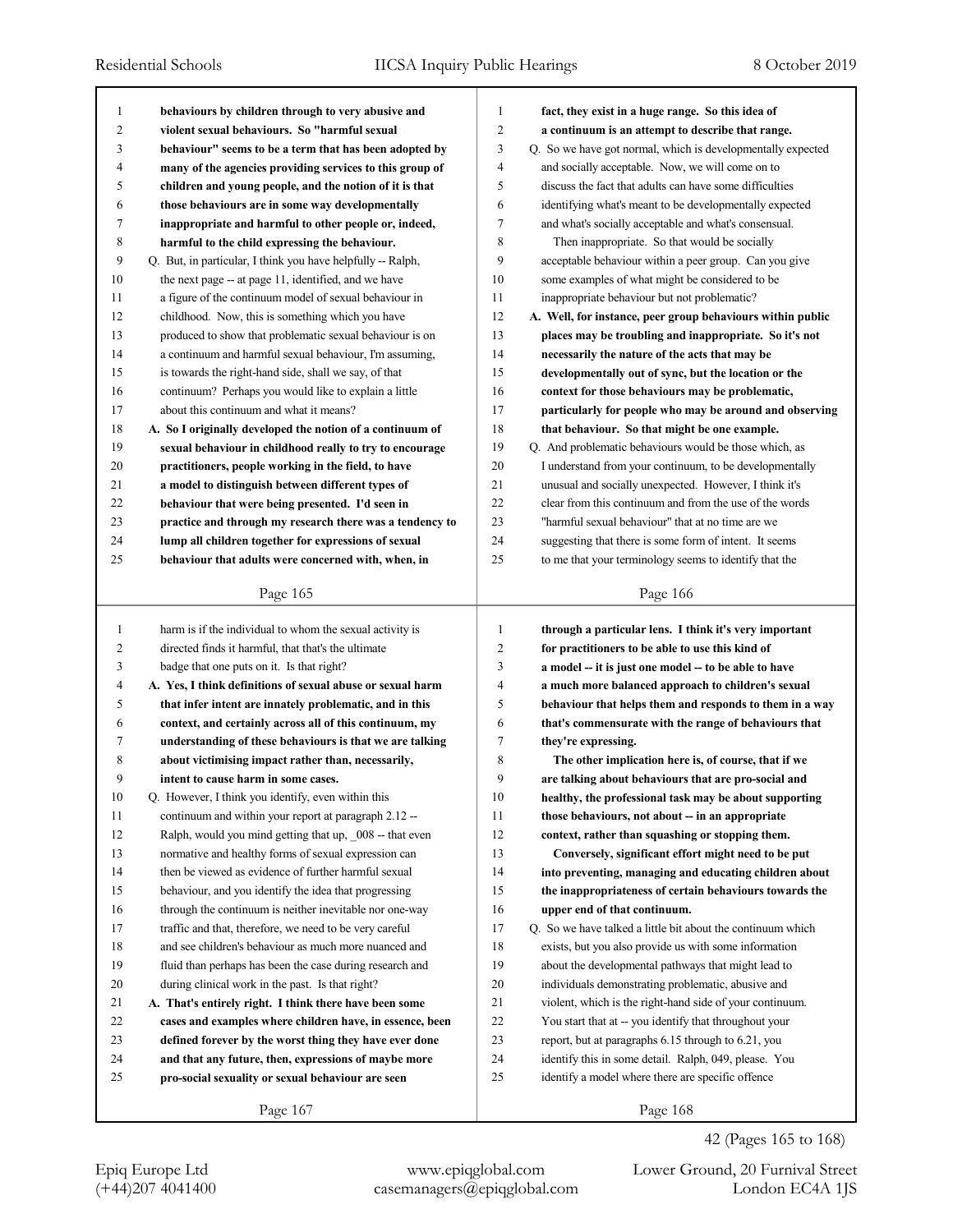| 1  | pathways with separate aetiologies and underlying           | 1              | children or not or put rules around what might be        |
|----|-------------------------------------------------------------|----------------|----------------------------------------------------------|
| 2  | deficits. Now, in layperson's language, because             | $\overline{2}$ | appropriate.                                             |
| 3  | obviously we are sort of live stream for the public as      | 3              | Then that leads us into this idea on - that I have       |
| 4  | well as for academics, what is this particular research     | $\overline{4}$ | set out in the paper about different pathways that,      |
| 5  | trying to tell us about the pathways which may lead         | 5              | actually, children's influences in terms of their        |
| 6  | young people to commit acts of sexually harmful             | 6              | behaviours are very complex and multifaceted, but that   |
| 7  | behaviour?                                                  | $\overline{7}$ | doesn't mean to say that we can't pick out some common   |
| 8  | A. Apologies for the jargon.                                | 8              | core pathways that seem to be influential in children's  |
| 9  | Q. We all use it, so ?                                      | 9              | behaviours and that, in essence, this particular model   |
| 10 | A. I think what I'm trying to say, and to challenge, is the | 10             | that Ward and Siegert first proposed talks about four    |
| 11 | notion that all children behaving in a harmful sexual       | 11             | core pathways, the first one being intimacy and social   |
| 12 | way do so for the same reasons, that, actually, there's     | 12             | skills deficit, and we know that a significant           |
| 13 | a range of causes and influences on those children.         | 13             | proportion of children presenting with harmful sexual    |
| 14 | There is no one simple cause for harmful sexual             | 14             | behaviours have underlying intimacy problems and social  |
| 15 | behaviour. And that it's a complex mix of perhaps           | 15             | skills deficits that make it harder for them because,    |
| 16 | biological influences, the onset of puberty and sexual      | 16             | perhaps, of their earlier attachment experiences, harder |
| 17 | development through childhood is a key influencer in        | 17             | for them then to establish appropriate intimate          |
| 18 | children's interests and behaviours as they progress        | 18             | relationships, particularly in adolescence. That's       |
| 19 | through adolescence, but those are given shape in given     | 19             | a particular pathway that's been described.              |
| 20 | children's particular experiences and their earlier         | 20             | The second pathway is one of distorted sexual            |
| 21 | childhood experiences, the cultural context and the         | 21             | scripts. This is, again, jargon, but what that           |
| 22 | environmental context in which they live. So this is        | 22             | particularly means --                                    |
| 23 | where the residential environments may come very            | 23             | Q. What does that mean?                                  |
| 24 | squarely into focus, really, about the way in which they    | 24             | A. That particularly means children who have themselves  |
| 25 | support appropriate expression of sexual behaviour in       | 25             | experienced sexualisation through abuse or particularly  |
|    |                                                             |                |                                                          |
|    | Page 169                                                    |                | Page 170                                                 |
|    |                                                             |                |                                                          |
|    |                                                             |                |                                                          |
| 1  | trauma -- the trauma of sexual abuse, who, in a sense,      | 1              | particular issue of sexualisation or traumatic           |
| 2  | take their reference point then, as they develop through    | $\overline{2}$ | sexualisation as it has been called.                     |
| 3  | childhood and adolescence, from that experience. So the     | 3              | Q. Then we have got another pathway, which is emotional  |
| 4  | experience of victimisation is very significant for them    | $\overline{4}$ | dysregulation, which, again, is a term that I would      |
| 5  | in setting the scene for them in their understanding of     | 5              | quite like you to explain?                               |
| 6  | issues to do with sex and how you, as a young person,       | 6              | A. This is more linked to children whose, perhaps,       |
| 7  | may have your sexual needs met. So these are kind of,       | $\overline{7}$ | influences upon them make it more difficult for them to  |
| 8  | in a sense, a very close relationship for this              | 8              | deal with anger or pervasively difficult negative mood   |
| 9  | particular group of children, between their experience      | 9              | states. The idea here is that, for a particular group    |
| 10 | of being victimised and their subsequent harmful sexual     | 10             | of children, they may then resort to more aggressive     |
| 11 | behaviour.                                                  | 11             | ways of interacting with others sexually and             |
| 12 | Q. An example of that could be, we were talking about -- we | 12             | nonsexually. Hence this notion of emotional              |
| 13 | have been talking about C1 and C3 today and the sorts of    | 13             | dysregulation; an inability to manage difficult feelings |
| 14 | behaviours that they were displaying, where we know that    | 14             | throughout childhood and adolescence.                    |
| 15 | there has been trauma and neglect in their background       | 15             | This particular pathway I think is closely               |
| 16 | and highly suspect that, for at least C1, there was         | 16             | associated with a group of young people who have, if you |
| 17 | sexual abuse that took place.                               | 17             | like, antisocial thinking, where their beliefs and       |
| 18 | So are those the sorts of situations, when we are           | 18             | underlying attitudes are supportive of rule breaking or  |
| 19 | looking at distorted sexual scripts, that children are      | 19             | boundary violation. Often, this is a group of children   |
| 20 | learning from the abuse that has been inflicted upon        | 20             | and young people who, earlier in their childhoods, may   |
| 21 | them and, therefore, behave in an overly sexualised         | 21             | have been labelled as having conduct problems or conduct |
| 22 | manner for their age and stage?                             | 22             | disorder who, with the onset of puberty, seem to         |
| 23 | A. That's right, and there is considerable research that's  | 23             | sexualise those earlier conduct problems.                |
| 24 | been done over a number of decades about the effects of     | 24             | Q. So would they be -- I'm just thinking about some      |
| 25 | sexual abuse on children that's highlighted this            | 25             | examples of gangs -- for example, gang members who might |

43 (Pages 169 to 172)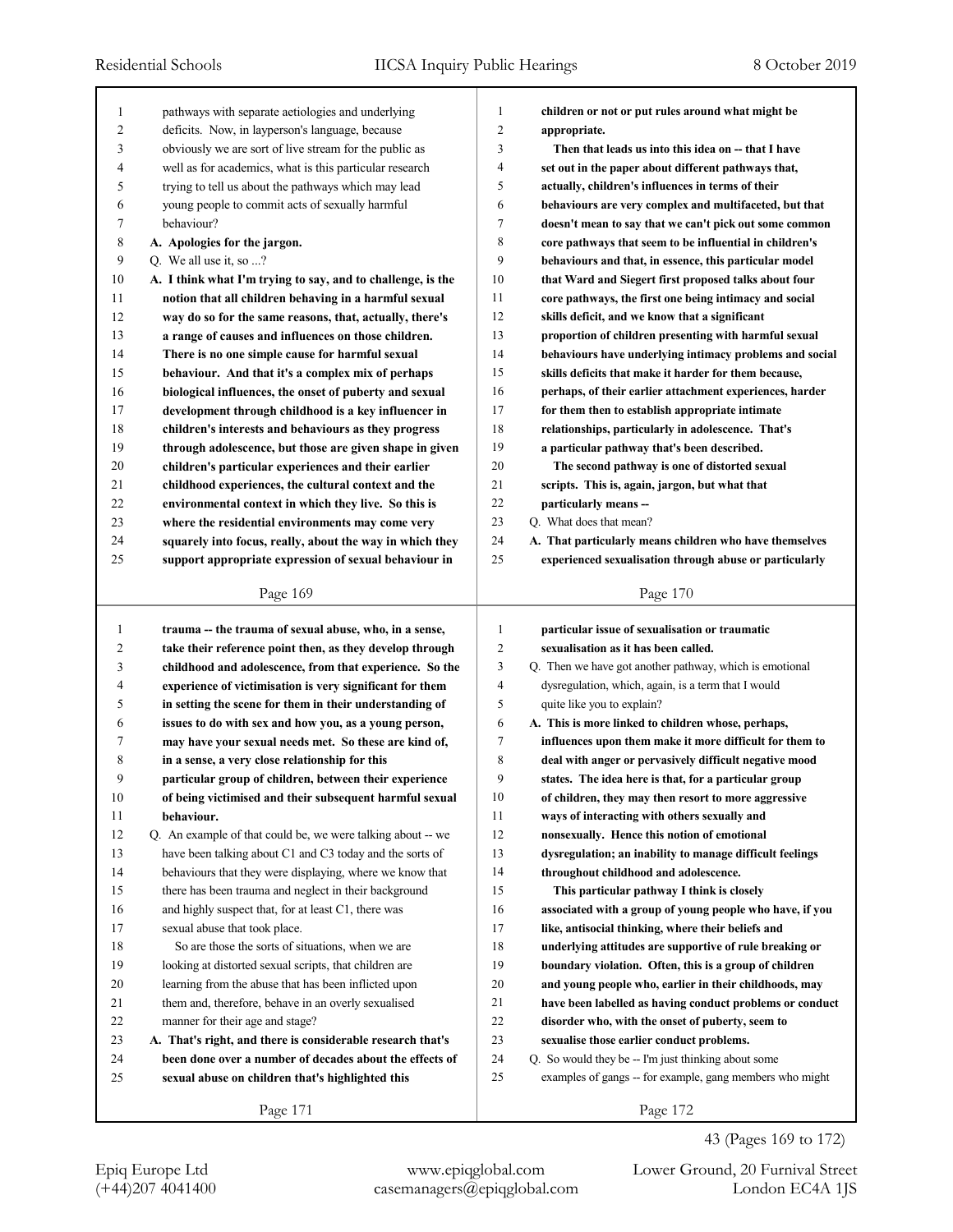| 1      | engage in sexually abusive behaviours towards women or      | $\mathbf{1}$   | it is less useful in terms of younger children. The      |
|--------|-------------------------------------------------------------|----------------|----------------------------------------------------------|
| 2      | towards people of their own gender as part and parcel of    | $\overline{c}$ | general thinking about younger children or               |
| 3      | a wider expression of a number of conduct disorders --      | 3              | pre-adolescent children with sexual behaviour problems   |
| 4      | a number of antisocial acts, so to speak?                   | $\overline{4}$ | is that they're much more likely to have been influenced |
| 5      | A. Yes, that's right. If your model as a young person, and  | 5              | by an experience of underlying trauma themselves,        |
| 6      | in dealing with other people, is through violence and       | 6              | particularly around sexualisation through abuse.         |
| 7      | intimidation and threats, if that's how you've been         | $\tau$         | Q. But if I can just identify, you also identify at this |
| 8      | taught to get your needs met, then it's unsurprising        | 8              | part of your report, at 6.13, it is now recognised that, |
| 9      | that those young people would resort -- would also          | 9              | in fact, peak likelihood for harmful sexual behaviours,  |
| 10     | extend that to the sexual aspects of their presentation     | 10             | on the basis of the studies that we currently have --    |
| 11     | as well as their nonsexual dealing with other people.       | 11             | and I think we all have to say those studies are         |
| 12     | Q. Then the last one, at 6.19 -- Ralph, would you mind      | 12             | somewhat patchy in nature -- that the onset of puberty   |
| 13     | going to the next page, _050 -- that's identified within    | 13             | is now the peak time for the development of sexually     |
| 14     | this theoretical model is what's called multiple            | 14             | abusive behaviours in male adolescents; is that right?   |
| 15     | pathways?                                                   | 15             | That's _048, please, Ralph.                              |
| 16     | A. This is when researchers cop out, isn't it, and say, "In | 16             | A. Yes. Certainly demographics that looked at the age of |
| 17     | some cases, there is just a mixture of all of these         | 17             | onset have challenged the notion that this is just       |
| 18     | different factors", because the complexity of children      | 18             | a problem that emerges later on in adolescence. It       |
| 19     | and young people's lives is such that they're subject to    | 19             | appears that there is something going on for younger     |
| 20     | multiple influences.                                        | $20\,$         | people at the onset of puberty. Of course, we need to    |
| 21     | Q. Does this apply both to adolescents but also to younger  | 21             | understand that in the context of, you know, the         |
| 22     | children? What do we know about sexually harmful            | 22             | increased importance and salience that sex and sexuality |
| 23     | behaviour in respect of younger children?                   | 23             | has for teenagers, given hormonal change at the onset of |
| 24     | A. So this is a theoretical, rather speculative model.      | 24             | puberty. I think what often happens, therefore, is       |
| 25     | I think it applies particularly to adolescents. I think     | 25             | that, for this particular -- at this particular time,    |
|        |                                                             |                |                                                          |
|        | Page 173                                                    |                | Page 174                                                 |
|        |                                                             |                |                                                          |
|        |                                                             |                |                                                          |
| 1      | nonsexual difficulties that have been present for many      | $\mathbf{1}$   | THE CHAIR: Yes, we will return at 3.25 pm.               |
| 2      | years in children's backgrounds become sexualised.          | $\mathbf{2}$   | MS SCOLDING: Professor Hackett, you are under oath, so,  |
| 3      | Q. They become directed to sexualised because one's         | 3              | please, you can talk about anything but not about your   |
| 4      | hormones and one's development is at that stage whereby     | $\overline{4}$ | evidence to anyone. Thank you very much.                 |
| 5      | one's sexual identity, one's ability to perform sex, is     | 5              | $(3.11 \text{ pm})$                                      |
| 6      | being developed; is that right?                             | 6              | (A short break)                                          |
| 7      | A. Yes, and we would expect young people at this stage of   | $\tau$         | $(3.27 \text{ pm})$                                      |
| 8      | their development to be thinking more about sex than        | $\,$ 8 $\,$    | MS SCOLDING: Professor Hackett, when we left off, we had |
| 9      | they had previously.                                        | 9              | just finished off talking about pathways towards         |
| $10\,$ | Q. Generally?                                               | $10\,$         | potentially being a young person who would engage in     |
| 11     | A. Generally, yes.                                          | 11             | sexually harmful behaviour. We are obviously             |
| 12     | Q. As well, of course, interestingly, however, it is likely | 12             | particularly interested in the experiences of children   |
| 13     | to be the time, the start of adolescence, when children     | 13             | and young people who have disabilities and you identify  |
| 14     | would start attending boarding schools, particularly for    | 14             | in some research you undertook in 2013, which is at      |
| 15     | men. I'm thinking of the ages of 11 to 13. There is         | 15             | paragraph 6.28 of your report, that a significant        |
| 16     | quite a big jump in the number of boys. So you're           | 16             | proportion of all young people who come to the attention |
| 17     | talking about a number of adolescents, if they have got     | 17             | of professional services have some form of learning or   |
| $18\,$ | factors which might be in their previous life, all          | 18             | intellectual disability. You identified it was           |
| 19     | suddenly living together in one place?                      | 19             | 38 per cent; is that right?                              |
| $20\,$ | A. Yes. I mean, in some senses, it is a bit of a perfect    | $20\,$         | A. It is, yes. This is in a study across nine or ten     |
| 21     | storm of developmental change and also change in young      | $21\,$         | sites, I can't remember which, across the UK providing   |
| 22     | people's life circumstances, and I guess there's            | $22\,$         | services for young people with harmful sexual behaviour. |
| 23     | a potential for an interaction between those things.        | 23             | We looked at all of the cases that had been referred     |
| 24     | MS SCOLDING: I note the time, chair and panel. Would now    | 24             | over a nine-year period and, as you say, 38 per cent of  |
| 25     | be an appropriate moment for us to break?                   | 25             | that total sample had some form of learning disability   |

44 (Pages 173 to 176)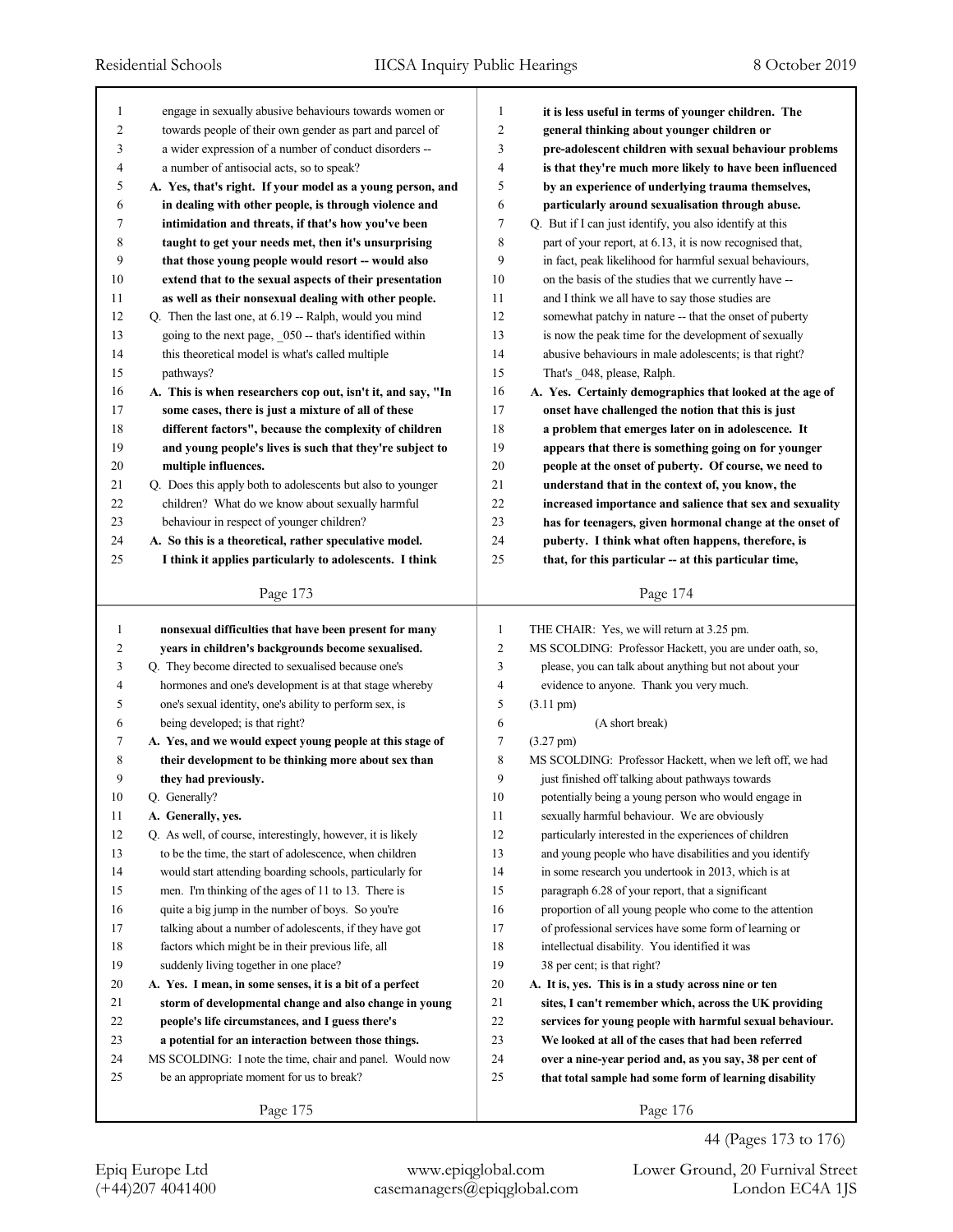| $\mathbf{1}$ |                                                            |                |                                                           |
|--------------|------------------------------------------------------------|----------------|-----------------------------------------------------------|
|              | or intellectual disability, although I have to say that    | 1              | behaviours, they may well be a bit more obvious to spot,  |
| 2            | some caution needs to be applied to that figure.           | $\overline{c}$ | so to speak, in broad terms?                              |
| 3            | Q. I was going to identify, is it the case -- you identify | 3              | A. I think some of the research has indicated that the    |
| 4            | further on in your report that these young people may      | 4              | types of behaviour that children with learning            |
| 5            | well be more likely to come to the attention of            | 5              | disabilities or intellectual disabilities may engage in   |
| 6            | professional services for a variety of reasons. It is      | 6              | are more kind of naive and opportunistic and, therefore,  |
| 7            | not necessarily that they perpetrate more sexually         | 7              | more likely to be picked up. In a sense, they don't       |
| 8            | harmful behaviour. It is simply that they are more         | 8              | have the same level of sophistication in terms of hiding  |
| 9            | likely to be identified as such. Could you tell us         | 9              | those behaviours away from adults who may be critical of  |
| 10           | a little bit about that, please?                           | 10             | them. Sorry, I just wanted to say that. Of course,        |
| 11           | A. I think one of my hypotheses or thoughts is that -- or  | 11             | that's a gross characterisation of a whole range of       |
| 12           | findings, looking at the experience of the cases that we   | 12             | children and young people and I wouldn't want to make     |
| 13           | looked at, was that these were children who were           | 13             | that categorical distinction between disabled and         |
| 14           | particularly visible to professionals because they were    | 14             | non-disabled children.                                    |
| 15           | living in either residential contexts or subject to        | 15             | Q. You also identify quite carefully that those who have  |
| 16           | a level of scrutiny that non-disabled children living in   | 16             | harmful sexual behaviours who are disabled are just as    |
| 17           | the community were not subject to, and, therefore, their   | 17             | diverse a group as those who have harmful sexual          |
| 18           | behaviours were more likely, I think, to be picked up      | 18             | behaviours who are non-disabled. But we can identify,     |
| 19           | and identified as problematic, not because, necessarily,   | 19             | and you do identify in your report, some of those, the    |
| 20           | of the behaviour, but because of the learning              | 20             | fact that there are some particular features which may    |
| 21           | disability, or indeed the way in which that young person   | 21             | make sexually harmful behaviour more likely to happen or  |
| 22           | was viewed because of their learning disabilities.         | $22\,$         | more able to happen, and you identify this in your        |
| 23           | Q. I think you also -- I think at one point you also       | 23             | report at 11.10 onwards. Ralph, 102. You give,            |
| 24           | identified that those with learning disabilities, when     | 24             | really, four reasons. Could you talk us through the       |
| 25           | they do commit sexually problematic or sexually harmful    | 25             | first, which is social isolation?                         |
|              |                                                            |                |                                                           |
|              | Page 177                                                   |                | Page 178                                                  |
| 1            | A. Yes. I mean, we referred before the break to the        | 1              | dealing with a disco for children with learning           |
| 2            | factor, or the finding, that social isolation has often    | 2              | disabilities, you are likely to have a large number of    |
| 3            | been seen as a characteristic of children presenting       | 3              | adults around. So those kinds of normative expressions    |
| 4            | with harmful sexual behaviours, the idea being, or the     | 4              | of sexual identity and sexual development will be much    |
| 5            | hypothesis being, that social isolation is a barrier       | 5              | more heavily patrolled and scrutinised, won't they?       |
| 6            | towards the achievement of normative sexual                |                |                                                           |
| 7            |                                                            |                |                                                           |
|              |                                                            | 6              | A. Exactly.                                               |
|              | relationships. Of course, children with learning           | 7              | Q. The second issue you raise, particularly in respect of |
| 8            | disabilities, and disabilities more generally,             | 8              | those with disabilities, is the fact that -- you say      |
| 9            | experience social isolation at a significantly higher      | 9              | this at 11.11, please, Ralph, further down the page --    |
| $10\,$       | rate and degree to non-disabled peers. I think that        | $10\,$         | young people with disabilities have often been denied     |
| 11           | perhaps, you know, indicated by the way in which they      | 11             | sex education?                                            |
| 12           | perhaps are not able to live in their own communities,     | 12             | A. Yes. I think we have fairly good evidence from the     |
| 13           | they are sometimes --                                      | 13             | broader field around harmful sexual behaviour about the   |
| 14           | Q. They often -- they may be more likely to live in        | 14             | preventative role that good sex education can play, and   |
| 15           | residential institutions or with foster carers or away     | 15             | that it has been the case that young people with          |
| 16           | from home and they may well not be able to participate     | 16             | disabilities in the past have been denied the same level  |
| 17           | in the sort of normative adolescent experiences that       | 17             | of sex education as their non-disabled counterparts, and  |
| 18           | non-disabled children would?                               | 18             | this may feed into, you know, a vulnerability or a kind   |
| 19           | A. That's right, and those kind of opportunities may give  | 19             | of restrictive understanding around sex and sexual        |
| 20           | non-disabled children more scope for the development of    | 20             | relationships.                                            |
| 21           | sexual interaction with others and sexual                  | 21             | Q. In fact, you say, your last sentence:                  |
| 22           | self-expression, if you like.                              | 22             | "Restricting both sex education and opportunity for       |
| 23           | Q. Also, they're highly likely to be less supervised. In   | 23             | appropriate sexual interactions is a toxic combination    |
| 24           | a neuro-typical group of children at a disco, you might    | 24             | which serves young people badly in terms of their         |
| 25           | have an adult, if they are 14 or 15, but if you were       | 25             | overall sexual development."                              |
|              | Page 179                                                   |                | Page 180                                                  |

45 (Pages 177 to 180)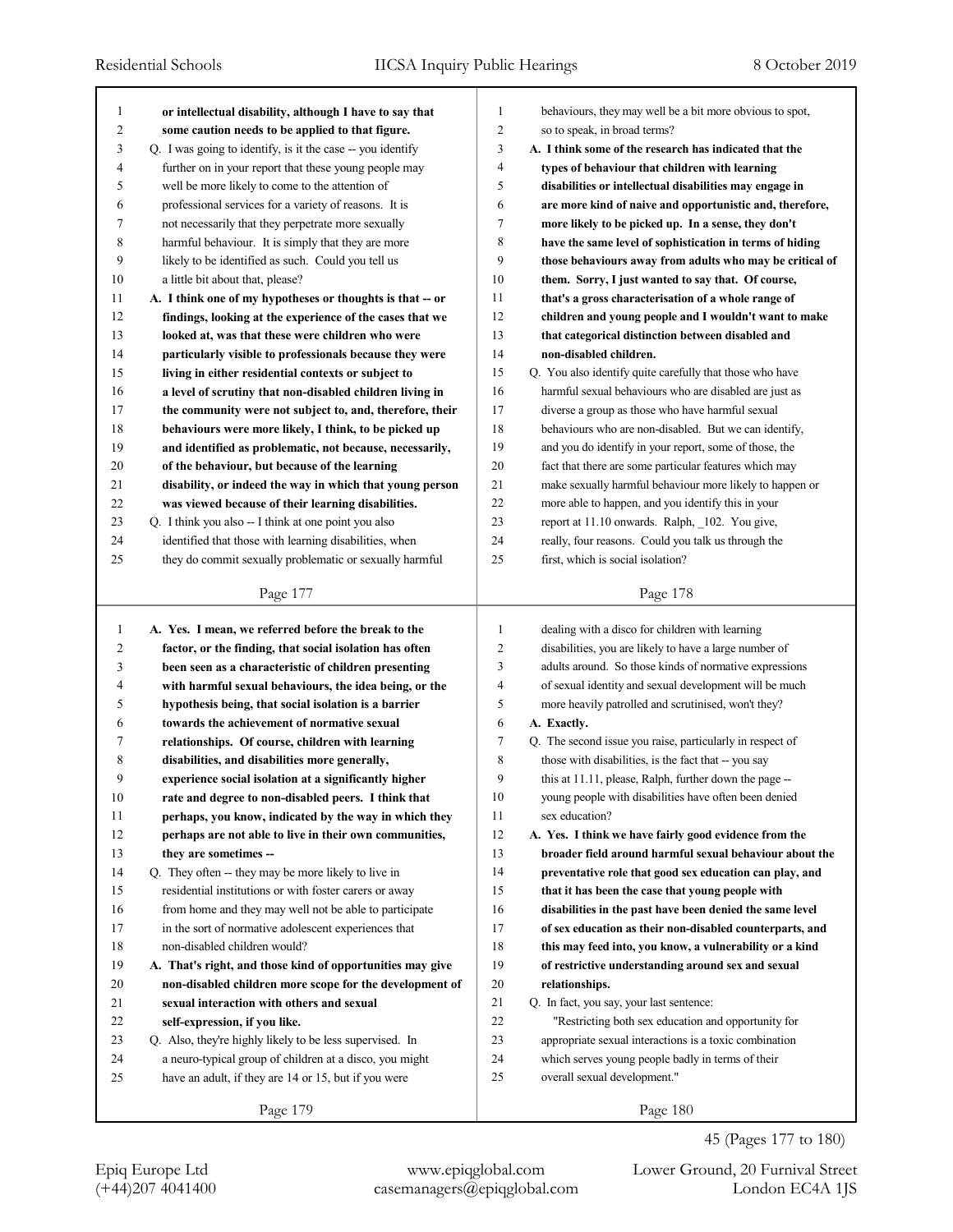| 1              |                                                            |                |                                                           |
|----------------|------------------------------------------------------------|----------------|-----------------------------------------------------------|
|                | A. It sounds a bit pompous, but I do believe that.         | 1              | A. Yes, this interaction between different experiences of |
| $\overline{c}$ | Q. Then the third point is, really, that children with     | $\overline{c}$ | trauma or disadvantage or adversity that interconnect     |
| 3              | disabilities are more particularly vulnerable to all       | 3              | with their experience of sexual abuse.                    |
| 4              | forms of abuse?                                            | $\overline{4}$ | Q. In particular, I think within your report you identify |
| 5              | A. Yes, absolutely. I think in the past -- again, there is | 5              | that a large number of children, whether disabled or      |
| 6              | good evidence that children with disabilities,             | 6              | neuro-typical, there is a history of some form of abuse   |
| 7              | behaviours have been explained away as a consequence of    | $\tau$         | or trauma, but it is often not just sexual abuse, but it  |
| 8              | the disability and that opportunities for understanding    | 8              | is largely all forms of abuse, as we would recognise      |
| 9              | their experience of trauma or abuse have been missed,      | 9              | them -- emotional, physical, sexual and neglect?          |
| 10             | and we know that that's not the case, that disabled        | 10             | A. That's right, yes.                                     |
| 11             | children are abused at a higher rate than non-disabled     | 11             | Q. There are also some particular features which we heard |
| 12             | children, and so, in any population of -- like the         | 12             | about yesterday in respect of children with autism, and   |
| 13             | 38 per cent of young people that we saw in our study,      | 13             | you identify this within your report at 11.18 onwards.    |
| 14             | a significant proportion of that group of young people     | 14             | Ralph, 105. Well, in fact, it is 11.17 onwards. So        |
| 15             | with learning disabilities presenting with harmful         | 15             | you identify there at 11.17:                              |
| 16             | sexual behaviour had themselves experience of trauma and   | 16             | " I would however strongly support the statement          |
| 17             | abuse in their backgrounds.                                | 17             | that some children with disabilities, especially those    |
| 18             | Q. I think at 11.13 you identify that there has been some  | 18             | with Autism Spectrum Disorders and some forms of          |
| 19             | research done which identifies that there has been those   | 19             | learning disability, do find it difficult to understand   |
| 20             | people who -- those young disabled people who have         | 20             | social cues about sexual interactions with others         |
| 21             | engaged in such behaviour are much more likely to have     | 21             | they may well misunderstand the appropriateness of        |
| 22             | had all forms of abuse -- Ralph, _103, please --           | 22             | certain sexual behaviours in certain social contexts."    |
| 23             | including higher rates not just of sexual abuse, but       | 23             | Could you tell us a little bit about that? We heard       |
| 24             | also physical abuse or have witnessed or experienced       | 24             | from both Ms Povey and Dame Christine Lenehan yesterday   |
| 25             | domestic violence as well?                                 | 25             | about some of the particular issues, but you've           |
|                |                                                            |                |                                                           |
|                | Page 181                                                   |                | Page 182                                                  |
| $\mathbf{1}$   | particularly identified some research on this area.        | $\mathbf{1}$   | Perhaps you'd like to explain that?                       |
| 2              | Would you like to help us with that?                       |                |                                                           |
|                |                                                            |                |                                                           |
|                |                                                            | $\overline{2}$ | A. That's Connor's point, but I think it is certainly     |
| 3              | A. I would like to help with that. I think, as I put down  | 3              | something I have seen in cases where there has been       |
| 4              | in that part of the research -- in that part of            | $\overline{4}$ | a tendency on the part of professionals, or indeed        |
| 5              | the report, there's some tentative research about this.    | 5              | carers, to infantilise young people with learning         |
| 6              | I think the people who are experts in Autistic Spectrum    | 6              | disabilities; not really see them as sexual beings or     |
| 7              | Disorders, learning disability, have long since talked     | $\overline{7}$ | having the same kind of sexual rights or legitimacy to    |
| 8              | about their -- the increased difficulty of interpreting    | 8              | express their sexuality as other young people because of  |
| 9              | social cues, and I think that that links very strongly     | 9              | their perspectives on their disability itself. So         |
| 10             | to young people's abilities to understand sexual           | 10             | I think it is not just that children and young people     |
| 11             | interactions or the sexual cues. These are things that     | 11             | lack education about these matters, but also sometimes    |
| 12             | young people generally find difficult through lack of      | 12             | carers and parents too.                                   |
| 13             | experience. It's particularly more difficult for young     | 13             | Q. You have also identified segregation by gender might   |
| 14             | people, you know, whose disability might make it --        | 14             | also be the case. Now, at the moment, it is the case      |
| 15             | might compound those, you know, normal adolescent          | 15             | that significantly more young men than young women are    |
| 16             | difficulties.                                              | 16             | diagnosed with autism, and we heard from Ms Povey         |
| 17             | Q. Particularly, you deal with the work of Connor from     | 17             | yesterday that that doesn't necessarily mean that there   |
| 18             | 2007, which is at paragraph 11.19, Ralph, at the bottom    | 18             | is a difference in the rates of those with autism, it is  |
| 19             | of the page. You identify some specific additional         | 19             | simply the diagnosis. Does that make a difference, in     |
| 20             | factors. So, first, the one, lack of sociosexual           | 20             | terms of interaction opportunities, according to the      |
| 21             | knowledge. Complicated, you identified, with               | 21             | research of Connor, anyway?                               |
| 22             | a discomfort among some parents in dealing with sex        | $22\,$         | A. Yes, certainly Connor's point being that segregation   |
| 23             | education because of the conflict that arises between      | 23             | cuts down on opportunity for certain types of sexual      |
| 24             | the link between the sexual interests and the observed     | 24             | exploration, experience for some young people, and that   |
| 25             | denial or even punitive reactions towards such features.   | 25             | this is often a feature of young people with learning     |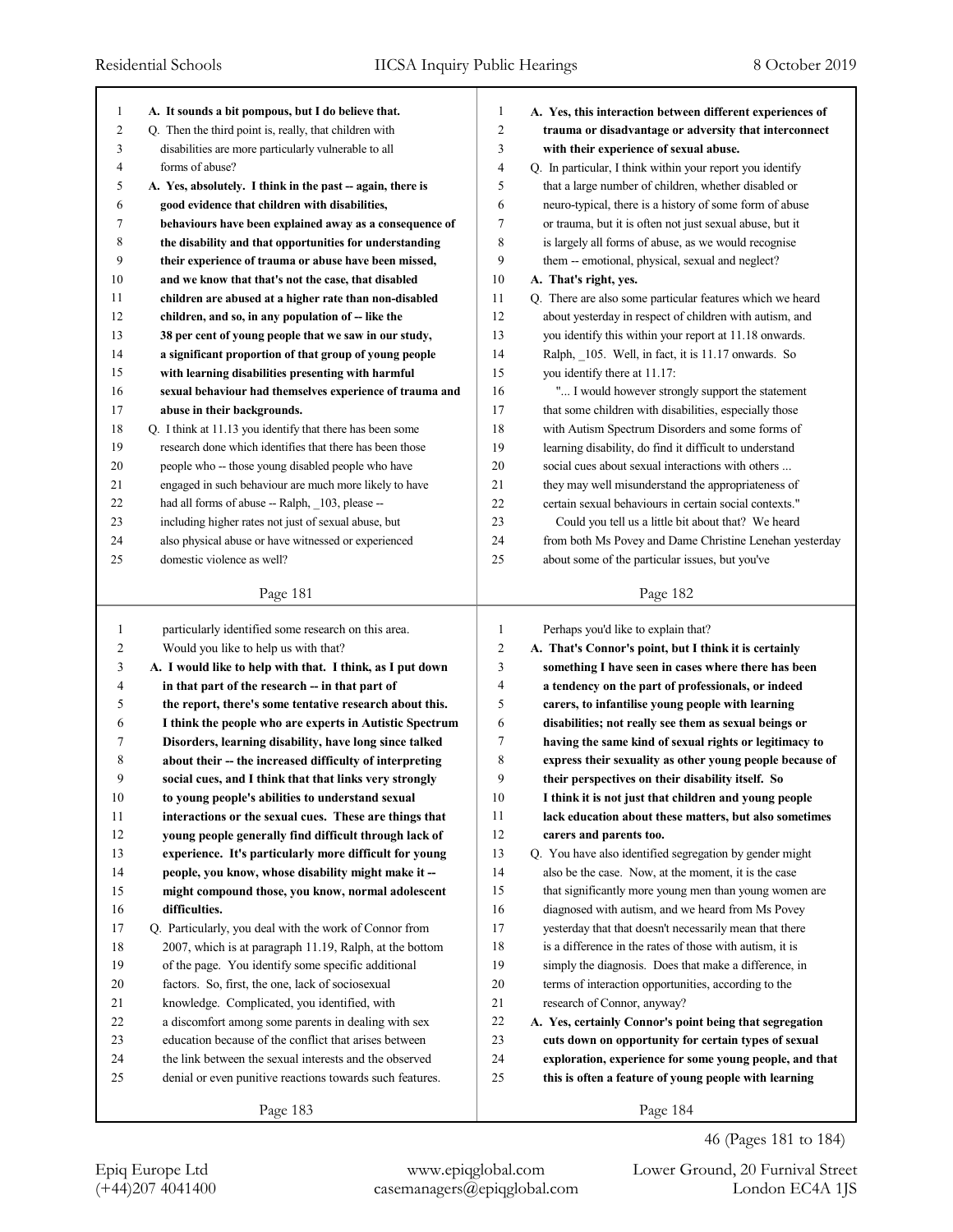| 1              | disabilities' experience.                                  | $\mathbf{1}$   | that, and that being a very complicated thing for those    |
|----------------|------------------------------------------------------------|----------------|------------------------------------------------------------|
| 2              | Q. And also difficulties with an ability to understand     | $\overline{2}$ | sorts of schools to deal with because there is a tension   |
| 3              | particularly the sort of informal rules that govern so     | 3              | between that, possibly, these days, being a normal part    |
| 4              | much sexual conduct between both adolescents and adults,   | $\overline{4}$ | of sexual development -- it appears that sending images    |
| 5              | which is neither explicit and often isn't literal?         | 5              | of your penis is so common as to almost be unremarked      |
| 6              | A. That's right. This is, again, possibly where there is   | 6              | upon by adolescents -- and how much of that has to be      |
| 7              | an interactive effect or an interaction between the        | 7              | managed, particularly given the particular                 |
| 8              | disability and also the social context in which young      | 8              | vulnerabilities of those with ASD. Do you have any         |
| 9              | people are often placed.                                   | 9              | views you'd like to express about that?                    |
| 10             | Q. Then, lastly, intimacy. I think you've already          | 10             | A. I think it's the whole example of sexting, and the      |
| 11             | identified this, that there is unlikely to be the          | 11             | frequency by which sexting appears to be occurring         |
| 12             | opportunity for intimacy for those with Autistic           | 12             | amongst young people once again highlights the             |
| 13             | Spectrum Disorder if they understand the concept           | 13             | additional challenges for young people with particular     |
| 14             | necessarily of intimacy in the way that we would because   | 14             | disabilities in understanding and managing those kinds     |
| 15             | of the nature of their disabilities?                       | 15             | of behaviours in any way safely. So I think it --          |
| 16             | A. And I think that links to one of the pathways we talked | 16             | again, you quite rightly highlight the vulnerability of    |
| 17             | about before, this kind of intimacy deficit pathway.       | 17             | young people to exploitation from others through those     |
| 18             | That might be particularly significant again for the       | 18             | behaviours that made it, you know, more intense because    |
| 19             | reasons set out.                                           | 19             | of the presence of the disability or the impact of their   |
| 20             | Q. We have identified some sort of examples of that in     | 20             | disability.                                                |
| 21             | a school. We are not going to name the school or the       | 21             | Q. Just to clarify, however, in respect of those who       |
| 22             | individual. But in a school that this investigation has    | 22             | demonstrate sexual harmful behaviour, at various places    |
| 23             | looked at, one can see, for example, adolescents with      | 23             | in your report, but in particular at paragraphs 7.6 to     |
| 24             | Autistic Spectrum Disorder sexting each other pictures     | 24             | 7.7, you identify quite clearly that the overwhelming      |
| 25             | of penises or going on to group sex chats or things like   | 25             | majority of those who have been the subject of abuse do    |
|                |                                                            |                |                                                            |
|                | Page 185                                                   |                | Page 186                                                   |
|                |                                                            |                |                                                            |
|                |                                                            |                |                                                            |
| $\mathbf{1}$   | not go on to abuse others $-$ this is at 056, please,      | $\mathbf{1}$   | Q. What clues do we have about that?                       |
| $\overline{c}$ | Ralph -- and that the notion of the victim-to-abuser       | $\overline{c}$ | A. In, certainly, my outcome study, when we looked at this |
| 3              | cycle may be misconstrued. Would you like to give us       | 3              | particular issue into long-term outcomes for children      |
| $\overline{4}$ | some assistance with that, please?                         | $\overline{4}$ | into adulthood, some of the things that really mattered    |
| 5              | A. I think it's -- if we accept that a significant         | 5              | that helped people deal with their experiences of abuse    |
| 6              | proportion of children who are presenting with harmful     | 6              | in a way that didn't lead them into further behavioural    |
| 7              | sexual behaviour themselves have been subjected to abuse   | 7              | problem were things like stability of their living         |
| 8              | and trauma in their backgrounds, then we rightly begin     | 8              | context, the availability of supportive adults in their    |
| 9              | to understand the influences on their behaviour and the    | 9              | life, their ability to achieve intimate partner            |
| 10             | kind of response that we need to give them that's not      | 10             | relationships, the completion of education and their       |
| 11             | just about managing their behaviour, but understanding     | 11             | ability to, therefore, have some kind of meaningful        |
| 12             | the totality of that abuse experience. That's a really     | 12             | endeavour and activity within their lives. All of these    |
| 13             | important link for us to make, but we have to exercise     | 13             | factors that are, if you like, environmental appear to     |
| 14             | caution that that's not -- that's a retrospective link,    | 14             | be the things that - and relational - appear to be the     |
| 15             | it's not a prospective or predictive link. So we can't     | 15             | things that seem to make a difference for children.        |
| 16             | say that children – the vast majority of children who      | 16             | Q. So when we were talking about C1 earlier, I don't think |
| 17             | experience abuse are going to, therefore, be vulnerable    | 17             | you saw the evidence of the social worker, Ms Curtis.      |
| 18             | to going on to abuse others or display harmful sexual      | 18             | She identified that one of the difficulties with           |
| 19             | behaviours.                                                | 19             | children who have experienced or have perpetrated          |
| 20             | We know that the majority of victims of sexual abuse       | 20             | harmful sexual behaviour on others who are in the care     |
| 21             | don't, and, therefore, I think, you know, one of the key   | 21             | system is they will often go through a series of           |
| 22             | questions for practice is, therefore, how we understand    | 22             | placements which will then break down, which, in a way,    |
| 23             | the differences between those who do, if you like, fall    | 23             | on your model of outcomes, potentially is a negative       |
| 24             | foul of their abuse experience and those who don't, and    | 24             | factor in terms of whether they may then themselves go     |
| 25             | I think we have some clues about that.                     | 25             | on to abuse in terms of the fact they might not            |
|                | Page 187                                                   |                | Page 188                                                   |

47 (Pages 185 to 188)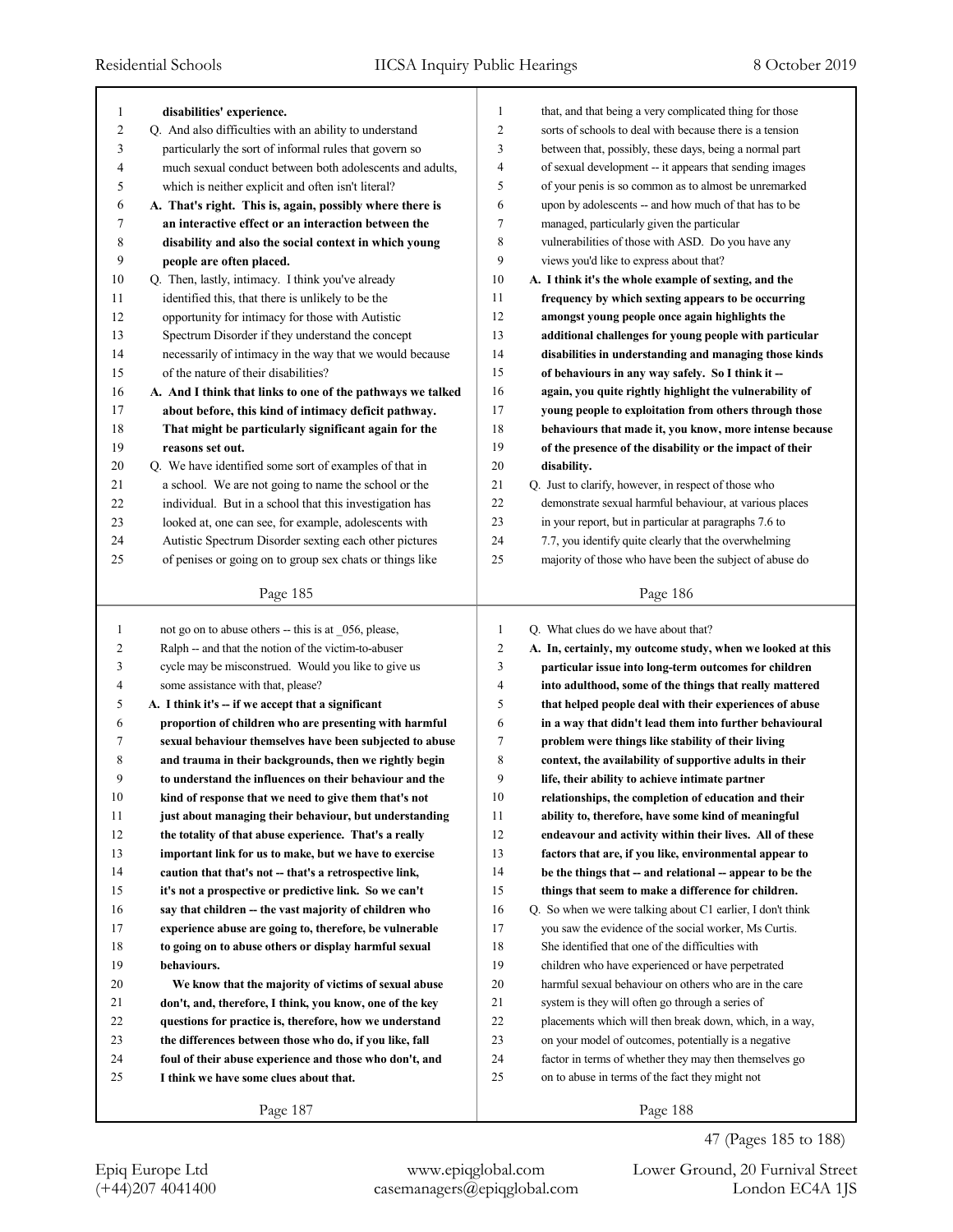| 1              | necessarily have the stability of attachment and            | 1              | him with a great deal of stability throughout his           |
|----------------|-------------------------------------------------------------|----------------|-------------------------------------------------------------|
| $\overline{c}$ | relationships through adolescence that you are              | $\overline{2}$ | adolescence and who he still sees now. One can see he       |
| 3              | suggesting is a protective factor?                          | 3              | was -- he holds down a job, he is a very responsible        |
| 4              | A. The instability of professional responses to this issue  | $\overline{4}$ | member of our society. So I think we can see an example     |
| 5              | sometimes may compound the problems that young people       | 5              | of your research in action, so to speak, within the         |
| 6              | have, I think. So I would absolutely support that, and      | 6              | context of this investigation.                              |
| 7              | that's what we found in our study.                          | $\overline{7}$ | You do make reference to a term that you call               |
| 8              | Those who did the best after exposure to abuse and          | 8              | polyvictimisation, and you identify this at                 |
| 9              | harmful sexual behaviour were those who had stable and      | 9              | paragraph 7.21 of your report. Ralph, 060. Could you        |
| 10             | supportive relationships.                                   | 10             | tell us a little bit about what that is and how it is       |
| 11             | Q. So those who were already in the care of the state,      | 11             | helpful?                                                    |
| 12             | arguably there needs to be a lot more work done in          | 12             | A. Yes, I should say it is not my term.                     |
| 13             | respect of making sure that there is stability of           | 13             | Q. I know it is not your term.                              |
| 14             | relationships, where the familial relationship has          | 14             | A. I'm not culpable for that --                             |
| 15             | broken down, often because of the abuse?                    | 15             | Q. That abuse of the English language?                      |
| 16             | A. I think so. In our study, some of the young people who   | 16             | A. Polyvictimisation is really a fancy term for young       |
| 17             | did really well were those who were in the care of          | 17             | people with multiple types of abuse experience, the         |
| 18             | the state, but they'd found people who stuck with them      | 18             | notion being that no one single experience of abuse, or     |
| 19             | through thick and thin, and also through developmental      | 19             | type of abuse, is as harmful as the cumulative impact of    |
| 20             | transitions, so they weren't cut off from those supports    | 20             | different types of abuse.                                   |
| 21             | by the time that they reached, you know, this arbitrary     | 21             | So sexual abuse within the context of domestic              |
| 22             | age of 18 and were no longer within the system.             | 22             | violence and neglect and physical abuse having a much       |
| 23             | Q. I'm just thinking a very positive example of that is the | 23             | more -- a cumulatively more damaging impact on children.    |
| 24             | evidence of A6, who came to give us evidence yesterday,     | 24             | That's the notion of polyvictimisation.                     |
| 25             | who identified that he found foster carers who provided     | 25             | Q. You identify this handily in a model at 063, which you   |
|                |                                                             |                |                                                             |
|                | Page 189                                                    |                | Page 190                                                    |
|                |                                                             |                |                                                             |
|                |                                                             |                |                                                             |
| 1              | identify as a hypothesised model for explaining             | 1              | might make it more difficult for them to make intimate      |
| 2              | associations between victimisation and harmful sexual       | $\overline{2}$ | partner relationships or appropriate relationships as       |
| 3              | behaviour. Would you like to just talk us through this      | 3              | they go through their childhood.                            |
| 4              | model a little bit?                                         | 4              | So, in a sense, these are indirect as well as direct        |
| 5              | A. This is where my predilection for models comes back to   | 5              | mechanisms from different types of abuse.                   |
| 6              | bite me, doesn't it?                                        | 6              | Q. Obviously they all interact with each other as well, I'm |
| 7              | What I'm trying to do here is to answer a question          | 7              | assuming?                                                   |
| 8              | that sometimes people find difficult, which is, why         | 8              | A. Yes, absolutely. This is just, really, an attempt to     |
| 9              | might it be that an experience of, say, physical abuse      | 9              | say that trauma and abuse are the underpinning              |
| 10             | or neglect or emotional abuse might impact upon a child     | 10             | foundations of this behaviour; not necessarily one type     |
| 11             | for them then to engage in a behaviour that is sexual?      | 11             | of trauma, but all of them may play a part and they may     |
| 12             | Sometimes people can see the obvious direct relationship    | 12             | interact with each other.                                   |
| 13             | between an experience of sexual abuse and then              | 13             | Q. So now that we have had a discussion about the sorts of  |
| 14             | problematic or harmful sexual behaviour. What this          | 14             | behaviours that one might see and the sorts of reasons      |
| 15             | model tries to do is to say that there are some direct      | 15             | why this might occur, I'd like to ask you a few             |
| 16             | mechanisms or impacts, if you like, between exposure to     | 16             | questions about the prevalence and likelihood of this       |
| 17             | different types of abuse, but there may be some indirect    | 17             | happening in out-of-home residential settings.              |
| 18             | ones as well that may contribute to these pathways we       | 18             | Now, the first thing I think you say within your            |
| 19             | were talking about before.                                  | 19             | report is that there is scant specific attention in any     |
| 20             | So, for instance, neglect, physical abuse and               | 20             | literature to any discussion of sexually harmful            |
| 21             | emotional abuse may contribute towards children by          | 21             | behaviour between children in any residential setting,      |
| 22             | increasing their sense of social isolation or poor          | 22             | let alone residential schools or special schools, and       |
| 23             | attachment experiences or, you know, low self-esteem or     | 23             | you say this at 8.16 and 8.17 of your report. Ralph,        |
| 24             | feelings of inadequacy, low levels of social competency     | 24             | $-069.$                                                     |
| 25             | and interactions with others. In a sense, these then        | 25             | I think what you basically say is, there isn't very         |
|                | Page 191                                                    |                | Page 192                                                    |

48 (Pages 189 to 192)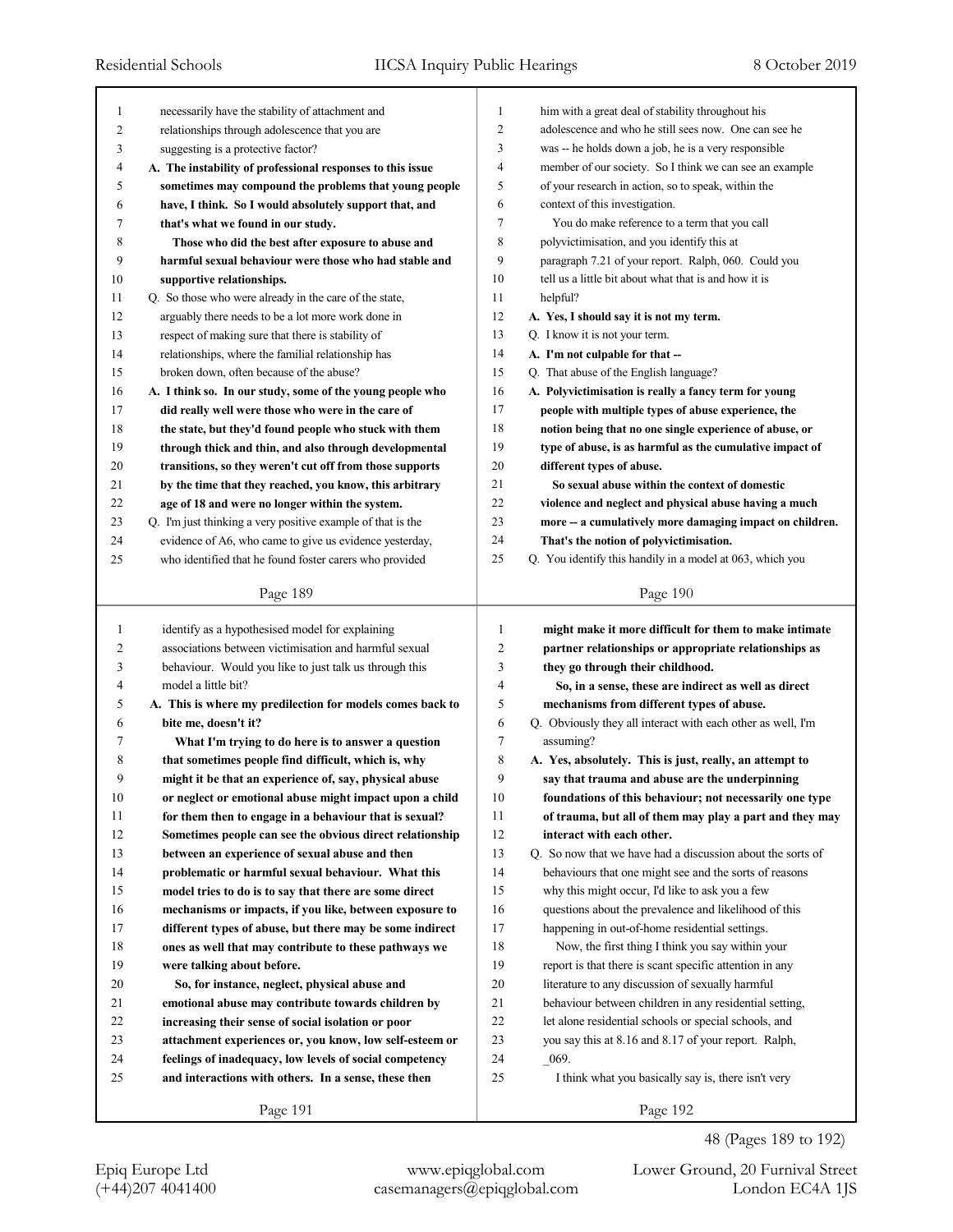| 1                       | much research at all?                                    | $\mathbf{1}$   | residential special school settings, at 8.26, you point     |
|-------------------------|----------------------------------------------------------|----------------|-------------------------------------------------------------|
| $\overline{\mathbf{c}}$ | A. That's right. I say it less articulately than that.   | $\overline{c}$ | to some research from somebody called Fyson. Would you      |
| 3                       | But, yes, I can't find a huge amount of specific         | 3              | like to tell us a little bit about what that found?         |
| 4                       | literature that has looked at special school contexts.   | 4              | A. Fyson's research is on special schools, and the reported |
| 5                       | There's a bit more on residential establishments and     | 5              | incidents of harmful sexual behaviours are not              |
| 6                       | residential care settings more generally. But it's not   | 6              | necessarily a residential special setting but a special     |
| 7                       | been a feature of very -- you know, significant research | 7              | school context. She found that sexually inappropriate       |
| 8                       | to date.                                                 | 8              | behaviour was commonplace in the school environment.        |
| 9                       | Q. But what you do identify at 8.22 -- Ralph, 070 -- is  | 9              | About 88 per cent of the schools experienced children       |
| 10                      | that you think probably in around half of cases, or      | 10             | reporting in sexually inappropriate ways. Around            |
| 11                      | a study found from quite a while ago that in half the    | 11             | two-thirds reported incidents at least once a term and      |
| 12                      | cases reported by children in care via a telephone       | 12             | about one-fifth of the schools said it was on a weekly      |
| 13                      | helpline involved a peer and other research said sexual  | 13             | basis. In other words, these are frequent behaviours        |
| 14                      | abuse in care involved a male perpetrator who also lived | 14             | that special schools are needing to try to manage and       |
| 15                      | in the same institution.                                 | 15             | get to grips with.                                          |
| 16                      | At 8.24 -- Ralph, top of the next page, _071 -- you      | 16             | Q. In particular, one can see that public masturbation or   |
| 17                      | identify that about half of sexual abuse cases in        | 17             | inappropriate touch were by far and away the most common    |
| 18                      | residential care refer to peer abuse?                    | 18             | sorts of inappropriate sexual behaviour that one would      |
| 19                      | A. I think, you know, small studies, not necessarily     | 19             | see, but there was at least 15 per cent of times where      |
| $20\,$                  | current studies. We need more evidence on this.          | 20             | there would be actual or attempted bodily penetration?      |
| 21                      | However, the existing data seems to suggest that that    | 21             | A. That's correct.                                          |
| 22                      | is -- that the rate of sexual abuse within residential   | 22             | Q. Now, can I take you to the witness statement of          |
| 23                      | care settings is about a half of all cases and relates   | 23             | Clair Davies, who is the head teacher of                    |
| 24                      | to a peer who perpetrates that abuse.                    | 24             | Appletree School. She identifies the types of sexually      |
| 25                      | Q. Although we don't have any research about children in | 25             | harmful behaviour that they routinely see in their          |
|                         |                                                          |                |                                                             |
|                         | Page 193                                                 |                | Page 194                                                    |
|                         |                                                          |                |                                                             |
|                         |                                                          |                |                                                             |
| 1                       | children -- APP000064_022. Can we go to paragraph 84,    | $\mathbf{1}$   | "This is particularly true when you take into               |
| 2                       | which is the bottom of the previous page, 021:           | 2              | account that, developmentally, our children are at          |
| 3                       | "In writing and doing this research  what is             | 3              | toddler or even baby age."                                  |
| 4                       | striking is that the types of sexually harmful behaviour | 4              | Therefore, you wouldn't necessarily make references         |
| 5                       | have not changed since ATC opened."                      | 5              | to a safeguarding team if a baby was stripping off or       |
| 6                       | That's the name of her institution:                      | 6              | touching their penis or vagina in a public place.           |
| 7                       | "They have and do include, in order of frequency:        | 7              | Do you think what Clair Davies identifies is kind of        |
| 8                       | "Language of a sexual nature                             | 8              | similar, or what one would have expected, given the         |
| 9                       | "Exposing of genitals to others briefly or stripping     | 9              | research of Fyson in terms of the level of inappropriate    |
| $10\,$                  | off completely and running around.                       | 10             | sexual behaviours that are demonstrated in a special        |
| 11                      | "Masturbating  frequently.                               | 11             | school environment?                                         |
| 12                      | "Touching other's genitals "                             | 12             | A. First of all, Fyson's research is primarily or           |
| 13                      | And then actual penetrative sexual activity of one       | 13             | exclusively on adolescents, not on younger children.        |
| 14                      | form or another.                                         | 14             | Q. Okay.                                                    |
| 15                      | She then says they do so because of what they have       | 15             | A. So there is, I think, a similar list of behaviours that  |
| 16                      | experienced, and I think we have talked about all these  | 16             | she indicated to the ones that are indicated in this        |
| 17                      | children are coming to that school who have had          | 17             | witness statement.                                          |
| 18                      | significant experiences of trauma and neglect. They are  | 18             | But I think we are talking about the difference             |
| 19                      | all looked after by the state and they all have          | 19             | between preadolescence --                                   |
| 20                      | histories often of multiple placement breakdowns before  | 20             | Q. All of these children are between the ages of sort of 6  |
| 21                      | they come here:                                          | 21             | and 12, so the upper age group might be just hitting        |
| 22                      | "It is difficult to generalise about what is             | $22\,$         | puberty, but largely they are pre-adolescent children?      |
| 23                      | normal "                                                 | 23             | A. I think, again, revisiting the notion of the continuum   |
| 24                      | At paragraph 87 -- Ralph, would you mind going down      | 24             | of sexual behaviour, some behaviours that are               |
| 25                      | to paragraph 87. She says:                               | 25             | developmentally expected or problematic in late teens --    |
|                         | Page 195                                                 |                | Page 196                                                    |

49 (Pages 193 to 196)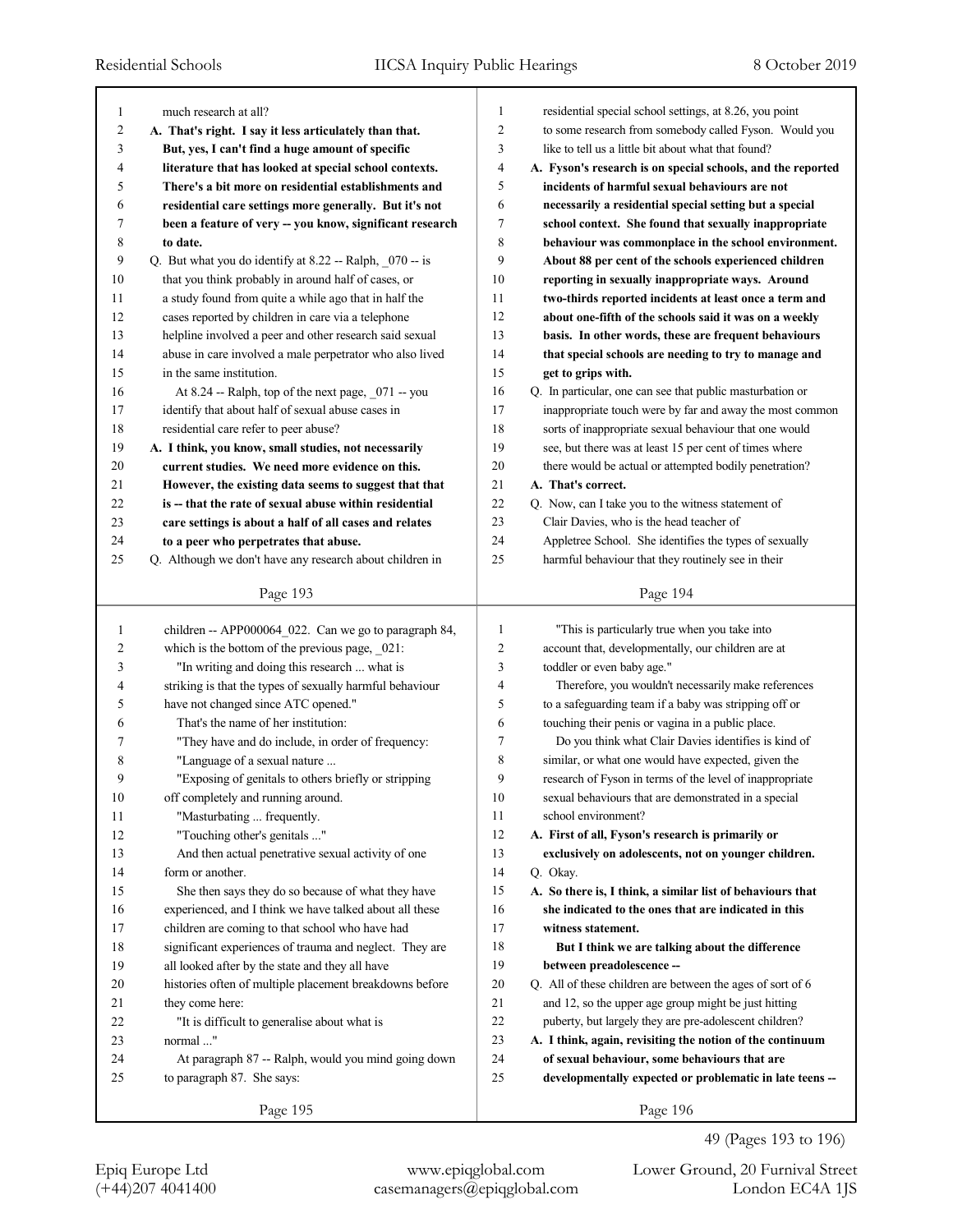| 1  | sorry, that are developmentally expected or                | $\mathbf{1}$   | been some studies which seem to suggest that             |
|----|------------------------------------------------------------|----------------|----------------------------------------------------------|
| 2  | unproblematic in late teens may be very developmentally    | $\overline{2}$ | institutional culture could be one of the main factors   |
| 3  | problematic in younger children. So, for instance, here    | 3              | which influences the expression of harmful sexual        |
| 4  | it cites language of a sexual nature and frequent          | $\overline{4}$ | behaviour in care settings. You identify this between    |
| 5  | masturbation as being behaviour. Now, obviously, those     | 5              | paragraphs 8.29 through to 8.33 of your report. So       |
| 6  | are things that might be developmentally normal in late    | 6              | that's 072 through to 074. Could you tell us a little    |
| 7  | teenagers, but developmentally way out of step for         | $\tau$         | bit about how institutional cultures and responses can   |
| 8  | younger children. I think what I get from this list is     | 8              | impact upon the prevalence or the demonstration of       |
| 9  | that it seems to be reflective of a group of younger       | 9              | sexually harmful behaviours amongst children and         |
| 10 | children who have been highly sexualised through their     | 10             | adolescents?                                             |
| 11 | experiences of trauma and abuse.                           | 11             | A. I mean, I think it is pretty self-evident that        |
| 12 | Q. Also, the complexity of trying to manage those kinds of | 12             | institutional culture, practices, rules and the extent   |
| 13 | behaviours, do you have anything you'd like to say about   | 13             | to which children are supported, the extent to which     |
| 14 | how difficult it can be for any institution or             | 14             | children's voices are heard, will have a direct impact   |
| 15 | organisation to try to manage those kinds of behaviours?   | 15             | upon how happy, how healthy and how children are within  |
| 16 | A. That it is difficult. I mean, in particular, this       | 16             | any given institution, and how, in a sense, they are     |
| 17 | mixture of children with different presenting problems     | 17             | supported to meet their developmental needs.             |
| 18 | and, again, they -- it is not just that institutions are   | 18             | Therefore, I think that -- and the evidence seems to     |
| 19 | dealing with an individual child's behaviour, but          | 19             | support this -- cultures that don't support children in  |
| 20 | managing that within the context of peer groups when so    | 20             | that way are more likely to be ones that run into        |
| 21 | many children are presenting with these kinds of           | 21             | difficulty not just with children's general behaviour,   |
| 22 | behaviours I think is a really complex and challenging     | 22             | but also their sexual behaviour.                         |
| 23 | task.                                                      | 23             | Q. One of the studies talks about macho care culture, so |
| 24 | Q. There hasn't been very much -- there haven't been very  | 24             | circumstances in which sexist jokes, homophobic jokes,   |
| 25 | many studies, as we have already said, but there have      | 25             | sexism and homophobia and various forms of               |
|    |                                                            |                |                                                          |
|    | Page 197                                                   |                | Page 198                                                 |
|    |                                                            |                |                                                          |
|    |                                                            |                |                                                          |
| 1  | hypermasculinity are seen as acceptable may be             | $\mathbf{1}$   | barely discussed. This created a lack of clarity for     |
| 2  | institutions where sexually harmful behaviour may be       | $\overline{c}$ | children about sexuality and their own boundaries and,   |
| 3  | more acceptable or more prevalent?                         | 3              | in this particular study, these were also homes that     |
| 4  | A. Yes, and in a sense, those kinds of cultures may, in    | $\overline{4}$ | were slightly cut off from the outside world, so there   |
| 5  | young people's minds, legitimise their expression of       | 5              | was no external reference point for these children to    |
| 6  | harmful sexual behaviour because, in a sense, what they    | 6              | get support from as well.                                |
| 7  | see around them is being modelled -- sorry, what they      | $\tau$         | Q. But I think, from what we heard from Dame Christine   |
| 8  | see around them models their own behaviours. So, in        | 8              | Lenehan yesterday, who carried out quite a recent study  |
| 9  | a sense, these kinds of cultures give expression to, and   | 9              | into residential special schools, she identified that    |
| 10 | contribute to, the likelihood of these behaviours being    | 10             | a number of residential special schools are quite        |
| 11 | expressed and make it more difficult for children to get   | 11             | geographically isolated and physically isolated with     |
| 12 | help for things that are going wrong for them sexually.    | 12             | a relatively small staff grouping. For example, they     |
| 13 | Q. It is not just a situation where that sort of behaviour | 13             | may well be the small town's largest employer, so        |
| 14 | takes place, but you also identify at 8.32 -- Ralph, the   | 14             | everybody tends to be related to each other. Is that     |
| 15 | next page, 073 -- that a sexualised culture where          | 15             | something that Parkin and Green were looking at when     |
| 16 | sexuality is constantly in the air, however there is no    | 16             | they were doing their research, that sort of isolation,  |
| 17 | formal discussion of it, can also be a very problematic    | 17             | or were they talking about isolation in terms of         |
| 18 | institutional culture for adolescents, particularly        | 18             | the institution only looking inward rather than outward? |
| 19 | adolescents, to live in, in terms of performing            | 19             | A. I think a little bit of both, but particular concern  |
| 20 | appropriate, rather than inappropriate, sexual             | 20             | about geographically remote institutions and the use of  |
| 21 | behaviours?                                                | 21             | them to manage children with harmful sexual behaviours   |
| 22 | A. Yes. This particular study I'm referring to here looked | 22             | by taking them away from other children and how that may |
| 23 | at a range of children's homes, and in those where they    | 23             | isolate them in terms of support.                        |
| 24 | found these kind of sexualised cultures, it was more       | 24             | I would say that, you know, this is rather dated         |
| 25 | difficult for children to get help. Their sexuality was    | 25             | research now, so Christine Lenehan's research may be     |

50 (Pages 197 to 200)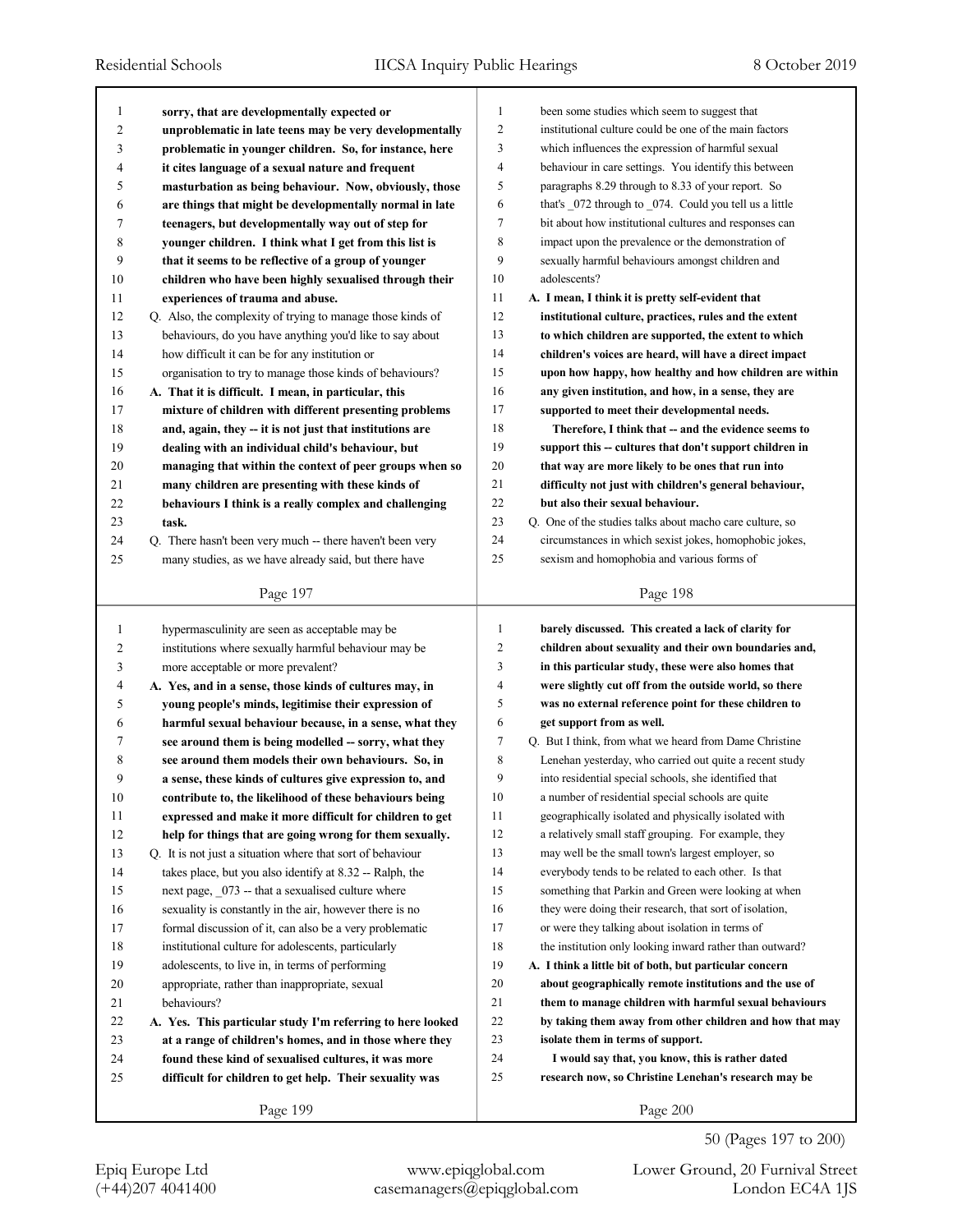| 1            | a more useful source for this.                            | 1              | support that young person in their development very       |
|--------------|-----------------------------------------------------------|----------------|-----------------------------------------------------------|
| 2            | Q. You also identify various other issues, and in         | $\overline{c}$ | well, and, you know, stigmatise that young person         |
| 3            | particular at paragraph 8.34 -- Ralph, the next page,     | 3              | inappropriately and further cut -- you know, add to       |
| 4            | please, _074 -- you say in your own experience of         | $\overline{4}$ | social isolation, et cetera.                              |
| 5            | working with care providers on this issue over many       | 5              | So examples of complete overreaction and risk             |
| 6            | years:                                                    | 6              | aversive practice and, at the other end of that           |
| 7            | "I have seen how practice can veer from complete          | 7              | continuum, if you like, under-response, so where young    |
| 8            | overreaction to children's sexual behaviour, on the one   | 8              | people have committed quite serious acts of harm or       |
| 9            | hand, to abject failure to act  however, the              | 9              | abuse, where that's been explained away as just           |
| 10           | historical tendency to view incidents of peer sexual      | 10             | developmentally appropriate behaviour. This perhaps       |
| 11           | abuse through a lens of 'mere adolescent                  | 11             | underlines again how important assessment is of           |
| 12           | experimentation'"                                         | 12             | the behaviours and the context in which the behaviours    |
| 13           | Would you like to tell us a little bit about that         | 13             | are expressed in order then to match that with            |
| 14           | and about your own experience of sort of working with     | 14             | appropriate responses.                                    |
| 15           | care providers in this field?                             | 15             | Q. Yes. In particular, just thinking about the need to    |
| 16           | A. I think this perhaps goes back to the notion of        | 16             | have quite extensive information, which is not always     |
| 17           | a continuum again, so it is not just about a continuum    | 17             | available at the time of placement, about the context     |
| 18           | of behaviours but a continuum of responses to behaviours  | 18             | within which difficult sexual behaviours may have         |
| 19           | at these different levels. I've seen care providers and   | 19             | arisen?                                                   |
| 20           | professionals more generally get it wrong both ends; in   | 20             | A. Yes. I think I've said elsewhere in the report that    |
| 21           | other words, be, you know, hugely risk averse to          | 21             | carers have reported that, because of, again, pressure    |
| 22           | low-level behaviours where they actually should be        | 22             | to place young people, sometimes they don't get the full  |
| 23           | providing a little bit of direction and supporting        | 23             | story, and how can they really deal properly with the --  |
| 24           | children, but then, you know, subjecting them to very,    | 24             | and know what they are dealing with and put in place      |
| 25           | very intrusive interventions that, in a sense, don't      | 25             | appropriate behaviour and risk management plans if they   |
|              | Page 201                                                  |                | Page 202                                                  |
|              |                                                           |                |                                                           |
|              |                                                           |                |                                                           |
| $\mathbf{1}$ | don't have the information about a young person's         | 1              | sexual abuse has happened?                                |
| 2            | previous behaviours or needs or risks.                    | 2              | A. That's right.                                          |
| 3            | Q. If we can turn on as well, you also identify in your   | 3              | Q. One of the issues I'm particularly thinking about here |
| 4            | report at 9.11 to 9.14 -- this is _083 onwards to 9.18,   | 4              | is, firstly, the availability of a trusted person to      |
| 5            | 085. You identify some core barriers to disclosure at     | 5              | receive the disclosure. I'm thinking in the context of    |
| 6            | 9.17. Those are at the top of the page. Ralph, go back    | 6              | a residential school setting, those individuals may not   |
| 7            | to _085. Could we get those up? So these are              | 7              | be trusted. I mean, firstly, they may well have been,     |
| 8            | impediments to disclosure. That's right, isn't it?        | 8              | you know, part and parcel of what they see the            |
| 9            | A. That's right. These come from a review -- a systematic | 9              | institution which has caused the abuse, but, secondly,    |
| 10           | review of different studies about children, barriers and  | 10             | as well, they are not parents, who I imagine are likely   |
| 11           | facilitators for children's disclosure. It is just        | 11             | to be the trusted person that you are talking about.      |
| 12           | a summarised list of the most common --                   | 12             | Does that make it less likely that, in the context of     |
| 13           | Q. That's lack of understanding from adults; fear of      | 13             | a residential school setting, people will disclose        |
| 14           | negative consequences; relational dynamics; and child's   | 14             | abuse, or is it all just about the nature of              |
| 15           | emotional response to the abuse, including guilt, shame   | 15             | the relationship?                                         |
| 16           | and self-blame.                                           | 16             | A. I wouldn't like to say that in certain residential     |
| 17           | Then the facilitators for disclosure -- because           | 17             | school contexts there aren't people who are hugely        |
| $18\,$       | I think all the research shows that children don't        | 18             | trusted figures or who can act as advocates for           |
| 19           | spontaneously disclose abuse. If there are lots of        | 19             | children, to hear children's voices, et cetera. But       |
| 20           | discussions about those things, they might come and       | 20             | I think the evidence does suggest that children are more  |
| 21           | speak to somebody but they often don't do that. Ralph,    | 21             | likely to -- the most significant people that children    |
| $22\,$       | can we go to 9.18, please, _085. Could you blow that up   | 22             | are likely to disclose sexual abuse to are either         |
| 23           | a little, please, for me? So these are the most           | 23             | parents or peers, and of course, if you are in            |
| 24           | significant facilitators, ie, the positive things that    | 24             | a residential context away from parents, that may cut     |
| 25           | make it more likely that children will disclose that      | 25             | down on one avenue for natural disclosure, and if you     |
|              | Page 203                                                  |                | Page 204                                                  |

51 (Pages 201 to 204)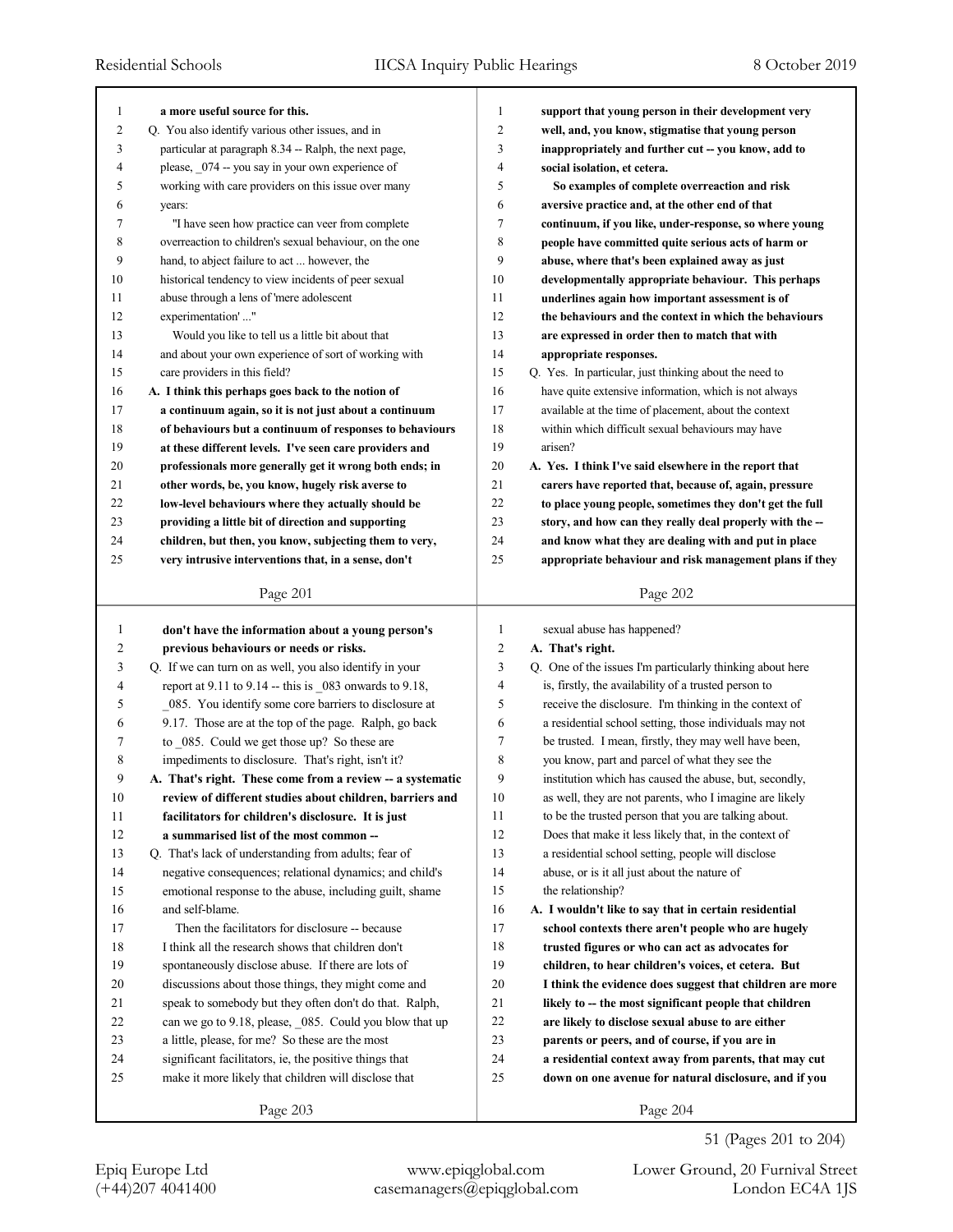| 1              | are being abused by your peers, that also cuts down the                                                       | 1            | support, attachment figures, key worker models may be                                                              |
|----------------|---------------------------------------------------------------------------------------------------------------|--------------|--------------------------------------------------------------------------------------------------------------------|
| $\overline{c}$ | second avenue for that -- for disclosure.                                                                     | 2            | one way of doing that within a residential context,                                                                |
| 3              | Q. You set that out in some detail at 9.21 and 9.22 of your                                                   | 3            | trying to make sure that there isn't this kind of                                                                  |
| 4              | report. Ralph, would you mind just getting that up very                                                       | 4            | instability of staffing, where it leaves children -- you                                                           |
| 5              | briefly, $\_\ 086$ .                                                                                          | 5            | know, even if they have made relationships with them,                                                              |
| 6              | So, in the light of all of this, what can and should                                                          | 6            | with kind of loss. And generally working on the notion                                                             |
| 7              | residential institutions, residential schools, do to try                                                      | 7            | of culture that we were talking about before in order to                                                           |
| 8              | and deal with sexually harmful behaviour in a positive                                                        | 8            | try to provide an overall culture in which there's                                                                 |
| 9              | manner to try and firstly minimise its occurrence and,                                                        | 9            | a high level of responsivity to children by staff.                                                                 |
| 10             | secondly, to try and deal with it effectively when it                                                         | 10           | Also, if we are thinking that other peers are often                                                                |
| 11             | happens?                                                                                                      | 11           | the first sort of support for young people, then there                                                             |
| 12             | A. I think those points under 9.18 may be particular                                                          | 12           | are interventions that have been tried and tested in                                                               |
| 13             | targets for --                                                                                                | 13           | terms of mainstream schools -- for example, bystander                                                              |
| 14             | Q. Can we go back to 9.18, if you wouldn't mind, Ralph,                                                       | 14           | interventions with children that actually might be                                                                 |
| 15             | $-085.$                                                                                                       | 15           | effective in these kind of residential contexts.                                                                   |
| 16             | A. I guess, if I were working with residential providers,                                                     | 16           | Q. Perhaps you would like to explain briefly what                                                                  |
| 17             | I would be saying, "How are you doing, how are you                                                            | 17           | a bystander intervention is?                                                                                       |
| 18             | putting in place mechanisms for children to be able to                                                        | 18           | A. These are models that teach children to be able to                                                              |
| 19             | have these opportunities to -- or to challenge some of                                                        | 19           | listen to and notice and pick up upon and know what to                                                             |
| 20             | the risk factors above that?" I think some -- you know,                                                       | 20           | do with information when they're worried about people                                                              |
| 21             | no easy answers here, but I think the things that                                                             | 21           | around them, so taking action and having a mechanism to                                                            |
| 22             | I would emphasise are the availability of a trusted                                                           | 22           | be able to deal with those kinds of concerns that they                                                             |
| 23             | adult. We have lots of evidence around children's                                                             | 23           | have. So working with peers and trying to foster                                                                   |
| 24             | resilience in situations of adversity that suggest that                                                       | 24           | a culture amongst young people that positively supports                                                            |
| 25             | that's critical. So trusted adults, and long-term                                                             | 25           | and talks about, you know, the risks of harmful sexual                                                             |
|                | Page 205                                                                                                      |              | Page 206                                                                                                           |
|                |                                                                                                               |              |                                                                                                                    |
|                |                                                                                                               |              |                                                                                                                    |
| 1              | behaviour and abuse and harm and then gives them skills                                                       | 1            | expertise or expert knowledge between different systems,                                                           |
| $\overline{c}$ | and mechanisms to be able to deal with that.                                                                  | 2            | so the child protection system and the field of harmful                                                            |
| 3              | Q. You also identify in your report at various points the                                                     | 3            | sexual behaviour has typically -- has knowledge around                                                             |
| 4              | importance of staff having sufficient training and                                                            | 4            | harmful sexual behaviour but not necessarily knowledge                                                             |
| 5              | experience in what is typical sexual development and                                                          | 5            | around disability and, vice versa, the disability field                                                            |
| 6              | what isn't. So that the issues that you raised earlier                                                        | 6            | maybe doesn't have the more kind of forensic knowledge                                                             |
| 7              | about there either being an overreaction or an                                                                | 7            | around harmful sexual behaviour. We really need to be                                                              |
| 8<br>9         | underreaction don't take place. Do you think, at the                                                          | 8<br>9       | integrating and bringing together these different                                                                  |
|                | moment, there isn't any particular need for any sort of                                                       |              | service strands in terms of supporting and pooling                                                                 |
| $10\,$<br>11   | formal qualifications or formal training? I mean, there                                                       | $10\,$<br>11 | knowledge and then disseminating that through training.                                                            |
| 12             | has to be training, but it doesn't identify what that                                                         | 12           | Q. Again, we have talked throughout your evidence about sex<br>and relationship education and sex and relationship |
|                | is. From what you know of the sector, do you think<br>there is currently enough work being done with staff to | 13           | guidance. Now, that's being introduced as compulsory in                                                            |
| 13<br>14       | make sure that they have the appropriate skills and                                                           | 14           | all schools. We heard yesterday from the charities that                                                            |
| 15             | understanding to be able to judge these often quite                                                           | 15           | are involved with numbers of individuals concerns that                                                             |
| 16             | nuanced and difficult situations?                                                                             | 16           | they have about the fact that there isn't specific                                                                 |
| 17             | A. Probably not. I think most of the training that staff                                                      | 17           | guidance about dealing with children with disabilities                                                             |
| $18\,$         | receive is in the form of very short courses. Often,                                                          | 18           | or there's not extensive training materials and manuals.                                                           |
| 19             | you know, a day-long course on a basic awareness of                                                           | 19           | Do you think that that's one of those things that really                                                           |
| 20             | harmful sexual behaviour. I wonder whether that equips                                                        | 20           | needs to be grappled with, that there really needs to be                                                           |
| 21             | staff who are dealing with complex situations with                                                            | 21           | kind of a concerted effort to have better sex and                                                                  |
| 22             | children day in, day out about how they should respond.                                                       | 22           | relationship education in the residential special school                                                           |
| 23             | I think the other point I would make there in                                                                 | 23           | and in the special school sector generally?                                                                        |
| 24             | relation to disability is perhaps that we have not been                                                       | 24           | A. I do. I think also, you know, particularly for children                                                         |
| 25             | very good in our professional system at sharing                                                               | 25           | who have complex histories of trauma and abuse already,                                                            |

52 (Pages 205 to 208)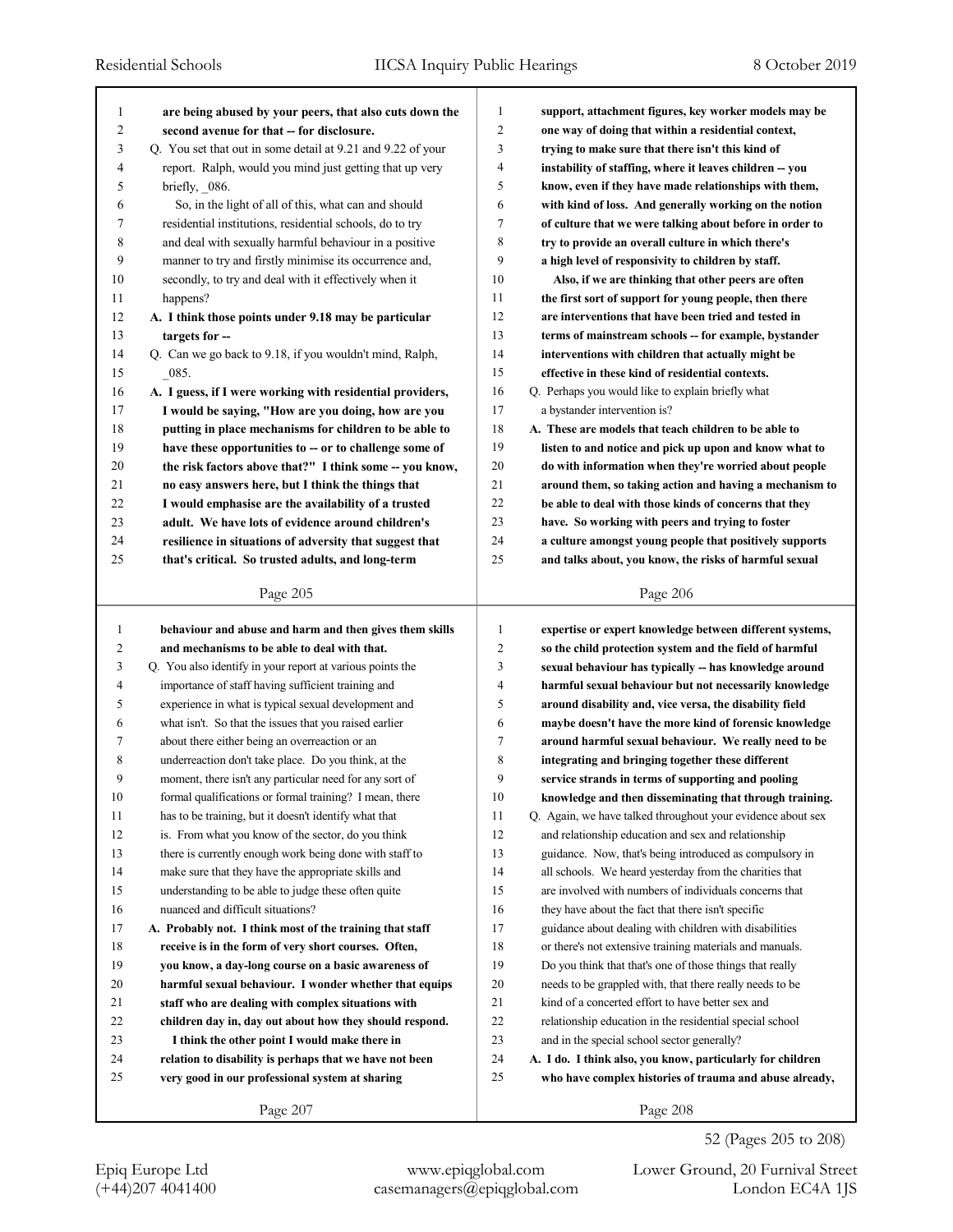| 1              | trying to help educate them about sex and sexuality and    | $\mathbf{1}$ | A. Or at least, you know, the kind of general --        |
|----------------|------------------------------------------------------------|--------------|---------------------------------------------------------|
| 2              | sexual behaviour often means, also, it's not just about    | 2            | challenging social isolation by being in peer groups,   |
| 3              | delivering content with them, but it's also about,         | 3            | et cetera. But I think, you know, again, those kinds of |
| 4              | really, their opportunities to understand and get to       | 4            | placement decisions can only really be made in the      |
| 5              | grips with their own experiences of abuse and harm as      | 5            | context of very good information about the extent of    |
| 6              | well. It is an additionally complex task, I think, for     | 6            | the young person's problems, behaviours and needs.      |
| 7              | those groups of children.                                  | 7            | MS SCOLDING: Thank you very much, Professor Hackett. If |
| 8              | Q. I suppose my last question, really, is, should children | 8            | you would like to wait there, the chair and panel may   |
| 9              | who have displayed sexually harmful behaviour be placed    | 9            | have some questions for you.                            |
| 10             | together with other children who have displayed sexually   | 10           | THE CHAIR: No, we don't have any questions. Thank you,  |
| 11             | harmful behaviour, or is it better to have them educated   | 11           | Professor Hackett.                                      |
| 12             | in, or living in, separate environments? Do you have       | 12           | MS SCOLDING: Thank you very much for coming,            |
| 13             | any particular views about that?                           | 13           | Professor Hackett.                                      |
| 14             | A. It is a very complex question to end with.              | 14           | Chair, we have no further evidence for today, I'm       |
| 15             | Q. I always like to set you a teaser.                      | 15           | sure you will be pleased to hear. We will resume        |
| 16             | A. I think, again, maybe we could come back to the notion  | 16           | tomorrow morning at 10.00 am, with your permission.     |
| 17             | of a continuum of behaviours. Those at the far end of      | 17           | $(4.16 \text{ pm})$                                     |
| 18             | that continuum, with very, very extensive and abusive      | 18           | (The hearing was adjourned to                           |
| 19             | and violent behaviours are perhaps not best placed with    | 19           | Wednesday, 9 October 2019 at 10.00 am)                  |
| 20             | other children with similar types of behaviour. Perhaps    | 20           |                                                         |
|                |                                                            | 21           |                                                         |
| 21             | lower down that continuum, children with lower-level       |              |                                                         |
| 22             | behaviours can be appropriately placed, and there may be   | 22           | INDEX                                                   |
| 23             | some benefits of, you know --                              | 23           |                                                         |
| 24             | Q. Sharing experience, sharing, you know, "I did that too. | 24           | MS CLAIR DAVIES (affirmed) 1                            |
| 25             | It was stupid"?                                            | 25           |                                                         |
|                | Page 209                                                   |              | Page 210                                                |
|                |                                                            |              |                                                         |
| $\mathbf{1}$   | Examination by MS BICARREGUI 1                             |              |                                                         |
| $\overline{c}$ |                                                            |              |                                                         |
|                |                                                            |              |                                                         |
| 3              |                                                            |              |                                                         |
| 4              |                                                            |              |                                                         |
| 5              | Examination by MS BICARREGUI 83                            |              |                                                         |
| 6              |                                                            |              |                                                         |
| 7              | Questions from THE PANEL 119                               |              |                                                         |
| 8              |                                                            |              |                                                         |
| 9              | MR JONATHAN MORGAN (sworn) 120                             |              |                                                         |
| 10             |                                                            |              |                                                         |
| 11             | Examination by MS NIELD 120                                |              |                                                         |
| 12             |                                                            |              |                                                         |
| 13             | Questions from THE PANEL 156                               |              |                                                         |
| 14             |                                                            |              |                                                         |
| 15             | PROFESSOR SIMON HACKETT (affirmed) 160                     |              |                                                         |
| 16             |                                                            |              |                                                         |
| 17             | Examination by MS SCOLDING 160                             |              |                                                         |
| 18             |                                                            |              |                                                         |
| 19             |                                                            |              |                                                         |
| 20             |                                                            |              |                                                         |
| 21             |                                                            |              |                                                         |
| 22             |                                                            |              |                                                         |
| 23             |                                                            |              |                                                         |
| 24             |                                                            |              |                                                         |
| 25             |                                                            |              |                                                         |
|                | Page 211                                                   |              |                                                         |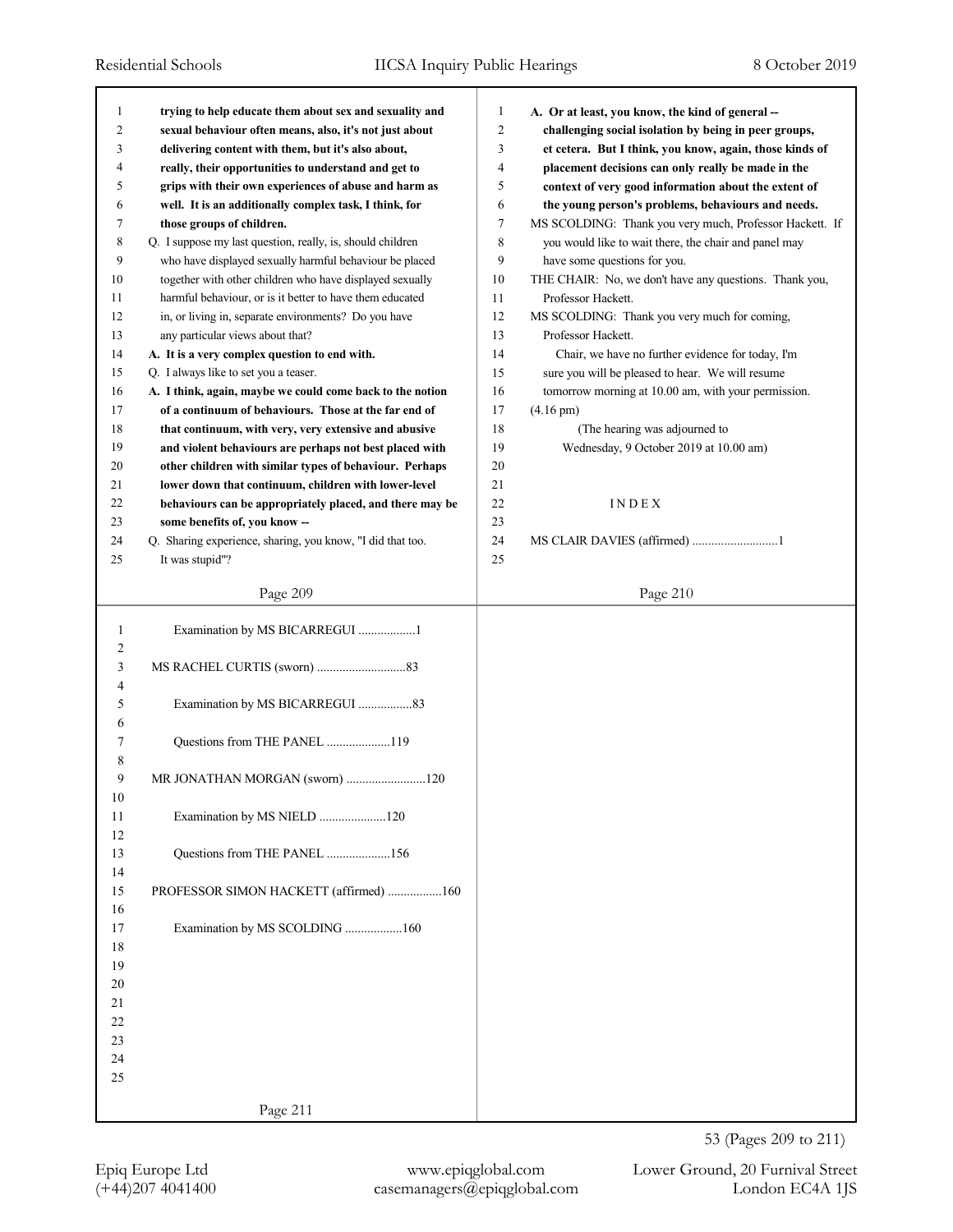# Residential Schools IICSA Inquiry Public Hearings 8 October 2019

| r<br>$\sim$<br>ı<br>$\overline{\phantom{0}}$ |  |
|----------------------------------------------|--|
|----------------------------------------------|--|

| A                          | 50:16,25 51:2,21   | <b>abused</b> 3:4 11:24 | 127:11,14,18       | adjournment               |
|----------------------------|--------------------|-------------------------|--------------------|---------------------------|
| A/12:1 121:9               | 53:10 55:17 63:16  | 36:24 37:14 40:7        | 128:17 134:13      | 120:15                    |
| A/2 2:2 121:9              | 63:19 65:24 67:10  | 75:3,8,22 90:10         | acknowledge 4:7    | adjustments               |
| A/383:21                   | 68:2 74:10 100:16  | 181:11 205:1            | act 124:24 125:19  | 141:23                    |
| A/4 121:11                 | 100:19,21 101:14   | abusing $75:11$         | 126:24 149:25      | admission 39:15           |
| A/5 121:11                 | 111:1 115:15       | 90:24                   | 151:15 163:9       | admitted 37:17            |
| A/7 124:19                 | absconsion 101:8   | abusive 4:25 36:15      | 201:9 204:18       | 58:2                      |
| A6 189:24                  | absconsions 54:1   | 37:6 54:15 94:5         | acted 48:10 110:19 | adolescence 169:19        |
| ABE 127:11 144:23          | 101:6              | 165:1 168:20            | acting 10:25 12:16 | 170:18 171:3              |
| ABE1 134:2,8               | absence 47:23 48:8 | 173:1 174:14            | 84:24              | 172:14 174:18             |
| 140:16                     | 105:25 115:18      | 209:18                  | action 20:15 41:11 | 175:13 189:2              |
| abilities 183:10           | absolutely 10:12   | academic 4:1 32:15      | 58:1 60:25 61:13   | 190:2                     |
| <b>ability</b> 66:11 103:1 | 17:6,13 19:20      | 161:18,19               | 66:16,20,21 78:2   | adolescent 90:13          |
| 140:4 144:18               | 41:4 58:22 74:15   | academically 11:14      | 101:2 102:15       | 179:17 183:15             |
| 155:3 175:5 185:2          | 79:22 89:2 106:7   | academics 169:4         | 106:10,11 146:1    | 201:11                    |
| 188:9,11                   | 107:24 109:6       | accept 16:12 36:6       | 190:5 206:21       | adolescents 173:21        |
| Ability/willingness        | 148:20 159:3       | 37:16 56:25 57:13       | actioned 68:19     | 173:25 174:14             |
| 138:25                     | 181:5 189:6 192:8  | 57:16 187:5             | 97:17 98:1         | 175:17 185:4,23           |
| abject $201:9$             | abuse 2:14 3:14    | acceptable 15:13        | actions 129:6      | 186:6 196:13              |
| able 6:22 10:24            | 5:15 6:9,16,19     | 166:4,7,9 199:1,3       | active 33:25       | 198:10 199:18,19          |
| 11:20 12:4,6 19:5          | 41:1,245:16        | accepted 126:23         | activities 10:22   | adopted 165:3             |
| 26:20 33:6 44:22           | 61:20 71:5 73:2,3  | access 6:2 33:20        | 11:9,16            | adult 15:7 75:14          |
| 44:24 71:12,22             | 75:9 77:18 78:10   | 42:3,13 103:2           | activity 2:14 47:3 | 109:17 151:8              |
| 82:8 83:11 86:2,5          | 78:12 89:14 93:10  | 115:19 116:6            | 60:12 75:10 96:24  | 179:25 205:23             |
| 87:25 88:7 94:24           | 106:9 107:19       | 117:1,10 133:8,10       | 97:8 163:17 167:1  | adulthood 161:9           |
| 117:1,5,10 118:13          | 122:22 147:23      | 134:17 143:14           | 188:12 195:13      | 188:4                     |
| 119:8 125:11,12            | 161:4,21 163:2,19  | 147:8                   | acts 8:25 9:2 10:1 | adults 8:15 18:1          |
| 128:5 131:1                | 167:4 170:25       | accessing 86:25         | 30:25 60:17 72:15  | 39:8 75:11 81:16          |
| 132:22 138:2               | 171:1,17,20,25     | 111:11                  | 72:25 166:14       | 161:9 165:25              |
| 140:3 147:16               | 174:6 181:4,9,17   | accommodated            | 169:6 173:4 202:8  | 166:5 178:9 180:3         |
| 154:5 158:11               | 181:22,23,24       | 74:11                   | actual 14:12 40:17 | 185:4 188:8               |
| 168:2,3 178:22             | 182:3,6,7,8        | account 119:17,20       | 194:20 195:13      | 203:13 205:25             |
| 179:12,16 205:18           | 186:25 187:1,7,12  | 125:4 131:23            | add 154:8 202:3    | advantages 6:21           |
| 206:18,22 207:2            | 187:17,18,20,24    | 150:6,15 196:2          | addition 157:21    | adverse 156:1             |
| 207:15                     | 188:5,25 189:8,15  | accountable 28:9        | additional 52:7    | adversity 182:2           |
| abscond 49:4 51:15         | 190:15,17,18,19    | accounting 164:10       | 61:25 183:19       | 205:24                    |
| absconded 47:8             | 190:20,21,22       | accounts 58:3           | 186:13             | <b>advice</b> 22:20 31:6  |
| 53:22 54:4 60:13           | 191:9,10,13,17,20  | accredited 143:25       | additionally 209:6 | 33:20 69:10 71:8          |
| 63:15 64:17 101:9          | 191:21 192:5,9     | accurate 150:25         | address 82:7       | 106:14 114:11             |
| 112:7                      | 193:14,17,18,22    | accusing 55:21          | 153:13,18          | 131:25 132:7              |
| absconding 9:13            | 193:24 197:11      | achieve 154:17          | addressed 98:6     | <b>advise</b> 26:21 27:8  |
| 20:8 42:22 43:14           | 201:11 202:9       | 188:9                   | adequately 66:5    | 27:11                     |
| 44:1 46:8,11,16            | 203:15,19 204:1,9  | achieved 114:18         | adhere 124:4       | advised 57:25             |
| 46:24 47:21 48:12          | 204:14,22 207:1    | achievement 179:6       | adhered 122:13     | advising 23:24            |
| 48:20 49:17 50:5           | 208:25 209:5       | achieving 124:2         | adjourned 210:18   | <b>advisor</b> 25:11 27:9 |
|                            |                    |                         |                    |                           |

Epiq Europe Ltd www.epiqglobal.com Lower Ground, 20 Furnival Street

(+44)207 4041400 casemanagers@epiqglobal.com London EC4A 1JS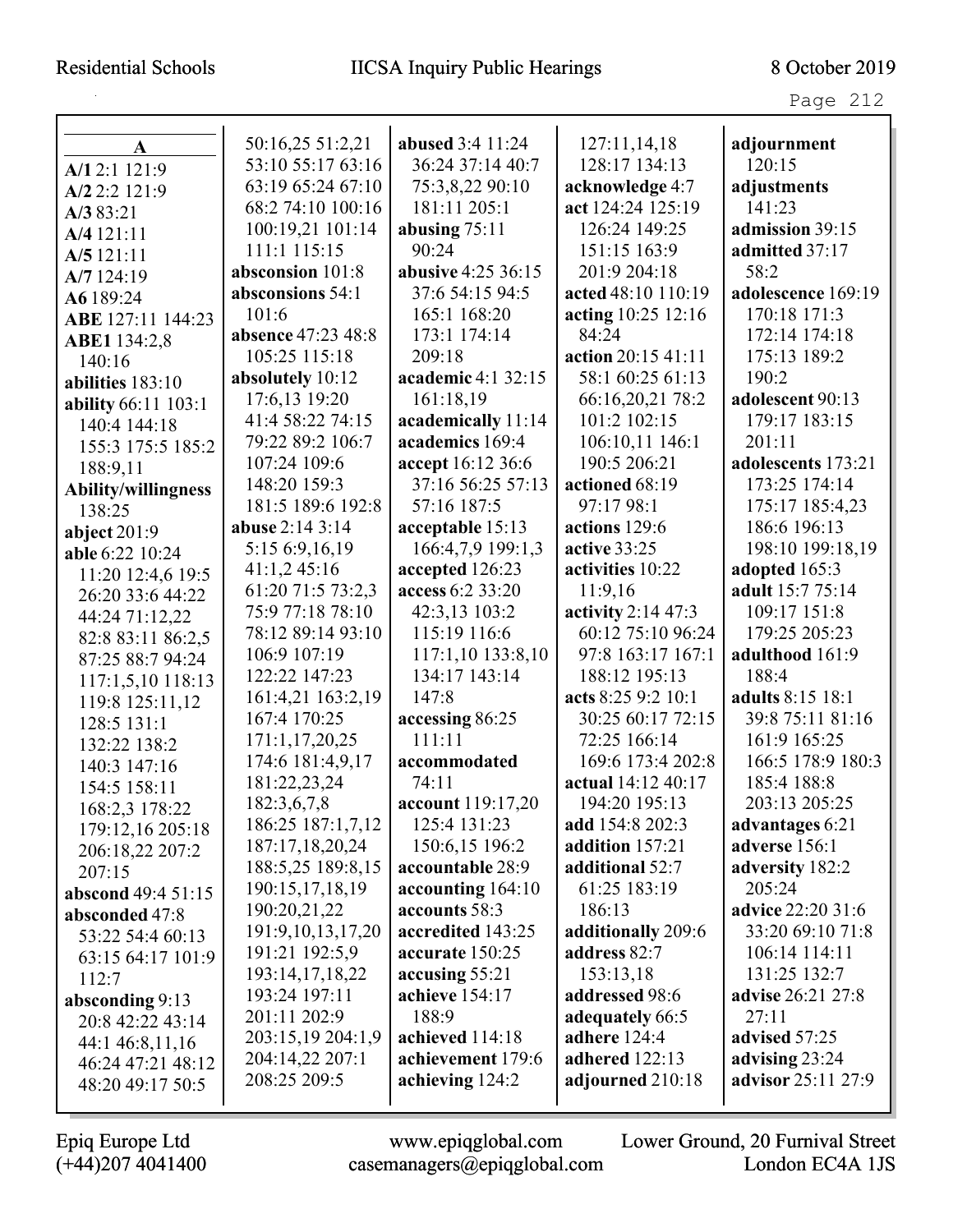| <b>advisors</b> 22:6 23:3 | $\lim 6:19:12$           | antisocial 172:17         | 4:24 5:12,13 6:4,5 | 192:2 199:20                       |
|---------------------------|--------------------------|---------------------------|--------------------|------------------------------------|
| 23:18 30:4 31:5           | air 199:16               | 173:4                     | 6:8,167:16,218:3   | 202:10,14,25                       |
| advisory 23:5,7           | alarm $48:7$             | anybody 25:16             | 8:7,12,219:3,11    | 207:14                             |
| 28:6                      | alarms 46:1 61:15        | 95:7                      | 9:14 10:5 13:8     | appropriately                      |
| <b>Advocacy</b> 63:6      | alert 45:25              | anymore' 93:22            | 16:11 17:5 21:11   | 40:18 132:17                       |
| advocates 63:3,5          | aligned $157:13$         | anyway 58:8 61:21         | 21:22 22:6,11      | 209:22                             |
| 204:18                    | allegation 75:20         | 63:1 80:1 111:18          | 26:11 28:1 29:5    | appropriateness                    |
| aetiologies 169:1         | 95:9 106:23 107:4        | 184:21                    | 32:19 34:10 36:6   | 182:21                             |
| affairs 137:20            | 107:17,19 108:4          | <b>Apart</b> 16:4 62:4    | 39:15 42:20 46:11  | April 38:20,22                     |
| affirmed 1:9 160:1        | 110:3 130:12,23          | Apologies 72:3            | 50:9 59:19 63:16   | 103:15                             |
| 210:24 211:15             | 139:4 147:11,15          | 169:8                     | 68:10,15 69:13     | apt 90:22                          |
| afraid $71:21$            | allegations 33:8         | APP00001246:13            | 71:1,5 75:12,15    | arbitrary 189:21                   |
| after-school 11:17        | 71:5 73:2 75:18          | 53:19 101:5               | 81:5 84:7 85:4     | area 11:6 28:11                    |
| afternoon 113:6           | 98:13 106:11             | APP000012 007             | 90:1,14,19 93:11   | 46:2 63:1 86:17                    |
| 120:22 122:25             | 107:7 109:19             | 48:14                     | 94:7 96:23 99:6    | 86:20,20,21 87:12                  |
| 123:8 160:3               | 110:10,13 130:19         | APP000020 59:13           | 100:16,17 105:3    | 109:8,19 116:2                     |
| Agbada 135:18,20          | 135:2                    | APP000028 001             | 108:15 110:15      | 119:15 131:2                       |
| 136:9                     | alleged 77:17 138:7      | 41:9                      | 114:12 117:25      | 163:2,24 183:1                     |
| age 11:7 44:5 47:9        | 162:21,24 163:8          | APP00004599:23            | 129:18 194:24      | areas 65:7 68:14,15                |
| 89:18 91:8 110:20         | 163:20                   | APP000045 002             | Appletree's 60:12  | 161:7                              |
| 147:8 151:5,7             | allocated 136:10         | 37:21                     | applicable 125:3   | arguably 94:4                      |
| 162:20 163:8              | allowed 42:12            | APP00004949:11            | 150:6              | 189:12                             |
| 171:22 174:16             | 51:14 113:7              | APP00005764:12            | applied 151:8      | arisen 202:19                      |
| 189:22 196:3,21           | allows 125:15            | APP000059 002             | 152:12 177:2       | arises 183:23                      |
| age-appropriate           | alongside 12:8           | 66:19                     | applies 173:25     | arm 15:1                           |
| 137:3                     | alternative 7:4          | APP000064 013             | apply 108:3 173:21 | arrangements                       |
| aged 3:11 85:11           | amount 13:23             | 22:3                      | appoint 68:17      | 116:14                             |
| agencies 86:22            | 59:14 193:3              | APP000064 022             | appointed 31:24    | arrested 158:9,13                  |
| 157:22 165:4              | anal 56:20 107:11        | 195:1                     | 33:6               | arrived 41:12,13                   |
| ages 58:3 175:15          | anally 54:19             | APP000064 030             | appointing 35:1    | 46:11 47:7 48:22                   |
| 196:20                    | analysed 164:4           | 55:11                     | appointment 33:13  | arriving $100:17$                  |
| aggressive 172:10         | analysis 162:17          | <b>Appeal</b> 150:10      | appreciate 34:13   | art 12:1                           |
| ago 26:1 69:3             | 163:10                   | appear $128:17$           | 34:22 151:11       | articulately 193:2                 |
| 193:11                    | anger $172:8$            | 135:20 137:15             | appreciating       | ascertain 19:6                     |
| agree 28:8 66:6           | annex 32:23 36:1         | 139:16 141:3              | 155:11             | <b>ASD</b> 186:8                   |
| 125:6 128:19              | annual 120:2             | 145:18,21 152:12          | approach 110:3     | aside 24:23 40:16                  |
| 152:15 156:18             | annually 154:3           | 188:13,14                 | 143:19 155:22      | asked 36:8 80:20                   |
| <b>agreed</b> 34:1 60:20  | answer 140:4 142:7       | appeared 78:11            | 168:4              | 93:19,25 94:23                     |
| 105:8,8                   | 191:7                    | 139:1                     | approaching 155:7  | 132:18,23 138:15                   |
| agreeing 55:22            |                          | appears 81:13 85:2        | appropriate 33:4   | 140:9 144:21                       |
| agreement 98:15           | answering 128:8<br>154:9 | 92:6 138:22               | 33:20 58:18 114:1  | 145:6 162:7                        |
| 102:17 115:3,10           | answers 125:1            | 149:15 174:19             |                    |                                    |
|                           |                          |                           | 114:23,25 115:9    | asking 84:1 120:23<br>132:2 162:10 |
| agreements 105:21         | 132:18 144:21            | 186:4,11                  | 119:18 168:11      |                                    |
| agrees $141:9$            | 149:16 150:4,13          | <b>Appletree</b> 1:8 2:15 | 169:25 170:2,17    | asleep 45:6                        |
| ahead 1:5                 | 205:21                   | 2:16,17,223:8,9           | 175:25 180:23      | <b>aspect</b> 10:6 11:5            |
|                           |                          |                           |                    |                                    |

L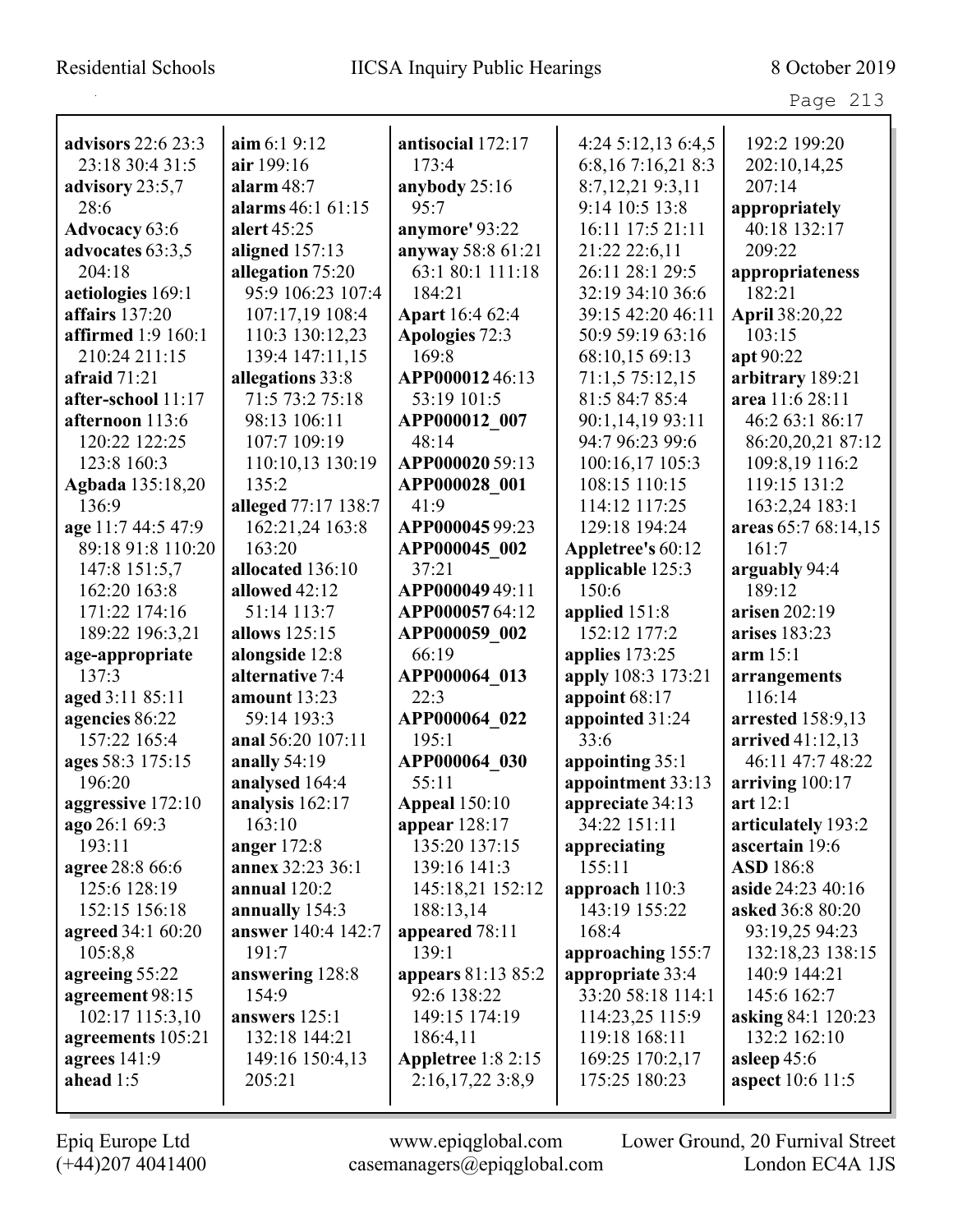| 24:9                | 192:8                | awake 5:10 45:4,7                          | 192:25                  | 188:20 189:9             |
|---------------------|----------------------|--------------------------------------------|-------------------------|--------------------------|
| aspects 10:4 27:11  | attempted 194:20     | 45:10 46:1,3                               | <b>basis</b> 17:23 60:4 | 191:3,11,14              |
| 41:6 173:10         | attempts 89:20       | aware 41:17,18,18                          | 116:23 123:5            | 192:10,21 194:8          |
| assault 77:24 123:2 | attended 123:17      | 42:23 73:16 74:9                           | 159:2 174:10            | 194:18,25 195:4          |
| assaulted 40:1      | 136:7                | 76:14,16 77:9                              | 194:13                  | 196:24 197:5,19          |
| 90:11 130:5         | attending 123:5      | 78:6 83:18 100:12                          | <b>bear</b> 83:9        | 198:4,21,22 199:2        |
| assess 138:3 140:3  | 138:13 175:14        | 100:13 119:23                              | beautiful 10:14         | 199:6,13 201:8           |
| 144:10,20 145:1,2   | attention 130:8      | 121:20 134:19,22                           | becoming 15:18          | 202:10,25 205:8          |
| 151:25              | 136:23 141:11,12     | 139:7                                      | 90:25                   | 207:1,20 208:3,4         |
| assessed 14:12      | 141:21 163:19        | awareness 64:25                            | bed 43:6 73:13          | 208:7 209:2,9,11         |
| 123:6 143:3         | 176:16 177:5         | 207:19                                     | bedrooms 10:14          | 209:20                   |
| 144:18 145:12       | 192:19               |                                            | 43:24 78:17             | behavioural 3:6          |
| assessing 128:13    | attitudes 172:18     | B                                          | <b>began</b> $3:393:22$ | 161:15 188:6             |
| 149:6               | audio-recorded       | <b>B</b> 32:23                             | 100:16                  | behaviours 7:6,7         |
| assessment 14:14    | 131:15               | B/11 134:5                                 | beginning $10:15$       | 37:6,7,17,22 38:4        |
| 41:8 42:18 44:8     | audited 138:1        | B/18 146:4                                 | 26:6 34:1 51:24         | 38:24 40:10 60:10        |
| 44:11 48:11,13,17   | <b>August</b> 121:13 | <b>baby</b> 3:20 15:16                     | 61:23 147:1             | 90:20 95:23 99:2         |
| 49:19 60:10 93:1    | author $162:6$       | 196:3,5                                    | <b>begins</b> 139:11    | 99:7 162:3 164:5         |
| 125:3 127:20,23     | authorised 151:18    | back 11:19 15:20                           | 147:1 149:7             | 164:25 165:1,2,6         |
| 128:3, 11, 21, 24   | authorities 88:6     | 17:1 36:5 53:2,17                          | <b>behave</b> 171:21    | 166:12,16,19             |
| 130:13 132:25       | 116:15               | 54:2 58:25 64:2                            | behaving $169:11$       | 167:7 168:6,9,11         |
| 137:17 138:12       | authority 24:22      | 65:21 70:24 94:19                          | behaviour 4:25,25       | 168:15 169:18            |
| 139:15,19,22        | 25:24 33:15 69:11    | 99:14 138:5                                | 9:3,6 19:4,6 38:11      | 170:6,9,14 171:14        |
| 140:11 142:8        | 70:8 80:24 87:12     | 155:17 191:5                               | 39:1,3 40:8 41:15       | 173:1 174:9,14           |
| 143:3,9,20 144:1    | 88:4,18 97:19,22     | 201:16 203:6                               | 42:19 43:13 44:16       | 177:18 178:1,9,16        |
| 144:12,15 146:15    | autism 182:12,18     | 205:14 209:16                              | 44:20 46:4 47:23        | 178:18 179:4             |
| 148:14 150:5        | 184:16,18            | background 58:4                            | 54:16 56:19 66:5        | 181:7 182:22             |
| 202:11              | Autistic 183:6       | 79:8 135:5 171:15                          | 66:8 68:11,13           | 186:15,18 187:19         |
| assessments 152:4   | 185:12,24            | backgrounds                                | 72:20 81:15 89:25       | 192:14 194:5,13          |
| assist 125:5 126:2  | automatically        | 132:11 175:2<br>181:17 187:8               | 90:4 91:21 93:11        | 196:10,15,24             |
| 150:7               | 134:18               | <b>bad</b> 9:3 62:7 64:22                  | 94:4,4,5 98:1           | 197:13,15,22             |
| assistance 187:4    | autumn 9:14 111:1    |                                            | 100:3 110:16,18         | 198:9 199:8,10,21        |
| assistant 52:3      | availability 119:3,6 | badge $167:3$<br><b>badly</b> 112:4 180:24 | 110:25 161:8            | 200:21 201:18,18         |
| assists $126:14$    | 188:8 204:4          | balanced 168:4                             | 162:6,8,11 164:2        | 201:22 202:12,12         |
| associated 93:8     | 205:22               | <b>Bank 8:7 68:13</b>                      | 164:7, 12, 18, 21, 24   | 202:18 203:2             |
| 172:16              | available 71:23      | barely 200:1                               | 165:3,8,11,13,14        | 209:17,19,22             |
| associations 191:2  | 92:11 123:12         | barrier 179:5                              | 165:19,22,25            | 210:6                    |
| assumed 142:24      | 124:12 125:9         | <b>barriers</b> 203:5,10                   | 166:9,11,18,23          | beings $184:6$           |
| assuming $165:14$   | 133:1 137:9          | <b>based 99:19 124:2</b>                   | 167:15,18,25            | <b>belief</b> 2:8 83:24  |
| 192:7               | 145:10 202:17        | 134:12 140:13                              | 168:5 169:7,15,25       | 121:16                   |
| ATC 13:22 195:5     | avenue 204:25        | 143:10                                     | 171:11 173:23           | beliefs $172:17$         |
| attachment 10:21    | 205:2                | <b>basic</b> 49:7 138:15                   | 174:3 176:11,22         | <b>believe</b> 2:11 9:25 |
| 170:16 189:1        | <b>averse</b> 201:21 | 207:19                                     | 177:8,20 178:4,21       | 11:10 22:17 40:25        |
| 191:23 206:1        | aversive 202:6       | basically 58:21                            | 180:13 181:16,21        | 56:13 77:15 89:21        |
| attempt 166:2       | avoid 16:22 138:16   |                                            | 186:22 187:7,9,11       | 96:14 99:8,12            |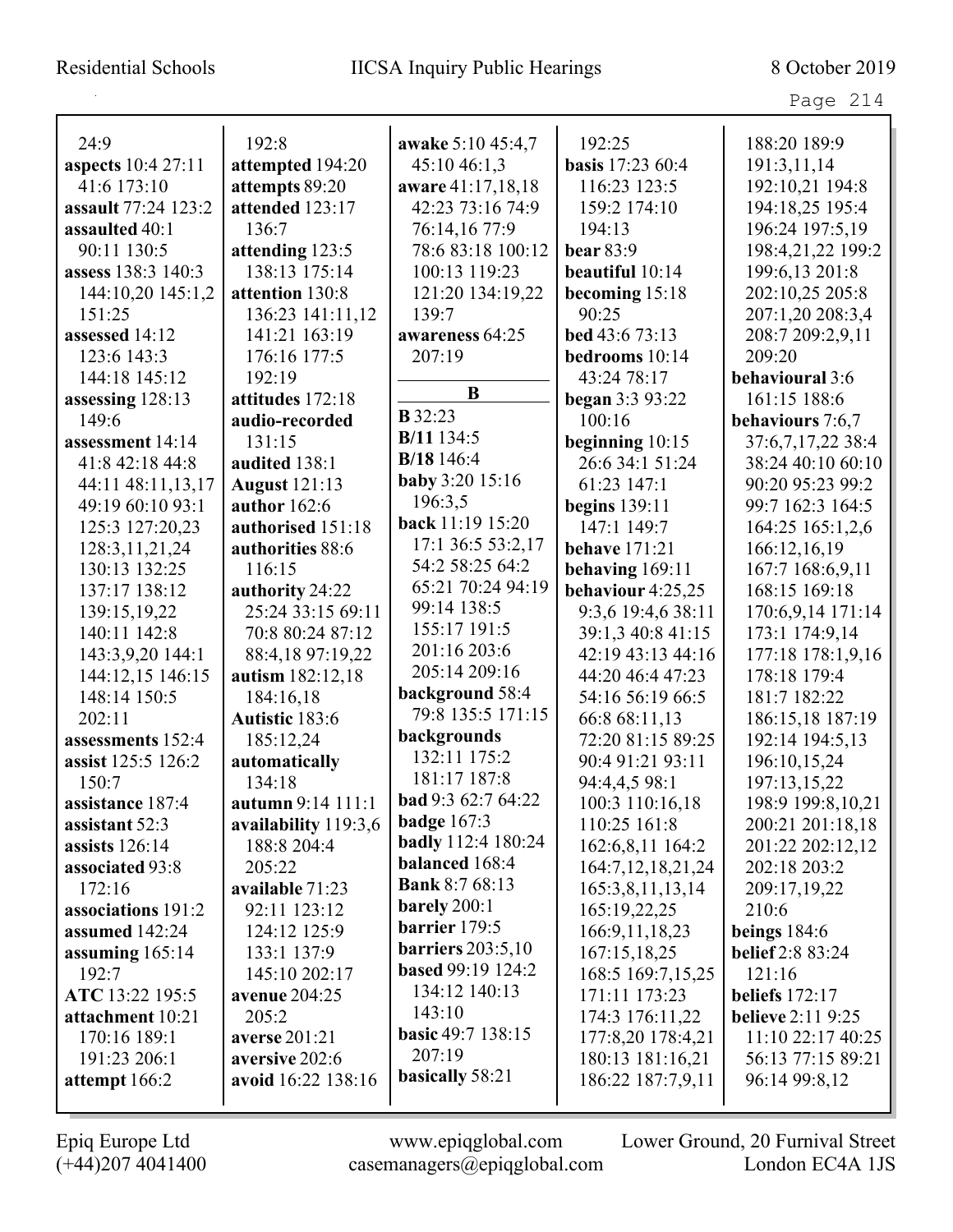| دے .<br>$\lnot$ $\lnot$ $\lnot$ |  |
|---------------------------------|--|
|---------------------------------|--|

| 108:23 118:8              | BFC000085 104:17          | 140:10 146:25             | build 10:22 88:15            | C3171:13              |
|---------------------------|---------------------------|---------------------------|------------------------------|-----------------------|
| 145:10 153:7              | BFC00008786:18            | <b>boxes</b> 140:8        | <b>building</b> 10:20 45:8   | C454:16               |
| 181:1                     | Bicarregui $1:3,6,10$     | boy $37:1440:1,20$        | 65:9 80:3 109:2              | C543:6                |
| believed 72:18            | 1:11 54:22 55:3,7         | 107:19 132:16,20          | 119:10                       | call 37:20 67:20      |
| <b>bells</b> 48:7         | 70:11 82:21 83:2          | 147:15                    | <b>bullet</b> 32:23 38:25    | 76:10 87:8 94:15      |
| <b>benefit 8:2 12:22</b>  | 83:6,7 118:21             | boys 51:5 52:19           | 39:5                         | 95:14 112:22          |
| 84:5                      | 120:11 211:1,5            | 131:13,14 132:10          | bulletpoint 39:2             | 120:17 153:24         |
| benefits 209:23           | big 3:12 53:9             | 175:16                    | bum $43:7,10$                | 157:24 158:7          |
| <b>bent 43:9</b>          | 142:21 175:16             | brackets 140:25           | <b>bundle</b> 2:1,2 49:12    | 190:7                 |
| best 2:7 20:10 23:4       | bigger 119:5              | <b>Bradford</b> 70:8      | 71:17 83:10,21               | called 80:19 84:21    |
| 23:15 41:19 80:9          | biggest 40:23 86:24       | 76:20,22 84:3,12          | 121:4,10,10 134:6            | 105:20 137:24         |
| 83:24,25 101:12           | 118:12                    | 84:14 85:11 86:8          | 159:23 160:5,6               | 149:11 151:5          |
| 121:16 124:3              | biological 169:16         | 87:22 88:20 91:7          | <b>burn</b> 16:18            | 158:9 172:2           |
| 125:10 127:11,14          | birthdays 121:25          | 92:21,25 93:3             | bushes $67:5$                | 173:14 194:2          |
| 127:18,22 128:17          | bit 5:12 8:10 25:22       | 94:21 109:22              | button 154:5 158:6           | calls 154:25          |
| 134:13 139:25             | 32:21 33:10 43:2          | 111:7 133:14,16           | bystander 206:13             | CALM 17:8 20:17       |
| 145:9 154:17              | 44:2 46:8,18              | 135:3                     | 206:17                       | <b>CAMHS 86:23</b>    |
| 155:14,22 189:8           | 48:19 52:13 70:17         | breach 70:11              |                              | 91:12 99:9 116:13     |
| 209:19                    | 106:8,17 116:13           | <b>break</b> 1:18 9:9     | $\mathbf C$                  | Campbell 52:16        |
| <b>better</b> 7:1,5 50:18 | 164:1 168:17              | 54:25 55:5 82:6           | C159:23                      | candidates 31:12      |
| 59:23 62:23 106:1         | 175:20 177:10             | 120:12 121:3              | C1 2:15 8:19 46:21           | capable 149:8         |
| 118:16 154:19,20          | 178:1 181:1               | 160:20,21 175:25          | 54:17 58:1 78:21             | capacity 88:16        |
| 154:20 155:12,13          | 182:23 190:10             | 176:6 179:1               | 123:3,4,6,10,17              | capturing 159:12      |
| 155:25 156:2              | 191:4 193:5 194:3         | 188:22                    | 129:17 130:4,7,13            | Carbery 133:19,23     |
| 208:21 209:11             | 198:7 200:19              | breakdowns                | 130:16,20,21                 | 134:18,25 136:23      |
| beyond 95:6               | 201:13,23                 | 195:20                    | 131:1,1,6,9,15               | 137:7 139:6 152:3     |
| BFC000032 002             | <b>bite</b> 191:6         | breaking 172:18           | 132:1,4 133:2                | care 7:12 8:16        |
| 109:9                     | <b>bits</b> 116:20        | <b>briefly</b> 3:25 12:20 | 134:19 135:3,16              | 36:20 37:23 38:1      |
| BFC00003393:12            | <b>blow</b> 203:22        | 20:4 69:6 80:19           | 136:16,19,25                 | 38:8,15 39:6,19       |
| BFC000038 116:4           | board 21:25 28:6          | 108:12 128:22             | 138:7,22 140:20              | 40:8 78:11 84:3       |
| BFC000043 007             | boarding $175:14$         | 132:9 146:23              | 141:9 145:20,20              | 84:10,21,23 85:10     |
| 77:12                     | <b>bodily</b> 194:20      | 195:9 205:5               | 145:24 146:7,15              | 85:12,14,16 88:16     |
| <b>BFC000043 033</b>      | <b>body</b> 22:9,10 30:3  | 206:16                    | 147:21 148:1,14              | 88:19 89:15,15        |
| 51:10                     | 30:25 33:2                | bright $11:15$            | 158:3 171:13,16              | 91:15,16,20,23        |
| <b>BFC000050 005</b>      | <b>bottom 31:11 32:24</b> | bring 13:17 83:12         | 188:16                       | 92:17,19 93:3,21      |
| 90:12                     | 37:23 43:17 48:18         | 111:22                    | C1's 120:6 128:22            | 94:5 96:8,13,23       |
| BFC000071 146:4           | 49:4 57:20 60:8           | bringing 69:8             | 129:21 130:14                | 96:25 101:3           |
| BFC000073 001             | 65:7 73:22 107:8          | 208:8                     | 131:23 134:22                | 110:11 118:5          |
| 107:7                     | 129:24 139:12             | <b>broad</b> 123:22       | 135:21 137:8                 | 122:22 155:13         |
| <b>BFC000073 006</b>      | 150:9 183:18              | 124:11 178:2              | 147:20,24 148:18             | 188:20 189:11,17      |
| 73:22                     | 195:2                     | broader 163:1             | 158:22                       | 193:6, 12, 14, 18, 23 |
| BFC000075116:16           | boundaries 200:2          | 180:13                    | C <sub>2</sub> 2:11,15 12:21 | 198:4,23 201:5,15     |
| <b>BFC00008492:13</b>     | boundary $172:19$         | <b>broken</b> 189:15      | 15:14 16:19 43:6             | 201:19                |
| BFC000084 002             | box 138:24 139:11         | brought $125:19$          | 46:19,22 48:8                | cared 91:7            |
| 38:23                     | 139:12,13,15,18           | bruise 16:18              | 54:18                        | careful 29:6 121:23   |
|                           |                           |                           |                              |                       |

L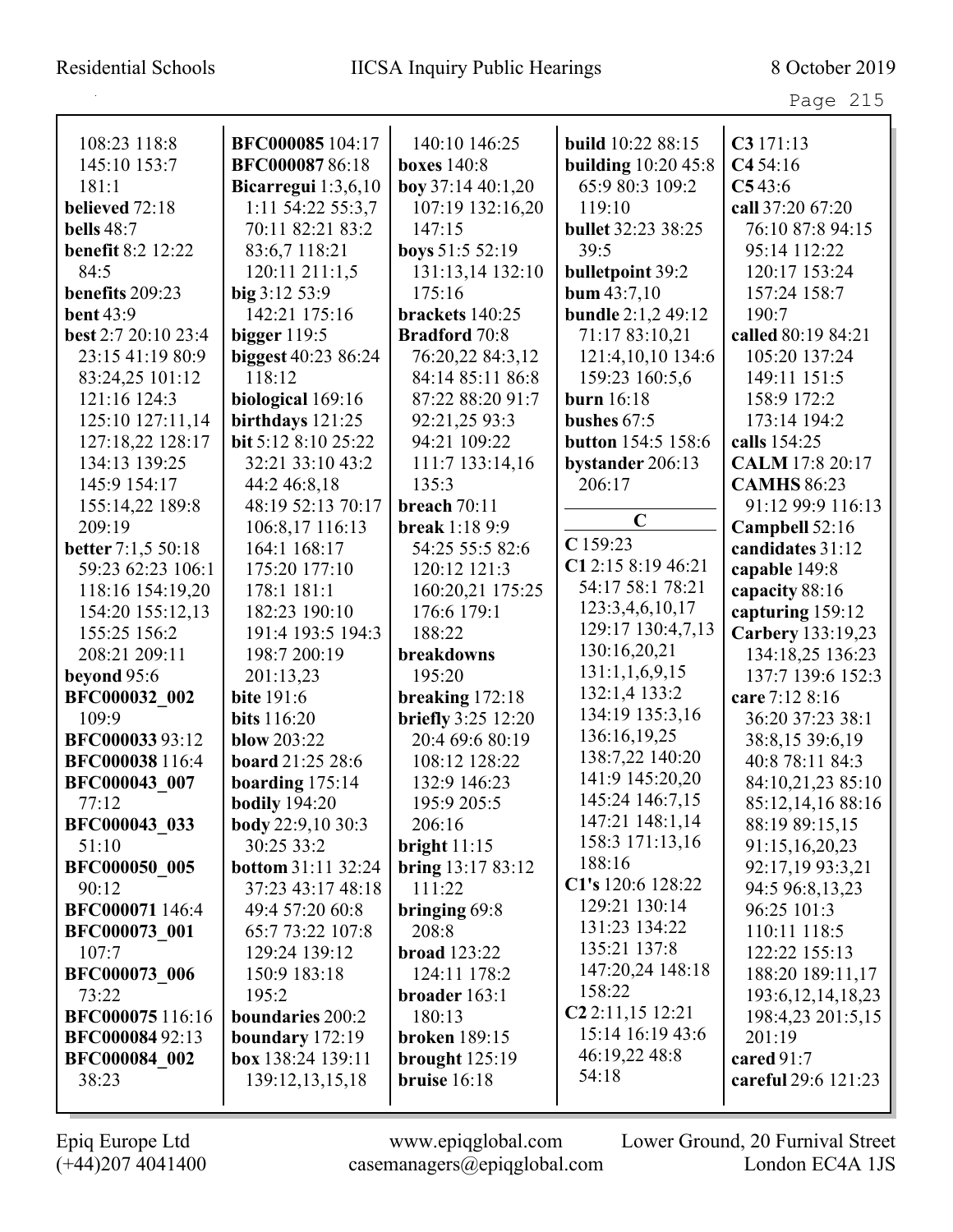#### Residential Schools IICSA Inquiry Public Hearings 8 October 2019

Page 216

| 167:17             | 193:17,23              | 82:23,24 83:2,20    | 44:13 45:24 54:11     | 6:22,24 7:2,5,6,8    |
|--------------------|------------------------|---------------------|-----------------------|----------------------|
| carefully 88:22    | cast 147:10,14         | 118:21,23 119:2     | 61:20 62:1 64:17      | 7:12,14,16,19,21     |
| 178:15             | categorical 178:13     | 119:17,23,25        | 65:20 67:17 77:25     | 7:22,23,25 8:10      |
| carer 45:19 123:17 | cause 38:13 48:7       | 120:6,9,11,13,17    | 80:5,7,9 83:15        | 8:11, 14, 17, 19, 20 |
| 129:17,20 136:2,3  | 100:5 167:9            | 121:10 156:6,8      | 85:24 86:16 87:3      | 8:24,25 9:7,25       |
| 136:7,9 140:20     | 169:14                 | 159:17,21 161:24    | 87:7,11,13,23         | 10:13,21 11:6,10     |
| 141:9 156:17       | caused 13:25 204:9     | 162:16 175:24       | 88:25 89:6,10         | 11:14,17,18,23       |
| carers 91:24       | causes 9:10 169:13     | 176:1 210:8,10,14   | 90:13 91:1,19,19      | 12:1,3,14,15,17      |
| 179:15 184:5,12    | caution 69:19          | chaired 102:20      | 91:22 92:3 94:15      | 12:22 15:19 17:25    |
| 189:25 202:21      | 113:14 130:22          | chairperson 161:20  | 95:6,7,23,24          | 18:9 19:1,15         |
| carpet 16:18       | 131:15 132:17          | challenge 135:7     | 96:10 98:16,19        | 21:12 24:7 31:13     |
| carried 125:15     | 177:2 187:14           | 169:10 205:19       | 99:3,11 100:19        | 32:16,22 41:16,20    |
| 142:9,9 148:3      | CCC000007 059          | challenged 174:17   | 101:14,18 102:7       | 42:6,12,20,23        |
| 200:8              | 97:2                   | challenges 186:13   | 102:23 103:20         | 44:19,25 45:4,8      |
| carry 155:21       | CCC000007 089          | challenging 9:5     | 105:1,16 106:4        | 46:2,5,6,10,10,24    |
| carrying 124:9     | 57:20                  | 197:22 210:2        | 108:22 109:17         | 47:25 49:3,24,24     |
| cars $9:9$         | CCC000016 004          | change 4:9 47:16    | 110:4 117:25          | 50:3 51:15 52:22     |
| case 9:2 20:17     | 13:10 20:12            | 174:23 175:21,21    | 121:19,21 122:22      | 52:24 55:24 56:11    |
| 21:10 22:4 39:2    | cent 6:6 163:18        | changed $5:96:12$   | 123:3,20 126:2,6      | 57:14 58:3,22        |
| 45:4 50:16 75:19   | 164:10 176:19,24       | 39:21,22,23 45:1    | 126:6 127:7,22,23     | 59:18 61:1,21        |
| 77:4 78:21 85:21   | 181:13 194:9,19        | 70:21 195:5         | 127:24 128:5          | 62:13,24 63:4,8      |
| 87:19 94:13 95:2   | central 122:4,10,12    | changes $67:9,23$   | 130:3,6 133:14,15     | 63:15,22 65:14       |
| 98:6,24 103:24     | <b>Centre 1:8 10:5</b> | chaotic 36:15       | 137:16,23 140:13      | 66:3 67:13,21        |
| 105:9 108:16       | 69:13                  | characterisation    | 143:24 145:12,15      | 71:4 72:15,20        |
| 113:2 115:4,21     | certain 9:25 45:3      | 178:11              | 151:8 152:2,5         | 75:2,7,11 78:22      |
| 119:8 123:10       | 52:23 74:15 76:8       | characteristic      | 153:25 154:10,17      | 79:10 80:7,13,15     |
| 128:22 131:16,20   | 76:8 168:15            | 179:3               | 155:8, 10, 15, 17, 21 | 81:14 84:23 85:8     |
| 132:14 133:25      | 182:22,22 184:23       | charged 149:18      | 156:1 159:14          | 85:9,10,12,16,25     |
| 135:11 144:10      | 204:16                 | charging 131:18,25  | 161:4 163:2 165:8     | 86:19,25 87:5,17     |
| 146:14,18,21       | certainly 17:21        | 132:7,10 159:10     | 191:10 208:2          | 87:21 88:3,8,10      |
| 147:12,19 150:10   | 45:19 56:22 57:22      | 159:15              | child's 17:13 29:18   | 88:14,16 90:5,6      |
| 151:24 152:12.18   | 61:5 62:18 92:4        | charities 208:14    | 29:19 79:1 83:17      | 90:21 91:8,25        |
| 152:20,24,24       | 92:18 95:25 97:25      | chats 185:25        | 128:8,11 135:5        | 94:24,25 96:8,13     |
| 153:1,11,20 155:4  | 98:18 99:21            | check 23:4 25:18    | 140:4 144:17          | 96:15,18 97:6,8      |
| 158:5,21,25 159:7  | 100:10,23 105:10       | 51:9 53:3 60:1      | 197:19 203:14         | 98:3,4,11 100:21     |
| 159:8,9 167:19     | 111:19 112:2           | 106:14 153:7        | childhood 156:1       | 100:24,25 101:1,2    |
| 177:3 180:15       | 142:18 144:9           | checked 138:20      | 165:12,19 169:17      | 101:23 102:1         |
| 181:10 184:14,14   | 152:12 153:3,22        | checking 18:13      | 169:21 171:3          | 104:2 105:3 108:3    |
| cases 5:4 78:22    | 163:15 167:6           | 87:17               | 172:14 192:3          | 111:6,9 113:24       |
| 79:5 151:24 152:8  | 174:16 184:2,22        | checklist 135:23    | childhoods 172:20     | 114:6 116:14         |
| 153:5 154:3,14     | 188:2                  | cheeks 43:8         | children $1:20,23$    | 117:18 118:12,17     |
| 163:3,25 164:4,9   | cetera 202:4 204:19    | child 7:13 14:25,25 | 3:3,5,11,13,14,16     | 118:18 119:10,14     |
| 167:9,22 173:17    | 210:3                  | 15:7,21,22 16:10    | 3:23 4:12 5:13,14     | 119:19,22 122:18     |
| 176:23 177:12      | chair 1:3,6 2:2 10:9   | 16:22 17:19 18:3    | 5:14,18,20,206:1      | 124:14 125:22        |
| 184:3 193:10,12    | 54:23 55:1 71:21       | 19:9, 10, 25 29:12  | 6:4,6,8,14,15,18      | 144:12 145:9         |
|                    |                        |                     |                       |                      |

(+44)207 4041400 casemanagers@epiqglobal.com London EC4A 1JS

Epiq Europe Ltd www.epiqglobal.com Lower Ground, 20 Furnival Street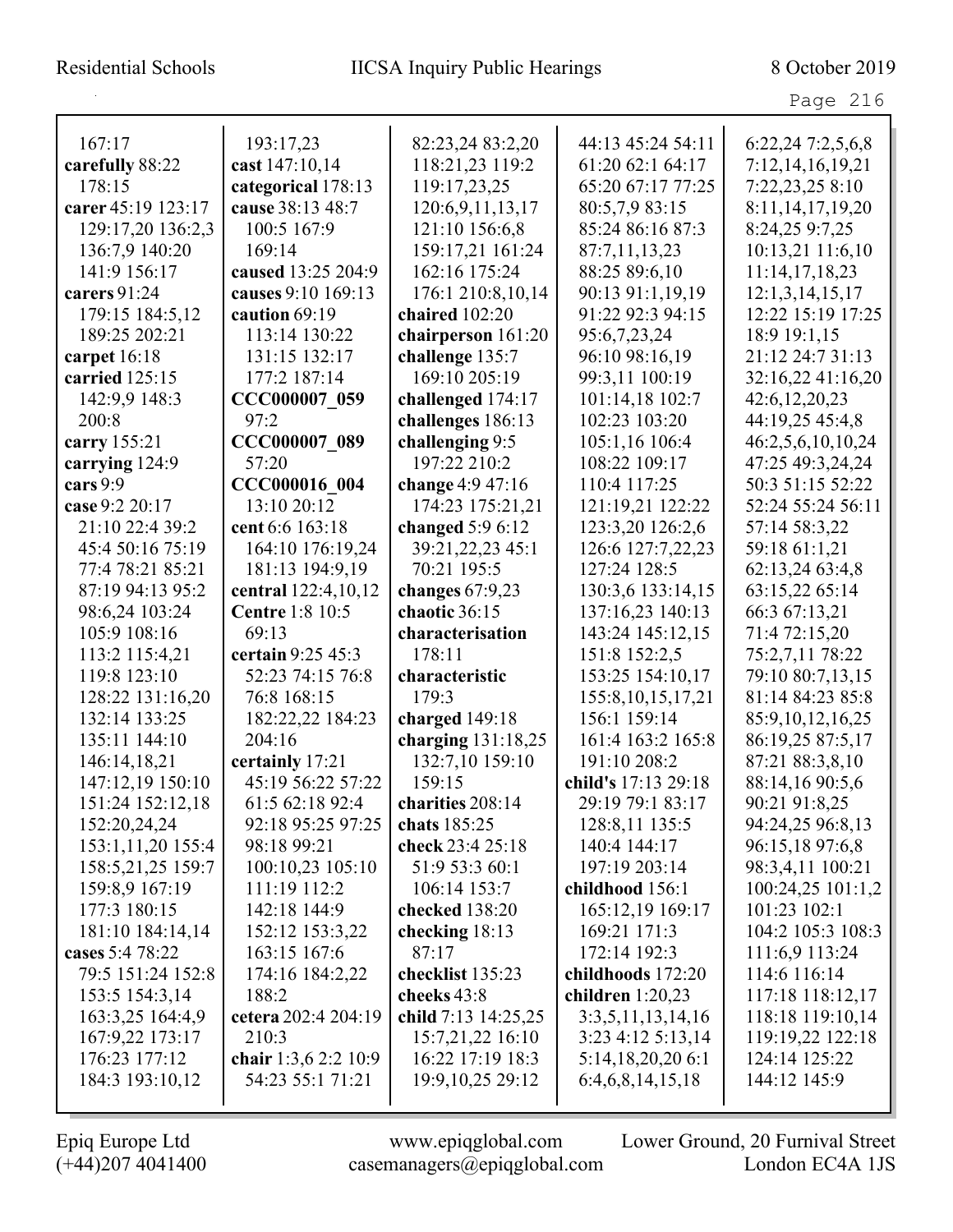## Residential Schools IICSA Inquiry Public Hearings 8 October 2019

Page 217

| 151:5 154:16                      | 99:18 100:7,11              | 152:11 166:22                    | 191:5                              | 124:6,22 126:15                  |
|-----------------------------------|-----------------------------|----------------------------------|------------------------------------|----------------------------------|
| 155:1,11,13,14                    | 101:3 111:14                | clearer 98:18                    | coming 1:11 61:15                  | 126:21 128:14,18                 |
| 156:2 161:8,11,14                 | 117:23 119:11,13            | clearly 10:18 11:23              | 107:13 120:22                      | 128:21 135:21                    |
| 162:9,11,20 163:7                 | 120:4 146:5                 | 12:23 43:13 45:21                | 160:4 162:23                       | 141:4,13 143:6,13                |
| 163:20 164:22                     | 158:24 167:18               | 54:12 98:22                      | 163:19 195:17                      | 143:20,22 144:20                 |
| 165:1,5,24 167:22                 | 168:4 169:18,20             | 186:24                           | 210:12                             | 145:1,4 149:6,20                 |
| 168:14 169:11,13                  | 170:5,8 175:2               | clinical 10:7 12:10              | commensurate                       | 150:11,14 151:2,6                |
| 170:1,13,24 171:9                 | 198:14,21 199:23            | 12:15 23:22,24                   | 168:6                              | 152:1,5 156:12,13                |
| 171:19,25 172:6                   | 201:8 203:11                | 25:9 41:23 161:16                | comment 107:2                      | competency 125:3                 |
| 172:10,19 173:18                  | 204:19 205:23               | 161:19 167:20                    | 121:7 140:7,10                     | 128:11 137:18                    |
| 173:22,23 174:1,2                 | Christine 68:22             | clinician $161:14,18$            | 144:6 147:16                       | 143:22 144:4,7,15                |
| 174:3 175:13                      | 82:11 88:1 182:24           | clinicians 162:2                 | 152:14 155:6                       | 150:5,21,23 151:7                |
| 176:12 177:13,16                  | 200:7,25                    | close 157:23 171:8               | commentary                         | 152:22 154:12,15                 |
| 178:4, 12, 14 179:3               | chronology 50:24            | closed 49:6 145:25               | 107:14                             | 191:24                           |
| 179:7, 18, 20, 24                 | 84:16 106:18                | closely 40:19                    | commented 15:10                    | competent 125:2                  |
| 180:1 181:2,6,11                  | 112:14                      | 172:15                           | comments 108:2                     | 126:23,25 132:20                 |
| 181:12 182:5,12                   | circumstance                | clubs $11:17$                    | commission 101:25                  | 139:20,23 141:10                 |
| 182:17 184:10                     | 155:20                      | clues 187:25 188:1               | 163:8                              | 141:16,24 142:6                  |
| 187:6, 16, 16 188:3               | circumstances               | clustered 102:11                 | commissioned                       | 145:20,24 146:16                 |
| 188:15,19 190:23                  | 15:12 20:7 175:22           | co-operation 135:8               | 66:21 105:23                       | 149:8, 10, 14, 22                |
| 191:21 192:21                     | 198:24                      | 157:23                           | 155:22                             | 150:5 151:14                     |
| 193:12,25 194:9                   | cites 197:4                 | co-ordinated                     | commissioning                      | 153:6,21,25                      |
| 195:1,17 196:2,13                 | Clair 1:7,9 194:23          | 102:14                           | 105:17,22                          | 154:11                           |
| 196:20,22 197:3,8                 | 196:7 210:24                | Code 148:25 149:3                | commit 8:25 169:6                  | complainant                      |
| 197:10,17,21                      | clarify 123:9 132:8         | cognitive 128:9                  | 177:25                             | 146:18,21                        |
| 198:9, 13, 15, 19                 | 132:12 147:3                | coherent 125:1                   | committed 162:24                   | complainants                     |
| 199:11,25 200:2,5                 | 186:21                      | 132:4,5,18 150:4                 | 202:8                              | 123:20                           |
| 200:21,22 201:24                  | clarity 200:1               | cohort 6:18                      | common 150:16<br>164:6 170:7 186:5 | complained 78:10                 |
| 203:10,18,25                      | class $52:3$<br>classed 3:5 | colleagues 163:15<br>combination | 194:17 203:12                      | 78:12                            |
| 204:19,20,21<br>205:18 206:4,9,14 | classify 15:3               | 180:23                           |                                    | complaint 64:15<br>123:1,2 129:1 |
| 206:18 207:22                     | classrooms 11:5,13          | come 1:15 3:15                   | commonly 77:3<br>commonplace       | 130:5,6                          |
| 208:17,24 209:7,8                 | clear 50:2,2 53:2           | 7:14,22 10:17                    | 194:8                              | complete 144:1                   |
| 209:10,20,21                      | 61:4 65:8 68:21             | 11:3 22:19 25:17                 | communication                      | 160:9 201:7 202:5                |
| children's 3:23 8:5               | 74:17,19,23 75:13           | 29:7 30:6 31:13                  | 12:9 137:2,4                       | completed 139:16                 |
| 10:5,11 11:3 18:7                 | 77:4 79:3 80:15             | 32:12 41:6 45:25                 | 141:21 145:13                      | 140:8                            |
| 18:18 22:18 24:19                 | 81:18 89:14 90:21           | 63:7 64:2 70:23                  | communities                        | completely 92:5,19               |
| 25:4 29:16 35:9                   | 92:16 95:21,22              | 72:8 74:2 110:6                  | 179:12                             | 113:23 195:10                    |
| 35:19 36:25 41:2                  | 99:19 104:22                | 121:8 134:4 137:6                | community 96:16                    | completing 140:5                 |
| 43:14,24 52:5,7,9                 | 105:18 107:6,24             | 166:4 169:23                     | 177:17                             | completion 188:10                |
| 52:11 53:15 57:10                 | 108:16 109:6,20             | 176:16 177:5                     | company 33:21                      | complex 113:24                   |
| 65:17 68:8,13,23                  | 109:25 111:23               | 195:21 203:9,20                  | compared 49:7                      | 118:17 119:19                    |
| 69:4 75:17 81:14                  | 114:23 115:21,24            | 209:16                           | compassion 155:14                  | 122:21 124:9                     |
| 89:23 90:2,6 91:7                 | 116:9 132:24                | comes 48:4 56:2                  | compatible 133:11                  | 169:15 170:6                     |
| 91:9 93:2 94:16                   | 136:12 144:22,23            | 100:19 127:14                    | competence 123:6                   | 197:22 207:21                    |
|                                   |                             |                                  |                                    |                                  |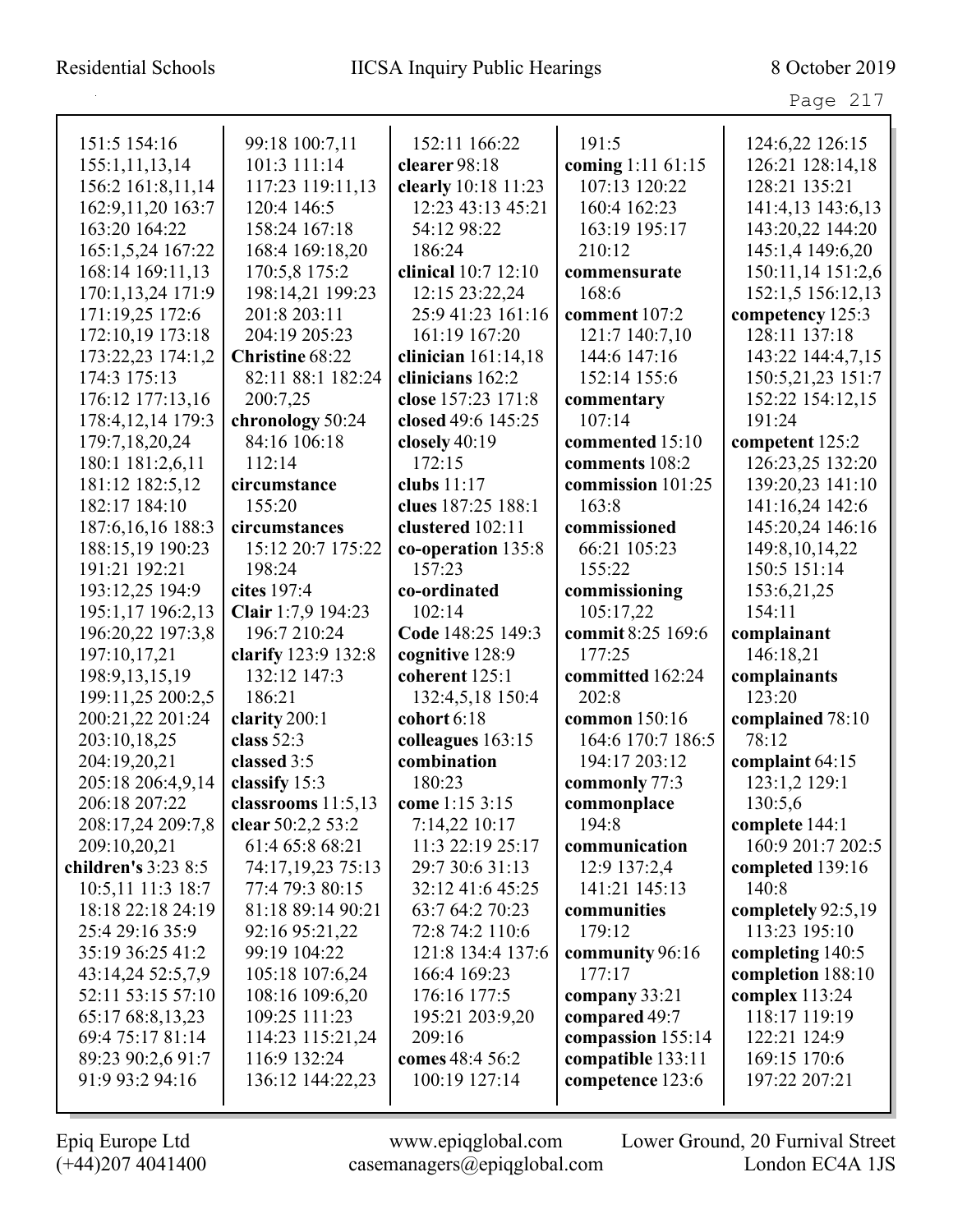| 208:25 209:6,14    | 108:25                   | 139:19 141:22      | continuum $165:11$  | counterparts         |
|--------------------|--------------------------|--------------------|---------------------|----------------------|
| complexity 173:18  | conduct 135:1            | 151:16 155:19      | 165:14, 16, 17, 18  | 157:16 180:17        |
| 197:12             | 142:10 172:21,21         | 166:10             | 166:2,20,22 167:6   | county 40:3 109:10   |
| compliance 122:12  | 172:23 173:3             | considering 4:14   | 167:11,16 168:16    | 131:3                |
| compliant 25:18    | 185:4                    | 4:15 53:13 79:13   | 168:17,21 196:23    | couple 26:7          |
| complicated 183:21 | conducting 127:8         | 82:18              | 201:17,17,18        | course 131:12        |
| 186:1              | 135:1 153:2              | considers 33:16    | 202:7 209:17,18     | 139:6 143:23,25      |
| compound 183:15    | conference 147:20        | consistent 12:5    | 209:21              | 168:8 174:20         |
| 189:5              | confident 27:13,15       | Constable 152:3    | contribute 31:1     | 175:12 178:10        |
| comprehensible     | 27:16,16 31:18           | constabulary 133:3 | 191:18,21 199:10    | 179:7 204:23         |
| 150:17             | 45:22 98:3,5 99:4        | 134:8 142:21       | control 100:23,23   | 207:19               |
| comprehensive      | 110:2,5 157:17           | 162:19 163:11,12   | conversation 40:4   | courses 207:18       |
| 49:8               | confidentiality          | Constant 42:3      | 40:9,13 52:13       | court 58:7 141:23    |
| compulsory 208:13  | 70:12                    | constantly 199:16  | 53:5 55:23 56:2     | 149:15 150:10        |
| computer 88:9      | confirm 2:4 83:22        | consult 30:6       | 61:2 77:11 93:13    | courts 126:23        |
| 157:7 158:10,12    | 147:7 148:21             | consultation 12:10 | 108:15 109:11       | cover 27:24          |
| computerised       | 160:7                    | 12:18 25:9 136:2   | conversations 9:20  | covered 106:22       |
| 104:1              | confirmation 33:14       | consulted 135:20   | 53:22               | 107:12 140:18        |
| concept 185:13     | confirmed 147:9          | contact 53:5 90:23 | Conversely 168:13   | 143:22               |
| concern 13:24      | confirming 87:21         | 90:24 148:1        | convicted 148:10    | covers 70:13 144:3   |
| 38:13 39:11,18     | 109:11                   | 157:16             | conviction 77:23    | 144:4,7              |
| 41:22 52:22 53:1   | conflated 156:12         | contacted 77:25    | convictions 75:14   | CPS 58:6 127:1       |
| 53:25 64:9 80:23   | conflict 183:23          | 92:9               | 148:4 157:8         | 132:7 146:20         |
| 100:5,6 200:19     | confused 139:1           | contacting 33:15   | coordinator 80:10   | 148:24 151:11        |
| concerned 3:10     | 150:21                   | containing 129:21  | cop 173:16          | 152:8,10 153:8       |
| 13:7 34:12 38:3    | confusion 74:25          | contains 4:11      | coping 15:17 16:23  | 154:12 159:3         |
| 41:21 74:4 75:6    | 116:5,9,12               | contaminating      | copy 31:12          | CPS004849 037        |
| 78:9 104:23 151:7  | confusions 98:9          | 58:5               | core 2:2 83:21      | 127:19               |
| 165:25             | connection 28:10         | content 209:3      | 121:10 137:22       | CPS004851_002        |
| concerning 81:12   | <b>Connor</b> 183:17     | context 43:2 44:2  | 159:23 170:8,11     | 124:20               |
| 139:4              | 184:21                   | 49:23 86:7 117:12  | 203:5               | created 129:2        |
| concerns 19:19     | <b>Connor's 184:2,22</b> | 162:9 164:10       | correct 3:2,24 4:21 | 200:1                |
| 20:7 36:23 52:17   | consensual 166:7         | 166:16 167:6       | 38:5 67:1 122:6     | creative 12:6        |
| 59:18 63:12 64:15  | consent 128:12,14        | 168:12 169:21,22   | 122:20 123:18       | credibility 150:20   |
| 66:10 70:25 71:4   | consequence 181:7        | 174:21 185:8       | 124:16 126:9        | 150:21 151:1         |
| 75:9 81:23 89:24   | consequences             | 188:8 190:6,21     | 127:13 131:7        | crime 125:18 129:2   |
| 96:13 97:7 99:10   | 203:14                   | 194:7 197:20       | 132:15 146:2,17     | 132:21 153:23        |
| 99:12,12,17,19     | consider 4:8 35:1        | 202:12,17 204:5    | 161:6 194:21        | 162:25 163:5,9       |
| 100:12,25 102:19   | 36:8 149:19              | 204:12,24 206:2    | cost 119:4          | crimes $162:19$      |
| 111:5 112:19       | considerable             | 210:5              | council 14:1 84:3,6 | criminal $123:21,25$ |
| 126:25 146:8       | 171:23                   | contexts 177:15    | 84:12 89:15 91:4    | 124:3,14,24          |
| 206:22 208:15      | Consideration            | 182:22 193:4       | 109:10 111:7        | 127:22 132:23        |
| concerted 208:21   | 33:19                    | 204:17 206:15      | 112:9               | 139:9 143:14         |
| concluding 151:13  | considered 92:25         | continue 151:25    | Council's 40:3      | 149:14,25 151:15     |
| conducive 88:18    | 115:1 132:20             | continued 13:24    | count 16:15 93:23   | 162:23               |
|                    |                          |                    |                     |                      |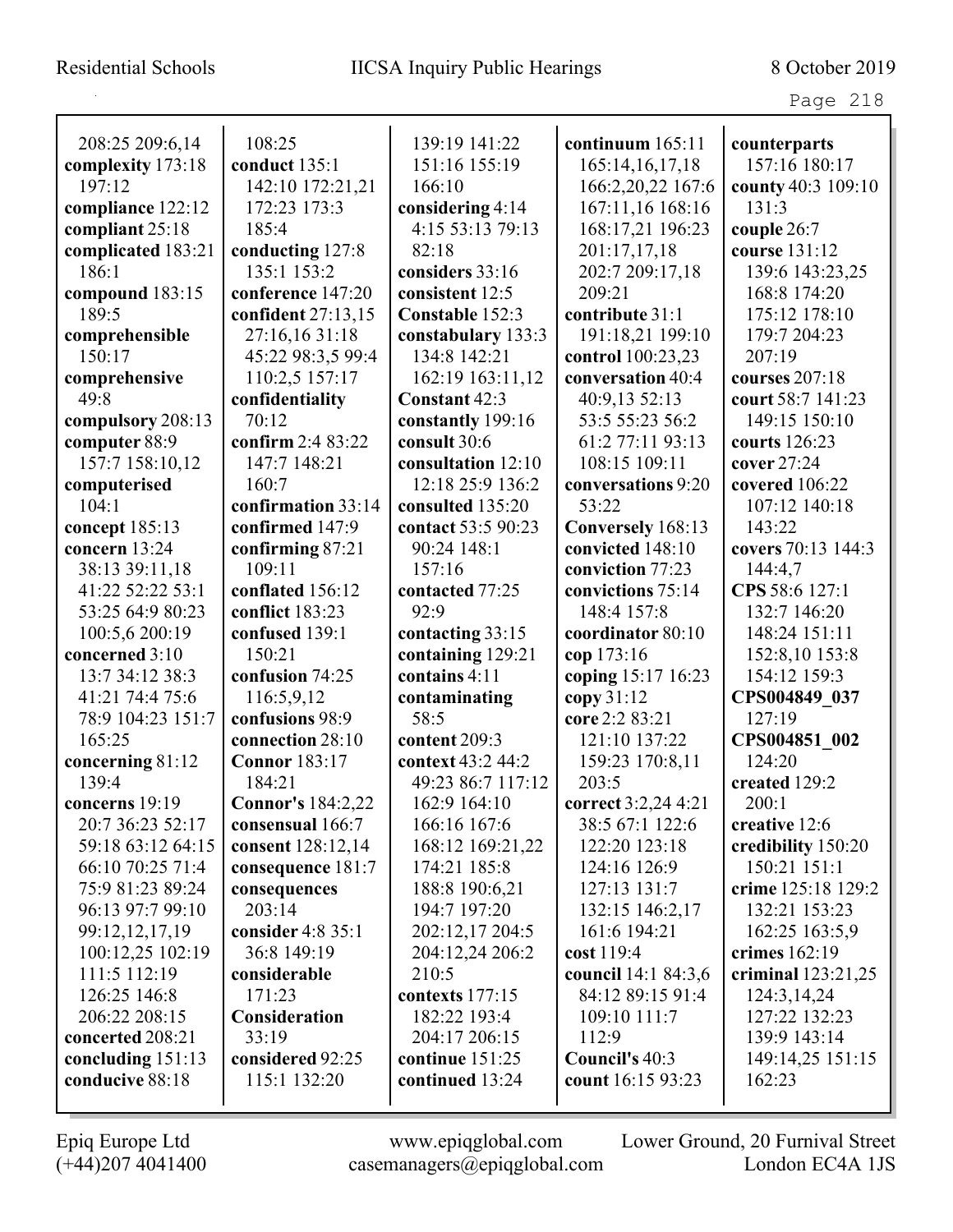| criminals $155:19$     | 202:3 204:24           | deal 65:14 69:7          | 185:17              | 85:5 88:24 94:3     |
|------------------------|------------------------|--------------------------|---------------------|---------------------|
| criteria 152:12,13     | cuts 184:23 205:1      | 79:19 114:10             | deficits 169:2      | 166:2               |
| critical 178:9         | cycle 187:3            | 129:13 146:23            | 170:15              | described 8:20 10:4 |
| 205:25                 | D                      | 172:8 183:17             | defined 167:23      | 24:12 33:11 36:15   |
| cross-examination      |                        | 186:2 188:5 190:1        | definitely 44:18    | 37:5 55:24 56:18    |
| 125:15                 | D 210:22               | 202:23 205:8,10          | 82:17 95:2 103:8    | 56:23 61:23 68:22   |
| <b>Crown 57:24</b>     | dad 40:24 41:3         | 206:22 207:2             | 111:21 147:10       | 76:3,8 82:12 89:7   |
| 124:18 127:1           | 138:19                 | dealing 76:23 173:6      | 160:16              | 103:22 107:10,11    |
| 131:17 132:12          | dad's 107:12           | 173:11 180:1             | definition 115:13   | 114:20 170:19       |
| 148:25 149:3           | damaged 58:4           | 183:22 197:19            | 156:13 164:15,17    | describes $13:10$   |
| 151:18,23 152:16       | 132:11                 | 202:24 207:21            | definitions 167:4   | 37:21 43:6 45:17    |
| crying $73:14$         | damaging 190:23        | 208:17                   | definitively 28:5   | describing 12:23    |
| cues 182:20 183:9      | Dame 68:22 82:11       | dealings 23:2            | degree 4:2 101:14   | descriptive 135:24  |
| 183:11                 | 88:1 182:24 200:7      | dealt 33:17 71:6,6       | 135:8 179:10        | 135:24 136:1        |
| culpable 190:14        | dance 11:17            | 77:1,20 109:22           | delay 57:8 109:24   | deserve $11:12$     |
| cultural 154:24        | danger 67:19 99:7      | death 66:4               | 109:25              | designated 25:10    |
| 169:21                 | data 153:4,8 154:2     | debate 65:16,19          | deliberately 54:1   | 26:25 32:19 33:6    |
| culture 198:2,12,23    | 163:23 193:21          | 116:2                    | deliver 32:12 59:25 | 33:16 35:4,7        |
| 199:15,18 206:7,8      | database 129:3         | decades $171:24$         | delivered 80:6      | 80:25               |
| 206:24                 | 133:6                  | <b>December</b> 74:10,11 | delivering 209:3    | despite 42:18       |
| cultures 198:7,19      | date 21:1 48:23        | 91:12 103:14             | delivers 17:9       | detail 40:2 45:11   |
| 199:4,9,24             | 51:18 53:3,5           | 111:21 115:16            | demographics        | 55:12 60:21 64:22   |
| Cumbria 13:7,9         | 193:8                  | decide 127:21            | 174:16              | 72:16 89:8 106:17   |
| 20:12,16 40:3          | dated 38:19 48:17      | 149:22                   | demonstrate         | 121:8,24 129:14     |
| 76:19,22 97:3,13       | 121:13,14 200:24       | decided 51:25 54:9       | 186:22              | 140:9 144:7         |
| 109:10 130:22,25       | dates 121:25           | 130:7 147:2              | demonstrated 39:3   | 153:24 168:24       |
| 131:2, 10, 17 135:3    | 129:15                 | 150:23                   | 161:14 164:6        | 205:3               |
| 146:5 157:18           | <b>Davies</b> 1:7,9,11 | deciding 150:24          | 196:10              | detailed 4:11 39:24 |
| Cumbria's 109:21       | 2:10 4:4 12:19         | decision 36:6 38:19      | demonstrating       | 71:8 73:25 76:4     |
| cumulative 190:19      | 34:11 35:13 41:9       | 38:21 78:8 123:4         | 168:20              | 95:17 106:23        |
| cumulatively           | 46:14 55:7 73:6        | 131:18 132:10            | demonstration       | 114:11              |
| 190:23                 | 82:22,25 89:9          | 141:15 143:10            | 198:8               | details 62:17 75:9  |
| curiosity 38:12        | 97:24 99:5 194:23      | 145:23,24 146:6          | denial 183:25       | 115:7 129:15        |
| 100:4                  | 196:7 210:24           | 146:15 151:17            | denied 180:10,16    | 135:16 155:4        |
| current 68:8 90:20     | day 1:4 43:12 53:21    | 152:1 153:6,20           | department 59:9     | detective 120:18    |
| 127:4,25 193:20        | 55:16 56:10            | 156:16 159:10,15         | 63:23 99:15         | 122:3,9 156:5       |
| currently 7:19         | 101:20 112:23          | decisions $152:4,7,9$    | 109:18              | deteriorating       |
| 155:7 161:3            | 207:22,22              | 159:3,4 210:4            | depending 98:13     | 111:25              |
| 174:10 207:13          | day-long 207:19        | decisively 65:10         | 155:19              | deterioration       |
| curriculum 80:16       | days 14:10,11          | decline 21:4             | depends 151:6       | 110:25              |
| <b>Curtis</b> 83:3,5,9 | 87:23 103:23,24        | decrease 16:25           | deputy $100:12$     | determination       |
| 90:16 188:17           | 109:7 159:9 186:3      | dedicated 116:23         | 161:3               | 143:6,12 154:12     |
| 211:3                  | DC 129:25 130:3        | 117:4                    | describe $7:178:9$  | determine 137:17    |
| cut 70:11,16 122:2     | 130:14,25 132:2        | deemed 79:7              | 10:5,6 13:15 22:5   | 145:3 150:14        |
| 189:20 200:4           | de-escalation 14:11    | deficit 170:12           | 33:23 71:13 72:4    | 153:11              |
|                        |                        |                          |                     |                     |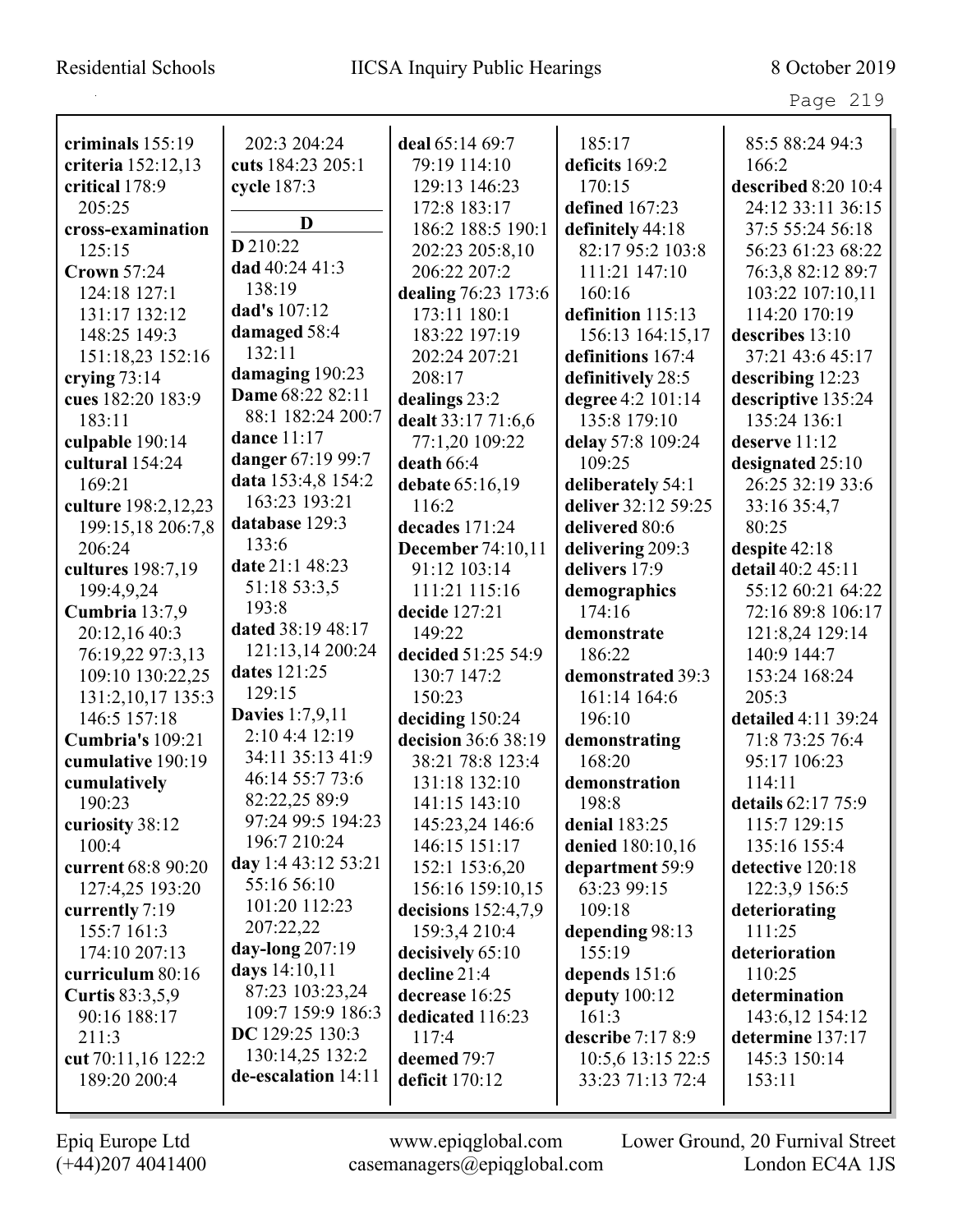## Residential Schools IICSA Inquiry Public Hearings 8 October 2019

Page 220

| determining         | 203:10 208:1,8        | 186:19,20 207:24    | 138:6,9 140:13         | 136:16                 |
|---------------------|-----------------------|---------------------|------------------------|------------------------|
| 128:18 143:13       | differently 50:6      | 208:5,5             | 192:13,20 199:17       | documents 1:14         |
| 149:20              | 62:23 98:6 118:11     | disabled 178:13,16  | discussions 23:21      | 74:23 75:1 84:17       |
| devastating 79:1    | difficult 13:4 43:17  | 181:10,20 182:5     | 98:12 133:13           | 86:2 120:25 121:6      |
| develop 171:2       | 46:18 59:21 62:2      | disadvantage 182:2  | 135:12 137:14,19       | 123:12 160:23          |
| developed 134:12    | 62:25 63:7 67:20      | discharge 33:7      | 203:20                 | doing 9:11 18:5,12     |
| 162:1 165:18        | 70:6 79:19 92:2       | disciplined 75:14   | dismissed 13:21        | 34:20 52:3 98:23       |
| 175:6               | 113:16 132:19         | disclosable 159:4   | dismissing 14:2        | 108:21 195:3           |
| developing 37:5     | 163:10,14 172:7,8     | disclose 78:22      | disorder 172:22        | 200:16 205:17          |
| development         | 172:13 182:19         | 203:19,25 204:13    | 185:13,24              | 206:2                  |
| 117:24 128:9        | 183:12,13 191:8       | 204:22              | disorders 173:3        | domain 28:3            |
| 140:17 169:17       | 192:1 195:22          | disclosed 45:15,19  | 182:18 183:7           | domestic 89:13         |
| 174:13 175:4,8      | 197:14,16 199:11      | 58:23               | display $139:22$       | 181:25 190:21          |
| 179:20 180:4.25     | 199:25 202:18         | disclosure 42:15    | 187:18                 | doors 103:1            |
| 186:4 202:1 207:5   | 207:16                | 54:17 56:17 63:20   | displayed 37:22        | doubt 147:10,14        |
| developmental       | difficulties 3:6 87:2 | 75:21 76:3 93:16    | 209:9,10               | downplayed 40:10       |
| 168:19 175:21       | 88:25 117:7           | 106:8,19 129:17     | displaying 7:5,7       | drama $12:1$           |
| 189:19 198:17       | 141:11,12 145:13      | 129:21 159:1        | 91:20 171:14           | dramatic 21:3          |
| developmentally     | 166:5 175:1           | 203:5,8,11,17       | disquiet 59:14         | dramatically 67:11     |
| 165:6 166:3,6,15    | 183:16 185:2          | 204:5,25 205:2      | disruptive 89:10       | draw 66:16             |
| 166:20 196:2,25     | 188:18                | disclosures 73:1    | disseminating          | drawing $42:14,15$     |
| 197:1,2,6,7         | difficulty 67:18      | 77:17 110:19        | 208:10                 | 42:17                  |
| 202:10              | 156:11 183:8          | disco 179:24 180:1  | distance 66:10 86:8    | drawings 97:5          |
| devolved 2:25 34:2  | 198:21                | discomfort 183:22   | 86:11 89:3 101:21      | drawn $136:23$         |
| DFE001862 089       | dimension 39:4        | disconnect 149:5    | 101:22                 | drive 86:12,13         |
| 32:21               | direct 191:12,15      | 151:22              | distinction 178:13     | drop 87:11             |
| diagnosed 184:16    | 192:4 198:14          | discovering 157:4   | distinguish 165:21     | DS 146:8,14 147:2      |
| diagnosis 184:19    | directed 167:2        | discrepancies 58:2  | distorted 170:20       | <b>DSL</b> 33:11,14,16 |
| difference 44:6     | 175:3                 | discuss 77:25 166:5 | 171:19                 | 33:20 35:2,5,21        |
| 114:2 148:12        | direction 65:8        | discussed 49:21     | distress 87:8          | <b>DSLs</b> 35:20      |
| 184:18,19 188:15    | 201:23                | 56:15 60:2,5        | distressing 113:22     | due 130:8 131:12       |
| 196:18              | disabilities 88:5     | 77:20 99:23         | 154:18                 | 141:10                 |
| differences 187:23  | 162:12 176:13         | 121:21 127:1        | <b>District</b> 151:18 | Durham $161:4$         |
| different 5:9 15:17 | 177:22,24 178:5,5     | 151:17 200:1        | diverse 178:17         | duties 26:22 27:1      |
| 45:7 46:19,25       | 179:8,8 180:2,8       | discussing 29:11    | divider $141:18$       | 33:14                  |
| 47:18 110:2         | 180:10,16 181:3,6     | 101:18 138:16       | Doctrine 124:3         | duty 160:12            |
| 116:13,14 118:17    | 181:15 182:17         | 158:16 163:14       | document 38:18,21      | dynamic 34:22          |
| 133:8 144:2         | 184:6 185:15          | discussion 38:23    | 43:16 51:9 69:8        | dynamics $203:14$      |
| 145:23 157:14       | 186:14 208:17         | 39:9 57:23 77:16    | 71:14 73:19 99:21      | dysregulation          |
| 163:15 164:19,20    | disabilities' 185:1   | 98:7,14 100:1       | 105:11 121:7           | 172:4,13               |
| 164:21 165:21       | disability 155:1      | 102:8,16,22 108:7   | 134:8,15 135:23        |                        |
| 170:4 173:18        | 176:18,25 177:1       | 108:9,11 110:6,8    | 135:25 136:13          | E                      |
| 182:1 190:20        | 177:21 181:8          | 110:8 111:23        | 152:17                 | E 2:2 83:21 121:10     |
| 191:17 192:5        | 182:19 183:7,14       | 115:24 136:13       | documentation          | 210:22                 |
| 197:17 201:19       | 184:9 185:8           | 137:11,19,25        | 74:6 131:8,16          | earlier 12:12 29:11    |
|                     |                       |                     |                        |                        |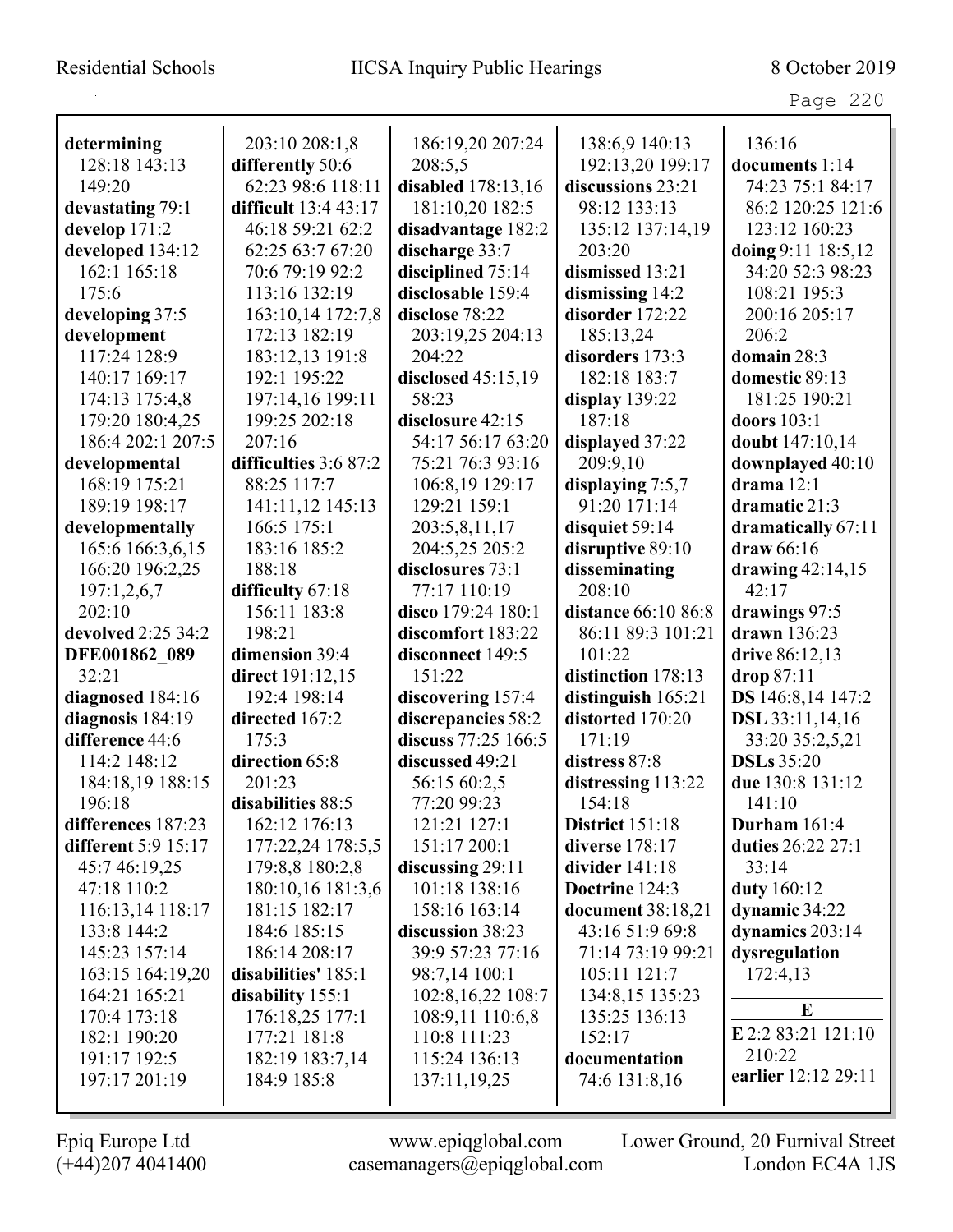| 50:8 81:18 89:9     | 208:21                | enshrined 34:14    | evidence 1:7,20     | 19:10 23:8 43:15    |
|---------------------|-----------------------|--------------------|---------------------|---------------------|
| 99:5 108:11,12      | eight $7:25$          | ensure 14:14 26:25 | 2:11 15:4,8 32:2    | 49:10 52:9 64:23    |
| 121:21 134:16       | either 1:14 6:24      | 33:4 58:19 133:15  | 47:17,22 58:6,7     | 66:7 150:8 155:14   |
| 169:20 170:16       | 61:18 131:25          | 151:16             | 58:11 60:17 62:9    | 166:18 171:12       |
| 172:20,23 188:16    | 137:23 177:15         | ensures 122:12     | 79:10 81:18 83:16   | 172:25 185:23       |
| 207:6               | 204:22 207:7          | ensuring 89:5      | 88:1 92:8 94:9,12   | 186:10 189:23       |
| early 3:17 11:4,6,9 | elaborates 150:9      | 119:10             | 95:8 123:4 124:3    | 190:4 200:12        |
| 36:15 89:11,13      | elderly 2:24 26:7     | entirely 133:25    | 124:14,23,24        | 206:13              |
| 109:20 120:11       | 33:24                 | 149:25 167:21      | 125:2,5,10,11,12    | examples 114:5      |
| 126:21 127:2        | element 88:21         | entries 46:20      | 125:16,19 126:2,7   | 166:10 167:22       |
| easily 154:8        | elements 144:4        | entry $51:8$       | 127:12,14,18        | 172:25 185:20       |
| easy 205:21         | embed 142:18          | environment 79:19  | 128:17 134:14       | 202:5               |
| ed 101:9            | embedded 59:24        | 117:2 194:8        | 136:22 139:20       | exception 149:17    |
| edges 87:13         | emergency 20:5        | 196:11             | 141:1,25,25         | 149:24              |
| educate 7:5 51:25   | 63:23 67:8 68:6       | environmental      | 143:11 145:9        | exceptions 149:9    |
| 52:1 54:10 209:1    | 113:5 114:20,22       | 169:22 188:13      | 148:16 149:8,11     | 149:13              |
| educated 8:17       | emerges 174:18        | environments       | 149:14,25 150:25    | exclude 8:10,17,21  |
| 53:10,14,25         | eminent 22:22         | 169:23 209:12      | 151:2,5,15 154:1    | 8:24                |
| 209:11              | emotional 3:5         | envisage 128:18    | 154:17 156:19       | excluded 7:9 37:13  |
| educating 168:14    | 128:9 172:3,12        | equips 207:20      | 159:22 160:4,13     | 90:10 91:11 93:5    |
| education 2:20 6:2  | 182:9 191:10,21       | escort 65:21       | 167:14 176:4        | 99:11               |
| 11:3 27:8,10        | 203:15                | especially 41:16   | 180:12 181:6        | exclusion 9:3 39:25 |
| 31:13 32:17,22      | emphasise 205:22      | 182:17             | 188:17 189:24,24    | 90:7                |
| 63:23 79:16,25      | emphatic 73:1         | essence 167:22     | 193:20 198:18       | exclusively 196:13  |
| 86:22 93:4,6,8      | employ 34:17 35:22    | 170:9              | 204:20 205:23       | exercise 26:15      |
| 99:10 111:12        | employer 200:13       | essentially 29:7   | 208:11 210:14       | 104:6 187:13        |
| 118:5 180:11,14     | empty 139:15          | 49:16 54:18 66:10  | evidence-based      | exist 31:8 166:1    |
| 180:17,22 183:23    | en 90:25              | 69:21 72:7 98:2    | 119:15              | existing 193:21     |
| 184:11 188:10       | enable 124:13         | 114:14             | evidence-in-chief   | exists 168:18       |
| 208:12,22           | 125:9                 | establish 138:15   | 125:12              | exits $65:9$        |
| educational 4:3     | enabling 123:20,23    | 170:17             | evidential 145:4    | expect 76:18        |
| 23:9 24:16,17       | encountered           | established 106:10 | EWM000469 004       | 105:14 109:7        |
| 25:6 27:6 88:4      | 154:24                | establishing 141:4 | 162:17              | 160:17 175:7        |
| 136:25 137:9        | encourage 165:19      | 156:11             | EWM000469 010       | expectation 101:20  |
| 145:14 162:12       | endeavour 188:12      | establishments     | 164:14              | expectations        |
| effect 37:6 75:3    | ends 153:20 201:20    | 193:5              | exactly 17:20 26:19 | 105:19              |
| 78:13,18 110:16     | energy $119:9$        | et 202:4 204:19    | 34:8 85:1 93:9      | expected 157:15     |
| 150:15 156:20       | engage 42:8 173:1     | 210:3              | 180:6               | 166:3,6 196:8,25    |
| 185:7               | 176:10 178:5          | evening 56:6       | examination 1:10    | 197:1               |
| effective 206:15    | 191:11                | event 62:3 63:14   | 83:6 120:21         | expenses 27:24      |
| effectively 2:21    | engaged $42:10$       | events 20:14 54:6  | 128:12 160:2        | experience 3:17     |
| 119:24 145:25       | 181:21                | eventually 74:11   | 211:1,5,11,17       | 11:20 69:25 75:2    |
| 146:12 205:10       | <b>English 190:15</b> | everybody 1:4      | examined 128:15     | 75:6 76:25 85:15    |
| effects 171:24      | enquiries 146:12      | 12:20 34:23 84:6   | 158:25              | 91:25 117:16        |
| effort 96:11 168:13 | 146:23 148:3          | 200:14             | example 3:19 10:11  | 144:15 161:13,17    |
|                     |                       |                    |                     |                     |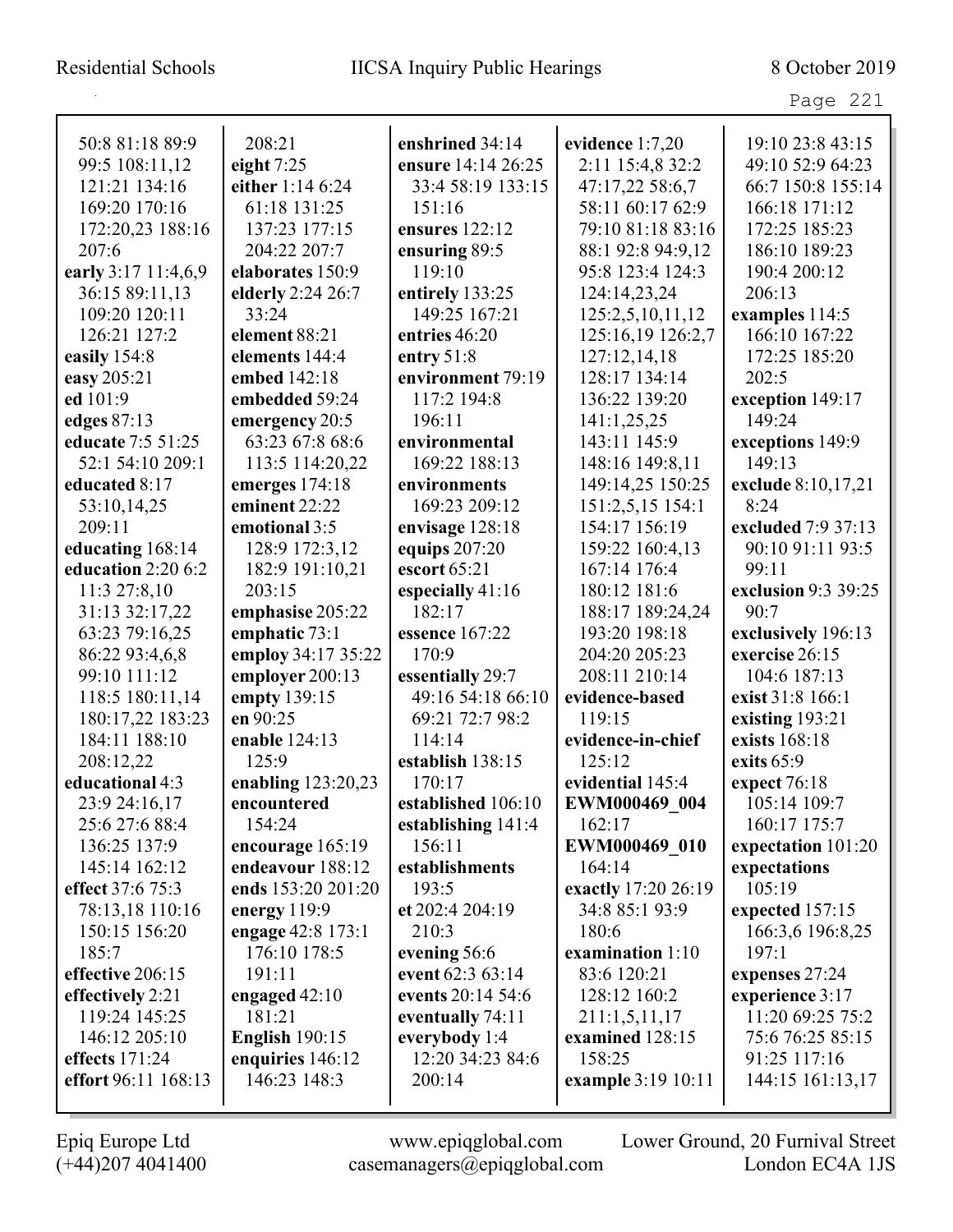|                     |                       | face-to-face 136:13   |                               | 72:7 78:15                     |
|---------------------|-----------------------|-----------------------|-------------------------------|--------------------------------|
| 171:3,4,9 174:5     | exploitation 186:17   | 140:12                | 66:1 76:14,15<br>94:24 119:9  |                                |
| 177:12 179:9        | exploited 72:25       | facilitators 203:11   |                               | fences $67:3,5$<br>fewer 21:11 |
| 181:9,16 182:3      | exploration 184:24    |                       | 137:20 146:20<br>151:7 154:20 |                                |
| 183:13 184:24       | explore 162:13        | 203:17,24             |                               | field 22:18,22                 |
| 185:1 187:12,17     | explored 99:5         | facility 142:23       | 159:11 194:17                 | 24:19 25:4 161:16              |
| 187:24 190:17,18    | 128:4                 | fact 4:7 22:5 29:11   | 209:17                        | 165:20 180:13                  |
| 191:9,13 201:4,14   | <b>Exposing 195:9</b> | 32:22 38:24 39:14     | father 36:18 73:3             | 201:15 208:2,5                 |
| 207:5 209:24        | exposure 189:8        | 40:6 41:1 60:4        | 75:22 77:18,23                | fifth $146:25$                 |
| experienced 38:10   | 191:16                | 62:14 93:4 96:24      | 78:12 95:10 106:9             | figure 165:11 177:2            |
| 100:2,18 158:18     | express 25:10,13      | 97:21 100:24          | 107:9,10,20                   | figures $204:18$               |
| 170:25 181:24       | 39:17 48:8 184:8      | 101:23 108:13         | 110:13 139:5                  | 206:1                          |
| 188:19 194:9        | 186:9                 | 130:21 131:1,5        | 147:6,7,24 148:1              | file $1:15\,52:15$             |
| 195:16              | expressed 64:15       | 137:11 140:8          | 148:2,4,19                    | 77:22 83:20                    |
| experiences 47:2    | 199:11 202:13         | 141:13 147:19         | fault 10:18,19 62:7           | 151:11                         |
| 156:2 169:20,21     | expressing 165:8      | 148:8,10,21           | faxed 109:12                  | files 113:2                    |
| 170:16 176:12       | 168:7                 | 149:18 152:18         | fear 40:23 51:14              | <b>filled</b> 41:14 134:1      |
| 179:17 182:1        | expression 167:13     | 160:6 166:1,5         | 203:13                        | final 128:10                   |
| 188:5 191:23        | 169:25 173:3          | 174:9 178:20          | fearing $147:25$              | finally 8:14 121:18            |
| 195:18 197:11       | 198:3 199:5,9         | 180:8,21 182:14       | feature 66:9 184:25           | find $8:17$ $11:10$            |
| 209:5               | expressions 165:24    | 188:25 208:16         | 193:7                         | 12:5 22:17 71:20               |
| experimentation'    | 167:24 180:3          | factor 179:2 188:24   | features 67:2                 | 73:12 77:21 79:9               |
| 201:12              | extend 173:10         | 189:3                 | 178:20 182:11                 | 88:12 91:23 92:9               |
| expert 23:9 24:19   | extensive 144:3       | <b>factors</b> 110:17 | 183:25                        | 94:9 103:17                    |
| 25:4 30:7 72:19     | 202:16 208:18         | 128:4 173:18          | feed 70:11,16 122:2           | 105:11 112:23                  |
| 160:7 208:1         | 209:18                | 175:18 183:20         | 180:18                        | 113:4 114:1,2,24               |
| expertise 208:1     | extent 4:15 44:12     | 188:13 198:2          | feel 8:14,25 10:13            | 118:20 153:18                  |
| experts 22:17 61:20 | 49:1 113:2 198:12     | 205:20                | 10:15,17,21 11:11             | 158:6 182:19                   |
| 183:6               | 198:13 210:5          | facts 138:15 160:7    | 11:11 34:13 39:7              | 183:12 191:8                   |
| expired 161:23      | external 30:3 32:7    | failure 201:9         | 62:7,10 67:16                 | 193:3                          |
| explain 60:16 63:12 | 32:9,12 33:20         | fair 5:13 23:7 42:10  | 73:14 77:18 80:9              | finding $101:13$               |
| 71:16 79:23         | 200:5                 | 44:15 65:25 71:8      | 88:20 99:16 108:6             | 179:2                          |
| 164:13 165:16       | externally 87:1       | 82:15 90:15           | 110:5 120:24                  | findings $162:22$              |
| 172:5 184:1         | 98:11                 | fairly 99:9,11        | 160:18                        | 177:12                         |
| 206:16              | extra 91:24 102:25    | 105:19 120:3          | feeling 30:24 40:14           | finds $167:2$                  |
| explained 128:24    | 120:7,8               | 157:17 180:12         | 50:18 88:6 99:17              | fine $18:620:9$                |
| 181:7 202:9         | extract 145:9 154:5   | faking $43:7$         | 113:21                        | 70:16 77:16                    |
| explaining 191:1    | 155:17                | fall 187:23           | feelings $172:13$             | 102:11                         |
| explains 130:18     | extracted 154:7       | familial 189:14       | 191:24                        | finished 43:11                 |
| explanation 100:15  | extrapolate 163:12    | familiar $31:16,18$   | feels 52:19,20                | 176:9                          |
| 103:16 128:6        | extremely 15:14       | 111:2                 | 97:25                         | first $1:13$ $10:12$           |
| 139:3 156:11        | 21:9 92:1 115:6       | family 18:3 33:9      | fell 7:24,25 8:3,7            | 11:3 24:25 48:21               |
| explicit 76:4 97:5  | 153:12                | 36:25 92:16 93:2      | 21:23 22:11 67:11             | 51:12 59:17 74:24              |
| 99:7,10,12 106:25   |                       | 121:24 164:7          | 68:11,14                      | 79:15 86:7 104:16              |
| 107:4,17 185:5      | F                     | fancy 190:16          | felt 19:24 39:11              | 112:14 121:13                  |
| explicitly 34:23    | face 145:18           | far $15:521:1058:9$   | 50:11 62:9,19                 | 123:21 129:15,17               |
|                     |                       |                       |                               |                                |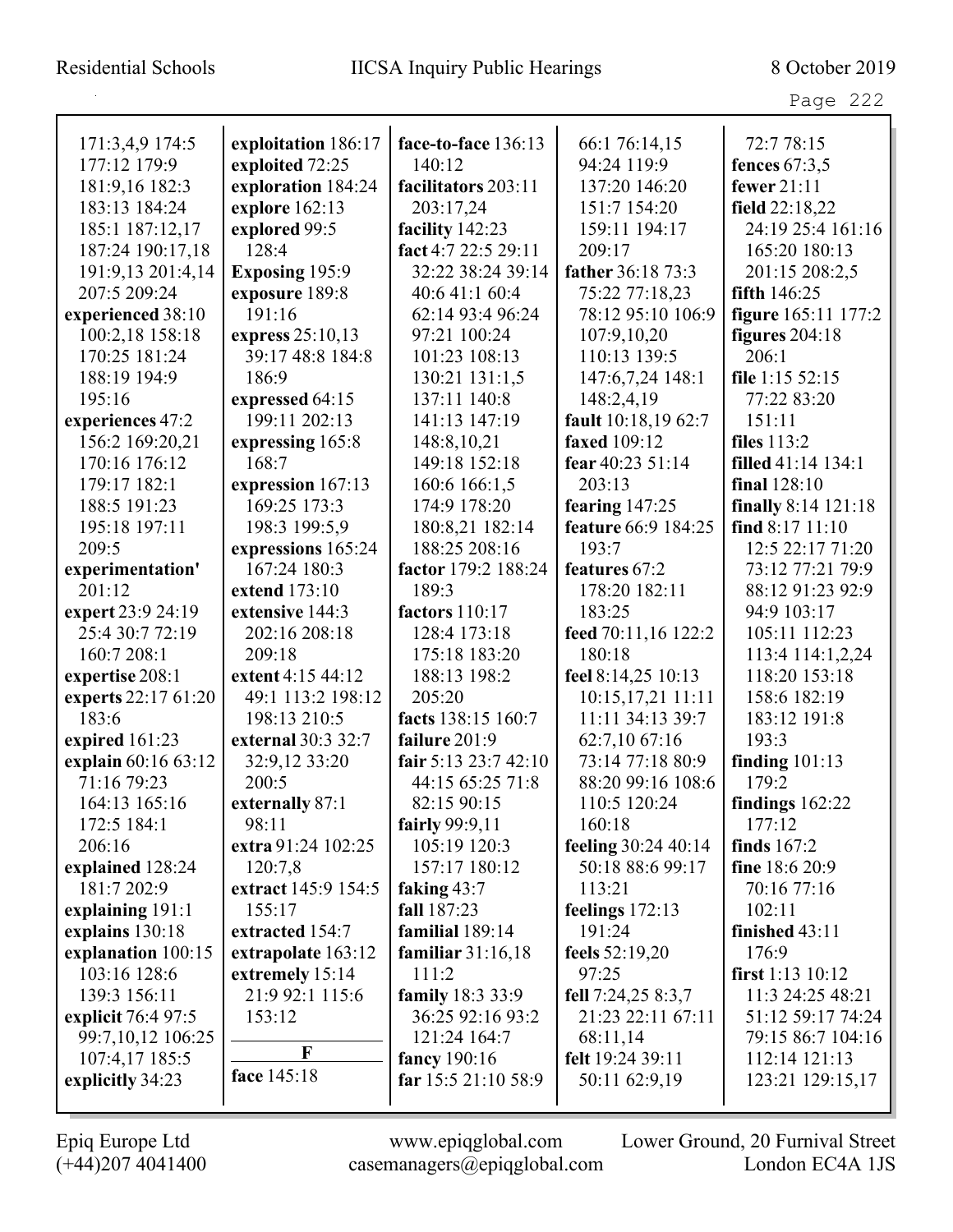| 149:13 162:6,15             | 135:14 138:12         | frequency 186:11     | 140:18,25           | 125:16 133:19      |
|-----------------------------|-----------------------|----------------------|---------------------|--------------------|
| 170:10,11 178:25            | 140:5,13,16           | 195:7                | gathering 159:10    | 139:3 140:20       |
| 183:20 192:18               | 141:15 144:23         | frequent 87:15,19    | gay 43:18           | 143:18 144:11,12   |
| 196:12 206:11               | 166:24 176:17,25      | 194:13 197:4         | geared 155:13       | 144:21 157:1       |
| <b>firstly</b> 120:24 204:4 | 182:6 195:14          | frequently 14:20     | gender 173:2        | 159:6 163:2        |
| 204:7 205:9                 | 207:18                | 50:5 103:10          | 184:13              | 169:19,19 174:23   |
| five 3:8 7:21 85:9          | forma 134:14          | 195:11               | general 79:12       | 186:7 196:8        |
| 89:16 122:9                 | formal 11:13 128:6    | friends 6:25 10:24   | 107:16 126:24       | 198:16             |
| five-year-old 37:14         | 137:20,25 139:25      | 80:4                 | 128:3 174:2         | gives 25:9 140:17  |
| 40:1                        | 199:17 207:10,10      | frightening 69:25    | 198:21 210:1        | 150:8 207:1        |
| flagged $94:16$             | formally 17:23        | front 1:15 2:1       | generalise 195:22   | giving 15:4 29:22  |
| flagging $104:25$           | 28:13                 | 15:21 83:11 121:4    | generalities 76:6   | 75:18 126:2        |
| flat $15:20$                | formed 54:6           | 121:6 160:6          | generally 44:16     | 128:14 149:8       |
| flip-side 8:23              | forms $5:15$ 167:13   | front-line 155:24    | 101:3 175:10,11     | 150:25             |
| floor 15:20 43:6            | 181:4,22 182:8,18     | frozen 66:19         | 179:8 183:12        | go 1:4 4:15 6:5,23 |
| fluid 167:19                | 198:25                | fucking 55:21        | 193:6 201:20        | 11:17,19 12:21     |
| focus 95:25 96:9,14         | formulate 24:6        | fulcrum $124:4$      | 206:6 208:23        | 17:1 20:13 24:25   |
| 101:1 169:24                | <b>forward</b> 111:22 | full 155:16 159:13   | genitals 195:9,12   | 31:11 33:18 36:5   |
| focuses $80:16$             | foster 6:5 7:11       | 202:22               | geographically      | 36:13 37:23,25     |
| 157:10                      | 45:19 89:20,22        | fuller 159:6,7       | 200:11,20           | 38:22 43:1,16,20   |
| focusing $4:5$              | 91:23,24 92:4,7       | fully 100:12         | geography 86:21     | 46:20 52:12 53:2   |
| follow $61:8$               | 92:10,19 93:7         | function 10:24       | getting 19:11 82:14 | 53:4,17,20,20      |
| followed 61:10              | 118:7 179:15          | 74:24 116:24         | 93:24 96:18,19      | 57:19,20 60:8,16   |
| 64:15 73:9 95:5             | 189:25 206:23         | 117:4,6              | 110:20 167:12       | 64:21 65:2,23      |
| 101:20 108:10               | fostered 7:14         | funding $116:3$      | 205:4               | 71:14 72:19 73:22  |
| following 63:20             | fostering 92:9        | further 57:25 65:23  | girlfriend 107:12   | 76:2 87:11,13      |
| 69:14 119:2                 | foul 187:24           | 82:21 118:22         | give 10:9 11:20     | 89:8 92:17,20      |
| 139:18,19,22                | found 13:4 28:4       | 135:23 146:1,6       | 22:20 43:1 44:1     | 93:12,15 97:3,11   |
| fond 72:17                  | 59:21 90:3 94:12      | 159:17 164:11        | 70:19 86:7 114:1    | 99:22,25 100:24    |
| foolish $31:6$              | 95:4,13 102:3         | 167:14 177:4         | 119:25 121:23       | 101:2 102:1 103:1  |
| footnote 32:24              | 147:19 155:16         | 180:9 188:6 202:3    | 124:14,23 125:2,5   | 104:21 106:3       |
| force 133:8 134:12          | 164:1 189:7,18,25     | 210:14               | 125:11,12 128:11    | 107:6,7 112:4,23   |
| 142:21,22 155:12            | 193:11 194:3,7        | future 16:22         | 132:4,5,20 135:21   | 113:7 114:8 115:7  |
| 157:5,14,15                 | 199:24                | 151:20 167:24        | 139:20 141:25       | 128:2 129:12,23    |
| <b>forced</b> 114:6         | foundation 10:25      | Fyson 194:2 196:9    | 149:11,14,16        | 130:21 136:4       |
| forces 134:9 135:5          | 12:13                 | <b>Fyson's</b> 194:4 | 151:5 154:1 155:2   | 141:3,5,17 146:25  |
| 135:6 144:6                 | foundations 192:10    | 196:12               | 155:3,14 160:4      | 148:24 149:2       |
| 157:12                      | four 8:20 18:8        |                      | 166:9 178:23        | 150:9,19 151:1,4   |
| forensic 208:6              | 29:24 37:1 47:5       | G                    | 179:19 187:3,10     | 153:9,10 155:15    |
| forensically 46:21          | 170:10 178:24         | game 94:2            | 189:24 199:9        | 158:10 162:15,21   |
| forever $167:23$            | fourth 39:2 52:14     | gang 172:25          | given 25:13 33:19   | 163:25 187:1       |
| <b>forgive</b> 139:13       | frame 109:5           | gangs 172:25         | 39:24 47:2 53:11    | 188:21,24 192:3    |
| 153:17                      | framework 162:5       | gap 47:9 103:13,15   | 58:3 62:11 65:8     | 195:1 203:6,22     |
| form $23:2060:4$            | free 102:25 120:24    | gates/fence 49:6     | 69:11 72:3 90:20    | 205:14             |
| 134:1,2,8,9,11              | 160:18                | gathered 58:7        | 99:6 100:7 111:14   | <b>goad</b> 19:9   |
|                             |                       |                      |                     |                    |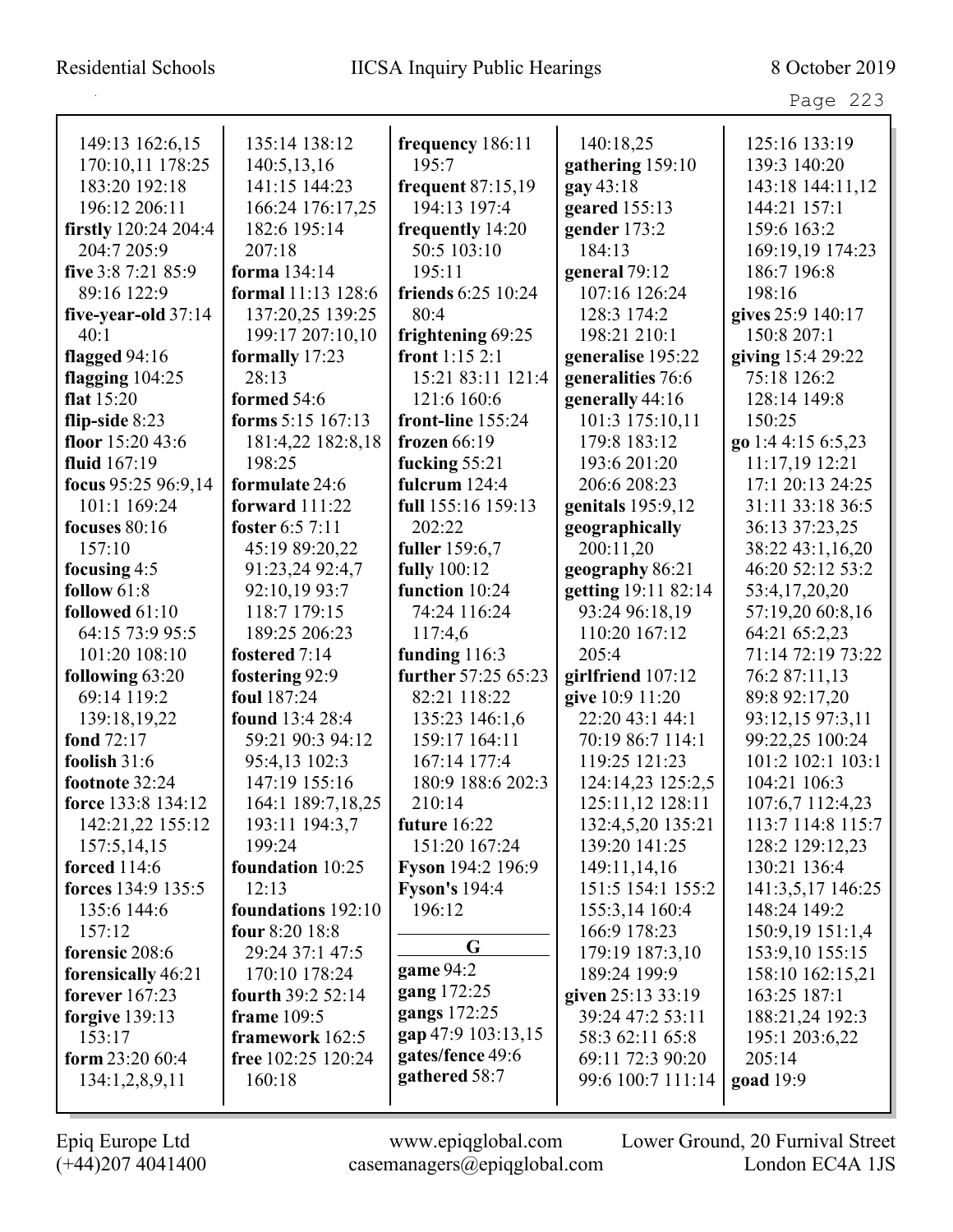|                     | governors 21:25      |                       |                                     | headed $140:16$       |
|---------------------|----------------------|-----------------------|-------------------------------------|-----------------------|
| goaded 19:4         | 30:23                | H                     | happens $79:2,7,23$<br>79:24 104:16 |                       |
| goading 19:23       |                      | <b>Hackett</b> 159:22 | 174:24 205:11                       | health 80:10 86:23    |
| goes 12:23 80:11    | gowns 125:13         | 160:1,3 161:2         |                                     | 90:13                 |
| 94:3 97:18 201:16   | grappled 208:20      | 176:2,8 210:7,11      | happy 139:1                         | healthy $10:20$       |
| going 1:19,22 4:10  | great 37:25 72:12    | 210:13 211:15         | 198:15                              | 167:13 168:10         |
| 8:24 12:4 14:8,25   | 117:20 129:13        | half 4:22 15:12,25    | hard 5:5 21:16                      | 198:15                |
| 19:7,12 20:4        | 190:1                | 17:24 44:5 49:2       | 22:17 41:5 50:19                    | hear 34:16 80:8       |
| 23:14 24:9 34:4     | greater $101:2$      | 55:13 69:3 163:6      | 87:4,11 90:3                        | 155:10 204:19         |
| 40:23 46:20 52:11   | 118:19               | 193:10,11,17,23       | 101:15                              | 210:15                |
| 55:7 64:5,9,21      | <b>Green 200:15</b>  | half-sister $148:11$  | harder 118:20                       | heard 7:8 12:20       |
| 65:3,19 67:19       | Gregor 124:18        | halfway 138:12        | 170:15,16                           | 15:8 62:9 83:8        |
| 70:8,10 72:4,11     | 141:18               | <b>Halifax</b> 115:23 | harm $64:1865:11$                   | 87:25 89:24 97:24     |
| 72:13 78:23,25      | grey 28:11 65:7      | hand 46:19 145:21     | 66:4 167:1,4,9                      | 98:11 120:1           |
| 80:8 82:3 83:14     | grips 194:15 209:5   | 201:9                 | 202:8 207:1 209:5                   | 154:22 155:11         |
| 86:14 89:7,19       | gross 178:11         | handed 52:16          | harmed 49:3                         | 156:19 182:11,23      |
| 96:24 98:16 101:1   | ground 104:4 128:7   | 133:16                | harmful $72:20$                     | 184:16 198:14         |
| 101:4,19,23         | grounds 48:5 65:9    | handful $5:4$         | 161:8 162:3,5,8                     | 200:7 208:14          |
| 102:23 106:3,6      | 65:20                | handily 190:25        | 162:11 164:2,7,12                   | hearing $1:4,783:2$   |
| 110:21 112:21       | group 137:21         | handled 59:15         | 164:18,23 165:2,7                   | 210:18                |
| 115:7 116:10        | 161:25 165:4         | 65:25                 | 165:8,14 166:23                     | heavily $93:17$       |
| 118:18 121:7,18     | 166:9,12 171:9       | hands 152:10,10       | 167:2,14 169:6,11                   | 156:16 180:5          |
| 122:25 123:3,7      | 172:9,16,19          | handwritten           | 169:14 170:13                       | height 67:3           |
| 129:12 138:7        | 178:17 179:24        | 103:25                | 171:10 173:22                       | held 13:11 15:21      |
| 139:2 143:4         | 181:14 185:25        | happen $58:19$        | 174:9 176:11,22                     | 28:16,17 59:6         |
| 159:10 173:13       | 196:21 197:9         | 91:21 95:14 97:21     | 177:8,25 178:16                     | 77:5 84:10 94:10      |
| 174:19 177:3        | grouping $200:12$    | 98:2 113:24 114:4     | 178:17,21 179:4                     | 94:13 122:7           |
| 185:21,25 187:17    | groups 197:20        | 118:11 178:21,22      | 180:13 181:15                       | 150:10                |
| 187:18 195:24       | 209:7 210:2          | happened 10:19        | 186:22 187:6,18                     | help $6:17:98:16$     |
| 199:12              | growing $163:22$     | 40:17 41:4 54:19      | 188:20 189:9                        | 10:22 11:8 41:25      |
| good 1:3 10:16 11:2 | guess 175:22         | 54:22 62:10,18        | 190:19 191:2,14                     | 62:8 72:18 86:5       |
| 11:12,15 12:15      | 205:16               | 63:14 67:23 73:6      | 192:20 194:5,25                     | 97:25 104:4           |
| 57:16 64:22,24      | guidance 2:20        | 74:7 76:13,14         | 195:4 198:3,9                       | 114:16 143:4          |
| 67:21 68:10,12,14   | 30:22 31:16 36:2     | 81:1 94:3 98:17       | 199:2,6 200:21                      | 183:2,3 199:12,25     |
| 68:15 81:4 118:9    | 98:18 123:20         | 100:9 107:25          | 205:8 206:25                        | 209:1                 |
| 120:22 122:14       | 126:15 127:4,15      | 109:24 110:1          | 207:20 208:2,4,7                    | helped 63:4,13 75:8   |
| 153:9,12 160:3      | 127:18 128:17        | 112:12 117:21         | 209:9,11                            | 188:5                 |
| 180:12,14 181:6     | 134:13 143:18        | 147:23 151:24         | <b>Harris</b> 129:25                | helpful 67:6 190:11   |
| 207:25 210:5        | 144:22 149:9         | 157:4 159:13          | 130:3,14                            | helpfully 165:9       |
| Gordon $21:19$      | 151:11,12 152:6      | 204:1                 | Hartlepool 15:10                    | helping $10:23\,24:6$ |
| govern $185:3$      | 152:11,17,21         | happening 10:16       | hated $47:1$                        | 72:20                 |
| governance 21:18    | 162:4 208:13,17      | 14:17 43:14,24        | head 18:7,17 22:13                  | helpline $193:13$     |
| 30:18 122:5,11,12   | Guide' 126:18        | 45:13,18 48:9,20      | 23:10,11 24:17                      | helps 80:5 168:5      |
| governing 22:9      | guided $143:23$      | 76:8 82:14,15         | 29:3 35:8,11,13                     | hiding $178:8$        |
| 30:25 33:2          | guidelines $162:1,2$ | 94:5 149:5 157:1      | 107:15 122:3                        | high $25:2437:16$     |
| governor 30:14,17   | guilt 203:15         | 157:2 192:17          | 194:23                              | 38:13 39:18 51:2      |
|                     |                      |                       |                                     |                       |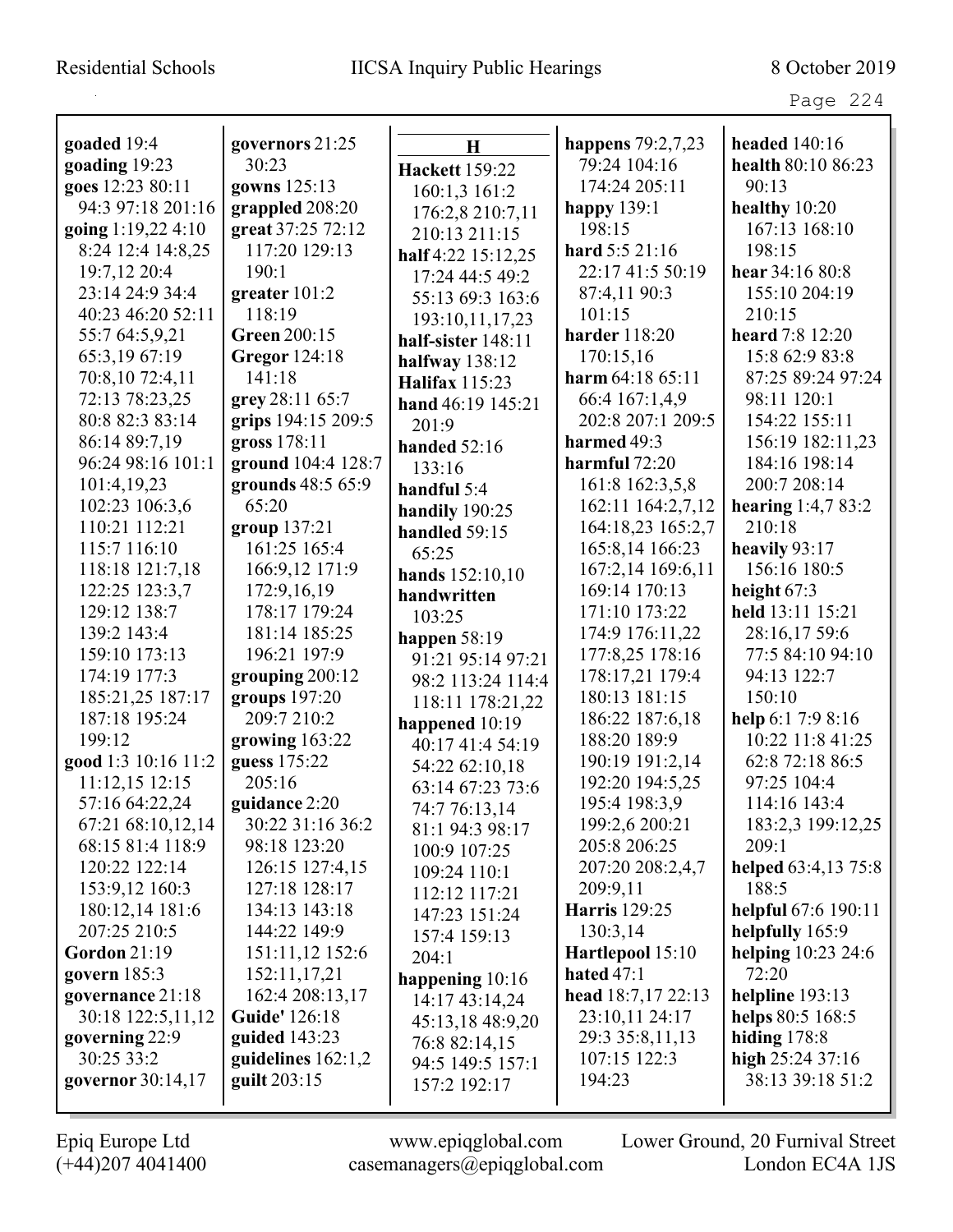F

Page 225

| 64:8 100:5 114:15    | 91:10 93:2,21       | hypothesised 191:1                       | <b>impact</b> 39:14,18 | incidents $16:5,8,16$ |
|----------------------|---------------------|------------------------------------------|------------------------|-----------------------|
| 206:9                | 94:5,16 96:23,25    |                                          | 99:3 101:21,22         | 36:22 38:10,12        |
| high-quality $11:25$ | 99:18 100:7,11      | I                                        | 167:8 186:19           | 43:23 47:21 48:12     |
| higher $179:9$       | 110:11 111:15       | idea 10:9 92:4                           | 190:19,23 191:10       | 63:20 67:11 68:1      |
| 181:11,23            | 119:11 120:4        | 166:1 167:15                             | 198:8,14               | 90:4,7 95:5,12,22     |
| highlight 13:15      | 126:17 127:15,17    | 170:3 172:9 179:4                        | <b>impacts</b> 191:16  | 100:2,4 164:9         |
| 32:23 37:24 38:25    | 130:19 136:7        | <b>ideal</b> 91:22                       | impediments 203:8      | 194:5,11 201:10       |
| 51:10,18 57:21       | 164:7 179:16        | identified 59:20                         | impetus 3:22           | include 124:6 128:3   |
| 124:21 141:6         | homes 7:20,22 8:5   | 92:16 118:4,6                            | implement 122:15       | 195:7                 |
| 186:16               | 10:11 24:19 25:4    | 165:10 173:13                            | implementation         | included 89:13        |
| highlighted 171:25   | 35:9,19 68:8,14     | 176:18 177:9,19                          | 66:7                   | includes 124:14       |
| highlights 186:12    | 69:4 80:2 101:3     | 177:24 183:1,21                          | implication 168:8      | 129:14                |
| highly $72:14$       | 119:13 122:22       | 184:13 185:11,20                         | importance 174:22      | including $33:13$     |
| 171:16 179:23        | 158:24 199:23       | 188:18 189:25                            | 207:4                  | 51:5 56:20 65:5       |
| 197:10               | 200:3               | 200:9                                    | important 8:11         | 99:9 161:9 181:23     |
| hindsight $70:20,23$ | homophobia          | identifies 181:19                        | 11:24 28:8 79:21       | 203:15                |
| 99:20 101:15         | 198:25              | 194:24 196:7                             | 82:10 83:16 88:2       | inclusion 125:23      |
| hinge 155:5          | homophobic          | <b>identify</b> 52:21 90:4               | 107:15 121:20          | incorrect 152:13      |
| hired 27:19          | 198:24              | 92:2 119:8 122:14                        | 168:1 187:13           | increase 4:24 44:16   |
| historic 153:1       | honest 53:18 92:1   | 126:19 164:13                            | 202:11                 | 111:1 163:16          |
| historical 201:10    | 115:1               | 166:25 167:10,15                         | importantly 83:14      | increased 5:10 45:9   |
| historically 87:18   | hope 78:23          | 168:22,24,25                             | improved 23:14         | 174:22 183:8          |
| histories 195:20     | hopefully 83:11     | 174:7,7 176:13                           | 67:20                  | increasing 39:4       |
| 208:25               | hormonal 174:23     | 177:3,3 178:15,18                        | improvement            | 61:14 191:22          |
| history 60:9 106:15  | hormones 175:4      | 178:19,22 181:18                         | 68:16 104:11           | increasingly 65:1     |
| 182:6                | horrible 67:14      | 182:4,13,15                              | inability 130:9        | incredibly 21:16      |
| hit $14:25$          | hospital 138:21     | 183:19 186:24                            | 172:13                 | 88:2 113:22           |
| hitting $196:21$     | host 125:21         | 190:8,25 191:1                           | inadequacy 191:24      | indecent 77:24        |
| hold 19:10,13,15     | hot $43:12$         | 193:9,17 198:4                           | inappropriate          | independence          |
| 65:21 81:9 109:8     | hour 12:2 15:11,25  | 199:14 201:2                             | 164:25 165:7           | 27:13 33:7            |
| 153:8                | house 7:24,25 8:3,7 | 203:3,5 207:3,11                         | 166:8, 11, 13 194:7    | independent 26:21     |
| holds 190:3          | 21:23 22:11 68:11   | identifying 115:22<br>166:6              | 194:10,17,18           | 29:16 66:22,24        |
| holiday $103:19$     | 68:14 107:13        |                                          | 196:9 199:20           | 67:9 68:3 82:14       |
| holidays 50:24       | hubs 137:21 157:22  | <b>identity</b> 175:5<br>180:4           | inappropriately        | 101:25 102:2          |
| holistic 118:4       | huge 166:1 193:3    | images $186:4$                           | 202:3                  | 104:19 111:24         |
| home 3:23 6:25       | hugely $201:21$     |                                          | inappropriateness      | 160:13                |
| 10:6,20 17:22        | 204:17              | <b>imagine</b> 62:1 70:19<br>87:7 142:22 | 168:15                 | indicate 132:3        |
| 18:7,18 22:18        | hundreds 152:4      | 204:10                                   | incident 15:9 17:13    | 135:13 163:21         |
| 37:1,23 38:1,8,15    | hurt 16:10,12       | immediate 77:8                           | 43:3,5 49:18,20        | indicated 58:6        |
| 39:6,19 40:8 41:2    | 107:9               | 113:20 161:23                            | 49:21 50:1 55:8        | 178:3 179:11          |
| 42:24 51:25 52:1     | husband 35:15       | immediately 16:3                         | 56:15 61:17 64:17      | 196:16,16             |
| 52:4,5,8 53:10,15    | hypermasculinity    | 55:16 69:13 70:4                         | 65:24 91:10 95:12      | indicates 60:17       |
| 65:17 67:4 68:23     | 199:1               | 113:3 114:3                              | 95:17,25 112:12        | indication 119:25     |
| 75:17 78:11 89:19    | hypotheses 177:11   |                                          | 140:7 146:9 153:2      | 136:1                 |
| 89:23 90:3,6 91:7    | hypothesis 179:5    | imminent 65:11                           | 154:9 157:18           | indicators 135:24     |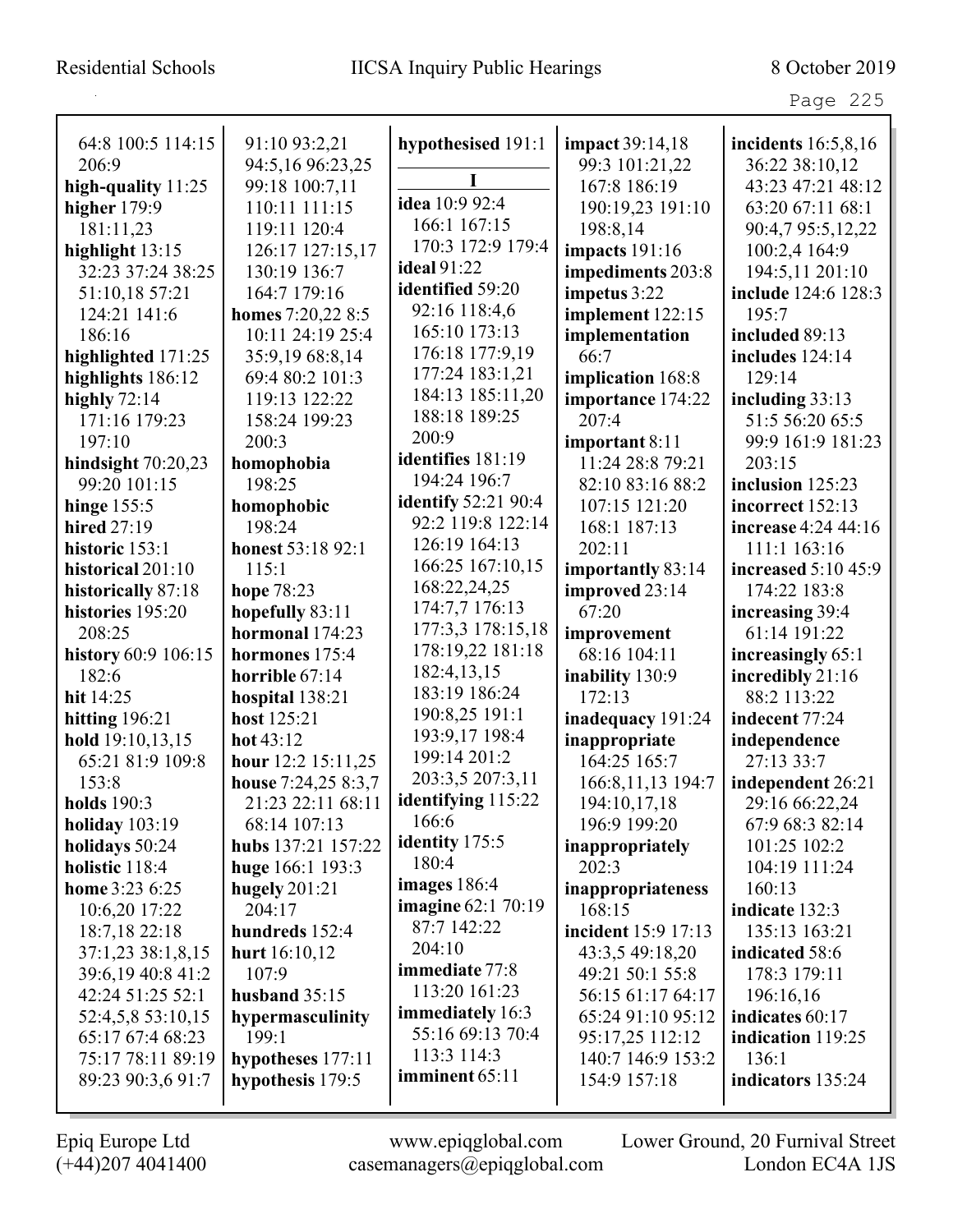| 136:1                 | 135:12 136:22               | institutional 198:2      | 34:5 39:20 40:13     | intimidated 129:3   |
|-----------------------|-----------------------------|--------------------------|----------------------|---------------------|
| indirect 191:17       | 138:2 140:18,19             | 198:7,12 199:18          | 56:4 60:5            | 141:5               |
| 192:4                 | 140:25 143:10               | institutions 3:12        | interpreting 183:8   | intimidation 141:2  |
| individual 29:18      | 145:19,21 148:12            | 179:15 197:18            | intervene 65:10      | 173:7               |
| 80:5 105:21           | 152:16 154:6,7              | 199:2 200:20             | intervention 14:12   | introduce 82:9      |
| 121:18 140:12         | 155:18 156:17               | 205:7                    | 14:24 15:3 67:3      | 142:19              |
| 142:5 155:18          | 157:7,10,20,24,25           | instructor 14:13         | 206:17               | introduced 125:21   |
| 167:1 185:22          | 158:6,8,23 159:11           | instructors 14:15        | interventions 14:23  | 208:13              |
| 197:19                | 162:14 168:18               | integrating 208:8        | 201:25 206:12,14     | introductory 161:2  |
| individuals 137:22    | 202:16 203:1                | integrity 27:18          | interview $31:14,24$ | 162:14              |
| 157:8 168:20          | 206:20 210:5                | intellectual 176:18      | 43:3,5,23 56:10      | intrusive 201:25    |
| 204:6 208:15          | informed 58:21              | 177:1 178:5              | 56:13 69:14,18       | investigate 97:20   |
| induction 32:4        | 101:10 111:7,8              | intelligence 136:20      | 102:2 113:8 123:5    | investigated 73:4   |
| 34:18                 | 112:9,10 113:4              | 156:22 157:11            | 126:8 127:20,24      | 106:15 112:21       |
| ineffective 66:8      | informing 94:18             | intense 186:18           | 128:6,7,12,19        | 122:21              |
| inevitable 167:16     | initial 142:8               | intensively 90:22        | 130:8,16 131:15      | investigating       |
| inevitably 87:14,15   | <b>initially</b> 20:20 94:1 | intent 166:24 167:5      | 131:24 132:4,21      | 129:25 158:5        |
| <b>infancy</b> 142:16 | injuries 13:25              | 167:9                    | 134:24 135:2,21      | 159:9               |
| infantilise 184:5     | injury 16:6,9,15            | intention 4:7            | 138:4,25 139:3,25    | investigation 13:20 |
| infer 154:11 167:5    | innately 167:5              | intents 35:24            | 142:5, 11, 13 143:3  | 54:6 107:23 129:9   |
| inflicted 171:20      | input 114:16                | <b>interact</b> 192:6,12 | 144:16,19 145:2      | 132:24 135:22       |
| influenced 174:4      | <b>INO 149:1</b>            | interacting 172:11       | 146:7,15 152:2,20    | 145:25 156:20,21    |
| influencer 169:17     | inquiries 122:22            | interaction 175:23       | 152:22 154:1,16      | 156:24 158:15,22    |
| influences 169:13     | <b>inquiry</b> 4:4 79:13    | 179:21 182:1             | 155:21               | 160:13 185:22       |
| 169:16 170:5          | 82:11 121:22                | 184:20 185:7             | interviewed 57:14    | 190:6               |
| 172:7 173:20          | 153:1                       | interactions 180:23      | 58:22 69:19,21       | investigations      |
| 187:9 198:3           | inside $42:24$              | 182:20 183:11            | 78:7 113:11,14       | 122:18 124:9        |
| influencing 110:18    | inspected 69:1              | 191:25                   | 128:15 130:21        | investigative 129:6 |
| influential 170:8     | inspection 17:11            | interactive 185:7        | 131:10 132:17        | investigator 158:18 |
| inform 109:18         | 20:5 30:9 63:24             | interchangeable          | 134:19 144:13        | investigators 124:8 |
| 131:1                 | 64:13 67:9 68:2             | 30:23                    | 145:15 158:3         | invitations 22:21   |
| informal 138:25       | inspections 18:20           | interconnect 182:2       | <b>Interviewers</b>  | invite $22:19$      |
| 185:3                 | 65:18                       | interested 176:12        | 127:21               | invited 63:9        |
| information 4:11      | inspector 18:21             | interestingly            | interviewing 95:7    | involve 33:13,15    |
| 29:17,22 30:4,5       | <b>Inspectors 66:6</b>      | 175:12                   | 98:16 133:17         | 63:5                |
| 31:23 39:24,25        | instability 189:4           | interests 12:16          | 145:7                | involved 12:10      |
| 60:21,21,25 61:5      | 206:4                       | 139:25 169:18            | interviewing' 58:5   | 13:19 17:18 18:8    |
| 72:5 77:22 91:12      | instance 166:12             | 183:24                   | interviews 57:7      | 18:9, 11, 17 44: 19 |
| 91:13 95:11,13        | 191:20 197:3                | interim $116:22$         | 127:7,8,12 131:12    | 56:19 58:3,4 86:1   |
| 99:6 109:11,13        | instances $42:19,22$        | intermediaries           | 131:13 142:19        | 100:13 123:10,14    |
| 110:6 112:15          | 42:24 90:2 153:25           | 125:24,25 142:11         | 144:4 153:2          | 132:10 157:3        |
| 128:23 129:7          | <b>institution</b> 7:10     | 142:15,19 145:8          | intimacy 170:11,14   | 193:13,14 208:15    |
| 130:18 131:12         | 193:15 195:6                | intermediary 143:1       | 185:10,12,14,17      | involvement 73:16   |
| 133:1,16,19           | 197:14 198:16               | 150:8                    | intimate 170:17      | 97:7 127:25 130:4   |
| 134:15 135:4,6,9      | 200:18 204:9                | internally 33:17         | 188:9 192:1          | 159:14              |
|                       |                             |                          |                      |                     |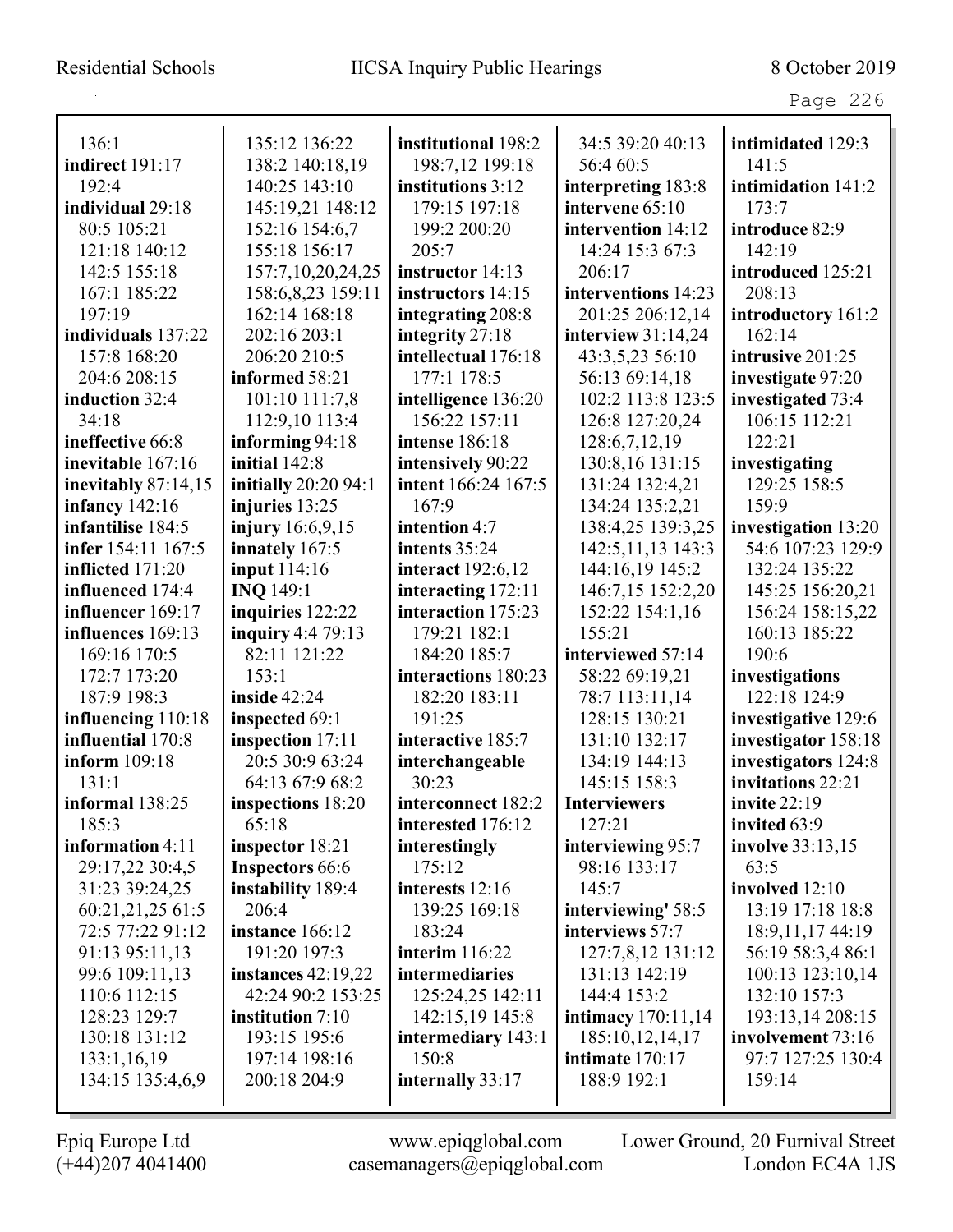| . .<br>ι<br>. . |  |
|-----------------|--|
|-----------------|--|

| involving 33:8 95:6      | joint $11:16$      | 187:10 188:11        | 206:25 207:12,19    | 197:2,6             |
|--------------------------|--------------------|----------------------|---------------------|---------------------|
| <b>inward</b> 200:18     | jokes 198:24,24    | 196:7 199:24         | 208:24 209:23,24    | latest 23:14 24:17  |
| irrespective 157:18      | Jonathan 120:18    | 206:3,6,15 208:6     | 210:1,3             | law 123:19 125:6    |
| isolate 200:23           | 120:20 211:9       | 208:21 210:1         | knowledge 2:7       | 152:18,20           |
| isolated 66:7            | journey 87:6       | kinds 180:3 186:14   | 47:24,24 48:8       | lawfully $149:10$   |
| 200:11,11                | judge 149:21       | 197:12,15,21         | 74:22 83:24,25      | lawyer 132:13       |
| isolation 6:24           | 150:14 207:15      | 199:4,9 206:22       | 85:20,23,24         | layman 24:8 85:5    |
| 178:25 179:2,5,9         | judges 150:23      | 210:3                | 119:16 121:16       | layperson's 169:2   |
| 191:22 200:16,17         | judgment 67:20     | knew 37:12,16        | 183:21 208:1,3,4    | lead 9:3,25 32:19   |
| 202:4 210:2              | judgments 68:9     | 58:18 62:18 63:14    | 208:6,10            | 33:6 35:6 103:2,3   |
| issue 13:3 19:22         | 126:22             | 110:20 111:11        | knowledgeable       | 168:19 169:5        |
| 46:9 63:22 64:3,5        | July 40:5 42:15    | know $1:18,19,19,21$ | 23:19               | 188:6               |
| 65:13,22 67:15           | 74:25              | 2:10 9:7,7 19:14     | known 15:14 21:13   | leadership 33:5     |
| 77:6 79:15,19            | jump 175:16        | 22:24 27:5 31:17     | 121:22 127:11       | leads $170:3$       |
| 86:23 96:14              | June 47:5,7,21     | 38:20 40:2,16        | 140:21 148:13       | learned 5:7 122:14  |
| 115:13,15,18             | junior $34:11$     | 42:19,25 44:2,12     | knows 27:12 55:25   | learning 11:8 16:23 |
| 118:12,15 119:5          | jurisdictions      | 45:17,21 46:4        | 130:25              | 155:1 171:20        |
| 127:1 134:25             | 164:20             | 47:8 54:5,15,18      |                     | 176:17,25 177:20    |
| 146:6 154:25             | justice 123:25     | 54:22 55:12 56:17    | L                   | 177:22,24 178:4     |
| 155:9 157:12             | 124:24 125:18      | 56:22 61:20 62:7     | labelled 172:21     | 179:7 180:1         |
| 158:3 172:1 180:7        | 127:22 143:15      | 62:10 67:14 73:6     | lack 100:23 183:12  | 181:15 182:19       |
| 188:3 189:4 201:5        | 149:25 151:15      | 73:23,25 74:6,10     | 183:20 184:11       | 183:7 184:5,25      |
| issued $162:2$           | 162:24             | 74:12,21 80:20       | 200:1 203:13        | leave 6:2,4,6 9:14  |
| <b>issues</b> 12:24 13:2 | justification 65:5 | 81:8 82:22 83:14     | lacking 123:6       | 9:21 66:11 70:3     |
| 36:4 59:21 63:15         | 65:20              | 83:18 86:20,21       | LADO 20:3 21:7      | 70:10               |
| 64:20 79:13 80:17        | justified 16:2     | 91:25 95:15 96:6     | 30:3                | leaves 85:3 206:4   |
| 85:18 86:25 98:5         |                    | 100:10 101:16        | Lancashire 131:5,6  | leaving 65:14 66:3  |
| 117:6 119:3 123:7        | $\mathbf K$        | 102:6 103:9 104:3    | 133:1,3,15 134:7    | 69:10 85:13         |
| 135:24 141:21            | keep 40:20 41:25   | 105:6 110:21         | 135:2 136:7         | led 4:24 19:5 90:7  |
| 142:4 147:4,13,17        | 83:17 88:14 153:4  | 111:1 112:6          | 142:20,22 156:21    | 103:4 122:17        |
| 161:2 162:13             | 153:19             | 114:18 115:14        | 157:2,19 158:3,6    | 145:25 146:8        |
| 171:6 182:25             | Keeping 31:13      | 116:20 121:3,19      | language 97:5       | left 4:22 45:16     |
| 201:2 204:3 207:6        | 32:16,22           | 133:23 135:8         | 119:13 137:2        | 46:18 50:9 53:23    |
| ivy $67:5$               | kept 14:8 49:6     | 139:6 144:8          | 141:10,12 169:2     | 55:13 61:9 65:20    |
|                          | key 93:6 117:23    | 160:22 170:12        | 190:15 195:8        | 71:1 112:25         |
| ${\bf J}$                | 125:11 169:17      | 171:14 173:22        | 197:4               | 114:10 116:18       |
| <b>James</b> 154:22      | 187:21 206:1       | 174:21 179:11        | large 24:9 45:19    | 117:21 176:8        |
| <b>January 38:20,23</b>  | kicked $9:911:7$   | 180:18 181:10        | 180:2 182:5         | legal $156:13$      |
| 50:1 69:9 78:8           | kicking $15:24$    | 183:14,15 186:18     | largely $24:1,15$   | legislation 2:21    |
| 103:15                   | kind $31:848:24$   | 187:20,21 189:21     | 182:8 196:22        | 154:19              |
| jargon 169:8             | 80:4 81:2 120:6    | 190:13 191:23        | largest $200:13$    | legitimacy 184:7    |
| 170:21                   | 143:4 163:21       | 193:7,19 200:24      | <b>lasted</b> 118:7 | legitimise 199:5    |
| job 25:17 85:7           | 168:2 171:7 178:6  | 201:21,24 202:2,3    | lastly 1:19 79:12   | Lenehan 68:23       |
| 190:3                    | 179:19 180:18      | 202:24 204:8         | 185:10              | 82:11 88:1 182:24   |
| join 21:12 81:8          | 184:7 185:17       | 205:20 206:5,19      | late 48:19 196:25   | 200:8               |
|                          |                    |                      |                     |                     |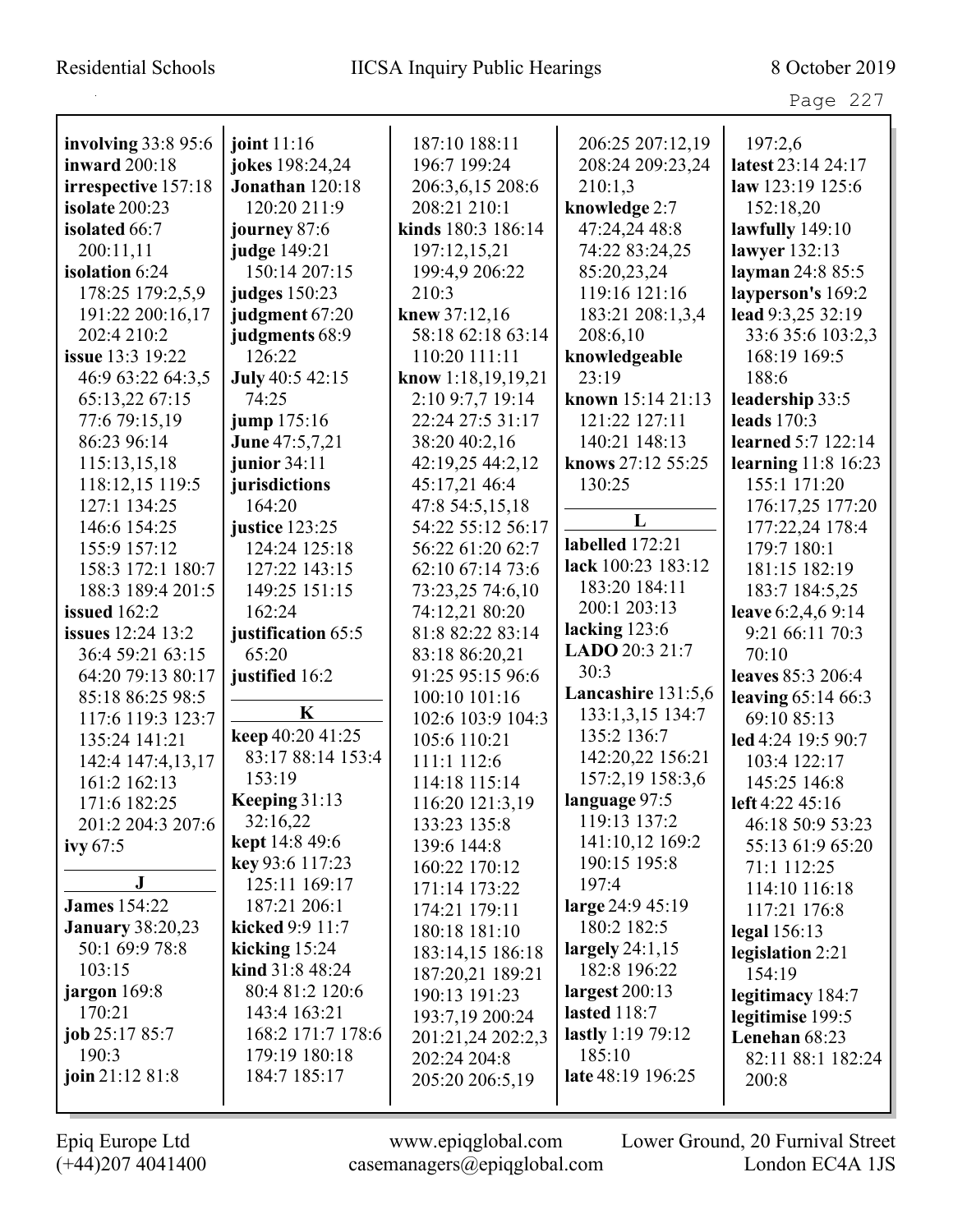| <b>Lenehan's 200:25</b>                 | links 183:9 185:16             | 130:25 133:5,9,18                  | looked-after 5:20       | 11:21 37:13 90:9                    |
|-----------------------------------------|--------------------------------|------------------------------------|-------------------------|-------------------------------------|
| length $74:13$                          | lion's 135:4                   | 134:18 135:9,13                    | 84:23 85:7,9            | 206:13                              |
| 130:10                                  | list $44:2$ $128:2,10$         | 146:25                             | 96:18 98:3 108:3        | maintain 118:13                     |
|                                         | 140:17 141:3                   | long 5:5 15:25                     | 110:4 117:18            | 119:14                              |
| lengthy 52:12<br>lens 168:1 201:11      | 196:15 197:8                   | 40:21 47:7 84:13                   | 123:2                   |                                     |
|                                         |                                |                                    |                         | majority 5:24                       |
| lessons 5:7 122:14                      | 203:12                         | 103:20,21,21                       | looking 6:14 14:13      | 154:13 186:25                       |
| let's 2:16 5:12 13:6                    | listen 206:19                  | 122:7 156:3 183:7                  | 17:15 18:21 20:15       | 187:16,20                           |
| 22:15 24:25                             | listening 8:2<br>literal 185:5 | long-lasting 12:24                 | 47:13 58:25 62:4        | making $10:21$<br>12:14 18:12 49:12 |
| 106:17,20 119:21<br>letter 109:10 146:8 |                                | $long-term 104:23$<br>115:12 161:9 | 85:22 89:7 91:14        |                                     |
|                                         | literature 192:20              |                                    | 102:23 103:1            | 88:7,8 137:17                       |
| 146:13                                  | 193:4                          | 188:3 205:25                       | 108:16 111:18,25        | 189:13                              |
| level 6:19 13:8                         | little 5:12 8:10 9:11          | longer $106:6$                     | 122:25 123:3,7,19       | male 174:14 193:14                  |
| 15:12 18:13 25:24                       | 25:22 30:25 44:2               | 189:22                             | 147:14,19 171:19        | manage $11:12$                      |
| 29:24 37:17 38:3                        | 46:18 85:22,23                 | longer-term $114:24$               | 177:12 200:15,18        | 172:13 194:14                       |
| 38:12 39:11,18                          | 99:5 106:17 107:9              | longstanding 39:1                  | looks 24:15 77:20       | 197:12,15 200:21                    |
| 64:8 82:5,9 96:10                       | 120:11 123:19                  | look 5:7,12 8:16                   | 92:13 98:22             | managed 186:7                       |
| 100:4,24 102:20                         | 164:1 165:16                   | 9:17 13:2,6 17:23                  | 112:14                  | management 68:18                    |
| 104:10 114:15                           | 168:17 177:10                  | 17:24,24,25 18:1                   | loss 206:6              | 81:24,25 202:25                     |
| 115:10,19 116:6                         | 182:23 190:10                  | 18:16 20:4,8,10                    | lot 12:3,9 16:2,24      | manager 17:22                       |
| 141:21 144:11                           | 191:4 194:3 198:6              | 21:1 24:25 29:8                    | 27:17 46:19,21          | 68:17 84:2,9,21                     |
| 152:8 154:13                            | 200:19 201:13,23               | 36:1,5 41:6 55:7                   | 49:16 50:9 63:3         | 84:23 85:7 91:16                    |
| 177:16 178:8                            | 203:23                         | 65:12 67:4,7,25                    | 67:12,23 80:1           | 94:15 100:11,12                     |
| 180:16 196:9                            | live 7:22 87:12                | 69:6 74:17 75:20                   | 85:15,24,25 96:11       | 104:10 106:14                       |
| 206:9                                   | 169:3,22 179:12                | 80:5 81:7 90:22                    | 98:5 117:16             | 110:7 146:5                         |
| levels 38:13 100:5                      | 179:14 199:19                  | 93:10 100:15                       | 119:22 189:12           | managers 18:6                       |
| 104:11 191:24                           | lived 193:14                   | 106:17 114:9                       | lots 12:22 93:18        | 29:3,25 35:8,9,19                   |
| 201:19                                  | lives 75:17 173:19             | 124:20 126:13                      | 203:19 205:23           | 84:4,5 88:12                        |
| lies 35:17                              | 188:12                         | 127:17 128:21                      | loved $10:13$           | managing 48:5                       |
| life 15:15 36:14,15                     | living 7:21 96:16              | 135:14 137:6                       | lovely $10:14$          | 162:3 168:14                        |
| 86:1 89:11,13                           | 175:19 177:15,16               | 138:10 139:11                      | low 16:14 191:23        | 186:14 187:11                       |
| 175:18,22 188:9                         | 188:7 209:12                   | 141:19 147:5                       | 191:24                  | 197:20                              |
| lifeblood 156:23                        | local 11:15,21                 | 151:10 153:11                      | <b>low-level</b> 201:22 | <b>manner</b> 171:22                |
| light $45:245:16$                       | 24:22 25:24 33:15              | 158:5,11 163:3                     | low/average $136:20$    | 205:9                               |
| 55:20 56:2 82:12                        | 59:9 69:11 70:8                | 164:4                              | lower 209:21            | manuals $208:18$                    |
| 205:6                                   | 80:24 86:17,20,20              | <b>looked</b> 5:22,25              | lower-level 164:25      | <b>March</b> 146:10                 |
| lights $61:15$                          | 86:22,25 87:12                 | $10:13$ 17:12,14                   | 209:21                  | 147:1                               |
| likelihood 174:9                        | 88:4,6,16 89:4                 | 26:6 36:4 45:11                    | lump 165:24             | mark 16:15                          |
| 192:16 199:10                           | 95:15 97:22 116:2              | 48:11 68:6 81:19                   | lunch 120:12            | <b>MASH 157:24</b>                  |
| line $57:1664:10$                       | 116:15 119:10,14               | 85:22 89:17,19,21                  |                         | <b>Masters 4:2</b>                  |
| 104:21,21 129:13                        | 163:24                         | 108:12 111:4                       | M                       | masturbating 43:9                   |
| 129:13                                  | <b>locally</b> 28:17 88:15     | 163:23 174:16                      | macho 198:23            | 195:11                              |
| lines $62:6$                            | location $164:5,6$             | 176:23 177:13                      | magistrates 149:21      | masturbation                        |
| link 183:24 187:13                      | 166:15                         | 185:23 188:2                       | 150:23                  | 194:16 197:5                        |
| 187:14,15                               | $log 51:8$ 129:2,4,11          | 193:4 195:19                       | main 115:18 198:2       | match $202:13$                      |
| linked 162:4 172:6                      | 129:14,23 130:20               | 199:22                             | mainstream $6:2,23$     | mate's 43:11                        |
|                                         |                                |                                    |                         |                                     |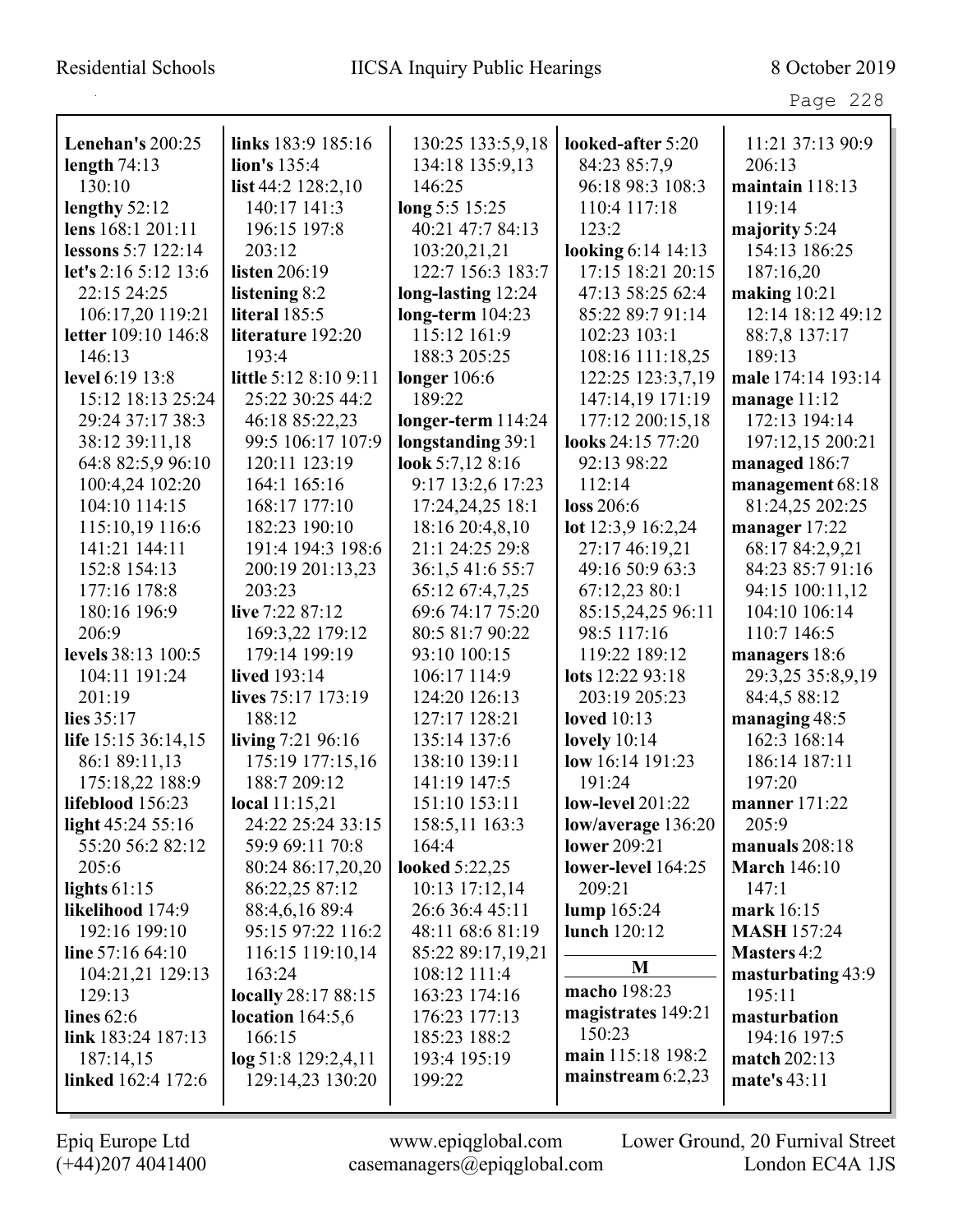| material 158:22,23     | meet 28:12 87:25     | 136:11              | mixture $173:17$<br>197:17 | 97:24 99:24        |
|------------------------|----------------------|---------------------|----------------------------|--------------------|
| 159:2,5                | 198:17               | mentioned 17:2      |                            | 106:22 111:4       |
| materials 42:14        | meeting 13:10,12     | 71:19 77:23 125:8   | Mmm 25:21 30:21            | 112:6 210:16       |
| 208:18                 | 27:1 28:15 29:1      | 132:8 145:7         | 35:18 51:4,7               | mother 147:20,24   |
| matter 33:16 34:24     | 31:2 37:20,25        | 157:21              | 58:12 73:8 107:5           | motivations 46:25  |
| 129:15 141:24          | 59:6,1761:4          | mentioning 38:8     | 110:12,14 111:10           | move 11:12 15:1    |
| 147:3 148:5            | 76:15 77:2,9         | 39:7                | 112:8 114:17               | 62:8 91:9 147:20   |
| 150:14 151:16          | 91:16 92:12,13,22    | mere 201:11         | $Mmm-hmm21:24$             | moved 50:8 62:14   |
| mattered 188:4         | 94:10,12,14,17,22    | merely 156:12       | 24:14 36:21 46:12          | 62:15 70:18,24     |
| <b>matters</b> 129:12  | 95:3 97:16,20,23     | message 100:7       | 46:17 51:17 53:16          | 85:4,13 117:4,25   |
| 135:22 138:16          | 98:8,14 99:24        | met 171:7 173:8     | 54:21 56:7 60:19           | 118:1,1,7,17       |
| 141:3 144:24           | 100:10,14 102:17     | methods 145:5       | 63:17 69:15,17,20          | 131:2 156:3        |
| 147:5 160:9            | 102:19 106:12,13     | 157:25              | 70:2 76:1 78:5             | moving $54:23$     |
| 184:11                 | 107:21,22 116:17     | metropolitan        | 79:17                      | 88:17 110:21       |
| maximised 142:1        | 137:12,12            | 142:21              | model 165:11,21            | multi-agency       |
| McGill 124:18,22       | meeting' 127:3       | <b>Mick 57:24</b>   | 168:3,3,25 170:9           | 137:21 157:22      |
| 141:18,20 144:14       | meeting/section      | middle 15:23 51:11  | 173:5,14,24                | 159:14             |
| <b>McGill's</b> 126:14 | 107:22               | 51:11 60:11         | 188:23 190:25              | multi-strategy     |
| mean 8:13 23:12        | meetings 28:18       | 155:16              | 191:1,4,15                 | 13:10,12           |
| 44:14 52:1 63:2        | 77:5 96:6,13,15      | mind 80:15 100:20   | modelled 199:7             | multifaceted 170:6 |
| 85:5 103:23            | 104:13,17 108:2      | 106:4 109:5         | models 191:5 199:8         | multiple 173:14,20 |
| 117:22 119:21          | meets 14:14 23:13    | 167:12 173:12       | 206:1,18                   | 190:17 195:20      |
| 137:14 170:7,23        | member 13:21 14:2    | 195:24 205:4,14     | moment 7:17 22:15          | mum 138:20         |
| 175:20 179:1           | 14:16 17:2,16        | minds 23:20 39:22   | 43:22 46:21 81:6           | music $12:1$       |
| 184:17 197:16          | 20:19 33:5 34:17     | 39:23 199:5         | 119:3 134:4 158:2          | mustn't $45:14$    |
| 198:11 204:7           | 40:9 42:3 53:6       | minimise 205:9      | 175:25 184:14              |                    |
| 207:10                 | 55:20,25 56:3        | minor 16:17         | 207:9                      | N                  |
| meaningful 188:11      | 80:25 113:5 190:4    | minute 28:18 105:9  | money 119:7,22             | N 210:22           |
| means 17:15 78:24      | members 15:11        | minutes $160:21$    | monitored 19:16            | naive 178:6        |
| 84:6 104:8 143:14      | 31:18 33:9 38:14     | misconstrued        | 88:22                      | name 38:8 83:17    |
| 164:13 165:17          | 39:10 40:5 45:2      | 187:3               | monitoring 49:5            | 84:16 85:2 95:14   |
| 170:22,24 209:2        | 53:9 56:4,10         | misinterpreted      | month 74:12,15             | 121:21 122:1       |
| meant 166:6            | 57:13 58:13,21       | 81:2                | 104:1 161:22               | 185:21 195:6       |
| measures 45:22,23      | 172:25               | missed 3:18 181:9   | monthly $81:19$            | names 1:21 28:3    |
| 52:7 124:8,12          | memo 58:20           | missing $64:667:17$ | 103:11                     | 93:21,25 121:25    |
| 125:4,8,9,17,22        | memorised 160:18     | 74:9 100:24 101:1   | months $14:21$             | national 63:6      |
| 127:2 141:23           | memory 1:13 83:9     | 101:2,4,17,24,25    | 21:10 48:25 50:14          | 134:11 157:7,9     |
| 142:1 143:4 150:6      | 99:19 113:3          | 102:1,1,3,17,18     | 118:8 122:8                | 158:10,12 161:20   |
| mechanism 18:12        | 116:13 121:1         | 118:19 155:15       | 134:20 139:7               | nationally 134:9   |
| 206:21                 | 141:22 160:17        | missings $102:7$    | 145:16 147:8               | 143:22 144:10      |
| mechanisms             | men 175:15 184:15    | mistake 54:13       | mood 172:8                 | nationwide 163:13  |
| 191:16 192:5           | <b>Mencap 154:22</b> | mistakenly 98:25    | <b>Morgan</b> 120:18,20    | natural $204:25$   |
| 205:18 207:2           | <b>Mental 90:13</b>  | misunderstand       | 120:22 156:10              | nature 4:4 38:11   |
| medical 128:12         | mention 83:16        | 182:21              | 158:19 211:9               | 87:9 90:23 100:3   |
| medically 128:15       | 128:13 132:7         | mix 169:15          | morning $1:3,683:8$        | 164:5 166:14       |
|                        |                      |                     |                            |                    |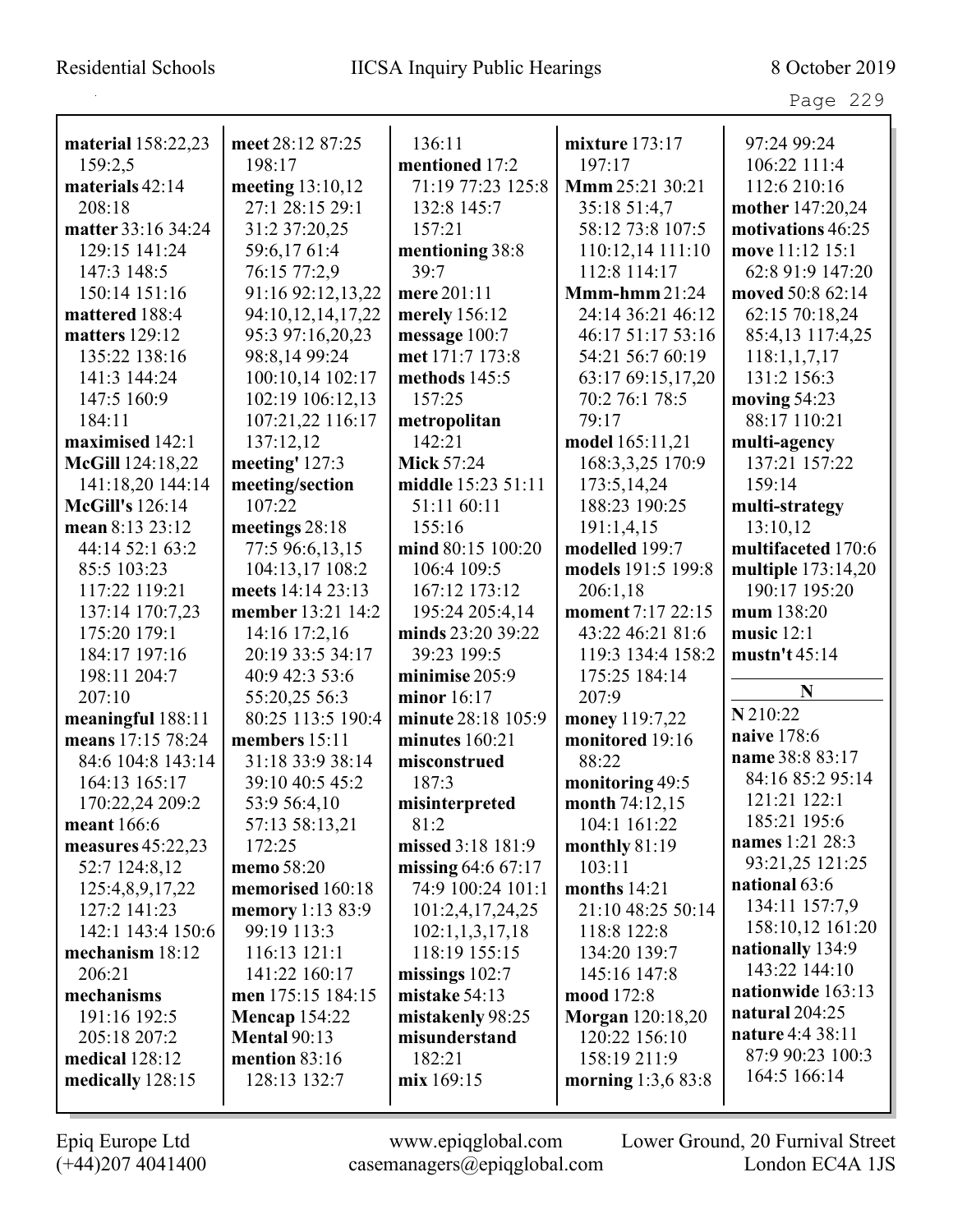## Residential Schools IICSA Inquiry Public Hearings 8 October 2019

Page 230

| 174:12 185:15       | 162:12 171:7           | non-recent 122:21      | <b>NSPCC 40:19</b>      | 79:4 155:15,18          |
|---------------------|------------------------|------------------------|-------------------------|-------------------------|
| 195:8 197:4         | 173:8 177:2            | 123:1                  | 41:24 61:19 69:9        | occupational 25:8       |
| 204:14              | 189:12 198:17          | nonconsensual          | 73:19 74:16,20          | occur 86:16 192:15      |
| nearly $55:14$      | 203:2 208:20,20        | 56:23 90:24            | 76:3 80:11,12           | occurred 135:3          |
| necessarily 16:1    | 210:6                  | nonsexual 173:11       | 107:8 115:25            | 136:14 164:9            |
| 37:3 100:22         | negative 172:8         | 175:1                  | 116:1 117:12            | occurrence 153:24       |
| 119:17 133:10       | 188:23 203:14          | nonsexually 172:12     | 146:3,5 147:4,13        | 205:9                   |
| 155:20 157:10       | neglect 5:16 6:15      | normal 138:5 166:3     | 162:5                   | occurring 186:11        |
| 166:14 167:8        | 6:19 36:22 161:4       | 183:15 186:3           | nuanced 167:18          | <b>October 1:1 51:1</b> |
| 177:7,19 184:17     | 171:15 182:9           | 195:23 197:6           | 207:16                  | 51:19,24 52:15          |
| 185:14 189:1        | 190:22 191:10,20       | normative 167:13       | number 1:20 5:10        | 53:4 75:25 103:13       |
| 192:10 193:19       | 195:18                 | 179:6,17 180:3         | 7:16 13:24 16:4,8       | 106:19 111:5            |
| 194:6 196:4 208:4   | neglected 3:4 11:24    | note 93:12 105:9       | 16:20 45:20 49:10       | 129:18 210:19           |
| necessary 83:12     | neither 167:16         | 108:24 130:12          | 65:4 67:10 79:4         | October/Novemb          |
| need 1:14,17 3:17   | 185:5                  | 132:12 134:7           | 89:24 90:2 93:23        | 84:22                   |
| 6:25 10:12 12:15    | neuro-typical          | 135:17 175:24          | 93:24 104:13            | odd 8:18 53:24          |
| 13:2 34:4 35:1      | 179:24 182:6           | noted 130:3,20,25      | 110:17 122:17           | 132:22                  |
| 45:5 58:23,24,24    | neutral 80:20 81:4     | 132:9 137:1            | 124:5,12 125:17         | offence 139:9           |
| 71:10 76:2 79:9     | never 16:10 95:6,6     | notes 49:12 57:8       | 145:5 146:7,12          | 144:25 148:11           |
| 80:16 83:10,13      | 115:11 146:16          | 94:13 97:12 98:24      | 147:3,5 171:24          | 157:11 168:25           |
| 94:16 96:11,12      | nevertheless 79:21     | 103:24 115:21          | 173:3,4 175:16,17       | offences 58:2           |
| 101:17 111:4,20     | new 74:7 97:11         | 120:25 137:7,19        | 180:2 182:5             | 122:18                  |
| 111:22,25 113:25    | 105:19,19 115:16       | 141:7 160:19           | 200:10                  | offender 36:18          |
| 118:10 121:2,23     | <b>NICE</b> 162:1,4    | notice 54:23 137:24    | numbers 208:15          | 90:25 148:8             |
| 130:21 131:9        | <b>Niche 153:23</b>    | 206:19                 | <b>NYAS</b> 63:6        | offer $12:9$            |
| 136:17 144:1        | <b>NIELD</b> 120:17,21 | notices 122:1          |                         | offered 61:19 92:10     |
| 145:6 149:19        | 120:22 156:5           | notification 80:20     | $\mathbf 0$             | offering 50:17          |
| 160:21,23 167:17    | 211:11                 | notified $101:7,7$     | oath 176:2              | office 98:12 126:17     |
| 168:13 174:20       | night 5:10 45:2,4      | notion 165:5,18        | object $119:7$          | 127:15,17               |
| 187:10 193:20       | 155:16                 | 169:11 172:12          | observed 183:24         | officer 29:17 33:16     |
| 202:15 207:9        | nightmares 45:5        | 174:17 187:2           | observing 166:17        | 35:4 80:25 104:19       |
| 208:7               | nine 176:20            | 190:18,24 196:23       | obtain 123:4 154:2      | 104:22 111:24           |
| needed 14:4 20:18   | nine-year $176:24$     | 201:16 206:6           | obtained 129:9          | 122:17 123:5,17         |
| 50:12 65:22 68:17   | no' 93:20              | 209:16                 | 158:25                  | 126:25 129:25           |
| 72:8,18 73:3 74:5   | no-one 75:14           | November 43:4          | obvious $93:17$         | 132:13,25 133:2,8       |
| 74:14 91:8 97:17    | 108:21                 | 47:6,22 48:13          | 178:1 191:12            | 133:17 134:25           |
| 110:20 112:15       | nod 127:25             | 50:13 53:21 54:4       | obviously $9:1$ $99:14$ | 135:15 136:14           |
| 118:4 120:8,8       | nomenclature           | 54:20,22 55:8,12       | 100:9 145:9             | 138:6, 13, 23 139:1     |
| needing $194:14$    | 127:14                 | 55:20 57:6,6,11        | 163:11 169:3            | 140:3,11 141:8          |
| needs 3:16 4:3 11:4 | non-disabled           | 69:16 77:12,15         | 176:11 192:6            | 142:10,24 143:5,7       |
| 23:9 34:23 72:16    | 177:16 178:14,18       | 78:4 104:16            | 197:5                   | 143:8 145:10,22         |
| 74:18,21 88:4       | 179:10,18,20           | 109:21 112:10,12       | occasion 8:18 58:1      | 145:22 147:14           |
| 93:4 94:14 119:19   | 180:17 181:11          | 112:16,20 129:2        | occasionally 19:22      | 148:6,13 152:19         |
| 127:21,22 137:1,3   | non-exclusion 9:6      | 129:24 131:24          | 19:23 98:9              | 156:12 158:4,5,11       |
| 137:9 145:14        | 9:23                   | <b>Nowadays</b> 137:16 | occasions $47:551:6$    | 158:25 159:7            |
|                     |                        |                        |                         |                         |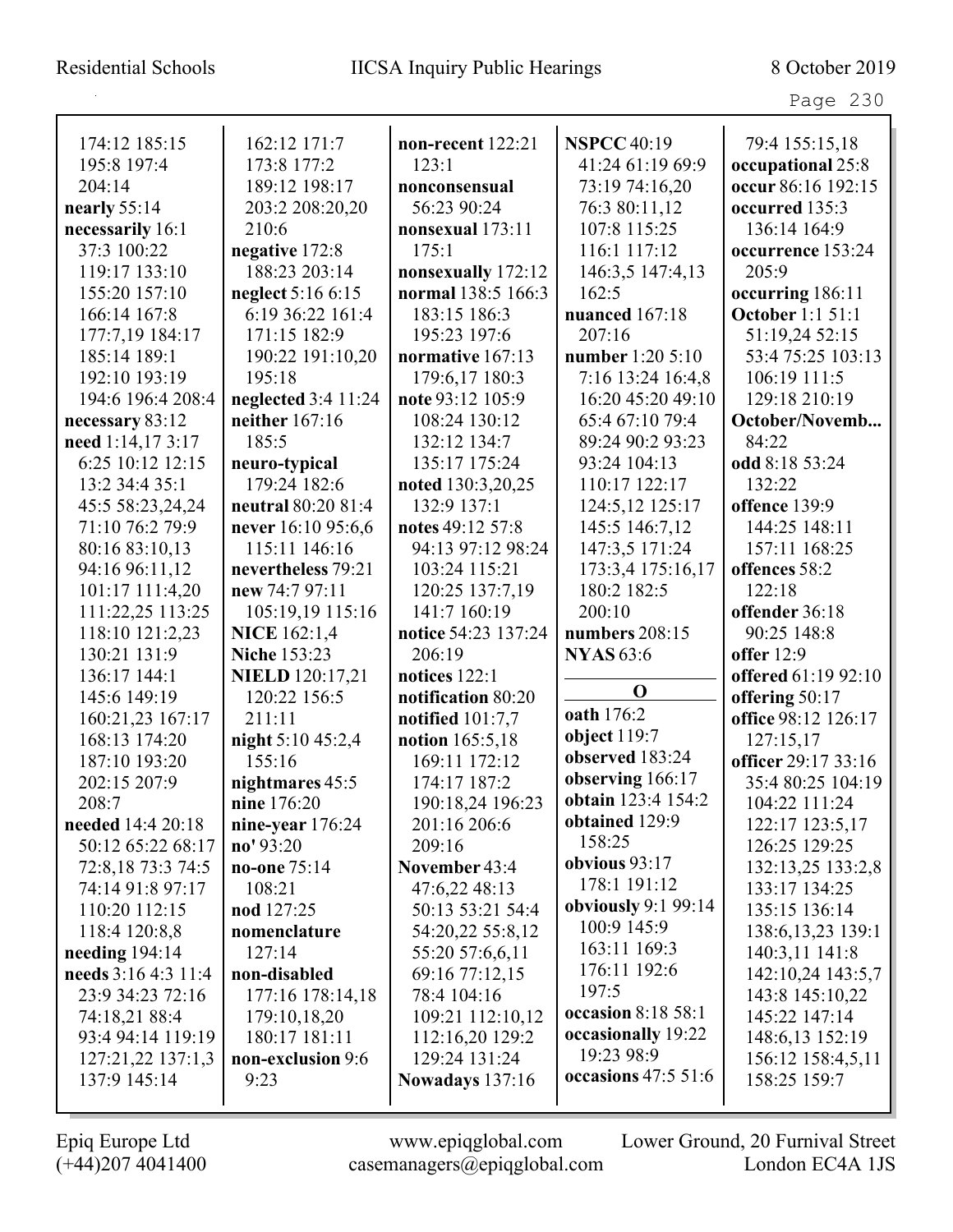|                                                                                                                                                               |                                                                                                                                                             |                                                                                                                                         |                                                                                                                                                                                      | Page 231                                                                                                                                                                                |
|---------------------------------------------------------------------------------------------------------------------------------------------------------------|-------------------------------------------------------------------------------------------------------------------------------------------------------------|-----------------------------------------------------------------------------------------------------------------------------------------|--------------------------------------------------------------------------------------------------------------------------------------------------------------------------------------|-----------------------------------------------------------------------------------------------------------------------------------------------------------------------------------------|
| officer's 156:16                                                                                                                                              | 97:10 128:25                                                                                                                                                | 202:13 206:7                                                                                                                            | 65:23 71:13,21,25                                                                                                                                                                    | 126:13,20 127:19                                                                                                                                                                        |
| officers 123:13                                                                                                                                               | 144:16 186:12                                                                                                                                               | ordinarily 144:16                                                                                                                       | 72:1 92:18,20                                                                                                                                                                        | 141:19 162:16                                                                                                                                                                           |
| 126:21 127:8                                                                                                                                                  | 194:11                                                                                                                                                      | ordinary 113:23                                                                                                                         | 93:15 97:11 99:25                                                                                                                                                                    | 163:25 164:14                                                                                                                                                                           |
| 128:18 137:17                                                                                                                                                 | one's 175:3,4,5,5                                                                                                                                           | 115:6                                                                                                                                   | 128:2 129:23                                                                                                                                                                         | 167:11 176:15                                                                                                                                                                           |
| 138:1 143:8,13,18                                                                                                                                             | one-fifth 194:12                                                                                                                                            | organisation 17:9                                                                                                                       | 130:20 135:14                                                                                                                                                                        | 183:18 190:9                                                                                                                                                                            |
| 143:24,25 144:11                                                                                                                                              | one-off $50:1$                                                                                                                                              | 101:25 122:14                                                                                                                           | 136:4,5 138:23,24                                                                                                                                                                    | 195:1,24,25 201:3                                                                                                                                                                       |
| 144:20,23 145:3                                                                                                                                               | one-way 167:16                                                                                                                                              | 161:20 197:15                                                                                                                           | 140:15,15 141:6,6                                                                                                                                                                    | paragraphs 114:11                                                                                                                                                                       |
| 149:6 151:25                                                                                                                                                  | one-year 162:18                                                                                                                                             | originally 165:18                                                                                                                       | 141:19 149:2,7,23                                                                                                                                                                    | 168:23 186:23                                                                                                                                                                           |
| 152:6, 11, 21 153:2                                                                                                                                           | ones 22:9 125:11                                                                                                                                            | other's 44:23 45:9                                                                                                                      | 150:19 151:4,10                                                                                                                                                                      | 198:5                                                                                                                                                                                   |
| 154:16,19 155:10                                                                                                                                              | 191:18 196:16                                                                                                                                               | 195:12                                                                                                                                  | 162:22 165:10,10                                                                                                                                                                     | parcel 173:2 204:8                                                                                                                                                                      |
| 155:12,16,20,23                                                                                                                                               | 198:20                                                                                                                                                      | out-of-home                                                                                                                             | 173:13 180:9                                                                                                                                                                         | parental 135:16                                                                                                                                                                         |
| 157:15                                                                                                                                                        | online 32:11                                                                                                                                                | 192:17                                                                                                                                  | 183:19 193:16                                                                                                                                                                        | parents 11:1,2 12:8                                                                                                                                                                     |
|                                                                                                                                                               |                                                                                                                                                             |                                                                                                                                         |                                                                                                                                                                                      |                                                                                                                                                                                         |
| officers' 154:14                                                                                                                                              | onset 169:16                                                                                                                                                | outcome 188:2                                                                                                                           | 195:2 199:15                                                                                                                                                                         | 101:8 183:22                                                                                                                                                                            |
| <b>official</b> 164:15                                                                                                                                        | 172:22 174:12,17                                                                                                                                            | outcomes 102:21                                                                                                                         | 201:3 203:6                                                                                                                                                                          | 184:12 204:10,23                                                                                                                                                                        |
| <b>Ofsted</b> 18:18,20                                                                                                                                        | 174:20,23                                                                                                                                                   | 188:3,23                                                                                                                                | pages 49:17                                                                                                                                                                          | 204:24                                                                                                                                                                                  |
| 20:5 29:23 30:3,5                                                                                                                                             | onwards 178:23                                                                                                                                              | outline 3:25                                                                                                                            | paid 27:23,24                                                                                                                                                                        | Parkin 200:15                                                                                                                                                                           |
| 30:9,13 65:18                                                                                                                                                 | 182:13,14 203:4                                                                                                                                             | outside 24:7,15                                                                                                                         | <b>Palmer</b> 146:4                                                                                                                                                                  | part 22:12 23:3,17                                                                                                                                                                      |
| 68:6,8                                                                                                                                                        | open 128:8                                                                                                                                                  | 56:1 86:16 92:25                                                                                                                        | panel 2:2 3:25 10:9                                                                                                                                                                  | 23:20 25:1 27:10                                                                                                                                                                        |
| oh 14:9,18 17:17                                                                                                                                              | opened 2:18 195:5                                                                                                                                           | 200:4                                                                                                                                   | 22:5,16 23:3,6                                                                                                                                                                       | 32:4 33:14 34:17                                                                                                                                                                        |
| 19:18 23:1 27:14                                                                                                                                              | openings 49:6                                                                                                                                               | outstanding 68:10                                                                                                                       | 24:23,25 25:2,5,7                                                                                                                                                                    | 34:19 42:14 43:2                                                                                                                                                                        |
| 29:2 30:7 35:3                                                                                                                                                | operational 162:5                                                                                                                                           | 68:12,15                                                                                                                                | 25:13 27:3,23,25                                                                                                                                                                     | 45:7 57:21 61:22                                                                                                                                                                        |
| 66:19 72:12 81:16                                                                                                                                             | opinion 10:3 26:23                                                                                                                                          | outward 200:18                                                                                                                          | 28:12,15,23 30:4                                                                                                                                                                     | 66:24 81:10,11                                                                                                                                                                          |
| OHY0004646 002                                                                                                                                                | 140:13 160:9                                                                                                                                                | overall 68:10,12,16                                                                                                                     | 30:24 31:5 68:7                                                                                                                                                                      | 93:6 117:2 127:17                                                                                                                                                                       |
| 149:1                                                                                                                                                         | opinions 160:8                                                                                                                                              | 180:25 206:8                                                                                                                            | 71:21 82:23 83:2                                                                                                                                                                     | 139:15 140:5,16                                                                                                                                                                         |
| OHY006987 012                                                                                                                                                 | opportunistic                                                                                                                                               | overheard 55:21,23                                                                                                                      | 83:20 118:21,23                                                                                                                                                                      | 140:17 141:7,13                                                                                                                                                                         |
| 43:1                                                                                                                                                          | 178:6                                                                                                                                                       | 57:6 59:3                                                                                                                               | 119:1 120:11,17                                                                                                                                                                      | 141:15 161:25                                                                                                                                                                           |
| OHY007911 134:5                                                                                                                                               | opportunities                                                                                                                                               | <b>overly</b> 171:21                                                                                                                    | 121:10 156:6,9                                                                                                                                                                       | 163:1 173:2 174:8                                                                                                                                                                       |
| OHY007911 003                                                                                                                                                 | 125:13 179:19                                                                                                                                               | overnight 114:22                                                                                                                        | 159:21 162:16                                                                                                                                                                        | 183:4,4 184:4                                                                                                                                                                           |
| 135:15                                                                                                                                                        | 181:8 184:20                                                                                                                                                | overreaction 201:8                                                                                                                      | 175:24 210:8                                                                                                                                                                         | 186:3 192:11                                                                                                                                                                            |
| OHY007911 005                                                                                                                                                 | 205:19 209:4                                                                                                                                                | 202:5 207:7                                                                                                                             | 211:7,13                                                                                                                                                                             | 204:8                                                                                                                                                                                   |
| 138:10                                                                                                                                                        | opportunity 90:23                                                                                                                                           | overrough 19:25                                                                                                                         | paper 43:2 83:20                                                                                                                                                                     | participants                                                                                                                                                                            |
| <b>OHY007914</b>                                                                                                                                              | 128:7 163:3                                                                                                                                                 | oversee $25:17$                                                                                                                         | 104:6 121:4 170:4                                                                                                                                                                    | 137:22                                                                                                                                                                                  |
| 129:11                                                                                                                                                        | 180:22 184:23                                                                                                                                               | oversight 18:13                                                                                                                         | <b>papers</b> 1:15 76:21                                                                                                                                                             | participate 123:21                                                                                                                                                                      |
| okay 3:10 9:22 18:6                                                                                                                                           | 185:12                                                                                                                                                      | 23:5 24:16 81:24                                                                                                                        | 83:11                                                                                                                                                                                | 123:25 179:16                                                                                                                                                                           |
| 27:15 31:9 39:23                                                                                                                                              | opt 126:10                                                                                                                                                  | 82:5                                                                                                                                    | paperwork 9:17                                                                                                                                                                       | particular 13:4                                                                                                                                                                         |
| 80:3 196:14<br>old 36:9,20 43:19<br>43:21 89:16<br>138:20 147:8<br>148:2<br>older 3:12 57:4<br>85:12<br>once 11:10 28:13<br>28:15 31:2,24<br>58:23 69:1 89:21 | option $7:10,12$<br>91:22 126:10<br>142:10,25<br>options 91:18<br>154:15<br>oral 107:11<br>order 9:25 63:23<br>70:12 124:13<br>140:11 147:3<br>162:13 195:7 | overview 29:19,20<br>overwhelming<br>186:24<br>P<br>package 41:25<br>74:18,21<br>page 43:20 51:12<br>51:13 53:2,20<br>60:8 64:21 65:2,2 | 36:13 37:3 39:17<br>55:24 89:14 90:1<br>94:25 95:8 104:14<br>115:22<br>paragraph $7:18$<br>13:15 20:11,13<br>22:2 31:10 52:14<br>55:8 57:20 63:18<br>90:18 99:25<br>116:21 124:21,21 | 15:9 17:16,18<br>29:19,22 41:20<br>49:21 52:13 64:9<br>64:16 83:15 85:24<br>102:19 105:25<br>122:8 123:16<br>124:6,7 137:16,23<br>140:7 145:13<br>155:1,4 161:7,25<br>162:8 165:9 168:1 |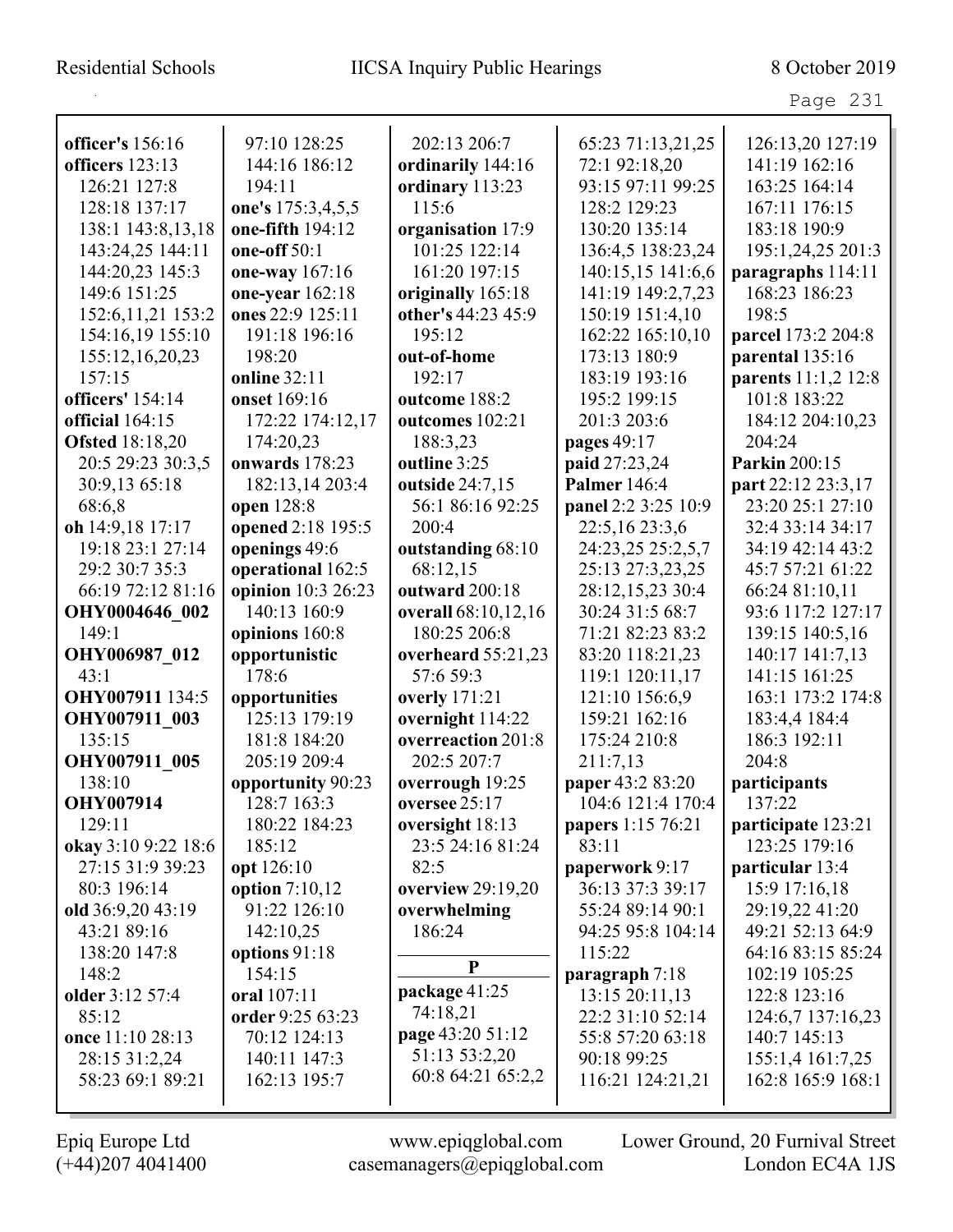| 169:4,20 170:9,19   | pay 27:21           | people's 173:19    | personal 74:22     | 196:6 199:14       |
|---------------------|---------------------|--------------------|--------------------|--------------------|
| 171:9 172:1,9,15    | PC 133:19,23        | 175:22 183:10      | 85:20,23           | 202:22,24 205:18   |
| 174:25,25 178:20    | 134:18,25 136:23    | 199:5              | personally 22:25   | 207:8              |
| 182:4, 11, 25 186:7 | 137:7 139:6         | perception 19:15   | 123:10             | placed 3:12 7:1,11 |
| 186:13,23 188:3     | peak 174:9,13       | perfect 175:20     | perspective 155:3  | 40:18 72:13 86:8   |
| 194:16 197:16       | peer 166:9,12       | perform $107:11$   | perspectives 184:9 | 86:16 87:1 88:3    |
| 199:22 200:3,19     | 193:13,18,24        | 175:5              | pervasively 172:8  | 89:22,25 90:3,14   |
| 201:3 202:15        | 197:20 201:10       | performance        | phone 52:16 76:10  | 98:11 99:1 114:22  |
| 205:12 207:9        | 210:2               | 150:16             | 158:7              | 116:22 118:3       |
| 209:13              | peers 179:10        | performances       | physical 14:12,23  | 131:2 185:9 209:9  |
| particularly 2:15   | 204:23 205:1        | 11:18              | 14:24 15:3 66:25   | 209:19,22          |
| 30:7 33:8 79:18     | 206:10,23           | performing 199:19  | 67:9,22 181:24     | placement 6:5 36:8 |
| 127:24 155:2        | penetration 194:20  | period 13:6 14:21  | 182:9 190:22       | 38:21 40:17 53:11  |
| 166:17 170:18,22    | penetrative 195:13  | 15:11 20:13 45:14  | 191:9,20           | 68:21 69:7,12      |
| 170:24,25 173:25    | penis 43:7,21 186:5 | 47:13 48:24 50:13  | physically 47:18   | 70:19 71:1,10,15   |
| 174:6 175:14        | 196:6               | 53:10 84:25 85:6   | 57:4 65:21 200:11  | 72:8 73:7 74:18    |
| 176:12 177:14       | penises 185:25      | 103:20,21 105:2    | pick 170:7 206:19  | 74:24 84:19 88:25  |
| 180:7 181:3 183:1   | people 5:10,11 8:2  | 162:18 163:5       | picked 113:6       | 91:5,23 92:2,4,7   |
| 183:13,17 185:3     | 9:8 18:8 22:8,21    | 176:24             | 177:18 178:7       | 92:11 93:7 97:9    |
| 185:18 186:7        | 22:24 25:13 28:25   | periods 89:18      | picture 21:1 29:21 | 97:11 100:19       |
| 196:1 199:18        | 29:2 34:9 35:3      | 164:20             | 81:10 159:6,7,13   | 101:18 102:18,24   |
| 204:3 208:24        | 39:21 45:10 61:19   | permanent 84:24    | pictures 185:24    | 104:18,24 105:2,8  |
| parties 150:3       | 62:4 76:8 78:24     | permission 210:16  | place 2:14 3:15,17 | 105:12,15,19,21    |
| partner 188:9       | 81:8 82:5 88:11     | perpetrate 177:7   | 6:20 18:2,2 20:16  | 105:23 111:16,18   |
| 192:2               | 93:18,19,23,25      | perpetrated 188:19 | 31:21 41:12 42:18  | 112:2 113:5 114:9  |
| parts 160:25        | 101:7,7,16 105:7    | perpetrates 193:24 | 44:8 45:22 47:23   | 114:21 115:23      |
| party 158:23 159:4  | 119:20 162:23       | perpetrating 72:25 | 49:9 54:7 57:7     | 116:1,3 117:3,5    |
| pass 159:21         | 163:7,20 165:5,7    | perpetrator 57:1,3 | 60:11,12 61:13,16  | 117:22,24 118:2,7  |
| passed 60:21 75:10  | 165:20 166:17       | 162:21 193:14      | 70:13 72:19 73:15  | 118:13,14,20       |
| 112:19              | 169:6 172:16,20     | perpetrators       | 81:5 86:19 87:24   | 119:18 120:2,4,5   |
| passing 107:2       | 173:2,6,9,11        | 163:21             | 89:5 94:17 96:7    | 121:25 131:3       |
| Pat 146:4           | 174:20 175:7        | persist 89:1       | 97:23 98:8,12,19   | 133:3 140:21,22    |
| patchy 174:12       | 176:13,16,22        | person 15:22,23,24 | 102:4,5 103:22     | 195:20 202:17      |
| pathway 170:19,20   | 177:4 178:12        | 19:11 23:8 26:24   | 104:18 114:6       | 210:4              |
| 172:3,15 185:17     | 180:10,15,24        | 28:23 30:10,11     | 115:16 124:1       | placements 74:7    |
| pathways 168:19     | 181:13,14,20,20     | 32:12 45:6,25      | 125:18,19,20       | 85:18 89:20,22     |
| 169:1,5 170:4,8     | 183:6, 12, 14 184:5 | 46:3 59:2 80:9     | 127:24 128:22,24   | 103:3 105:18       |
| 170:11 173:15       | 184:8, 10, 24, 25   | 94:20 102:2 149:7  | 130:9 133:13,19    | 113:4 118:19       |
| 176:9 185:16        | 185:9 186:12,13     | 158:9 160:14       | 135:3,9,12 137:13  | 119:4,9 188:22     |
| 191:18              | 186:17 188:5        | 162:25 171:6       | 137:14,15,20       | places 9:7 45:16   |
| patrolled 180:5     | 189:5, 16, 18       | 173:5 176:10       | 138:9 142:12,15    | 82:12 117:1        |
| pattern 37:5        | 190:17 191:8,12     | 177:21 202:1,2     | 144:17 152:23      | 166:13 186:22      |
| patterns 17:23,24   | 202:8,22 204:13     | 204:4,11           | 154:14 157:18      | placing 84:7 88:25 |
| 17:25,25 18:1       | 204:17,21 206:11    | person's $203:1$   | 158:1 162:9 164:3  | 97:19 105:16       |
| pause 12:19         | 206:20,24           | 210:6              | 171:17 175:19      | 117:18             |
|                     |                     |                    |                    |                    |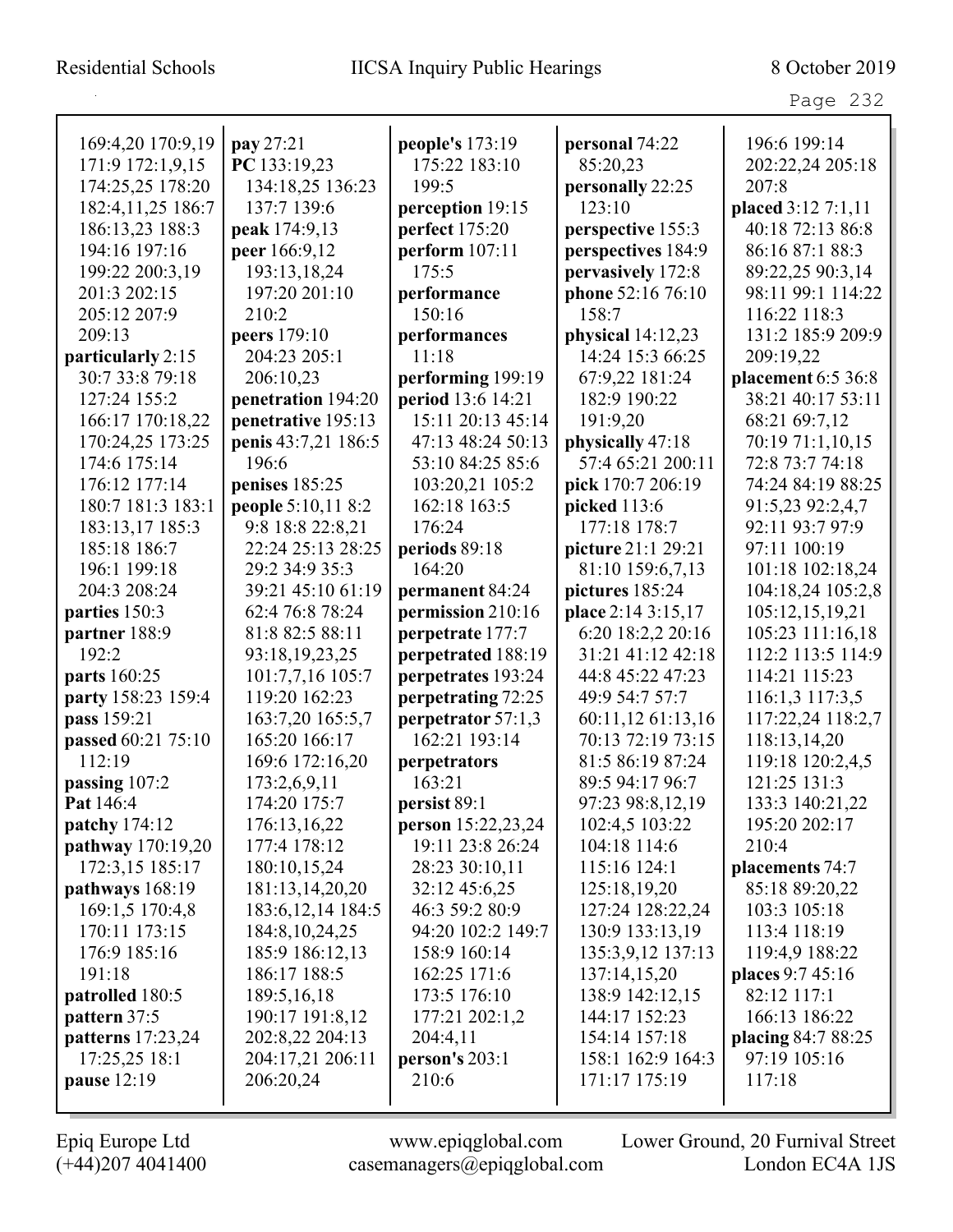Page 233

| plan 20:15 41:11    | 9:15 10:17 13:19    | 133:6 134:10         | post 33:15 84:9,24   | presence 4:24       |
|---------------------|---------------------|----------------------|----------------------|---------------------|
| 48:4 66:16,20,21    | 16:13 20:6,18       | 137:16 139:8         | 122:7,8              | 186:19              |
| 82:7,8 93:4         | 22:4 28:21 29:4     | 140:3 142:9 143:5    | <b>Post-it 134:6</b> | present 76:9        |
| planned 32:14 87:4  | 32:23 34:18 38:1    | 143:7,8,8,13         | potential 151:19     | 151:20 175:1        |
| planning 10:22      | 39:5 40:5 41:4      | 144:19 146:3,9       | 159:1 175:23         | presentation        |
| 11:19 91:8 92:13    | 50:20 51:24 52:8    | 147:13 148:21        | potentially 56:15    | 173:10              |
| 92:17,22 93:6       | 53:12,14 55:13      | 151:12,25 152:3,6    | 176:10 188:23        | presented 165:22    |
| 104:24 112:1        | 56:3 58:13,25       | 152:11 153:7         | <b>Povey 182:24</b>  | presenting 170:13   |
| 117:20              | 59:17 60:9 61:12    | 155:7,12 157:7       | 184:16               | 179:3 181:15        |
| plans 24:6 40:21    | 64:19 66:14,22      | 158:10,12 162:19     | power 31:4 34:22     | 187:6 197:17,21     |
| 105:24 114:24       | 67:8,10 69:12       | 163:4,4,17           | practice 57:16 63:3  | press 154:5 158:2,7 |
| 202:25              | 74:17 77:24 78:2    | policies 64:25       | 96:14 101:12         | pressure 202:21     |
| play 3:20 11:9      | 78:15 79:1 88:3     | 122:16 124:4,5,5     | 122:15 138:5         | presumably 45:11    |
| 22:14 42:7 180:14   | 91:2,5,6 92:24      | 143:19               | 149:5 161:19         | 156:23              |
| 192:11              | 95:7 98:22 101:13   | policy 8:9,11,23 9:6 | 165:23 187:22        | presumption 126:5   |
| please 1:4,21 13:16 | 109:9 111:12,15     | 9:24 57:18,19        | 201:7 202:6          | 126:10,12,24        |
| 43:20 52:14 65:2    | 111:24 113:18       | 59:5 66:8 122:13     | practices 139:12,14  | presumptions        |
| 92:18 93:15 97:12   | 119:2 128:10        | 123:23 124:1         | 198:12               | 150:1               |
| 99:25 120:17,24     | 132:8 135:10        | 126:14 143:21        | practise 128:8       | pretty 198:11       |
| 121:3 123:19        | 142:3 143:2 147:5   | 144:5,7 148:24       | practitioners        | prevalence 192:16   |
| 124:17,20,21        | 147:18 153:4,9,12   | 149:7 151:23         | 165:20 168:2         | 198:8               |
| 126:13 127:17,19    | 153:13,19 154:6     | 152:6                | pre-adolescent       | prevalent 199:3     |
| 128:22 129:11,23    | 171:2 177:23        | polyvictimisation    | 174:3 196:22         | prevent 61:14       |
| 135:14,15 138:10    | 181:2 184:2,22      | 190:8,16,24          | pre-assessment       | preventative        |
| 138:10,24 139:11    | 194:1 200:5         | pompous 181:1        | 142:5 144:3          | 180:14              |
| 140:15 141:5,6,7    | 207:23              | pooling 208:9        | pre-interview        | preventing 168:14   |
| 141:17,19 146:25    | points 21:9 38:25   | poor 36:22 141:11    | 137:12 138:11        | previous 38:15      |
| 148:24,25 149:2     | 64:22 65:4 160:16   | 141:12 191:22        | 152:4                | 39:19 40:8 41:2     |
| 149:23 150:19       | 205:12 207:3        | population 6:14      | pre-verbal 12:4      | 47:2 78:10 95:4     |
| 151:4 153:16        | police 13:17,19     | 181:12               | pre-video 143:2      | 96:22 97:7,8        |
| 160:18,21 162:22    | 41:3 43:3 54:6      | position 33:3 91:20  | preadolescence       | 110:10 111:20       |
| 168:24 174:15       | 56:18,22 59:11      | 94:22 117:10         | 196:19               | 127:25 130:3        |
| 176:3 177:10        | 60:16,20,24 61:5    | 119:7 148:21         | precise 156:13       | 148:4 154:9 157:8   |
| 180:9 181:22        | 69:14,18 70:4,18    | 154:20               | precisely 71:14      | 175:18 195:2        |
| 187:1,4 201:4       | 77:21 78:7 86:23    | positive 52:21       | preconceptions       | 203:2               |
| 203:22,23           | 95:5,15 97:16       | 189:23 203:24        | 150:2                | previously 77:13    |
| pleased 210:15      | 101:8 102:17        | 205:8                | predatory 44:12      | 106:16 134:20       |
| plenty 34:9         | 108:7,10 112:22     | positively 206:24    | predictive 187:15    | 139:7 145:16        |
| plus 97:5           | 113:1,7,9 119:14    | possible 7:15 21:17  | predilection 191:5   | 175:9               |
| pm 120:13,14,16     | 120:19 122:4,17     | 54:12 97:7 114:16    | predominantly        | primarily 20:15     |
| 160:20,20 176:1,5   | 123:4,23 124:11     | 144:25 154:2         | 97:6                 | 81:14 161:17        |
| 176:7 210:17        | 126:18 127:4,8      | possibly $45:6,8$    | prefer 7:13 134:6    | 196:12              |
| PNC 157:6 158:10    | 128:18,23,25        | 61:14 63:2,4 85:2    | preliminary 160:16   | primary $11:16,19$  |
| PND 157:9 158:9     | 129:8, 16 130:1, 22 | 90:5 97:17 153:25    | prepared 136:19      | 79:24               |
| point 7:11 9:11,13  | 131:6,10 132:13     | 185:6 186:3          | 137:1                | primary-aged 5:14   |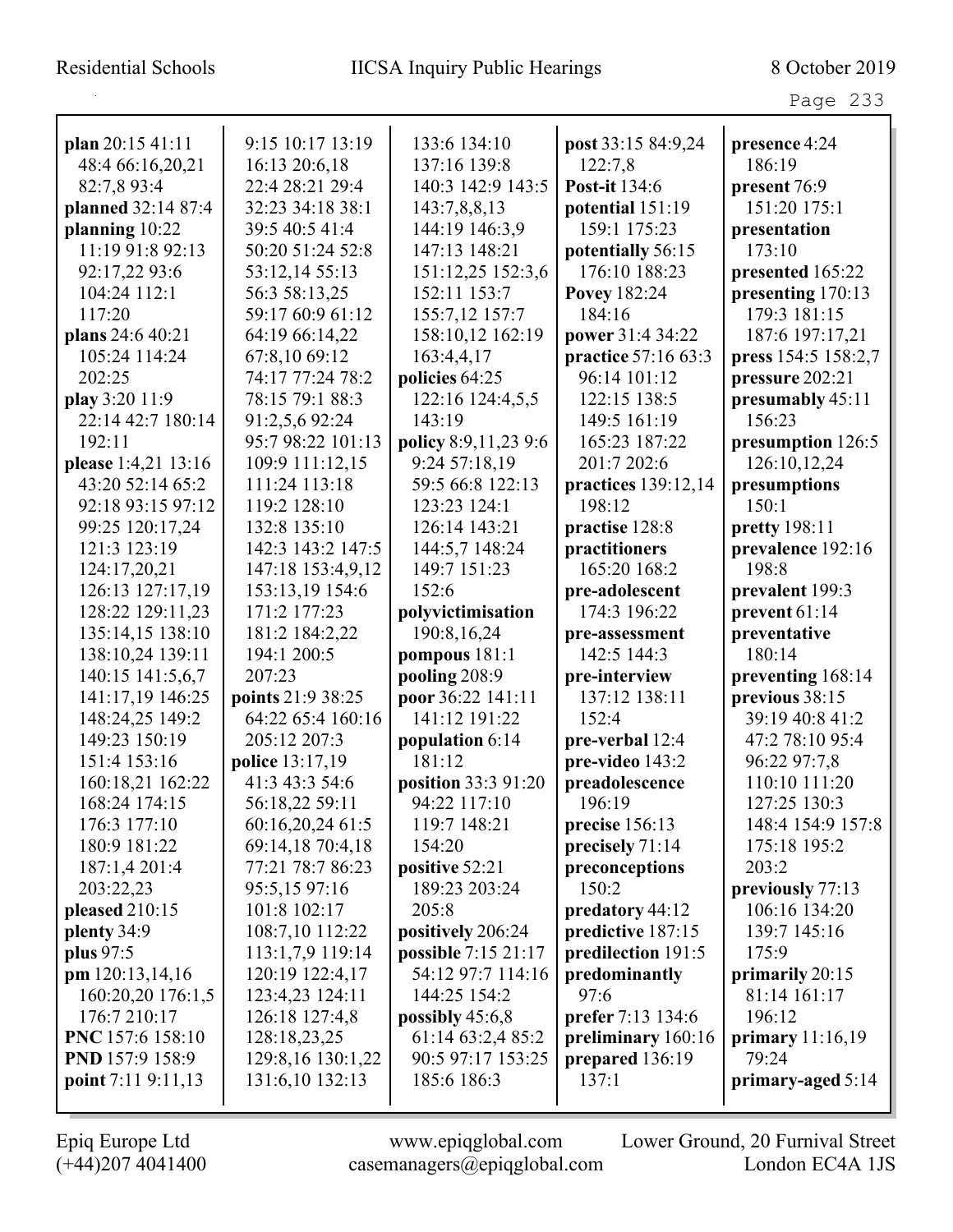|                                                                                                                                                                                                                         |                                                                                                                                                                                                                            |                                                                                                                                                                                            |                                                                                                                                                                                    | Page 234                                                                                                                                                                                                              |
|-------------------------------------------------------------------------------------------------------------------------------------------------------------------------------------------------------------------------|----------------------------------------------------------------------------------------------------------------------------------------------------------------------------------------------------------------------------|--------------------------------------------------------------------------------------------------------------------------------------------------------------------------------------------|------------------------------------------------------------------------------------------------------------------------------------------------------------------------------------|-----------------------------------------------------------------------------------------------------------------------------------------------------------------------------------------------------------------------|
| principal $1:82:17$<br>27:1 65:11 84:21<br>84:22 91:16<br>108:15 110:15<br>principle 149:11<br>prior 13:6 26:2,3<br>31:23 37:1 89:19<br>127:20,23 128:19<br>128:23 137:12<br>138:6 144:12<br>152:22<br>prison $67:7,25$ | proceed 78:1 79:5<br>110:9 146:6 153:5<br>proceeded 130:7<br>158:21<br>proceedings 123:21<br>124:3,15 149:14<br>149:18 151:20<br>process 10:15 11:8<br>12:7 91:15 104:4<br>105:17 107:20<br>145:4 157:3<br>processes 31:21 | 202:23<br>proportion 6:4<br>163:22 170:13<br>176:16 181:14<br>187:6<br>proposed 164:23<br>170:10<br>proprietor 2:21<br>26:3,4,20 30:19<br>30:20,22 33:1,9<br>33:12,22<br>proprietor's 33:9 | 152:16 156:17<br>189:25<br>provider 115:24<br>118:5<br>providers 89:5<br>113:25 201:5,15<br>201:19 205:16<br>provides 152:21<br>157:7<br>providing 33:19<br>165:4 176:21<br>201:23 | pupils' 66:4<br>purpose $122:10$<br>purposefully 8:23<br>purposes 2:20<br>35:24 121:22<br>push 11:13<br>put 5:5 15:1 20:15<br>38:18 41:12,24<br>43:7,10 44:8<br>45:23 49:23 58:20<br>61:13,16 64:17<br>66:4 67:5 70:9 |
| Privacy 42:5                                                                                                                                                                                                            | 105:20                                                                                                                                                                                                                     | proprietors 2:25                                                                                                                                                                           | provision 88:16                                                                                                                                                                    | 81:11 89:5 125:1                                                                                                                                                                                                      |
| private 36:14                                                                                                                                                                                                           | processing 21:14                                                                                                                                                                                                           | 26:6,16 33:24                                                                                                                                                                              | 91:14 93:3,6                                                                                                                                                                       | 140:14 142:6                                                                                                                                                                                                          |
| privy $62:17$                                                                                                                                                                                                           | produce 162:7                                                                                                                                                                                                              | prosecution 13:18                                                                                                                                                                          | 99:11 114:7,15,24                                                                                                                                                                  | 149:16 150:3,13                                                                                                                                                                                                       |
| pro 134:14                                                                                                                                                                                                              | produced 165:13                                                                                                                                                                                                            | 57:24 124:18                                                                                                                                                                               | 115:1,2,5,11,12                                                                                                                                                                    | 168:13 170:1<br>183:3 202:24                                                                                                                                                                                          |
| pro-social 167:25<br>168:9                                                                                                                                                                                              | professional 10:25<br>27:17 143:11                                                                                                                                                                                         | 127:2 131:17<br>132:13 148:18                                                                                                                                                              | 116:14 118:2,3,4<br>118:9,18 125:15                                                                                                                                                | puts 37:7 54:16                                                                                                                                                                                                       |
| proactively 21:7                                                                                                                                                                                                        | 160:9 168:10                                                                                                                                                                                                               | 151:23 152:17                                                                                                                                                                              | 125:20                                                                                                                                                                             | 118:19 167:3                                                                                                                                                                                                          |
| probably 18:18                                                                                                                                                                                                          | 176:17 177:6                                                                                                                                                                                                               | prosecutions                                                                                                                                                                               | provisions 125:22                                                                                                                                                                  | putting 40:16 88:15                                                                                                                                                                                                   |
| 20:10 39:21 54:11                                                                                                                                                                                                       | 189:4 207:25                                                                                                                                                                                                               | 122:23 146:19                                                                                                                                                                              | Provost 161:3                                                                                                                                                                      | 102:25 119:9,11                                                                                                                                                                                                       |
| 69:7 70:23 71:13                                                                                                                                                                                                        | professionally                                                                                                                                                                                                             | prosecutor 151:13                                                                                                                                                                          | proxy 30:13                                                                                                                                                                        | 205:18                                                                                                                                                                                                                |
| 85:6 98:20 110:17                                                                                                                                                                                                       | 22:24 23:1                                                                                                                                                                                                                 | 151:18                                                                                                                                                                                     | psychological                                                                                                                                                                      |                                                                                                                                                                                                                       |
| 110:23 111:22                                                                                                                                                                                                           | professionals 138:3                                                                                                                                                                                                        | Prosecutors 148:25                                                                                                                                                                         | 136:18 148:5                                                                                                                                                                       | $\mathbf 0$                                                                                                                                                                                                           |
| 142:23 153:9,10                                                                                                                                                                                                         | 143:11 163:19                                                                                                                                                                                                              | 149:3                                                                                                                                                                                      | psychologist 23:22                                                                                                                                                                 | qualifications 4:1,1                                                                                                                                                                                                  |
| 193:10 207:17                                                                                                                                                                                                           | 177:14 184:4                                                                                                                                                                                                               | prospective 187:15                                                                                                                                                                         | 25:6,8 41:24                                                                                                                                                                       | 27:5,7 207:10                                                                                                                                                                                                         |
| problem 35:17                                                                                                                                                                                                           | 201:20                                                                                                                                                                                                                     | prospects 92:10                                                                                                                                                                            | psychologists 12:17                                                                                                                                                                | qualified 27:11                                                                                                                                                                                                       |
| 95:21 174:18                                                                                                                                                                                                            | Professor 159:22                                                                                                                                                                                                           | protect 66:5                                                                                                                                                                               | 119:12                                                                                                                                                                             | <b>Quality 68:24,25</b>                                                                                                                                                                                               |
| 188:7                                                                                                                                                                                                                   | 160:1,3 161:2,3                                                                                                                                                                                                            | protection 77:25                                                                                                                                                                           | puberty 169:16                                                                                                                                                                     | question 9:23 67:22<br>102:9 115:19                                                                                                                                                                                   |
| problematic 13:5                                                                                                                                                                                                        | 176:2,8 210:7,11                                                                                                                                                                                                           | 94:15 96:10                                                                                                                                                                                | 172:22 174:12,20                                                                                                                                                                   | 121:19 150:22                                                                                                                                                                                                         |
| 33:10,22 58:10                                                                                                                                                                                                          | 210:13 211:15                                                                                                                                                                                                              | 109:17 130:4                                                                                                                                                                               | 174:24 196:22                                                                                                                                                                      | 154:9, 10, 25                                                                                                                                                                                                         |
| 165:13 166:11,16<br>166:19 167:5                                                                                                                                                                                        | programme 10:7<br>23:24 80:5,11,12                                                                                                                                                                                         | 133:14,15 143:24<br>208:2                                                                                                                                                                  | <b>public</b> 1:4 28:3,9<br>128:1 149:4                                                                                                                                            | 156:12,22 191:7                                                                                                                                                                                                       |
| 168:20 177:19,25                                                                                                                                                                                                        | programmes 12:11                                                                                                                                                                                                           | protective 189:3                                                                                                                                                                           | 166:12 169:3                                                                                                                                                                       | 209:8,14                                                                                                                                                                                                              |
| 191:14 196:25                                                                                                                                                                                                           | progress $117:23$                                                                                                                                                                                                          | protocol 102:18                                                                                                                                                                            | 194:16 196:6                                                                                                                                                                       | questioned 59:18                                                                                                                                                                                                      |
| 197:3 199:17                                                                                                                                                                                                            | 169:18                                                                                                                                                                                                                     | prove $92:1$                                                                                                                                                                               | published 126:17                                                                                                                                                                   | Questioning                                                                                                                                                                                                           |
| problems $7:266:2$                                                                                                                                                                                                      | progressing 167:15                                                                                                                                                                                                         | provide 12:18                                                                                                                                                                              | 149:3 151:23                                                                                                                                                                       | 139:12,14                                                                                                                                                                                                             |
| 71:7 86:16 161:15                                                                                                                                                                                                       | project $116:1$                                                                                                                                                                                                            | 125:1 145:8                                                                                                                                                                                | pull 157:20                                                                                                                                                                        | questions 1:12                                                                                                                                                                                                        |
| 170:14 172:21,23                                                                                                                                                                                                        | prompted 3:9                                                                                                                                                                                                               | 146:22 150:4                                                                                                                                                                               | punch 9:8                                                                                                                                                                          | 21:18,1932:2                                                                                                                                                                                                          |
| 174:3 189:5                                                                                                                                                                                                             | 63:22 64:8 68:3                                                                                                                                                                                                            | 155:23 160:12                                                                                                                                                                              | punitive 183:25                                                                                                                                                                    | 60:1 82:22,23,24                                                                                                                                                                                                      |
| 197:17 210:6                                                                                                                                                                                                            | 108:14                                                                                                                                                                                                                     | 168:18 206:8                                                                                                                                                                               | <b>pupil</b> 64:9 65:9                                                                                                                                                             | 118:22,23 119:1                                                                                                                                                                                                       |
| procedure 131:20                                                                                                                                                                                                        | prompting 78:2                                                                                                                                                                                                             | provided 116:11                                                                                                                                                                            | 66:3 68:11,12                                                                                                                                                                      | 120:24 124:25                                                                                                                                                                                                         |
| 141:23                                                                                                                                                                                                                  | proper $20:25$                                                                                                                                                                                                             | 124:25 133:23                                                                                                                                                                              | pupils 58:4,5,7                                                                                                                                                                    | 128:8 132:1,18                                                                                                                                                                                                        |
| procedures 49:4                                                                                                                                                                                                         | properly 33:17                                                                                                                                                                                                             | 135:13 142:8                                                                                                                                                                               | 64:5,16 65:10                                                                                                                                                                      | 138:15,17 139:14                                                                                                                                                                                                      |
| 96:7 122:13,16                                                                                                                                                                                                          | 82:14 138:1                                                                                                                                                                                                                | 143:23 150:2                                                                                                                                                                               | 66:11                                                                                                                                                                              | 140:4,6,9,14                                                                                                                                                                                                          |
|                                                                                                                                                                                                                         |                                                                                                                                                                                                                            |                                                                                                                                                                                            |                                                                                                                                                                                    |                                                                                                                                                                                                                       |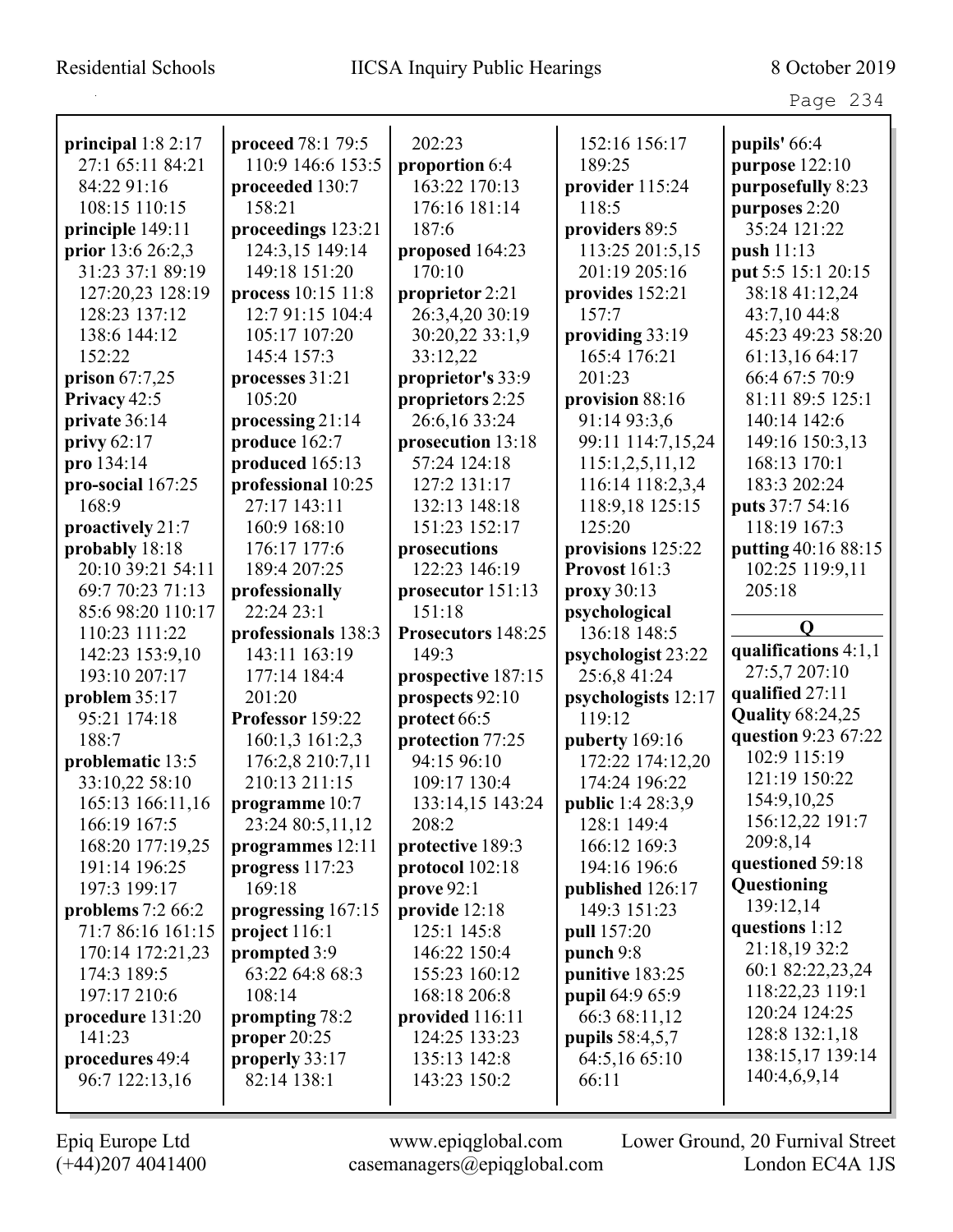| 142:6,7 144:18,21    | 99:22 101:5         | 113:2 116:20         | 103:18 133:25       | red 16:15               |
|----------------------|---------------------|----------------------|---------------------|-------------------------|
| 144:24,25 145:3,5    | 104:16 109:9        | ready 93:2 112:2     | recalled 19:4 94:23 | redacted 2:3 70:9       |
| 149:16 150:3,12      | 116:16 124:20       | real 119:15 164:22   | receive 118:14      | 74:14 83:21 93:17       |
| 150:18 151:1         | 129:23 135:15       | realise 56:14        | 204:5 207:18        | reduce 18:4             |
| 156:5,7,9 159:18     | 138:11,24 140:15    | realised 82:6 85:23  | received 114:11     | refer 1:14,16 22:4      |
| 187:22 192:16        | 141:19 162:21       | realistically 146:21 | 126:7 129:1         | 31:9 71:17 83:10        |
| 210:9,10 211:7,13    | 165:9 167:12        | 154:11 157:14        | reception 11:6      | 97:19 120:24            |
| quick 87:13          | 168:24 173:12       | really 3:16 7:10     | recognise 46:14     | 137:18 160:10,19        |
| quickly 76:25        | 174:15 178:23       | 8:13 10:25 11:2,2    | 48:15 147:17        | 193:18                  |
| 114:23               | 180:9 181:22        | 11:10,13,21,24,25    | 182:8               | reference 27:25         |
| quite 28:11 52:12    | 182:14 183:18       | 12:12 20:24 22:17    | recognised 174:8    | 66:14 124:6             |
| 62:25 69:25 89:24    | 187:2 190:9         | 33:23 49:2 50:12     | recognition 88:17   | 142:25 144:19           |
| 90:3,15 103:20       | 192:23 193:9,16     | 50:19,22 53:23       | recollect 65:16     | 152:18 171:2            |
| 107:17 108:6         | 195:24 199:14       | 68:2 81:4 100:17     | recollection 15:4   | 190:7 200:5             |
| 144:3 164:8 172:5    | 201:3 203:6,21      | 124:4 140:7,10       | 48:21 62:11 92:18   | references 196:4        |
| 175:16 178:15        | 205:4,14            | 142:3 143:2,5        | 112:18,19           | referral 57:10          |
| 186:16,24 193:11     | ramifications       | 153:9 165:19         | recommendation      | 58:25 76:11,19,20       |
| 200:8,10 202:8,16    | 151:19              | 169:24 178:24        | 73:18 74:20,20      | 77:8,8 92:7 108:7       |
| 207:15               | range 16:16 90:20   | 181:2 184:6          | recommendations     | 108:9,11,14 129:1       |
| quiz 32:3            | 164:24 166:1,2      | 187:12 188:4         | 28:20 50:7 73:23    | referrals 21:3          |
| quoting 74:25        | 168:6 169:13        | 189:17 190:16        | 73:25 115:25        | referred 8:19 61:18     |
|                      | 178:11 199:23       | 192:8 197:22         | recommended         | 97:22 112:21            |
| $\mathbf R$          | rape 56:20          | 202:23 208:7,19      | 91:13               | 134:16 148:5            |
| R 150:10             | raped 54:19         | 208:20 209:4,8       | recommending        | 152:19 161:10           |
| RACHEL 83:5          | rare 151:17         | 210:4                | 73:9                | 163:3 176:23            |
| 211:3                | rarely 159:3        | reason 19:8 37:12    | record 14:24 17:7   | 179:1                   |
| railway $64:10$      | rate 51:2 120:1,2   | 38:2 54:9 61:9       | 40:4,8 46:16        | referring 1:22          |
| raise 67:5 96:13     | 179:10 181:11       | 67:24 68:16 70:17    | 53:22 57:22 77:13   | 144:8 152:25            |
| 108:24 147:17        | 193:22              | 101:6 103:17         | 78:2 99:24 101:5    | 199:22                  |
| 180:7                | rates 181:23 184:18 | 121:2 128:6          | 110:7 116:5 129:6   | reflected 5:5 82:6      |
| raised 67:3 146:12   | rationale 9:24      | 133:12 139:3         | 129:17 133:18,21    | reflective 197:9        |
| 147:4,13 207:6       | 105:12,15           | reasonable 45:14     | 138:16 140:10       | reflects 39:11          |
| raises $100:25$      | re-open $146:9$     | reasonably 103:10    | recorded 16:6 17:5  | refresher 20:17,18      |
| <b>Ralph 13:9,16</b> | 147:3               | reasoning 61:11      | 17:8 49:18,20       | refuge 147:21,25        |
| 20:12 22:3 31:10     | re-opened $146:14$  | reasons $50:10$      | 52:15 65:25 81:17   | regard $143:22$         |
| 32:23 37:20,24       | 147:12              | 88:12 93:17          | 101:17 126:8        | regarded 126:25         |
| 38:22 41:8 43:1      | reached 189:21      | 169:12 177:6         | 129:12,20 134:15    | regarding 109:11        |
| 43:15,20 46:13       | reactions 183:25    | 178:24 185:19        | 138:1 162:20        | 137:4                   |
| 48:13 51:10,10,18    | reactive 87:10      | 192:14               | 163:4               | registered 18:6         |
| 52:12,14 53:2,19     | read 32:1,1 43:17   | rebellion 9:2        | recording $17:1$    | 35:8,9,19 68:17         |
| 55:9 57:19 59:13     | 43:22 46:18 64:21   | recall 13:11 15:8    | 95:22 153:23        | 125:25 142:14           |
| 64:20 65:2,23        | 65:3 86:2,4 98:6    | 20:22 40:11,12,13    | records 29:8,8 95:4 | 150:8                   |
| 71:12 73:22 77:12    | 121:14 123:12       | 53:18 61:2,11        | 99:22 103:9         | regularly 87:18         |
| 90:12 92:12,18       | 149:4               | 70:6 71:15 73:25     | 108:17 147:7        | 104:25                  |
| 93:12,15 97:2,12     | reading 98:24       | 74:4 93:13 94:21     | 153:19 163:7        | <b>related</b> 163:7,20 |
|                      |                     |                      |                     |                         |

 $\mathbf I$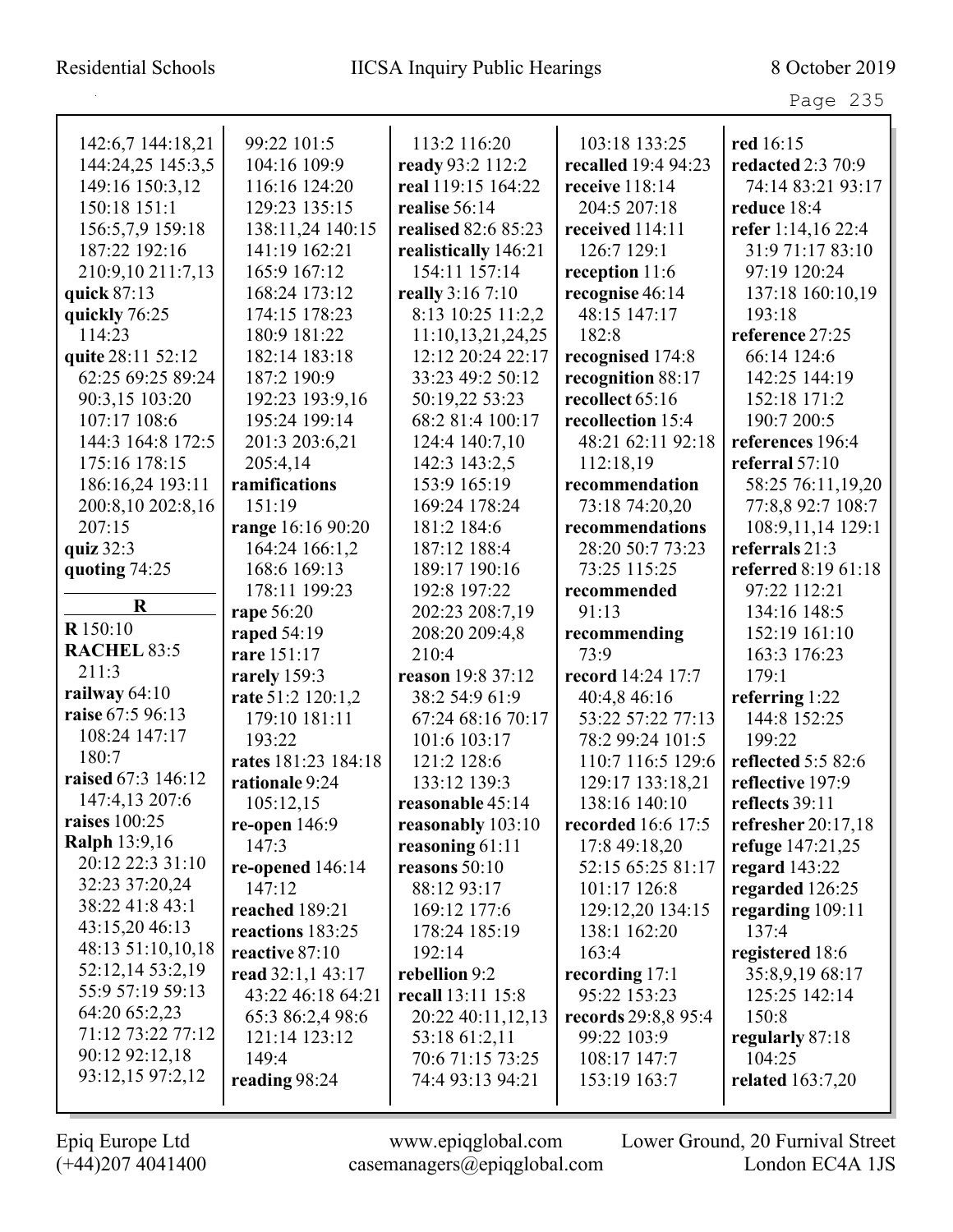| 200:14                    | remark $132:9$       | 136:12 147:20             | 108:4 158:15              | resulting 122:23    |
|---------------------------|----------------------|---------------------------|---------------------------|---------------------|
| relates 193:23            | remember 14:2,4      | 163:16                    | 173:23 180:7              | resume 210:15       |
| relating $164:21$         | 17:20 26:19 39:23    | represent 21:20           | 182:12 186:21             | retrospective       |
| <b>relation</b> 33:8 46:9 | 58:20 59:21 69:9     | 160:8                     | 189:13                    | 187:14              |
| 78:7 79:23,25             | 85:1 111:19          | represented 164:8         | respects 63:1             | return 55:1 102:1   |
| 81:14 84:19 95:9          | 113:17 176:21        | require 150:12            | respond $144:18$          | 120:13 176:1        |
| 95:25 126:15              | <b>remote</b> 200:20 | required 146:22           | 207:22                    | review 17:21,22,24  |
| 129:9 130:22              | removal 113:20       | 159:1                     | responding 50:17          | 48:23,24 66:22,24   |
| 131:9 135:4               | <b>remove</b> 112:15 | requirements              | responds 132:17           | 67:9 68:3 91:11     |
| 145:20 151:10             | removed 69:13        | 134:13                    | 168:5                     | 104:13 111:20,21    |
| 158:23 207:24             | 125:14               | requires 42:5 68:16       | response 132:5            | 111:22 151:11,13    |
| relational 188:14         | removing 107:12      | requiring 145:6           | 187:10 203:15             | 203:9,10            |
| 203:14                    | repercussions        | research 161:7            | responses 150:17          | reviewer 105:11     |
| relationship 11:15        | 58:10                | 162:17 163:21,23          | 163:1 189:4 198:7         | reviewing 29:17     |
| 79:25 80:3,10             | replies 138:17       | 165:23 167:19             | 201:18 202:14             | 101:19 104:19       |
| 171:8 189:14              | 139:15 140:6         | 169:4 171:23              | responsibilities          | 111:24              |
| 191:12 204:15             | report 14:1 19:19    | 176:14 178:3              | 25:14 26:15               | reviews 17:14       |
| 208:12,12,22              | 34:7,9,23 37:3,9     | 181:19 183:1,4,5          | responsibility 2:25       | 29:16 81:21         |
| relationships 12:13       | 69:8 74:1,4,16       | 184:21 190:5              | 34:2 98:10,13             | 104:25 106:5        |
| 12:14 67:13 79:15         | 90:13 99:9 105:10    | 193:1,7,13,25             | 135:17                    | revisited 146:16    |
| 80:1 86:22,24             | 107:8 117:12         | 194:2,4 195:3             | responsible 84:7          | revisiting 196:23   |
| 89:4 121:24               | 129:1 132:3          | 196:9,12 200:16           | 190:3                     | ridicule 3:19       |
| 170:18 179:7              | 136:15,18 148:6      | 200:25,25 203:18          | responsivity 206:9        | right 2:22 3:7 4:23 |
| 180:20 188:10             | 160:4,7,18,25        | researcher 161:18         | restrain $15:19$          | 5:5,18,19,23 6:10   |
| 189:2,10,14 192:2         | 162:8, 15, 16 163:6  | researchers 173:16        | restrained 14:20          | 6:16,178:8,21       |
| 192:2 206:5               | 164:14 167:11        | resident 29:3             | 15:11 19:2,5              | 19:3 22:22 24:1     |
| relatively 105:2          | 168:23 174:8         | residential $3:12,15$     | restraining 17:18         | 25:16 26:11 32:24   |
| 200:12                    | 176:15 177:4         | 118:9 122:22              | 18:9 29:12                | 36:9,10 38:2,4,16   |
| released 16:3             | 178:19,23 182:4      | 162:10 169:23             | restraint $13:3,8,13$     | 38:17 41:16 42:8    |
| relevant 60:20            | 182:13 183:5         | 177:15 179:15             | 13:20 14:5 15:13          | 42:11 51:9,12       |
| 128:16 137:22             | 186:23 190:9         | 192:17,21,22              | 16:6,21 18:4,11           | 56:8,11 57:8,9      |
| 148:4                     | 192:19,23 198:5      | 193:5,6,18,22             | 18:14 20:7 21:3           | 59:13 61:22 63:25   |
| reliability 147:10        | 202:20 203:4         | 194:1,6 200:9,10          | 29:8 36:5 64:1,16         | 64:4,10 65:6        |
| 147:14 150:20,22          | 205:4 207:3          | 204:6,13,16,24            | 64:20 65:6                | 66:17 68:4,5 70:3   |
| 151:1 154:25              | reported 19:24       | 205:7,7,16 206:2          | restraints 13:25,25       | 79:6 84:10 86:9     |
| 156:14                    | 20:1,3 41:3 80:25    | 206:15 208:22             | 14:21 15:5 16:13          | 96:17 101:10        |
| reliably 147:9            | 93:11 95:5 122:18    | residents 39:8            | 16:20,25 18:16,24         | 103:23 104:24       |
| reliant 134:1             | 129:8,16 162:19      | resilience 10:23          | 21:11 29:20,25            | 109:5 117:2 122:5   |
| relied 136:15             | 193:12 194:4,11      | 205:24                    | 81:20                     | 122:19 123:14       |
| <b>remain</b> 119:10      | 202:21               | resolve 65:22             | <b>Restricting 180:22</b> | 124:11 126:3,8      |
| 130:9                     | reporting 80:24      | resort 172:10 173:9       | restriction 70:12         | 127:5,15 129:4,14   |
| remained 14:4             | 81:4 194:10          | resources 86:25           | restrictive 180:19        | 130:1 131:6         |
| 118:6                     | reports $28:23,25$   | 88:15 119:18,20           | <b>result</b> 16:6 64:13  | 134:21 136:11,20    |
| remains 13:22             | 29:3 56:3 88:9       | <b>respect</b> 18:13 21:6 | 66:16 67:2 69:10          | 137:4,5 142:1       |
| 143:7                     | 99:8 104:1,12        | 62:23 104:24              | 91:11                     | 144:12 146:1,10     |
|                           |                      |                           |                           |                     |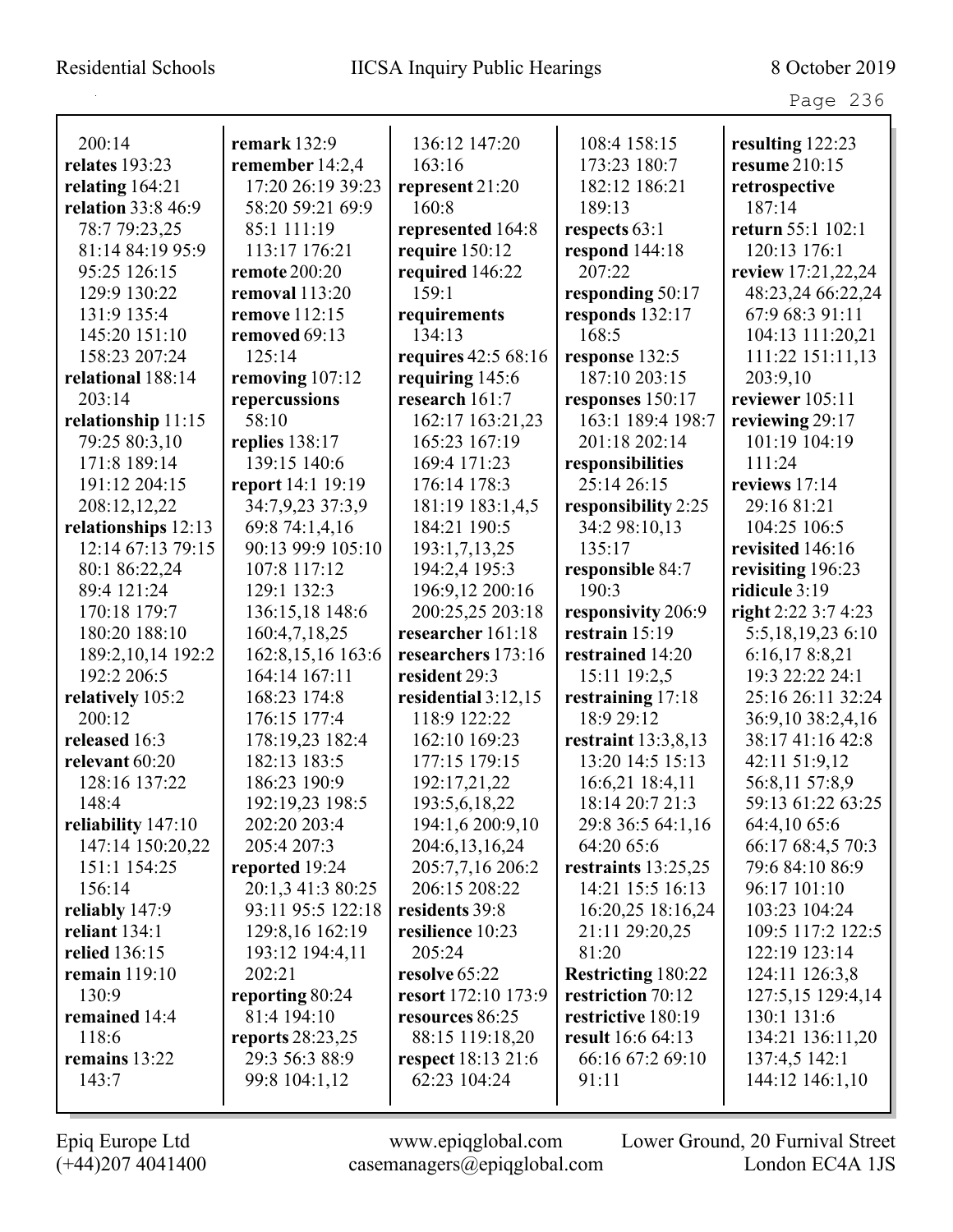| 146:13 148:22         | Rose 130:15 135:18   | 50:5 51:5 53:24      | 196:5               | 84:7 90:7,9 91:10     |
|-----------------------|----------------------|----------------------|---------------------|-----------------------|
| 156:15 161:5,11       | 135:20 136:9         | 54:5 55:14,22        | safely 186:15       | 91:11,13 93:5,19      |
| 161:12,15 162:3,4     | <b>route</b> 90:25   | 56:18,22 61:16       | safety 40:21        | 97:4,16 109:12        |
| 167:3,20,21           | routinely 194:25     | 62:18 63:10          | salience 174:22     | 162:10 164:9          |
| 171:23 173:5          | <b>RS</b> 46:20      | RS-C2's 62:9         | sample 176:25       | 185:21,21,22          |
| 174:14 175:6          | <b>RS-A62:11</b>     | RS-C22's 15:4        | sat 15:22,23        | 193:4 194:1,7,8       |
| 176:19 179:19         | RS-C14:18 5:3 9:2    | RS-C343:3,4,5        | saw 56:17 66:2      | 194:24 195:17         |
| 182:10 185:6          | 9:13 36:6 37:22      | 54:5 55:15,22        | 181:13 188:17       | 196:11 204:6,13       |
| 193:2 203:8,9         | 38:1,11 39:7,10      | 61:16                | saying 16:1 34:6,16 | 204:17 208:22,23      |
| 204:2                 | 39:11,25 40:6,17     | RS-C4 43:19,23       | 40:9 48:8 53:8      | school's $64:25$      |
| right-hand $165:15$   | 41:12 42:8,14        | 53:23 55:21 61:16    | 96:11 97:4 112:22   | school-type 7:9       |
| 168:21                | 43:4, 10, 18, 21     | RS-C543:944:3        | 149:20 205:17       | schools 6:23 7:20     |
| <b>rightly</b> 186:16 | 44:3,14 46:19        | 61:17                | says 3:3 13:16      | 8:3 10:6 21:22        |
| 187:8                 | 47:3,7,10,13,17      | RS-C5's $43:10$      | 32:25 33:12 38:6    | 22:18 27:7 68:7       |
| rights $184:7$        | 47:24 48:17 49:3     | rule 70:12 93:7      | 42:25 43:12,18      | 69:5 80:2 164:3,8     |
| rigorous $14:10$      | 50:3,15 51:14        | 172:18               | 45:18 51:14 57:23   | 175:14 186:2          |
| 88:13,21              | 52:16,18 53:8,22     | ruled 92:5,6,20      | 60:11 64:14 92:14   | 192:22,22 194:4,9     |
| rigorously 82:17      | 55:13,21,25 56:25    | rules 124:22 128:7   | 95:13 97:15 100:1   | 194:12,14 200:9       |
| ring $48:7$           | 60:10 61:9 62:14     | 170:1 185:3          | 101:8 108:20,24     | 200:10 205:7          |
| rings 108:20          | 69:10 70:14 72:8     | 198:12               | 109:2,4,16 116:21   | 206:13 208:14         |
| rise 75:18            | 73:7,12 74:7 75:1    | run 49:24,24 67:18   | 126:16,20 138:18    | <b>SCOLDING</b>       |
| risk 37:8 39:7 41:8   | 75:4,20 78:6,10      | 67:19 72:11,13       | 140:25 141:20       | 159:21 160:2,3        |
| 41:18 42:18 44:8      | 83:18 84:7,20,25     | 78:16 88:9 104:1     | 144:14 147:2        | 175:24 176:2,8        |
| 44:11 46:9 47:25      | 86:7 89:8 91:5       | 104:12 198:20        | 151:10 195:15,25    | 210:7,12 211:17       |
| 48:5, 11, 13, 17      | 96:22 100:3 101:9    | running $50:15$      | scant 192:19        | scope 179:20          |
| 49:19 50:2 60:10      | 103:4,9 105:6        | 63:22 64:5 67:21     | scenario 59:1 60:4  | scratch 9:8           |
| 64:18 66:4 90:21      | 106:8 107:8          | 195:10               | 62:20               | screen 1:16 55:10     |
| 117:13,13 201:21      | 108:20 110:10        |                      | scenarios 60:2      | 71:18 74:2 83:12      |
| 202:5,25 205:20       | 111:16 112:16        | S                    | scene 171:5         | 121:6,8 125:13        |
| risks 6:18 203:2      | 114:9,15 115:14      | sad 73:13            | schedule 36:18      | 136:18 160:24         |
| 206:25                | 115:20 116:17        | <b>Sadly 113:23</b>  | 148:8               | 161:1                 |
| <b>road</b> 8:13      | 117:20 118:10        | safe 8:15 11:11      | school 3:5,22 6:25  | scripts $170:21$      |
| $\text{Rob } 35:13$   | 121:23 141:9         | 15:2 31:13 32:16     | 7:23,23,25 9:18     | 171:19                |
| Robinson 154:22       | 147:8                | 32:22 40:20 41:25    | 9:19 11:7,16,19     | scrutinise $22:929:7$ |
| role 22:14 23:5,17    | <b>RS-C1's</b> 38:24 | 42:162:16            | 17:22 21:22 22:8    | 81:25                 |
| 24:16 25:16 27:19     | 42:12 43:8 46:9      | safeguard $65:10$    | 23:13,15 28:16,20   | scrutinised 180:5     |
| 27:21,23 30:18        | 69:6 71:1,9 77:23    | safeguarding $22:10$ | 30:7 33:1,25        | scrutiny $23:10$      |
| 33:7 84:1 88:11       | 89:25 98:1 99:6      | 23:17,19 24:9,18     | 34:15 35:4 37:13    | 29:13,14,24 82:9      |
| 143:5,7,8 180:14      | 100:16 104:24        | 25:10,14 26:21       | $47:1,1,3$ 48:4     | 87:20 96:20,21        |
| room $24:742:5,12$    | 106:18 109:14        | 27:1,10 31:9         | 50:15,19 51:14      | 118:19 177:16         |
| 43:8,11,19,21         | 110:25 116:6         | 32:19 33:6 34:19     | 52:25 53:17 54:2    | seated $15:21$        |
| 44:24 45:24 46:5      | RS-C2 12:25 14:19    | 35:4,7 61:3 76:11    | 54:12 55:14,21      | second 90:18          |
| 73:13 83:4            | 19:4 21:6,20 43:4    | 76:19 81:21 95:15    | 58:5,7 60:18        | 121:13 149:2,17       |
| rooms $43:14\,44:23$  | 43:8 45:17 46:25     | 96:9 122:4,10,15     | 65:11,15,1766:6     | 153:17 170:20         |
| 45:9 46:6 52:9,11     | 47:8,10,14,18        | 137:21 157:22        | 66:11 68:10,11      | 180:7 205:2           |
|                       |                      |                      |                     |                       |

 $\mathbf I$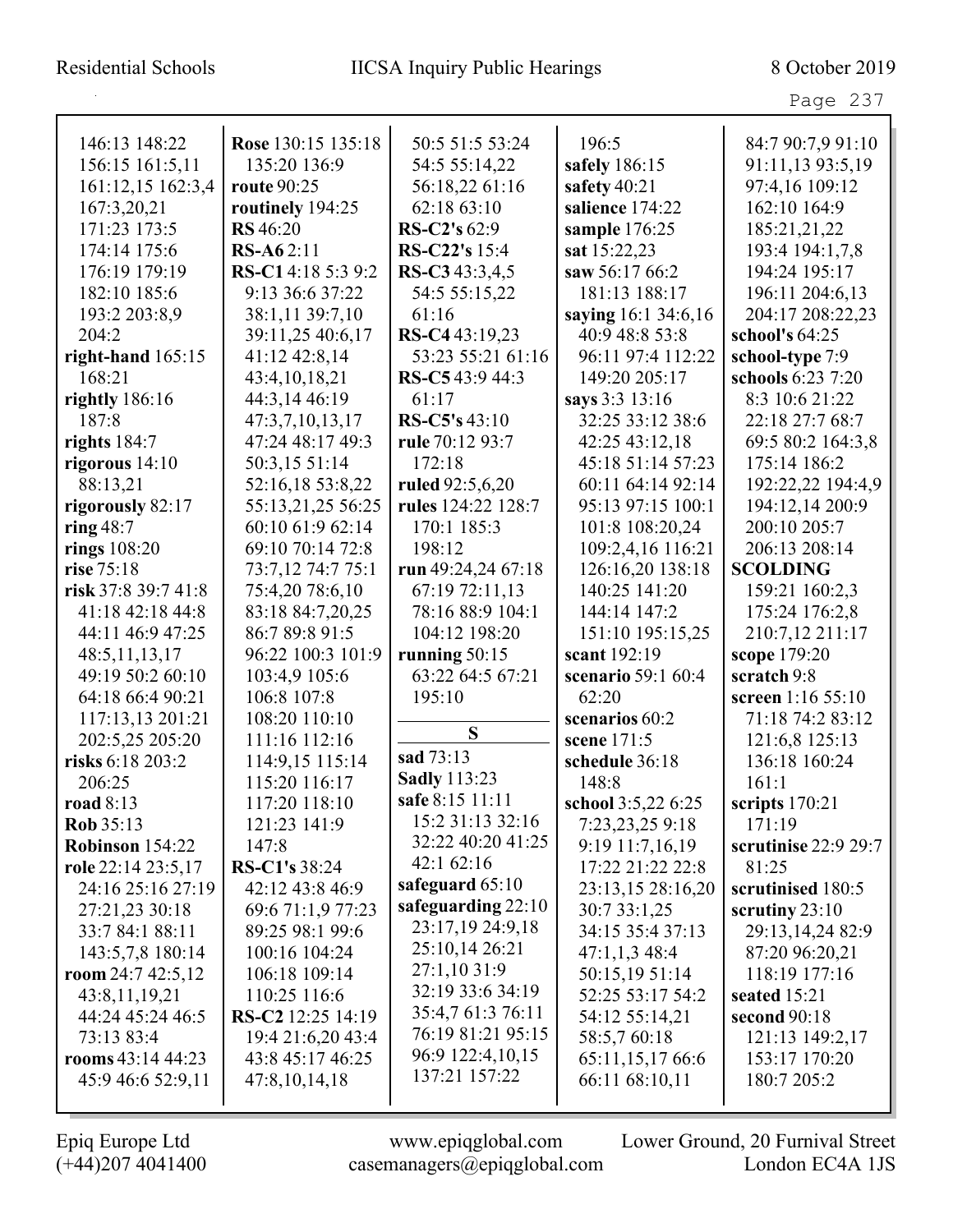| secondary 3:4      | 135:25              | sentence 180:21     | 128:2 139:14        | 175:5 176:22        |
|--------------------|---------------------|---------------------|---------------------|---------------------|
| secondly 1:17      | seek 115:3,5,10     | separate 90:8 142:4 | 140:5               | 178:16,17 179:4,6   |
| 24:12 71:3 83:13   | seeking 50:20       | 169:1 209:12        | setting 34:19 79:24 | 179:21,21 180:4,4   |
| 156:19 204:9       | 119:18              | separately 54:10    | 92:24 128:6         | 180:13,19,23,25     |
| 205:10             | seen 34:25 49:16    | 56:14               | 162:10 171:5        | 181:16,23 182:3,7   |
| Secretary 115:3    | 51:21 61:20 74:6    | September 42:7      | 192:21 194:6        | 182:9,20,22         |
| section 96:7,12,15 | 77:13 84:16 87:18   | 48:18 50:14 51:1    | 204:6,13            | 183:10,11,24        |
| 98:8,15 101:7      | 87:21 90:1 92:8     | 51:1,1,22 74:12     | settings 192:17     | 184:6,7,23 185:4    |
| 125:14,20 129:24   | 94:9,13,18 95:8     | 121:14              | 193:6,23 194:1      | 186:4,22 187:7,18   |
| 149:12,24 150:11   | 95:11 99:21,23      | series 21:18 36:22  | 198:4               | 187:20 188:20       |
| 151:14             | 104:11,14 105:8     | 47:21 56:19         | setup $33:10$       | 189:9 190:21        |
| sections 124:23    | 108:13,18 131:8     | 140:14 188:21       | seven 6:7 21:3      | 191:2,11,13,14      |
| sector 207:12      | 131:23 133:24       | serious 38:11 64:18 | 93:24               | 193:13,17,22        |
| 208:23             | 136:17 148:6        | 66:4 68:1 89:24     | severe $3:13$       | 194:5,18 195:8,13   |
| secure 72:8,19     | 165:22 167:25       | 90:25 100:3 202:8   | sex 79:15,25 80:6   | 196:10,24 197:4     |
| 100:23 114:14      | 179:3 184:3 199:1   | seriously 77:19     | 80:11 90:25         | 198:3,22 199:6,20   |
| 115:1,2,5,11       | 201:7,19            | served 127:23       | 107:11 171:6        | 200:21 201:8,10     |
| 118:2,3            | sees 190:2          | serves 180:24       | 174:22 175:5,8      | 202:18 204:1,22     |
| securely 74:11     | segregation 184:13  | service 57:24 63:6  | 180:11,14,17,19     | 206:25 207:5,20     |
| Sed 150:10         | 184:22              | 84:2,4,5,9 85:7     | 180:22 183:22       | 208:3,4,7 209:2     |
| see 12:1 14:19     | selected 22:16      | 88:11 104:10        | 185:25 208:11,12    | sexualisation       |
| 16:16 19:8,14      | self-blame 203:16   | 124:18 126:18       | 208:21 209:1        | 170:25 172:1,2      |
| 20:16 21:4 28:6    | self-esteem 10:23   | 127:2 131:17        | sexism 198:25       | 174:6               |
| 28:13 29:15,18     | 191:23              | 132:13 151:23       | sexist 198:24       | sexualise 172:23    |
| 34:16,20 38:1      | self-evident 198:11 | 152:17 155:23       | sexting 185:24      | sexualised 4:25 7:6 |
| 39:5,9,9,22 41:10  | self-expression     | 208:9               | 186:10,11           | 7:7 37:17 38:3,10   |
| 42:2 43:5,17       | 179:22              | services 13:7 15:10 | sexual 2:14,14 5:15 | 38:24 39:1,3        |
| 46:19 48:2,23      | SEN 24:13 25:1      | 57:10 59:9 85:14    | 6:9,15,19 40:8      | 40:10 41:15 42:19   |
| 51:16 53:19,21,24  | 30:8                | 89:5 90:14 109:8    | 47:3,22 60:12,17    | 43:13 44:16 46:4    |
| 54:4,12 55:9,19    | send 22:21 105:22   | 116:13 118:14       | 71:5 72:14 75:9     | 56:19 60:10 81:15   |
| 59:20 60:9,14      | sending 186:4       | 128:1,1 135:16      | 77:18 89:14 90:23   | 89:25 90:4 93:10    |
| 62:2 64:25 71:22   | senior 24:20 25:20  | 136:12 146:5        | 94:4,5 96:24        | 95:23 97:5,8 99:6   |
| 73:23 74:19 81:11  | 25:22 26:24 27:5    | 155:22 161:10       | 123:1 148:10        | 100:3 171:21        |
| 87:13 92:6,17      | 29:24 33:5 58:13    | 165:4 176:17,22     | 161:8,14 162:5,19   | 175:2,3 197:10      |
| 94:17 101:6 106:5  | 81:24,25 115:10     | 177:6               | 162:24 163:2,5,9    | 199:15,24           |
| 111:5 119:21       | sense 51:19 57:3    | session $32:14$     | 163:19 164:2,7,12   | sexuality 167:25    |
| 129:24 133:22      | 65:13 171:1,8       | set 3:8,9,22 11:5   | 164:18,21,23        | 174:22 184:8        |
| 134:7 138:7 148:3  | 178:7 191:22,25     | 34:14 52:2 72:16    | 165:2,2,11,13,14    | 199:16,25 200:2     |
| 158:12 159:16      | 192:4 198:16        | 126:18 133:24       | 165:19,24 166:23    | 209:1               |
| 167:18 184:6       | 199:4,6,9 201:25    | 138:11 146:7        | 167:1,4,4,13,14     | sexually 4:25 36:24 |
| 185:23 190:2,4     | senses $175:20$     | 149:9,11 150:11     | 167:25 168:4        | 37:6,13 40:1,7      |
| 191:12 192:14      | sensible 54:24      | 160:7 170:4         | 169:11,14,16,25     | 54:15 72:20,24      |
| 194:16,19,25       | 120:12              | 185:19 205:3        | 170:13,20 171:1,7   | 75:8,22 90:10,11    |
| 199:7,8 204:8      | sent 17:13 31:12    | 209:15              | 171:10,17,19,25     | 130:5 138:19        |
| seeing 82:11 93:13 | 86:3 97:3 131:17    | sets 65:18 124:22   | 173:10 174:3,9      | 162:3,8,11 169:6    |
|                    |                     |                     |                     |                     |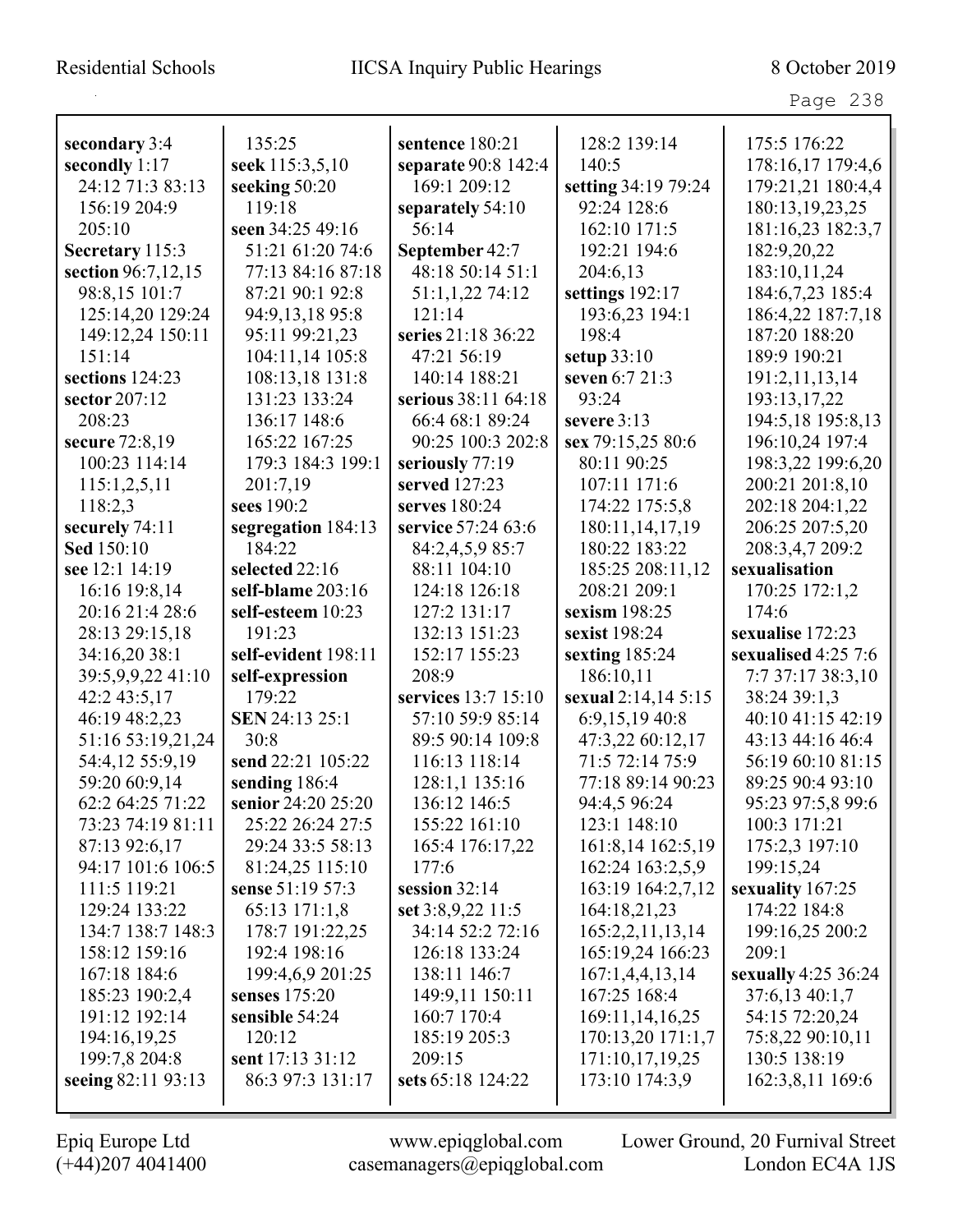| Page | ה כ׳ |
|------|------|
|------|------|

| 172:11 173:1,22           | significant 86:23    | 200:4                | sooner 48:10 50:9   | 173:4 178:2 190:5   |
|---------------------------|----------------------|----------------------|---------------------|---------------------|
| 174:13 176:11             | 91:25 110:23         | small 16:15 116:20   | 67:23               | 203:21              |
| 177:7,25,25               | 137:3,6 151:17       | 193:19 200:12,13     | sophisticated       | speaks 156:14       |
| 178:21 192:20             | 163:16 168:13        | smaller $142:22$     | 159:12              | special $4:2$ 22:18 |
| 194:7, 10, 24 195:4       | 170:12 171:4         | social 9:20 13:7     | sophistication      | 23:9 88:4 124:7     |
| 198:9 199:2,12            | 176:15 181:14        | 15:10 17:14 18:25    | 178:8               | 125:8,9,17,21       |
| 205:8 209:9,10            | 185:18 187:5         | 19:1 24:20 25:20     | sorry 2:13 17:1     | 127:2 136:25        |
| shame 203:15              | 193:7 195:18         | 25:22 26:24 27:6     | 26:5,13 32:24       | 137:9 141:22        |
| shape 169:19              | 203:24 204:21        | 29:15,18,22 51:8     | 35:3 37:23 53:20    | 142:1 143:4         |
| share 46:6 82:8           | significantly 164:8  | 52:15 53:7,8         | 70:15,15 75:13      | 145:14 162:12       |
| 135:4 157:20,25           | 179:9 184:15         | 57:10 59:9 71:9      | 92:20 102:7,10      | 192:22 193:4        |
| shared 37:4 46:7          | silent 135:10        | 76:9,12 84:14        | 109:14 116:16       | 194:1,4,6,6,14      |
| 99:8,13                   | similar 7:2 196:8    | 85:9 92:8 94:18      | 135:24 147:16       | 196:10 200:9,10     |
| sharing 46:5 135:9        | 196:15 209:20        | 94:19,23 95:1        | 178:10 197:1        | 208:22,23           |
| 156:22 157:24             | Similarly 136:25     | 99:1,15 100:18       | 199:7               | specialised 119:4   |
| 207:25 209:24,24          | <b>Simon 159:22</b>  | 101:8,9,13,24        | sort 2:20 21:1      | specialist 24:13    |
| <b>Sharpling</b> 156:8,10 | 160:1 211:15         | 103:10,17 106:13     | 22:21 28:9 30:13    | 25:1 91:14 92:24    |
| 156:19 157:1              | simple 156:10        | 106:18 107:13        | 32:3 38:18 47:13    | 105:14 124:8        |
| 158:2,14,18,21            | 169:14               | 109:8,14 111:7,17    | 59:23 74:21 78:18   | 161:10              |
| 159:6,16                  | simply $9:1$ 10:1    | 111:23 112:9,20      | 86:1 87:16 88:15    | specialists $63:1$  |
| sheer 16:4                | 42:22 126:7 177:8    | 113:3 115:22         | 94:10 101:19        | specially 127:9     |
| sheet 73:14               | 184:19               | 116:6 128:1,9        | 102:8, 11, 24 104:6 | specific 47:6       |
| shining $82:12$           | single 14:16 34:17   | 130:14 134:22        | 104:23 115:7        | 121:25 143:21       |
| shocking 70:17            | 153:1 190:18         | 135:16,17 136:2      | 125:9 148:12        | 144:5,6 150:1       |
| shoes 30:20               | sit 31:25 52:3       | 136:10,12,14         | 156:20 164:2        | 157:8 168:25        |
| short 55:5 105:2,2        | site 30:11 55:14     | 139:4 170:11,14      | 169:3 179:17        | 183:19 192:19       |
| 120:15 130:8              | 65:14 66:3,12        | 178:25 179:2,5,9     | 185:3,20 196:20     | 193:3 208:16        |
| 137:24 176:6              | 67:2,10              | 182:20,22 183:9      | 199:13 200:16       | specifically 62:13  |
| 207:18                    | sites 176:21         | 185:8 188:17         | 201:14 206:11       | 141:16              |
| shoulder 15:1             | situation 40:14      | 191:22,24 202:4      | 207:9               | Spectrum 182:18     |
| show 76:21 104:1          | 63:7 139:23          | 210:2                | sorts 171:13,18     | 183:6 185:13,24     |
| 137:8 165:13              | 163:13 199:13        | socialise 6:23       | 186:2 192:13,14     | speculative 173:24  |
| showed 64:23              | situations 113:24    | socially $166:4,7,8$ | 194:18              | speech $119:13$     |
| shown 38:11 100:4         | 171:18 205:24        | 166:21               | sought 106:14       | spelt 105:11        |
| shows 64:23 94:25         | 207:16,21            | society 190:4        | sound 24:8 46:2     | spent 119:22        |
| 203:18                    | $\sin 49:2593:24$    | sociosexual 183:20   | 64:24               | split $24:24$       |
| shut 103:1                | 108:8                | sole 33:1            | sounds $181:1$      | spoke 41:1,2 52:17  |
| sick $67:16$              | $s$ ix-monthly 29:16 | solicitors 21:20     | source 117:6 201:1  | 115:25 123:17       |
| side 27:6 80:6            | skilled 10:20 65:1   | somebody $14:13$     | <b>South 146:5</b>  | 130:14 133:2        |
| 165:15 168:21             | 124:10               | 19:24 45:4,6         | span 130:9 141:11   | 141:9               |
| <b>Siegert</b> 170:10     | skills 91:24 119:10  | 58:24 81:10 138:3    | 141:12,21,22        | spoken 57:24 94:19  |
| sign $2:483:22$           | 137:2 170:12,15      | 141:15 158:12,14     | 164:25              | 95:1 99:14 101:24   |
| signalling 98:23          | 207:1,14             | 194:2 203:21         | speak 94:23 131:6   | 103:6,6,8 109:17    |
| signature $2:383:21$      | <b>Slater 21:19</b>  | somewhat 174:12      | 133:2 138:2,14      | 123:13 130:15       |
| signed 32:1 121:12        | slightly 90:8 120:3  | soon 59:2            | 142:20 155:3,13     | 139:7,8             |
|                           |                      |                      |                     |                     |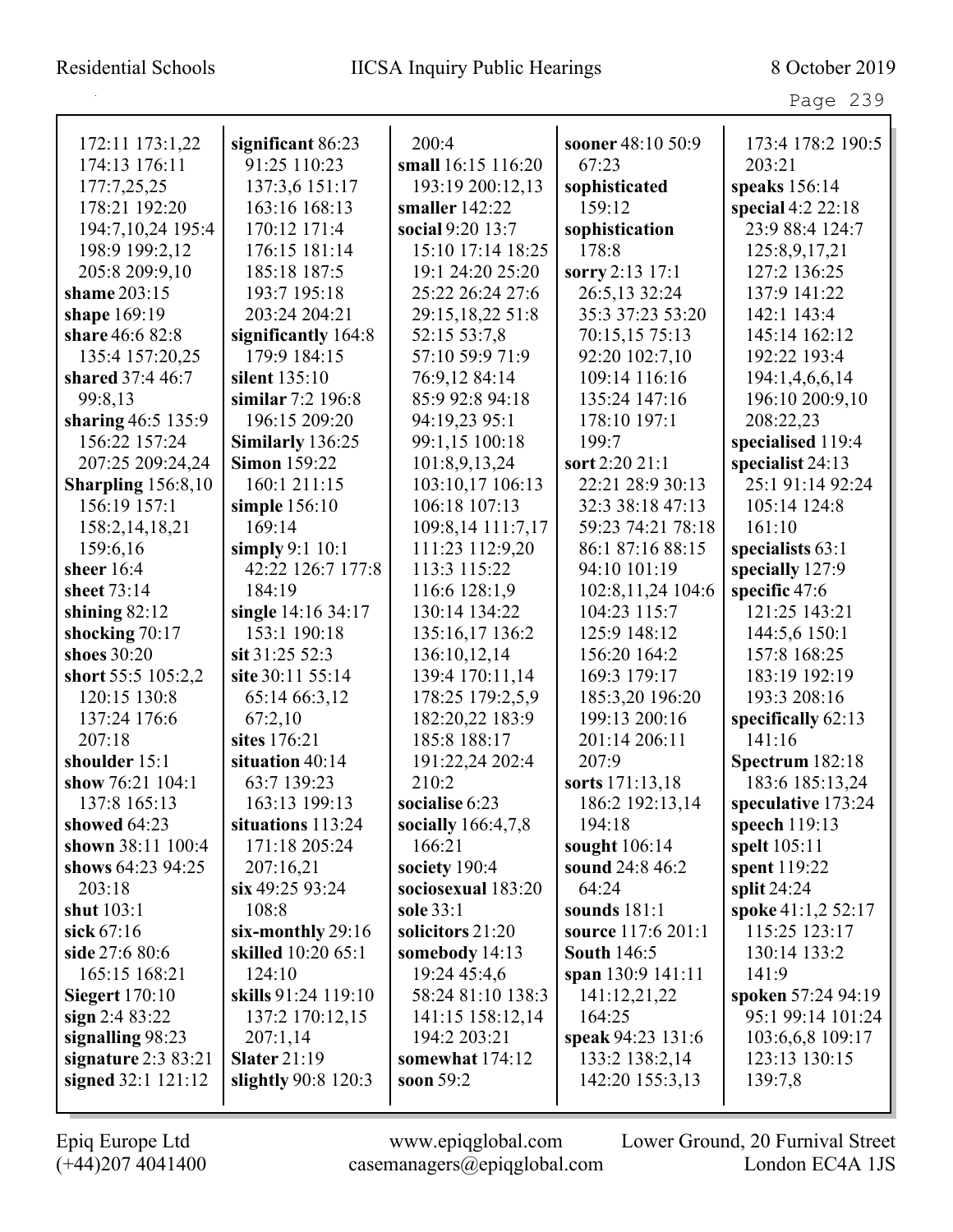Page 240

| spontaneity 89:3,4    | 175:13,14          | 121:2 142:14        | stuff 107:12         | 131:23,25             |
|-----------------------|--------------------|---------------------|----------------------|-----------------------|
| spontaneous 87:5,7    | started 17:20 40:6 | stopped 78:25       | stupid 209:25        | summer 50:24          |
| spontaneously         | 46:11 50:25 84:14  | stopping $168:12$   | subject 6:15 16:20   | <b>Summers</b> 130:25 |
| 203:19                | 84:22 85:22        | storm 175:21        | 68:23 149:9          | 132:2                 |
| sporadically 42:10    | state 31:12 47:9   | story 118:10,15     | 173:19 177:15,17     | superintendent        |
| 84:19                 | 115:3 189:11,18    | 202:23              | 186:25               | 120:18 122:3,9        |
| spot 178:1            | 195:19             | straight $108:9$    | subjected 5:15 6:9   | 156:6                 |
| spring $48:12$        | stated 130:15      | 112:25 154:6        | 6:19 187:7           | superior 35:24        |
| Springfield 130:15    | 136:19             | straightforward     | subjecting 201:24    | supervised 90:22      |
| squarely 169:24       | statement 1:25 2:3 | 120:4               | submitted 21:19      | 179:23                |
| squashing 168:12      | 2:5 3:3 4:11 5:3   | strands 208:9       | subsequent 142:12    | supervises $23:9,11$  |
| stability $117:23,24$ | 6:7 7:18 8:9 13:9  | strategies 49:20    | 171:10               | supervision 42:13     |
| 118:13 188:7          | 14:19 16:5 20:12   | strategy 76:15 77:2 | subsequently 46:1    | supervisor 22:13      |
| 189:1,13 190:1        | 22:2,4 31:10 32:7  | 77:5,9 94:10,12     | 95:11 116:22         | 22:13 24:18 25:1      |
| stable 189:9          | 40:3 41:10 43:19   | 94:14,16,21 95:3    | 130:13 132:19        | 25:19,25              |
| staff 13:21 14:2,16   | 47:12,20 51:25     | 96:6,12,15 97:16    | substantive 138:16   | supervisors 22:15     |
| 15:11 17:2,16         | 55:9,19 56:25      | 97:20,22 98:7,14    | 144:24               | 27:25                 |
| 19:17,19 20:16,19     | 63:19 78:9 79:3    | 102:8,16,16         | success $12:13$      | support 12:15,18      |
| 29:4 30:1 31:18       | 81:13 83:19,22     | 106:12,13 107:21    | successful 4:12      | 40:22 61:16 62:3      |
| 37:25 38:7,14         | 86:15 114:10       | 107:22,22 108:2,6   | 11:22 122:23         | 62:11 63:8 77:22      |
| 39:10,19 40:5,6,9     | 120:25 121:5       | 108:9,11 110:8      | suck 3:20            | 89:6 126:19 141:1     |
| 42:3,13 45:2 49:5     | 124:17 125:6       | 137:11,11,14,19     | sudden 51:2          | 142:11 144:11         |
| 53:6 56:1,3,4,10      | 126:14 128:25      | 137:19 138:6,8      | suddenly 85:2        | 145:8 152:21          |
| 57:13 58:13,14,21     | 133:23 136:25      | stream $169:3$      | 175:19               | 169:25 182:16         |
| 59:19,20 61:15        | 137:8 141:17       | strict 87:17        | suffered 3:15        | 189:6 198:19,19       |
| 64:23 65:8 80:25      | 144:14 145:14      | striking 195:4      | sufficient 33:7 65:5 | 200:6,23 202:1        |
| 100:2 111:8 113:5     | 146:22 153:14,17   | stripping 195:9     | 88:7 140:9 207:4     | 206:1,11              |
| 119:11 155:24         | 182:16 194:22      | 196:5               | sufficiently 26:21   | supported 198:13      |
| 200:12 206:9          | 196:17             | strong $36:23$      | 99:7                 | 198:17                |
| 207:4,13,17,21        | statements 121:5,9 | stronger 57:4       | suggest 95:4 193:21  | supporting $62:23$    |
| staffing 120:7        | 121:12 123:16      | strongly 66:1 90:15 | 198:1 204:20         | 87:2 123:24           |
| 206:4                 | states 172:9       | 108:6 182:16        | 205:24               | 148:16 168:10         |
| stage $150:22$        | station $70:4,18$  | 183:9               | suggesting 166:24    | 201:23 208:9          |
| 151:13 171:22         | 113:1,7,9          | structure 34:15     | 189:3                | supportive 62:6       |
| 175:4,7               | stature 47:18      | struggle 114:2      | suggestion 131:24    | 73:15 172:18          |
| standard 131:20       | status $35:4$      | struggling 153:18   | suggests $100:22$    | 188:8 189:10          |
| standardised 162:2    | stay 118:22 158:24 | stuck 189:18        | 105:10 148:1         | supports $102:25$     |
| standards 14:14       | step 105:1 197:7   | studies 161:9       | suitable 119:4       | 119:11 120:8          |
| 68:24,24,25           | steps 33:4 111:15  | 174:10,11 193:19    | 130:8,16 134:23      | 189:20 206:24         |
| standing 30:20        | sticky 107:12      | 193:20 197:25       | 138:4                | suppose 9:23 30:22    |
| stands 5:8            | stigmatise 202:2   | 198:1,23 203:10     | summarise 88:20      | 30:23 67:22           |
| start $1:12$ 2:16     | stomach $67:16$    | study 163:1 176:20  | 114:14 128:22        | 115:15,18 209:8       |
| 10:15 11:8 31:12      | stop $1:17,174:10$ | 181:13 188:2        | summarised           | supposed $143:19$     |
| 84:1 86:14 120:23     | 15:24 16:20 58:24  | 189:7,16 193:11     | 203:12               | supremely 88:5        |
| 145:6 168:22          | 72:15 83:13,13     | 199:22 200:3,8      | summary $64:23$      | sure 9:16 11:22       |
|                       |                    |                     |                      |                       |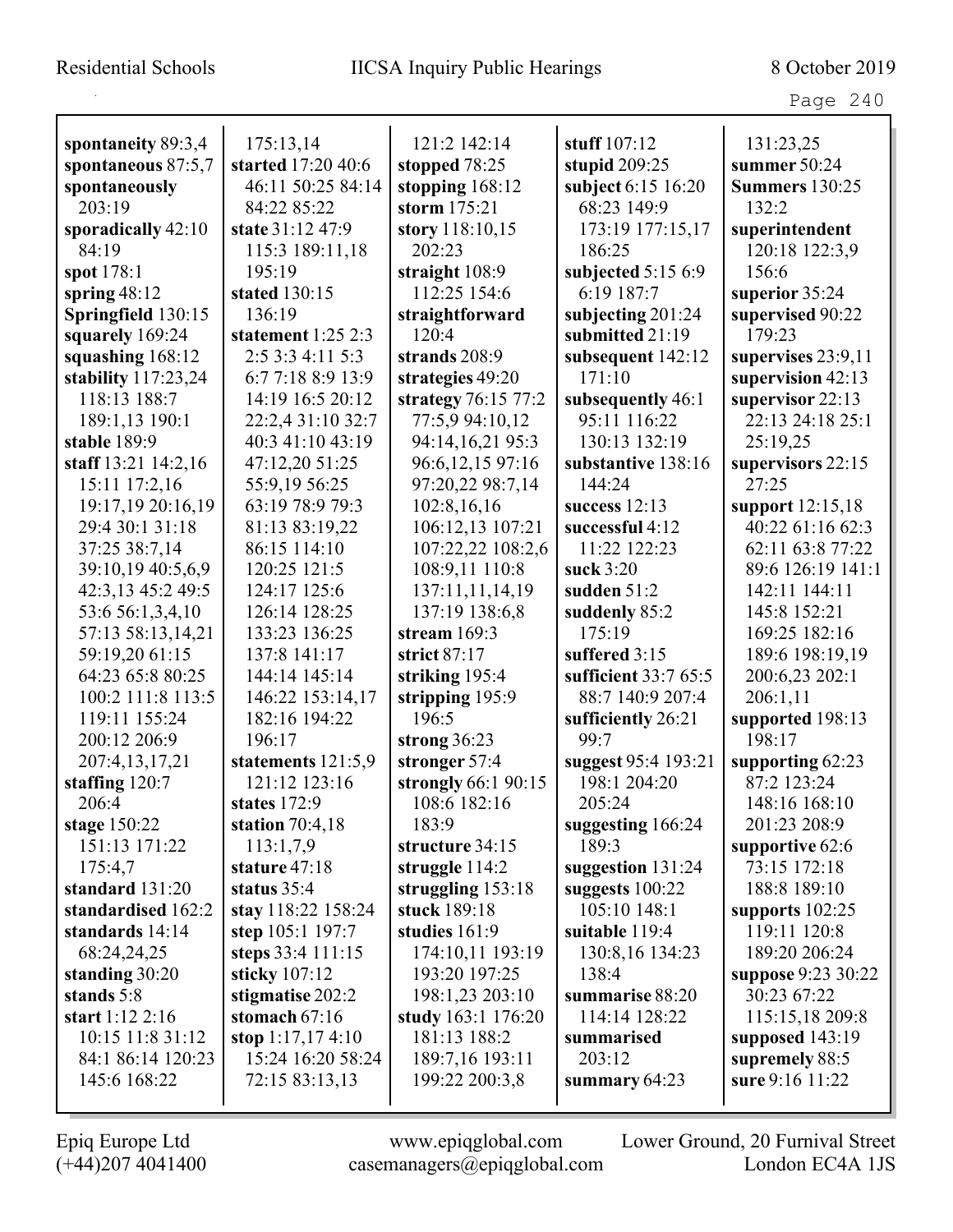Page 241

| 12:16 18:12 20:24   | 159:23 160:6          | 75:10,17 83:15      | 87:8 94:14 95:14    | 170:5 174:1 178:2     |
|---------------------|-----------------------|---------------------|---------------------|-----------------------|
| 25:17,18 28:2       | tabs 121:9            | 89:10 91:1 97:10    | 108:14 193:12       | 178:8 180:24          |
| 31:21,22,25 32:15   | tailoring 80:12       | 98:17 113:17        | tell 8:10 10:10     | 184:20 188:24,25      |
| 33:23 49:5 52:8     | tainted 160:13        | 116:12 121:18,22    | 25:22 31:4 58:23    | 196:9 199:19          |
| 52:10,11,25 70:7    | take 1:18 7:14 8:15   | 136:5,16 143:15     | 58:24 62:15 68:7    | 200:17,23 206:13      |
| 88:8 110:23         | 11:23 13:20 31:6      | 164:11 167:7        | 84:13 88:10 93:25   | 208:9                 |
| 144:11 189:13       | 37:2 51:15 56:14      | 168:9 171:12,13     | 111:4 123:22        | test 1:13 83:9 121:1  |
| 206:3 207:14        | 57:7 60:25 70:9       | 175:17 176:9        | 162:14 164:1,16     | 141:13 150:11         |
| 210:15              | 97:23 98:8,12         | 188:16 191:19       | 169:5 177:9         | 151:8 160:17          |
| surprise 15:15      | 104:18 111:16         | 196:18 200:17       | 182:23 190:10       | tested 206:12         |
| surprised 40:12     | 119:17,20 124:17      | 204:11 206:7        | 194:3 198:6         | testimony 12:21       |
| surprising 47:2     | 125:3 135:12          | talks 23:13 38:21   | 201:13              | 155:2,8               |
| surrounding         | 137:14,20 138:9       | 38:25 42:7 54:16    | telling 40:6 101:16 | text 51:11 97:3       |
| 154:15              | 142:17 144:9          | 96:23 170:10        | 111:8 150:25        | 141:7                 |
| surroundings        | 146:19,24 150:6       | 198:23 206:25       | tells 96:22         | thank $1:6,11$ 2:16   |
| 10:14               | 153:16 154:14         | target $41:15$      | template 105:25     | 12:19 41:7 55:3       |
| suspect 69:21       | 155:17 171:2          | targets $41:14$     | ten 6:8 20:14 50:14 | 57:21 70:13 72:12     |
| 113:12 131:16       | 194:22 196:1          | 205:13              | 176:20              | 82:21,24 118:21       |
| 132:24 134:20       | 207:8                 | task 168:10 197:23  | tend 21:12          | 120:9,9,9,22          |
| 145:15 158:4        | taken 28:18 33:4      | 209:6               | tendency 165:23     | 147:2 149:1           |
| 171:16              | 36:6,20 38:19         | taught 15:2 173:8   | 184:4 201:10        | 156:10 159:16,17      |
| suspected 6:8 139:9 | 47:23 52:7 70:18      | teach 206:18        | tends 200:14        | 159:19 160:3          |
| suspending 69:6     | 78:2,8 89:15          | teacher 18:7,17     | tension 186:2       | 162:7 176:4 210:7     |
| SW 136:3            | 101:2 106:10,11       | 22:13 23:10,11      | tentative 163:22    | 210:10,12             |
| sworn 83:5 120:20   | 110:3 111:15          | 24:17 29:3 35:8     | 183:5               | theoretical 173:14    |
| 211:3,9             | 123:16 129:7          | 35:11,13 52:2       | term 17:24 161:23   | 173:24                |
| sync 166:15         | 142:25 144:17         | 194:23              | 164:23,24 165:3     | theory $14:10$        |
| system 34:14 80:19  | 145:24 146:1          | teaching 52:3       | 172:4 190:7,12,13   | therapeutic 24:6      |
| 80:23 81:3 123:25   | 147:24 152:5,8,9      | team 10:20 33:5     | 190:16 194:11       | 72:16 73:16 74:18     |
| 143:15 153:23       | 152:9                 | 55:21 61:3 84:3     | terminology 164:22  | 74:21,24 114:16       |
| 157:9,13 158:8      | takes 105:3 135:15    | 84:10,23,25 85:8    | 166:25              | 116:23 117:4,6,11     |
| 162:24 188:21       | 162:9 199:14          | 85:9.9 91:17 92:9   | terms $6:227:16$    | therapist 73:19       |
| 189:22 207:25       | talk 5:3 12:4 16:21   | 95:15 99:18         | 14:5 17:1,25 18:1   | therapists $12:1,2,7$ |
| 208:2               | 22:15 24:18 30:10     | 105:22 106:14       | 18:1 20:8 27:6,10   | 119:13                |
| systematic 203:9    | 30:13 42:4 46:8       | 113:4 196:5         | 29:25 48:19 58:11   | therapy $11:25$ 12:6  |
| systems 87:17 88:9  | 63:9 66:9 70:25       | teams $85:10$       | 66:2 98:16 118:16   | 21:15 22:19 24:3      |
| 103:22 133:11       | 71:3 86:15 87:2       | teaser 209:15       | 121:24 123:22,23    | 24:4,7 42:7,8         |
| 157:13 158:1        | 106:8 117:22          | technically 26:11   | 124:8,11 125:8      | 61:18,19,21 62:2      |
| 208:1               | 128:5 138:23,25       | 26:13               | 127:7 128:14        | 73:17 115:19,20       |
|                     | 139:1 176:3           | techniques 13:23    | 132:23 133:5        | 115:25 116:7,11       |
| T                   | 178:24 191:3          | 125:4 150:6         | 141:22 142:1        | 117:2 118:5           |
| tab 2:1 49:14 71:20 | talked 62:5 168:17    | teenagers $3:13,19$ | 145:13 147:17       | they'd 20:23          |
| 71:20,24 83:20      | 183:7 185:16          | 174:23 197:7        | 152:15,21 154:8     | 189:18                |
| 121:11 124:19       | 195:16 208:11         | teens 196:25 197:2  | 154:10 155:6        | thick 189:19          |
| 134:5 146:4         | talking $1:20\,24:16$ | telephone 77:11     | 159:12 164:1,19     | thin 189:19           |
|                     |                       |                     |                     |                       |

L

(+44)207 4041400 casemanagers@epiqglobal.com London EC4A 1JS

Epiq Europe Ltd www.epiqglobal.com Lower Ground, 20 Furnival Street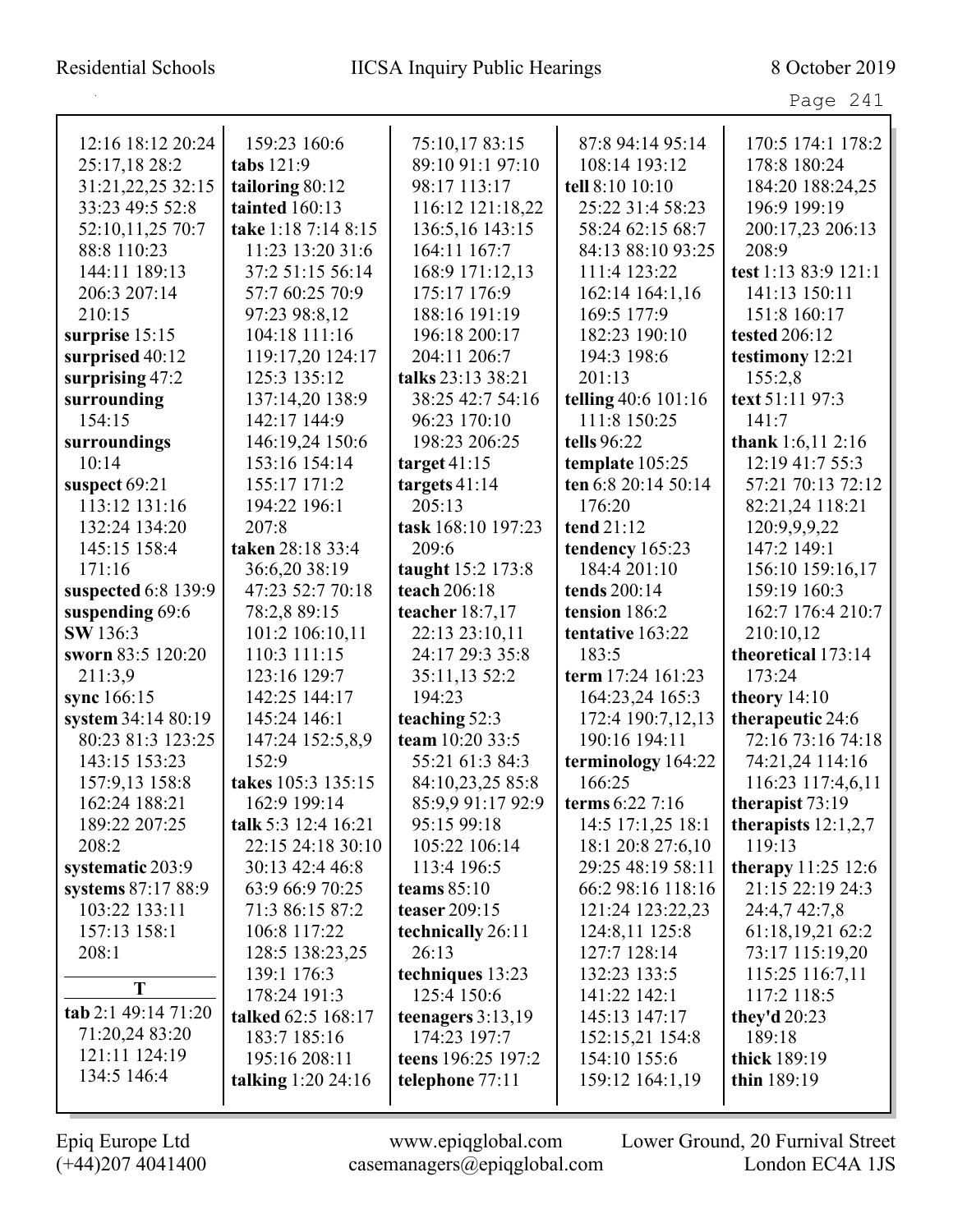| thing $5:810:12$    | 44:11,12,14 45:3      | 129:14 131:8             | 158:22 159:4         | 113:21 114:1          |
|---------------------|-----------------------|--------------------------|----------------------|-----------------------|
| 15:6,19 19:9        | 45:3,6,15,18 46:4     | 132:7,11 134:7           | 181:2                | 116:12,17 117:11      |
| 22:10 52:21 70:17   | 46:11, 14, 24, 25, 25 | 136:3,4,17 137:6         | <b>Thirdly</b> 121:4 | 121:1,2,19 123:13     |
| 77:1 80:4 81:8      | 47:3,5,12,13,17       | 142:3,14,16 146:3        | thorough 49:19       | 124:2 130:10          |
| 88:2 107:16         | 48:11,14 50:6,7       | 146:8,13 153:16          | 87:16                | 134:1,12,14 135:7     |
| 167:23 186:1        | 50:16,17,20 51:9      | 153:18 154:4,14          | thoroughly 151:16    | 135:21 137:7,15       |
| 192:18              | 53:13 54:9,11,20      | 154:18,19,20             | thought 41:22,24     | 139:8 140:22          |
| things 1:12 3:18,21 | 55:12,16,23 56:17     | 155:9,11 156:3,10        | 53:11 59:22 61:25    | 142:17,23 145:11      |
| $4:5,8,9,15\;5:5$   | 56:25 57:13 59:1      | 156:14,15,15,15          | 70:20 72:21 88:2     | 148:2,13 157:6        |
| 9:10 10:16 11:12    | 59:2,6,14 61:2,4      | 157:12,17 160:23         | 110:15 134:23        | 160:19 161:22         |
| 12:21 23:14 31:4    | 61:14 62:15,17,22     | 163:10,14 165:9          | 163:18               | 163:8 164:20          |
| 42:1645:1,10        | 62:25 63:2,7,13       | 166:21 167:4,10          | thoughts 177:11      | 166:23 174:13,25      |
| 53:12 59:15 61:22   | 63:18 65:22,25        | 167:21 168:1             | thread 150:17        | 175:13,24 189:21      |
| 65:17 67:6 69:12    | 66:21 67:2,6,15       | 169:10 172:15            | threatening 90:24    | 202:17                |
| 76:8 78:25 79:5     | 67:24 68:2 69:7       | 173:25,25 174:11         | threats 173:7        | timeframe 38:18       |
| 80:6 83:7 88:24     | 69:24 70:3,6,7,23     | 174:24 177:11,18         | three 7:20 8:5 10:4  | times 16:2 19:20      |
| 90:8 98:10 103:2    | 71:8,13 72:7,11       | 177:23,23 178:3          | 15:10 32:10,12       | 21:16 45:18,20        |
| 105:20 107:15       | 72:11,12,14 73:1      | 179:10 180:12            | 44:5 48:24 61:22     | 103:3 119:20          |
| 111:25 112:4        | 73:7,11,17 74:10      | 181:5,18 182:4           | 68:8 69:5 89:22      | 146:19 194:19         |
| 118:10,18 120:23    | 75:3,5,6,11 76:2      | 183:3,6,9 184:2          | 135:5,6              | timescales 104:2      |
| 137:25 142:17       | 76:10,21,21,22        | 184:10 185:10,16         | three-and-a-half-    | today 89:9 91:18      |
| 175:23 183:11       | 77:11 78:6,9,13       | 186:10,15 187:5          | 103:14               | 101:23 121:21         |
| 185:25 188:4,7,14   | 78:15,18,19,20,23     | 187:21,25 188:16         | three-person 15:19   | 142:9 145:7           |
| 188:15 197:6        | 79:3,4,7,9 81:4       | 189:6,16 190:4           | threshold 16:14      | 154:13 155:12         |
| 199:12 203:20,24    | 82:10,15,17 83:3      | 192:18,25 193:10         | 80:24                | 159:3 171:13          |
| 205:21 208:19       | 84:9,24 85:2,4,25     | 193:19 195:16            | thrown 58:8          | 210:14                |
| think $1:21$ $2:17$ | 86:19 87:20 89:14     | 196:7, 15, 18, 23        | thumb $3:20$         | toddler 196:3         |
| 4:18 6:12,21 7:8    | 90:11,15 92:12,12     | 197:8,22 198:11          | time 2:16 3:10       | toilet 45:7 90:11     |
| 7:17 8:20,22 9:10   | 93:4 94:13 95:8       | 198:18 200:7,19          | 13:11 14:24 16:19    | toilets 37:14 55:25   |
| 9:17,20 11:24       | 96:5,6,8,19 98:9      | 201:16 202:20            | 16:24 18:2,3         | 59:3                  |
| 12:19,23 13:2       | 98:24 100:18          | 203:18 204:20            | 20:11 36:8 37:11     | told 38:14 62:13      |
| 14:20,22 15:8       | 101:9 103:11          | 205:12,20,21             | 37:17 39:12,24       | 76:9 106:18           |
| 16:1,4,16 18:4      | 105:6,21 106:10       | 207:8, 12, 17, 23        | 40:21 41:22 45:14    | 109:12 112:20         |
| 19:11,12 20:10      | 106:19 108:8,13       | 208:19,24 209:6          | 45:15 46:5,10        | 115:23 134:17         |
| 21:2,6 22:2,8,8     | 108:24 109:4          | 209:16 210:3             | 47:16 54:14,23       | 138:20 144:23         |
| 23:7,22 26:23       | 110:10,17 111:11      | thinking $9:1 10:10$     | 56:18 57:19,23       | tolerated $9:1$ 10:2  |
| 27:12,15,17 28:4    | 111:16,19,21,22       | 23:15 24:1,17            | 59:5 61:11 70:6,7    | tomorrow $210:16$     |
| 28:11 29:11,14,24   | 112:9 113:22          | 54:13 70:5 82:3          | 70:20 72:8 77:21     | tone 34:19            |
| 30:17 31:9 32:7     | 114:1,5,20,22         | 91:4 99:2 106:1          | 85:13,25 91:17       | top 49:2 $51:18$      |
| 34:1,4,9,12,25      | 115:4,5,8,21          | 172:17,24 174:2          | 92:3,8 93:1 94:10    | 64:13 116:21          |
| 36:1,2 37:8,12,16   | 116:4,4,16 117:22     | 175:8,15 189:23          | 95:16 96:8,8         | 138:24 162:21         |
| 38:2 39:13,14,20    | 118:3, 12, 18 119:6   | 202:15 204:3,5           | 99:21 100:8,11,16    | 193:16 203:6          |
| 39:21 40:2,3,16     | 120:3 122:19          | 206:10                   | 101:9 102:25         | topic 54:24 161:7     |
| 40:17,19 42:14      | 123:9 126:5           | thinks 130:16            | 103:19 105:20        | <b>topics</b> 140:18  |
| 43:1,12,18 44:5     | 127:11 128:24         | <b>third</b> 15:23 141:7 | 108:22 112:14        | <b>total</b> 164:9,10 |
|                     |                       |                          |                      |                       |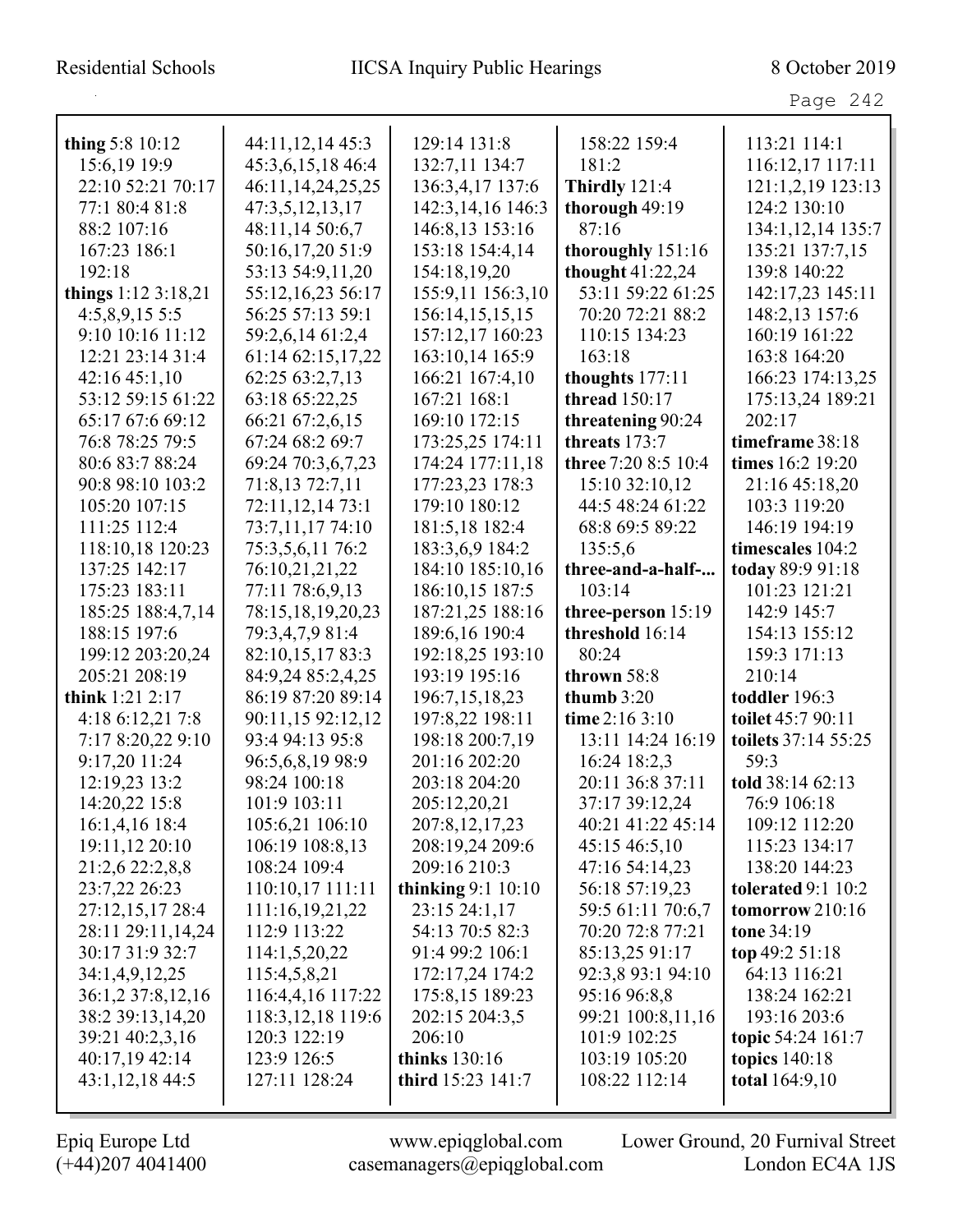Page 243

| 176:25               | 36:23 50:11 69:13   | 27:7 35:19 37:25   | underlines 202:11 | 148:14 162:18       |
|----------------------|---------------------|--------------------|-------------------|---------------------|
| totality 187:12      | 161:21              | 38:14 39:10,21     | underlying 169:1  | undertook 152:3     |
| touch 4:13 20:4      | trial 149:21 158:21 | 41:6 45:2,10 46:5  | 170:14 172:18     | 176:14              |
| 64:2 79:12 120:3     | tried 62:5,12       | 52:19 53:9 56:4    | 174:5             | unduly 154:18       |
| 162:14 194:17        | 206:12              | 56:10 57:13 65:18  | underpinning      | unexpected 166:21   |
| touched 115:14       | tries 191:15        | 68:7 90:8 111:9    | 119:15 192:9      | unfair $65:3$       |
| 138:19               | trigger 40:25 78:18 | 114:6 118:6 121:8  | underplayed 99:16 | unhappiness         |
| touching $43:18,21$  | 102:8,14,16         | 134:20 139:7       | underreaction     | 100:22              |
| 195:12 196:6         | troubling 16:8      | 142:4 145:16       | 207:8             | uniform $155:17$    |
| town's 200:13        | 166:13              | 149:9,13           | understand 2:24   | unit 52:19,20 90:14 |
| toxic 180:23         | true 2:7 52:25      | two-hour 86:12,12  | 9:24 15:6 41:11   | 94:15,15 96:10      |
| toys $3:20$          | 83:24,25 121:16     | two-month $103:13$ | 44:22 46:6 53:4   | 109:18 111:6        |
| traffic 167:17       | 160:8,8 196:1       | two-page $71:14$   | 57:7 58:14 64:1   | 116:23 122:5,11     |
| trained 35:21        | trust 52:19 80:4    | two-plus-hour 87:6 | 64:12,20 78:1     | 122:12 130:4        |
| 124:10 127:9         | 111:6,9             | two-thirds 194:11  | 81:25 84:2 124:25 | 133:14,15           |
| 143:9 155:12         | trusted 53:9 204:4  | type 19:6 22:10    | 132:1,19,22       | University 161:4    |
| trainer 32:9         | 204:7,11,18         | 71:9,15 76:25      | 138:22 140:4      | unpleasant 15:6     |
| training $12:11,18$  | 205:22,25           | 77:6 102:21        | 142:6 149:15      | 19:9                |
| 14:5,7,9,11 17:2,5   | truth 150:25        | 105:14 110:3       | 150:2,12 154:19   | unproblematic       |
| 17:9 20:17,18,20     | try 1:21 9:12 11:21 | 163:17 190:19      | 155:24,25 156:1   | 197:2               |
| 20:23 31:9 32:5,8    | 14:25 16:19,21      | 192:10             | 158:19 160:12     | unreliable 79:8     |
| 32:11,14 58:16       | 18:4 21:16 40:20    | typed 57:8 103:25  | 164:15 166:20     | unremarked 186:5    |
| 59:22,23,25 60:1     | 50:19 79:9 88:14    | types 80:23 91:20  | 174:21 182:19     | unsettled 117:9     |
| 64:24 143:23         | 88:20 91:22         | 164:21 165:21      | 183:10 185:2,13   | unsure $50:11$      |
| 144:2 154:18         | 113:25 114:16       | 178:4 184:23       | 187:9,22 209:4    | unsurprising 173:8  |
| 155:24 207:4,10      | 119:14 124:13       | 190:17,20 191:17   | understanding     | unused 159:1        |
| 207:11,17 208:10     | 155:17 165:19       | 192:5 194:24       | 30:16 33:3 60:1   | unusual 118:15      |
| 208:18               | 194:14 197:15       | 195:4 209:20       | 64:8,24 67:13     | 166:21              |
| transcripts 56:22    | 205:7,9,10 206:8    | typical 207:5      | 69:18 87:22 89:17 | update 32:5 48:22   |
| transfer 103:4       | trying 6:22 19:11   | typically 6:7 22:8 | 91:6 105:7 111:17 | 68:7 72:4 157:9     |
| transferred 84:25    | 19:13 23:15 41:5    | 102:21 208:3       | 112:25 113:11     | updated 31:17       |
| transition 11:19     | 41:19 52:10 116:6   |                    | 139:23 144:17     | 32:17               |
| transitions 189:20   | 169:5,10 191:7      | U                  | 151:6 154:15      | updates $14:15$     |
| trauma $3:14$ 12:3,7 | 197:12 206:3,23     | UK 163:15 176:21   | 164:17 167:7      | uploaded 158:8      |
| 21:14 171:1,1,15     | 209:1               | ultimate 167:2     | 171:5 180:19      | upper 168:16        |
| 174:5 181:9,16       | Tuesday 1:1         | ultimately 143:9   | 181:8 186:14      | 196:21              |
| 182:2,7 187:8        | turn 1:25 4:20      | umbrella 164:24    | 187:11 203:13     | upshot $92:21$      |
| 192:9,11 195:18      | 83:19 105:4 203:3   | unable $13:17$     | 207:15            | urgently 65:12      |
| 197:11 208:25        | turned 4:18 36:11   | 149:15             | understood 20:25  | <b>URN</b> 72:2,3   |
| traumatic 172:1      | 55:15 105:6         | uncertainty 110:22 | 32:1 149:17       | use 1:21 12:2 13:12 |
| traumatised 4:12     | turning $94:1$      | 110:23             | 150:13            | 32:9 49:7 63:3,5    |
| 12:15 79:8,11        | twice 69:2          | under-response     | undertake 98:20   | 64:1 65:6 121:20    |
| treat 30:17 156:2    | two 2:24 5:10 7:20  | 202:7              | undertaken 104:8  | 124:7 125:23        |
| treated 98:4         | 8:3 11:5 14:10,11   | underestimated     | 104:9 126:11      | 134:6 143:1         |
| treatment $1:8$ 10:5 | 18:19 21:22 25:1    | 151:21             | 144:16 146:13,24  | 153:22 166:22       |
|                      |                     |                    |                   |                     |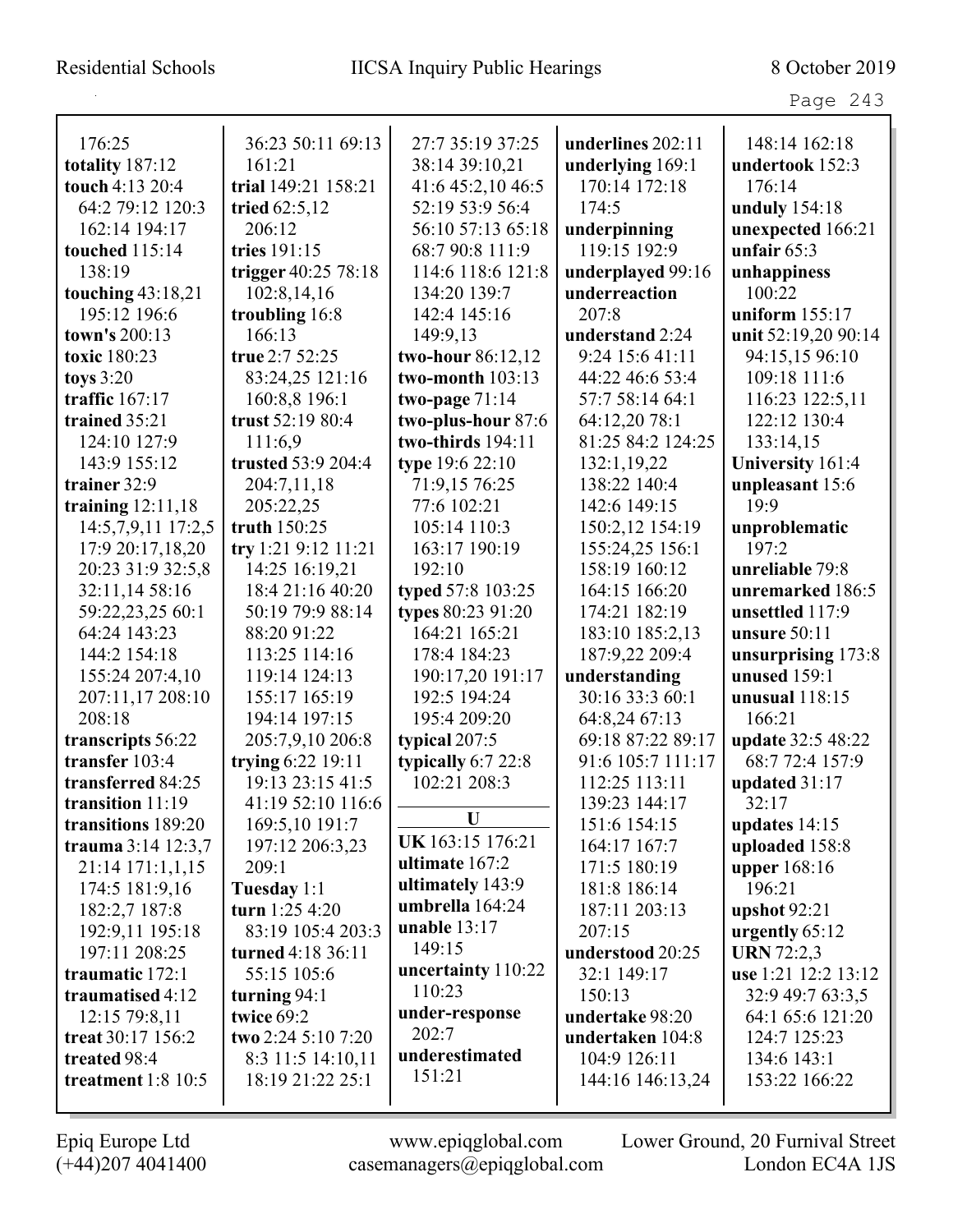Page 244

| 168:2 169:9         | 155:8 187:20         | 88:7 101:18 104:8        | wants 138:23            | week 77:2,17 79:13      |
|---------------------|----------------------|--------------------------|-------------------------|-------------------------|
| 200:20              | video 60:16 123:4    | <b>VIVID</b> 129:4 133:5 | <b>Ward</b> 170:10      | 120:5,7                 |
| useful 164:12 174:1 | 125:11,16 126:8      | 133:18 134:15,18         | wasn't 44:3 47:2,9      | weekly 12:2 17:23       |
| 201:1               | 130:16 134:23        | 135:9,13 146:24          | 47:25 50:15,15,20       | 120:1 194:12            |
| usual 9:2 107:20    | 144:16 152:20        | vocalising 52:18         | 51:3,6 52:8,11          | weeks 108:8 140:22      |
| usually 75:17,19    | 153:2 154:1          | voice 63:8 155:10        | 57:16 58:18 59:6        | weight 151:2            |
| V                   | video-record 152:2   | 155:25                   | 60:23 61:4,10           | weighted 156:17         |
| v 150:10            | video-recorded       | voices 198:14            | 62:7 73:19 76:6         | welcome 1:3             |
|                     | 127:7 131:13         | 204:19                   | 77:4 87:19,23           | welfare 68:11,12        |
| vagina 196:6        | 135:1                | vulnerabilities          | 93:1,2 94:22            | well-being 88:18        |
| Val 52:16,17,20,22  | videolink 125:17     | 186:8                    | 95:20 96:5 98:1         | went 4:5,14 5:4         |
| valid 142:3 154:6   | view $7:1,49:541:4$  | vulnerability 141:1      | 100:10 102:4,5          | 38:2,15 39:10,21        |
| value 11:2          | 60:12 61:8 79:1      | 155:25 180:18            | 105:10 106:12,13        | 43:8,11 45:7 47:4       |
| valued $10:16$      | 93:1 98:25,25        | 186:16                   | 106:25 107:2            | 60:5 73:12 74:7,9       |
| variability 164:22  | 101:13 109:21        | vulnerable 72:23         | 108:25 113:7            | 91:15 93:11             |
| varied 5:24 28:24   | 110:16 117:5         | 72:24 88:5 123:24        | 114:18,23 115:1,8       | 101:17 113:6            |
| variety 164:19      | 160:14 201:10        | 124:13 125:22            | 117:1,9,10 118:9        | 117:3 131:6 133:2       |
| 177:6               | viewed 167:14        | 126:15,17,19             | 123:11 137:11           | weren't $63:16$         |
| various 15:16 99:8  | 177:22               | 129:3 141:5 181:3        | 145:10,20 148:6         | 66:10 88:6 123:9        |
| 157:10,25 158:1     | views 34:13 74:13    | 187:17                   | watched 2:10            | 140:8,9 142:12          |
| 158:24 186:22       | 81:2 82:14 117:21    |                          | watching 66:9           | 158:1 189:20            |
| 198:25 201:2        | 186:9 209:13         | W                        | 67:17                   | West 120:19 122:4       |
| 207:3               | Vigilance 42:6       | wait 210:8               | <b>Watkins</b> 146:8,14 | 123:23 124:1            |
| vary $23:8$         | violation $172:19$   | wake 45:5 46:2           | 147:1,2                 | 128:23,25 129:8         |
| vast 5:24 104:11    | violence 15:15,16    | walked 45:24             | way 1:22 4:10,16        | 129:16 130:1            |
| 187:16              | 89:13 147:25         | want 6:24 8:14           | 8:17 15:2,17            | 133:5 134:10,14         |
| veer 201:7          | 173:6 181:25         | 9:18 12:19 16:10         | 19:16 20:25 43:18       | 142:18 143:21           |
| veering 145:4       | 190:22               | 19:8, 12, 14 20:8        | 48:5 54:16 58:6         | 146:3,9 153:22          |
| verbalising 50:22   | violent 15:14,18     | 22:4 23:4 28:5           | 59:14,23 79:9           | 156:21 157:3,19         |
| verbatim 129:16     | 16:3,23,24 19:11     | 34:20 36:13 37:2         | 98:4 108:3 125:16       | 158:4, 11, 14, 22       |
| versa 42:13 208:5   | 19:13 21:13,15       | 37:2 40:22 41:10         | 126:8 154:3 156:3       | whilst 132:7 161:11     |
| version 48:18       | 165:2 168:21         | 47:6 50:22 51:12         | 156:3 165:6 168:5       | wider 155:9 173:3       |
| vice 42:13 208:5    | 209:19               | 54:11 55:9 65:3          | 169:12,24 177:21        | wigs $125:14$           |
| victim 62:19 126:6  | virtue 151:14        | 67:25 75:20 81:1         | 179:11 185:14           | willing 19:19 128:5     |
| 132:21 137:18       | visible 177:14       | 89:8 101:6 104:21        | 186:15 188:6,22         | <b>Willow 8:7 68:13</b> |
| 138:7               | visit $22:19\,39:10$ | 144:9 154:16,17          | 197:7 198:20            | willy $43:10$           |
| victim-to-abuser    | 73:12 87:4,11        | 156:22 178:12            | 206:2                   | windows 9:9             |
| 187:2               | 99:22                | wanted 3:20 9:14         | ways 15:17 16:23        | wish 48:10              |
| victimisation 171:4 | visited 73:7 87:18   | 9:18,21 20:24            | 172:11 194:10           | withdrew 83:1           |
| 191:2               | 87:23 88:10,11       | 30:3 47:3 50:18          | we're 6:22 25:18        | 159:20                  |
| victimised 171:10   | 103:9 104:2,3        | 64:2 67:4 72:15          | 154:20                  | witness 1:25 2:4        |
| victimising $167:8$ | 108:22               | 72:18,19 132:11          | we've 114:7             | 7:18 14:19 16:5         |
| victimless 146:19   | visiting 87:5 88:21  | 178:10                   | website $28:1,6$        | 41:10 55:9,19           |
| victims $123:24$    | 104:11               | wanting $135:1$          | 149:4                   | 56:25 78:9 79:3         |
| 129:3 143:15        | visits 87:15,19 88:7 | 143:24 155:10            | Wednesday 210:19        | 81:13 83:1 86:15        |
|                     |                      |                          |                         |                         |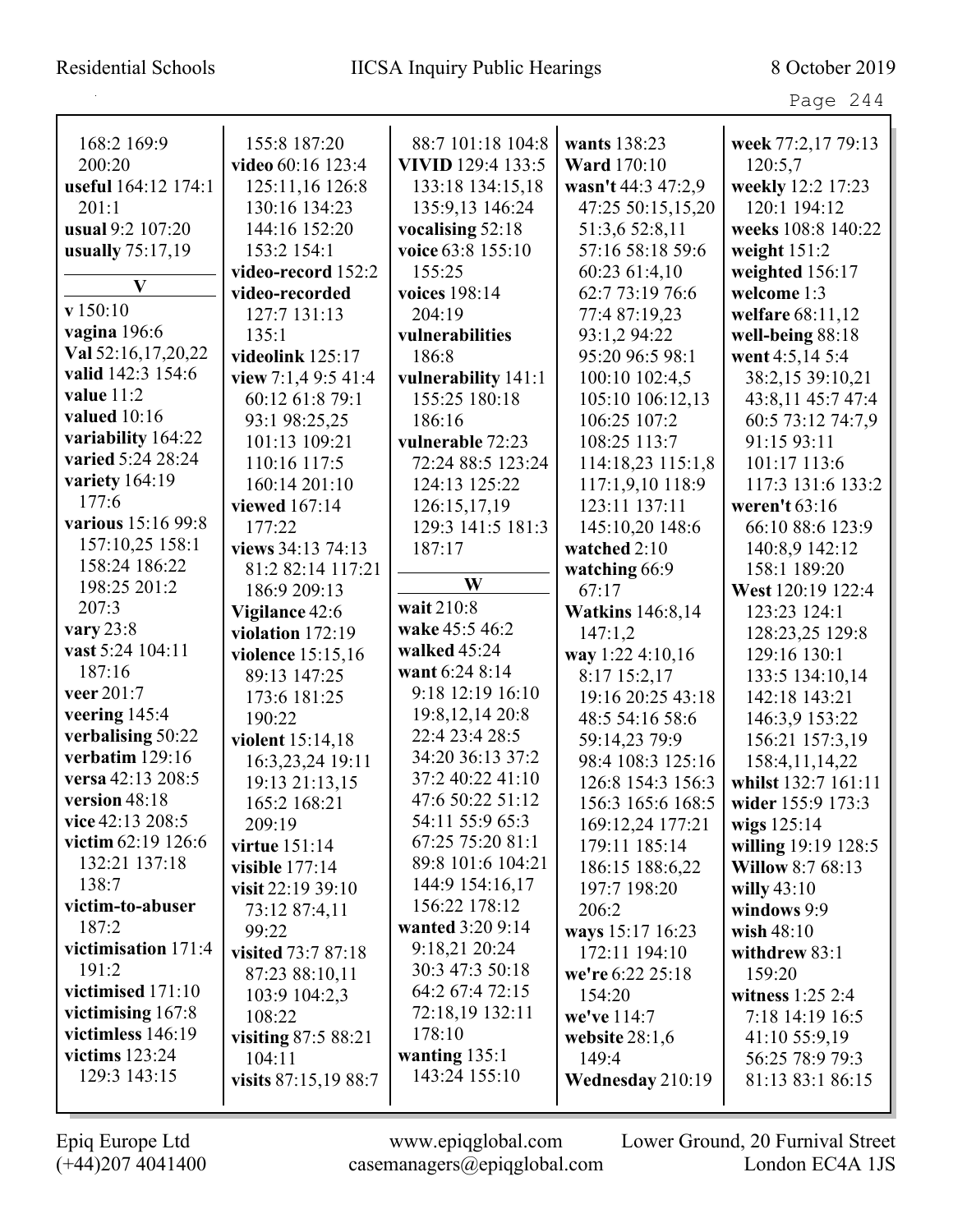Page 245

| 114:10 120:25     | 52:2,15 67:12      | worries 63:12 99:2 | 49:25 69:5 86:24   | 46:10 47:25 50:3    |
|-------------------|--------------------|--------------------|--------------------|---------------------|
| 121:5,5,9,12      | 74:14 80:1 82:11   | worrying 52:22     | 89:16 96:11 118:6  | 51:5 52:22 97:6     |
| 123:6 124:7,17,25 | 85:10 101:13       | 101:4              | 122:9 138:20       | 173:21,23 174:1,2   |
| 125:5 126:6,7,22  | 111:14 117:11      | worse 75:5         | 148:2 161:16,17    | 174:19 196:13       |
| 126:23 128:19,25  | 167:20 183:17      | worst 167:23       | 175:2 201:6        | 197:3,8,9           |
| 133:23 137:18     | 189:12 207:13      | worth 10:16 36:1   | years' 44:5 161:13 | Youth 63:6 124:24   |
| 139:19,22 140:1   | worked 9:7 85:11   | worthwhile 10:21   | yesterday 2:11     | 125:18 149:24       |
| 141:5,10,17 143:4 | 113:4 161:16,19    | wouldn't 29:4,20   | 12:20 45:17 47:8   | 151:15              |
| 143:14 144:14,15  | worker 9:21 17:14  | 29:21 51:19 87:9   | 56:17 68:22 88:1   |                     |
| 144:20 145:1      | 24:20 25:20,23     | 104:8 105:14       | 132:9 154:22       | Z                   |
| 149:8, 10, 16, 22 | 26:24 27:6 29:18   | 118:16 133:10,11   | 182:12,24 184:17   |                     |
| 150:1,2,7,12,24   | 29:22 53:7,8 71:9  | 152:25 154:5       | 189:24 200:8       | $\bf{0}$            |
| 151:3,14,19 152:2 | 76:9,12 84:15      | 178:12 196:4       | 208:14             | 00000372:3          |
| 152:22 153:6,13   | 92:8 94:18 99:1    | 204:16 205:14      | Yorkshire 120:19   | 000003 005 72:2     |
| 153:17,21 159:20  | 99:15 100:18       | write 76:22        | 122:4 123:23       | 002 53:20 60:8      |
| 194:22 196:17     | 101:8,10,24        | writing $161:22$   | 124:1 128:23,25    | 005 150:19          |
| witness' 140:17   | 103:10,18 106:13   | 195:3              | 129:8,16 130:1     | 006 73:24           |
| witness's 128:13  | 106:18 107:13      | written 33:14 37:3 | 133:5 134:10,14    | 007 73:24 74:17     |
| 150:15            | 109:14 111:7,17    | 69:9 97:12 143:18  | 142:18 143:21      | 007914 004 146:25   |
| witness/complain  | 111:23 112:10,20   | 143:19 149:6       | 146:3,9 153:22     | 008 167:12          |
| 138:14            | 115:22,25 116:6    | 152:6 163:6        | 156:21 157:3,19    | 014 43:16           |
| witnessed 181:24  | 130:14 134:23      | wrong 4:5,8,10,14  | 158:4,11,14,22     | 01531:11            |
| witnesses 123:21  | 135:17 136:10,14   | 4:15 5:4 12:21,23  | young 3:14 6:14    | 021 195:2           |
| 123:24 124:13,23  | 139:4 188:17       | 34:7,20,24 57:22   | 11:7 41:16 58:3    | 037 53:3            |
| 125:10,23 126:16  | 206:1              | 60:6 72:2 112:4    | 62:1 89:10 91:19   | 038 52:12           |
| 126:18,19 127:8   | worker's 51:8      | 199:12 201:20      | 91:22 107:19       | 048 174:15          |
| 131:14 151:8,9    | 113:3              | wrote 94:20 146:3  | 117:25 162:23,25   | 049 168:24          |
| 152:5             | workers 18:25 19:1 |                    | 163:7,20 165:5     | 050 173:13          |
| women 173:1       | 29:15 39:6 94:19   | X                  | 169:6 171:6        | 056 187:1           |
| 184:15            | 94:23 95:1         | X 210:22           | 172:16,20 173:5,9  | 060 97:12 190:9     |
| women's 147:20,25 | working 3:3 13:22  |                    | 173:19 175:7,21    | 063 190:25          |
| wonder 54:24      | 21:7 75:1 84:14    | $\mathbf Y$        | 176:10,13,16,22    | 069 192:24          |
| 115:13 148:24     | 85:10,15 88:14     | yeah 61:15 81:4    | 177:4,21 178:12    | 070193:9            |
| 153:16 207:20     | 91:17 94:20        | 155:9              | 180:10,15,24       | 071 193:16          |
| word 53:23 129:20 | 119:12 137:23      | year 14:15 18:20   | 181:13,14,20       | 072 198:6           |
| 129:20            | 157:23 161:13      | 21:3 26:1 28:13    | 183:10,12,13       | 073 199:15          |
| worded 66:1 90:15 | 165:20 201:5,14    | 28:15 31:2 32:6    | 184:5,8,10,15,15   | 074 198:6 201:4     |
| words 19:17 52:23 | 205:16 206:6,23    | 32:11,15 50:1,14   | 184:24,25 185:8    | 083 203:4           |
| 76:6 107:10       | workplace 144:1    | 63:20 69:1,2,2     | 186:12,13,17       | 085 203:5,7,22      |
| 166:22 194:13     | works 30:16 99:15  | 105:8 114:6        | 189:5,16 190:16    | 205:15              |
| 201:21            | 109:3              | years 3:8,18 5:24  | 199:5 202:1,2,7    | 086 205:5           |
| work 4:11 8:18    | world 200:4        | 6:12 11:4,6,9 12:6 | 202:22 203:1       |                     |
| 12:7 13:23 21:16  | worried 70:7 72:23 | 17:21 19:21 20:14  | 206:11,24 210:6    |                     |
| 22:17 24:22 25:24 | 81:17 108:20       | 28:24 32:10,12     | younger 3:10,16,23 | 1 36:18 53:21 54:20 |
| 40:19 44:9,11     | 206:20             | 36:9,20 37:1 46:7  | 41:16,20 44:3      | 83:20 148:8         |
|                   |                    |                    |                    |                     |
|                   |                    |                    |                    |                     |